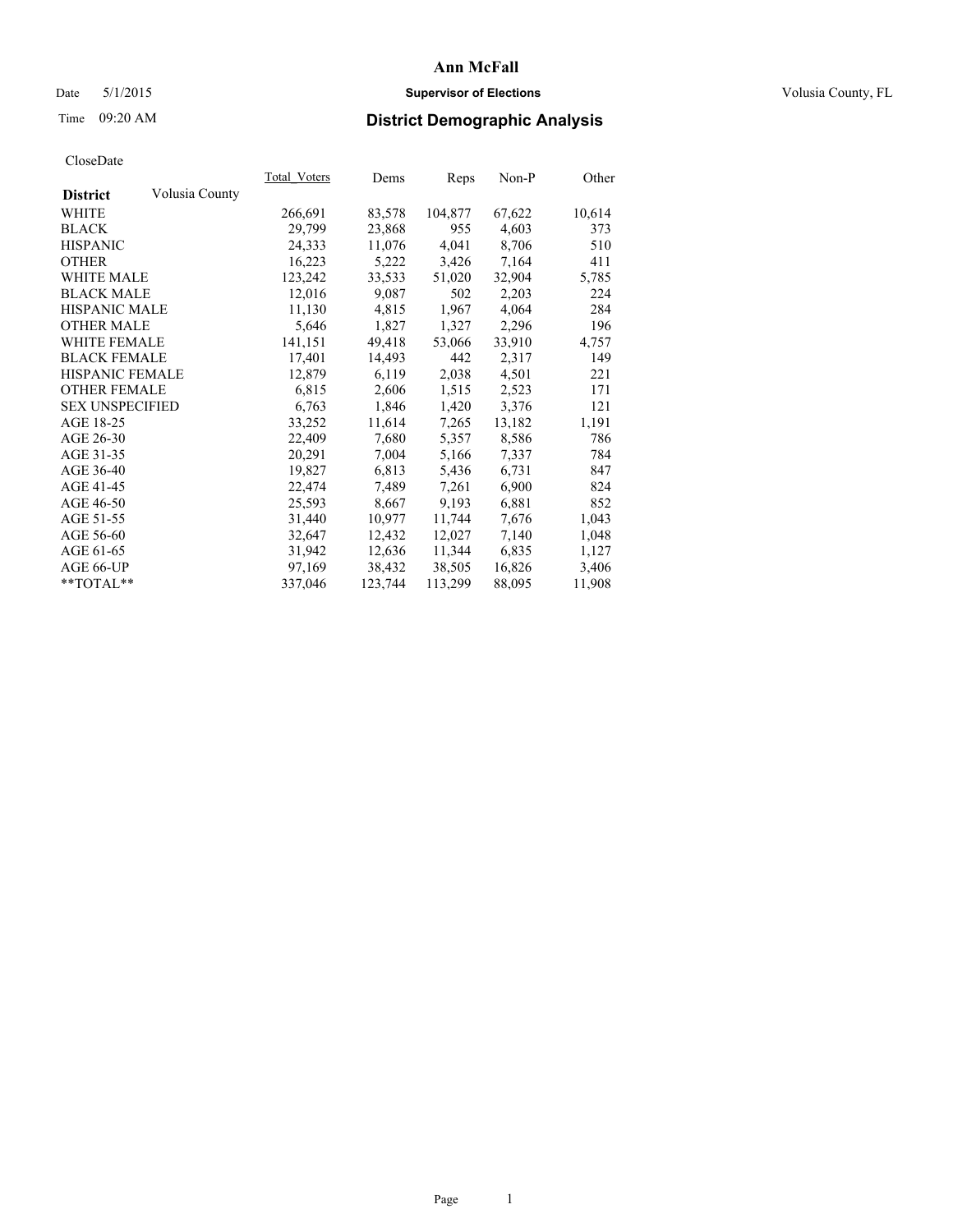# Date 5/1/2015 **Supervisor of Elections Supervisor of Elections** Volusia County, FL

|                                              | <b>Total Voters</b> | Dems   | Reps   | $Non-P$ | Other |
|----------------------------------------------|---------------------|--------|--------|---------|-------|
| County Council District 1<br><b>District</b> |                     |        |        |         |       |
| WHITE                                        | 52,248              | 15,821 | 21,989 | 12,194  | 2,244 |
| <b>BLACK</b>                                 | 4,721               | 3,810  | 155    | 686     | 70    |
| <b>HISPANIC</b>                              | 4,692               | 1,995  | 815    | 1,780   | 102   |
| <b>OTHER</b>                                 | 3,039               | 897    | 743    | 1,317   | 82    |
| WHITE MALE                                   | 23,851              | 6,244  | 10,527 | 5,874   | 1,206 |
| <b>BLACK MALE</b>                            | 1,874               | 1,451  | 71     | 306     | 46    |
| <b>HISPANIC MALE</b>                         | 2,010               | 812    | 388    | 765     | 45    |
| <b>OTHER MALE</b>                            | 1,031               | 312    | 271    | 410     | 38    |
| WHITE FEMALE                                 | 27,960              | 9,473  | 11,290 | 6,171   | 1,026 |
| <b>BLACK FEMALE</b>                          | 2,791               | 2,321  | 80     | 366     | 24    |
| HISPANIC FEMALE                              | 2,609               | 1,148  | 417    | 988     | 56    |
| <b>OTHER FEMALE</b>                          | 1,217               | 432    | 305    | 450     | 30    |
| <b>SEX UNSPECIFIED</b>                       | 1,356               | 330    | 352    | 647     | 27    |
| AGE 18-25                                    | 6,381               | 1,832  | 1,592  | 2,677   | 280   |
| AGE 26-30                                    | 4,014               | 1,223  | 1,091  | 1,566   | 134   |
| AGE 31-35                                    | 3,869               | 1,229  | 1,147  | 1,339   | 154   |
| AGE 36-40                                    | 3,852               | 1,187  | 1,211  | 1,261   | 193   |
| AGE 41-45                                    | 4,348               | 1,356  | 1,536  | 1,278   | 178   |
| AGE 46-50                                    | 4,901               | 1,597  | 1,948  | 1,192   | 164   |
| AGE 51-55                                    | 5,962               | 1,980  | 2,422  | 1,340   | 220   |
| AGE 56-60                                    | 6,089               | 2,212  | 2,425  | 1,232   | 220   |
| AGE 61-65                                    | 6,075               | 2,381  | 2,301  | 1,145   | 248   |
| AGE 66-UP                                    | 19,209              | 7,526  | 8,029  | 2,947   | 707   |
| $*$ TOTAL $*$                                | 64,700              | 22,523 | 23,702 | 15,977  | 2,498 |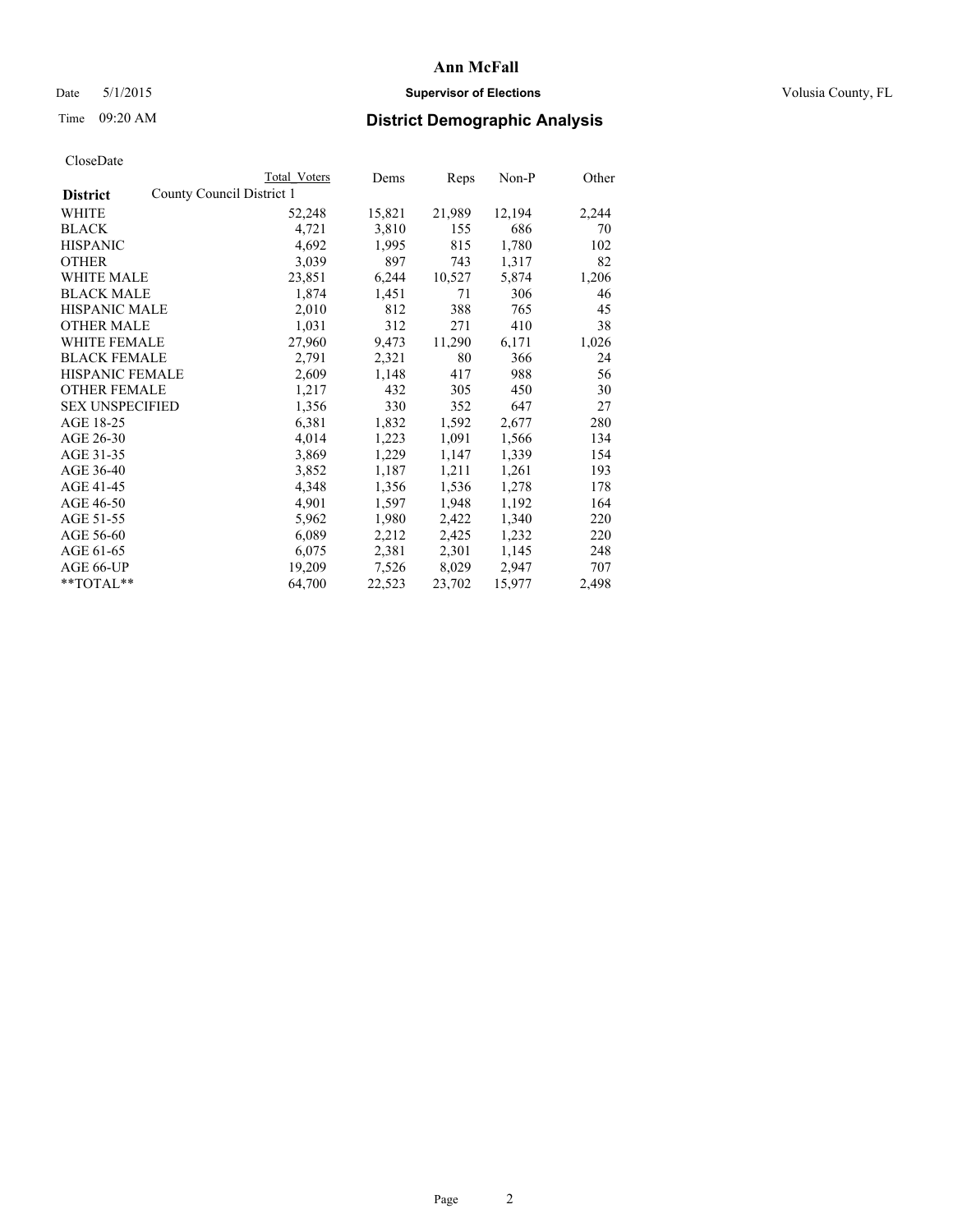# Date 5/1/2015 **Supervisor of Elections Supervisor of Elections** Volusia County, FL

|                                              | Total Voters | Dems   | <b>Reps</b> | $Non-P$ | Other |
|----------------------------------------------|--------------|--------|-------------|---------|-------|
| County Council District 2<br><b>District</b> |              |        |             |         |       |
| WHITE                                        | 51,217       | 16,857 | 18,986      | 13,279  | 2,095 |
| <b>BLACK</b>                                 | 11,213       | 9,211  | 290         | 1,607   | 105   |
| <b>HISPANIC</b>                              | 1,936        | 819    | 383         | 681     | 53    |
| <b>OTHER</b>                                 | 3,532        | 1,293  | 625         | 1,529   | 85    |
| WHITE MALE                                   | 23,864       | 6,828  | 9,346       | 6,505   | 1,185 |
| <b>BLACK MALE</b>                            | 4,370        | 3,431  | 150         | 733     | 56    |
| <b>HISPANIC MALE</b>                         | 910          | 351    | 193         | 334     | 32    |
| <b>OTHER MALE</b>                            | 1,234        | 432    | 243         | 517     | 42    |
| <b>WHITE FEMALE</b>                          | 26,920       | 9,891  | 9,504       | 6,634   | 891   |
| <b>BLACK FEMALE</b>                          | 6,670        | 5,646  | 136         | 839     | 49    |
| HISPANIC FEMALE                              | 990          | 454    | 186         | 329     | 21    |
| <b>OTHER FEMALE</b>                          | 1,572        | 668    | 293         | 576     | 35    |
| <b>SEX UNSPECIFIED</b>                       | 1,368        | 479    | 233         | 629     | 27    |
| AGE 18-25                                    | 7,741        | 3,835  | 1,178       | 2,508   | 220   |
| AGE 26-30                                    | 5,002        | 2,038  | 1,025       | 1,770   | 169   |
| AGE 31-35                                    | 4,011        | 1,609  | 873         | 1,372   | 157   |
| AGE 36-40                                    | 3,478        | 1,418  | 801         | 1,136   | 123   |
| AGE 41-45                                    | 3,809        | 1,472  | 1,067       | 1,137   | 133   |
| AGE 46-50                                    | 4,594        | 1,782  | 1,409       | 1,252   | 151   |
| AGE 51-55                                    | 5,897        | 2,360  | 1,921       | 1,426   | 190   |
| AGE 56-60                                    | 6,250        | 2,614  | 2,104       | 1,344   | 188   |
| AGE 61-65                                    | 6,460        | 2,622  | 2,136       | 1,486   | 216   |
| AGE 66-UP                                    | 20,655       | 8,430  | 7.769       | 3,665   | 791   |
| $*$ TOTAL $*$                                | 67,898       | 28,180 | 20,284      | 17,096  | 2,338 |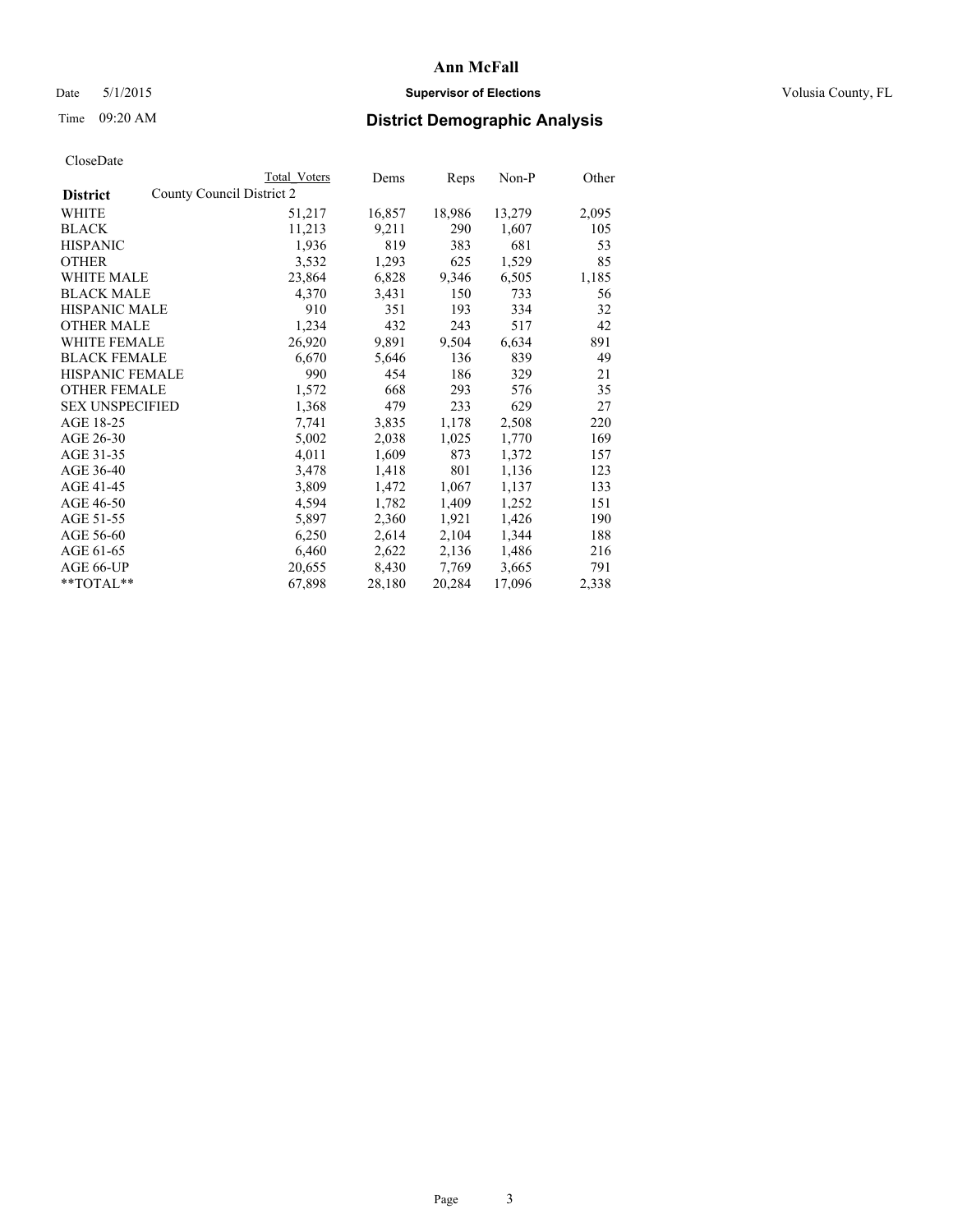# Date 5/1/2015 **Supervisor of Elections Supervisor of Elections** Volusia County, FL

|                        |                           | <b>Total Voters</b> | Dems   | Reps   | Non-P  | Other |
|------------------------|---------------------------|---------------------|--------|--------|--------|-------|
| <b>District</b>        | County Council District 3 |                     |        |        |        |       |
| WHITE                  |                           | 66,337              | 20,711 | 26,043 | 17,225 | 2,358 |
| <b>BLACK</b>           |                           | 2,018               | 1,578  | 76     | 338    | 26    |
| <b>HISPANIC</b>        |                           | 1,310               | 487    | 320    | 465    | 38    |
| <b>OTHER</b>           |                           | 2,628               | 737    | 602    | 1,216  | 73    |
| WHITE MALE             |                           | 30,792              | 8,360  | 12,798 | 8,370  | 1,264 |
| <b>BLACK MALE</b>      |                           | 896                 | 651    | 42     | 182    | 21    |
| <b>HISPANIC MALE</b>   |                           | 577                 | 197    | 140    | 219    | 21    |
| <b>OTHER MALE</b>      |                           | 924                 | 261    | 251    | 378    | 34    |
| <b>WHITE FEMALE</b>    |                           | 34,989              | 12,181 | 13,055 | 8,671  | 1,082 |
| <b>BLACK FEMALE</b>    |                           | 1,104               | 915    | 34     | 150    | 5     |
| HISPANIC FEMALE        |                           | 716                 | 283    | 176    | 241    | 16    |
| <b>OTHER FEMALE</b>    |                           | 1,088               | 378    | 265    | 413    | 32    |
| <b>SEX UNSPECIFIED</b> |                           | 1,206               | 287    | 280    | 619    | 20    |
| AGE 18-25              |                           | 5,528               | 1,412  | 1,515  | 2,369  | 232   |
| AGE 26-30              |                           | 4,050               | 1,165  | 1,085  | 1,655  | 145   |
| AGE 31-35              |                           | 3,719               | 1,065  | 1,056  | 1,456  | 142   |
| AGE 36-40              |                           | 3,783               | 1,050  | 1,206  | 1,363  | 164   |
| AGE 41-45              |                           | 4,697               | 1,380  | 1,661  | 1,504  | 152   |
| AGE 46-50              |                           | 5,221               | 1,476  | 2,105  | 1,495  | 145   |
| AGE 51-55              |                           | 6,771               | 2,058  | 2,787  | 1,701  | 225   |
| AGE 56-60              |                           | 7.496               | 2,598  | 2,959  | 1,704  | 235   |
| AGE 61-65              |                           | 7,563               | 2,825  | 2,866  | 1,614  | 258   |
| AGE 66-UP              |                           | 23,465              | 8,484  | 9,801  | 4,383  | 797   |
| **TOTAL**              |                           | 72,293              | 23,513 | 27,041 | 19,244 | 2,495 |
|                        |                           |                     |        |        |        |       |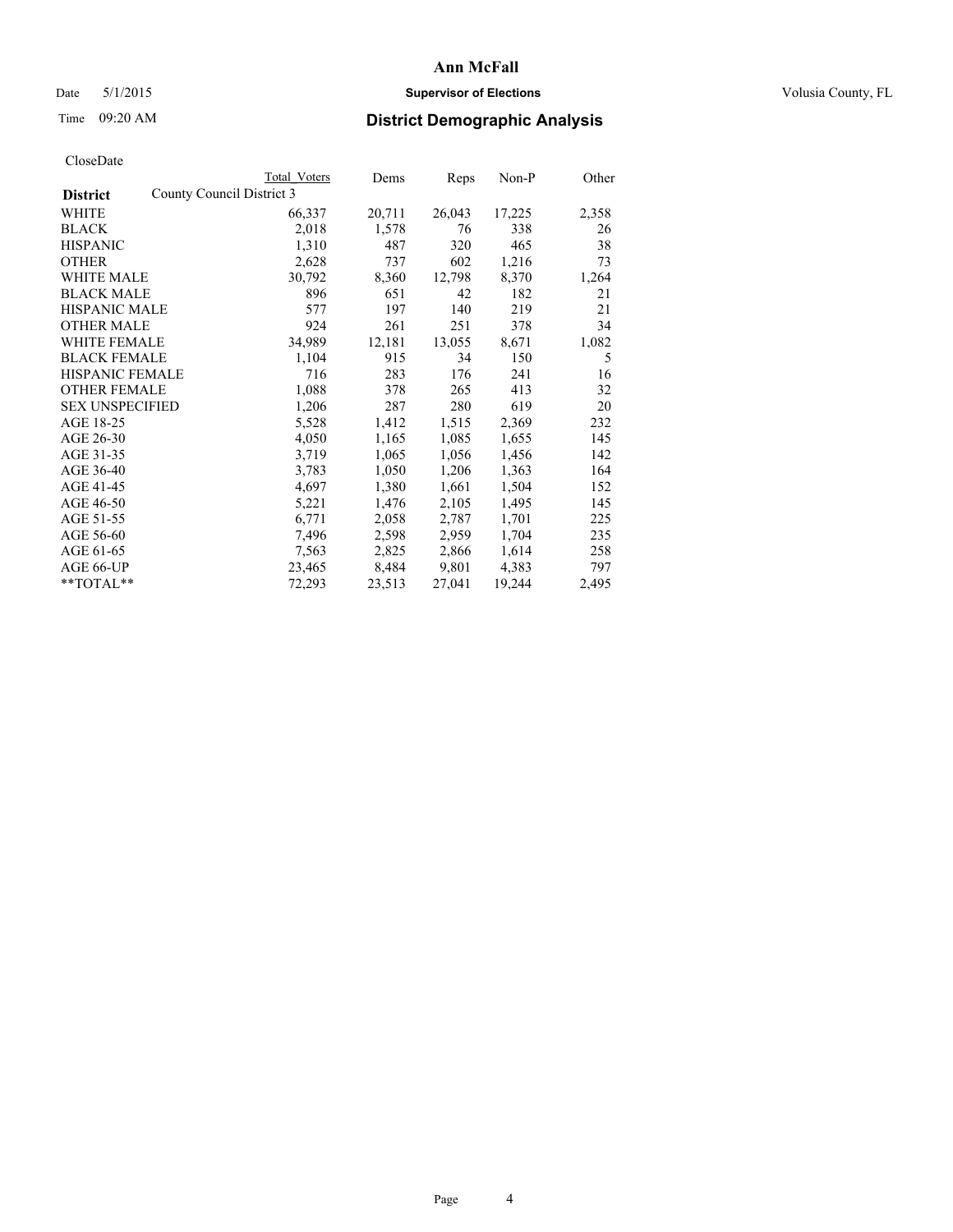# Date 5/1/2015 **Supervisor of Elections Supervisor of Elections** Volusia County, FL

|                        | Total Voters              | Dems   | Reps   | Non-P  | Other |
|------------------------|---------------------------|--------|--------|--------|-------|
| <b>District</b>        | County Council District 4 |        |        |        |       |
| <b>WHITE</b>           | 55,427                    | 17,788 | 21,724 | 13,846 | 2,069 |
| <b>BLACK</b>           | 6,286                     | 5,063  | 180    | 968    | 75    |
| <b>HISPANIC</b>        | 1,690                     | 701    | 367    | 586    | 36    |
| <b>OTHER</b>           | 3,334                     | 1,076  | 756    | 1,419  | 83    |
| <b>WHITE MALE</b>      | 25,474                    | 7,079  | 10,494 | 6,781  | 1,120 |
| <b>BLACK MALE</b>      | 2,429                     | 1,827  | 90     | 472    | 40    |
| <b>HISPANIC MALE</b>   | 746                       | 273    | 179    | 268    | 26    |
| <b>OTHER MALE</b>      | 1,189                     | 374    | 294    | 480    | 41    |
| WHITE FEMALE           | 29,499                    | 10,604 | 11,075 | 6,888  | 932   |
| <b>BLACK FEMALE</b>    | 3,791                     | 3,183  | 89     | 484    | 35    |
| HISPANIC FEMALE        | 928                       | 423    | 183    | 312    | 10    |
| <b>OTHER FEMALE</b>    | 1,423                     | 528    | 361    | 497    | 37    |
| <b>SEX UNSPECIFIED</b> | 1,257                     | 337    | 261    | 637    | 22    |
| AGE 18-25              | 6,178                     | 2,154  | 1,505  | 2,329  | 190   |
| AGE 26-30              | 4,260                     | 1,580  | 1,043  | 1,490  | 147   |
| AGE 31-35              | 3,696                     | 1,356  | 934    | 1,279  | 127   |
| AGE 36-40              | 3,539                     | 1,254  | 987    | 1,162  | 136   |
| AGE 41-45              | 4,160                     | 1,371  | 1,353  | 1,283  | 153   |
| AGE 46-50              | 5,022                     | 1,698  | 1,819  | 1,321  | 184   |
| AGE 51-55              | 6,238                     | 2,200  | 2,328  | 1,514  | 196   |
| AGE 56-60              | 6,543                     | 2,512  | 2,371  | 1,457  | 203   |
| AGE 61-65              | 6,584                     | 2,567  | 2,334  | 1,439  | 244   |
| AGE 66-UP              | 20,517                    | 7,936  | 8,353  | 3,545  | 683   |
| $*$ TOTAL $*$          | 66,737                    | 24,628 | 23,027 | 16,819 | 2,263 |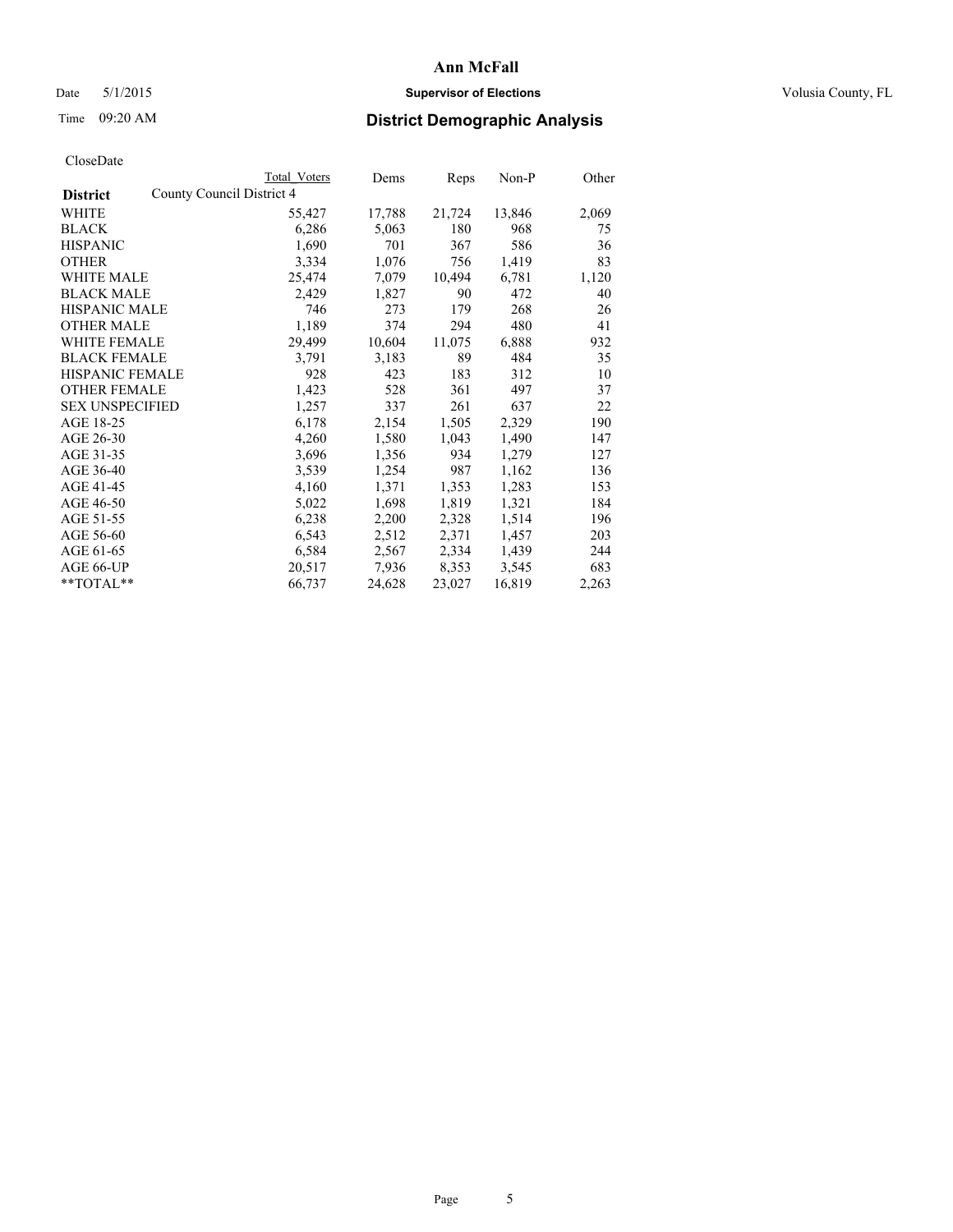# Date 5/1/2015 **Supervisor of Elections Supervisor of Elections** Volusia County, FL

|                                              | <b>Total Voters</b> | Dems   | Reps   | Non-P  | Other |
|----------------------------------------------|---------------------|--------|--------|--------|-------|
| County Council District 5<br><b>District</b> |                     |        |        |        |       |
| WHITE                                        | 41,462              | 12,401 | 16,135 | 11,078 | 1,848 |
| <b>BLACK</b>                                 | 5,561               | 4,206  | 254    | 1,004  | 97    |
| <b>HISPANIC</b>                              | 14,705              | 7,074  | 2,156  | 5,194  | 281   |
| <b>OTHER</b>                                 | 3,690               | 1,219  | 700    | 1,683  | 88    |
| <b>WHITE MALE</b>                            | 19,261              | 5,022  | 7,855  | 5,374  | 1,010 |
| <b>BLACK MALE</b>                            | 2,447               | 1,727  | 149    | 510    | 61    |
| <b>HISPANIC MALE</b>                         | 6,887               | 3,182  | 1,067  | 2,478  | 160   |
| <b>OTHER MALE</b>                            | 1,268               | 448    | 268    | 511    | 41    |
| <b>WHITE FEMALE</b>                          | 21,783              | 7.269  | 8,142  | 5,546  | 826   |
| <b>BLACK FEMALE</b>                          | 3,045               | 2,428  | 103    | 478    | 36    |
| HISPANIC FEMALE                              | 7,636               | 3,811  | 1,076  | 2,631  | 118   |
| <b>OTHER FEMALE</b>                          | 1,515               | 600    | 291    | 587    | 37    |
| <b>SEX UNSPECIFIED</b>                       | 1,576               | 413    | 294    | 844    | 25    |
| AGE 18-25                                    | 7,424               | 2,381  | 1,475  | 3,299  | 269   |
| AGE 26-30                                    | 5,083               | 1,674  | 1,113  | 2,105  | 191   |
| AGE 31-35                                    | 4,996               | 1,745  | 1,156  | 1,891  | 204   |
| AGE 36-40                                    | 5,175               | 1,904  | 1,231  | 1,809  | 231   |
| AGE 41-45                                    | 5,460               | 1,910  | 1,644  | 1,698  | 208   |
| AGE 46-50                                    | 5,855               | 2,114  | 1,912  | 1,621  | 208   |
| AGE 51-55                                    | 6,572               | 2,379  | 2,286  | 1,695  | 212   |
| AGE 56-60                                    | 6,269               | 2,496  | 2,168  | 1,403  | 202   |
| AGE 61-65                                    | 5,260               | 2,241  | 1,707  | 1,151  | 161   |
| AGE 66-UP                                    | 13,323              | 6,056  | 4,553  | 2,286  | 428   |
| $*$ TOTAL $*$                                | 65,418              | 24,900 | 19,245 | 18,959 | 2,314 |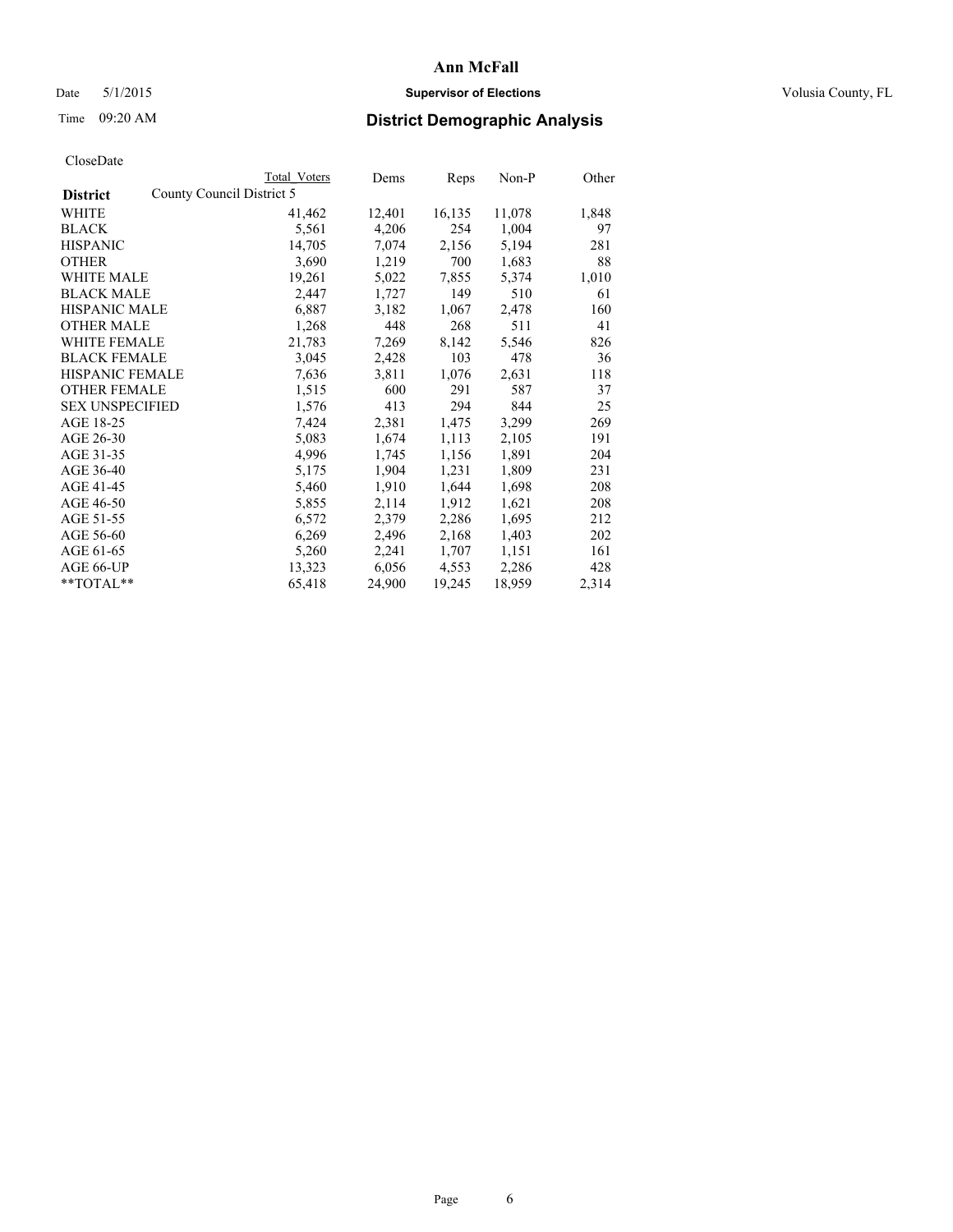# Date 5/1/2015 **Supervisor of Elections Supervisor of Elections** Volusia County, FL

# Time 09:20 AM **District Demographic Analysis**

|                        |                              | Total Voters | Dems | Reps           | Non-P | Other          |
|------------------------|------------------------------|--------------|------|----------------|-------|----------------|
| <b>District</b>        | Indigo Community Development |              |      |                |       |                |
| WHITE                  |                              | 1,056        | 241  | 518            | 255   | 42             |
| <b>BLACK</b>           |                              | 117          | 84   | 10             | 23    | $\mathbf{0}$   |
| <b>HISPANIC</b>        |                              | 57           | 25   | 8              | 22    | 2              |
| <b>OTHER</b>           |                              | 94           | 25   | 27             | 40    | $\overline{2}$ |
| WHITE MALE             |                              | 524          | 102  | 266            | 131   | 25             |
| <b>BLACK MALE</b>      |                              | 55           | 34   | 8              | 13    | $\mathbf{0}$   |
| <b>HISPANIC MALE</b>   |                              | 19           | 8    | 3              | 7     |                |
| <b>OTHER MALE</b>      |                              | 29           | 6    | 9              | 13    | 1              |
| WHITE FEMALE           |                              | 525          | 139  | 249            | 121   | 16             |
| <b>BLACK FEMALE</b>    |                              | 61           | 49   | $\overline{2}$ | 10    | $\theta$       |
| <b>HISPANIC FEMALE</b> |                              | 38           | 17   | 5              | 15    |                |
| <b>OTHER FEMALE</b>    |                              | 54           | 14   | 16             | 23    |                |
| <b>SEX UNSPECIFIED</b> |                              | 18           | 6    | $\overline{4}$ | 7     |                |
| AGE 18-25              |                              | 95           | 19   | 41             | 31    | 4              |
| AGE 26-30              |                              | 97           | 19   | 36             | 33    | 9              |
| AGE 31-35              |                              | 121          | 33   | 42             | 44    | $\overline{c}$ |
| AGE 36-40              |                              | 102          | 35   | 35             | 32    | $\mathbf{0}$   |
| AGE 41-45              |                              | 103          | 27   | 49             | 25    | $\overline{c}$ |
| AGE 46-50              |                              | 91           | 26   | 39             | 20    | 6              |
| AGE 51-55              |                              | 127          | 39   | 59             | 29    | $\mathbf{0}$   |
| AGE 56-60              |                              | 137          | 38   | 61             | 36    | $\overline{c}$ |
| AGE 61-65              |                              | 134          | 46   | 55             | 29    | 4              |
| AGE 66-UP              |                              | 317          | 93   | 146            | 61    | 17             |
| **TOTAL**              |                              | 1,324        | 375  | 563            | 340   | 46             |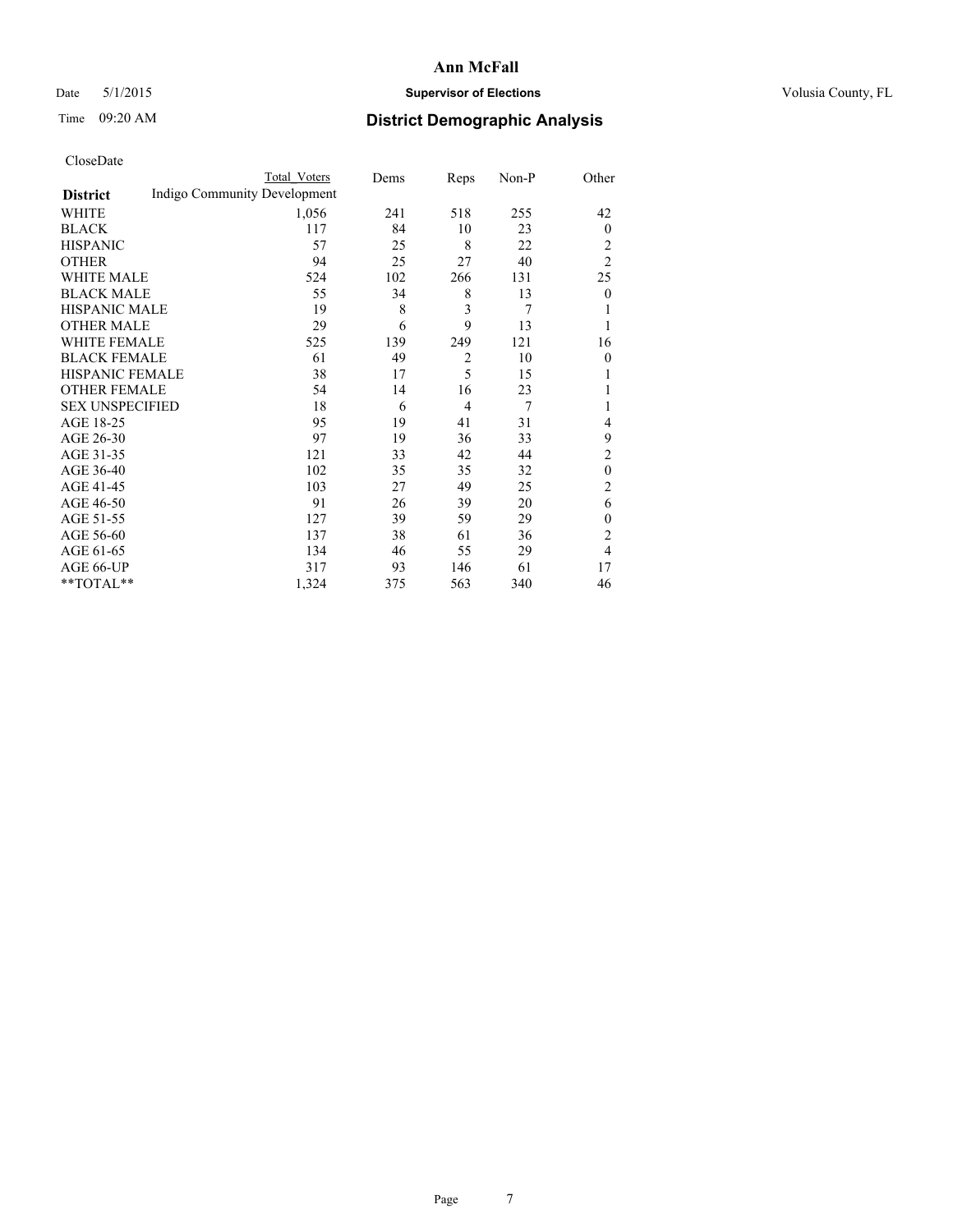# Date 5/1/2015 **Supervisor of Elections Supervisor of Elections** Volusia County, FL

# Time 09:20 AM **District Demographic Analysis**

|                        |                          | Total Voters | Dems   | Reps   | Non-P  | Other |
|------------------------|--------------------------|--------------|--------|--------|--------|-------|
| <b>District</b>        | Congressional District 6 |              |        |        |        |       |
| WHITE                  |                          | 207,487      | 66,183 | 81,161 | 52,182 | 7,961 |
| <b>BLACK</b>           |                          | 23,377       | 18,995 | 674    | 3,451  | 257   |
| <b>HISPANIC</b>        |                          | 7,459        | 3,046  | 1,499  | 2,720  | 194   |
| <b>OTHER</b>           |                          | 11,450       | 3,693  | 2,456  | 5,004  | 297   |
| <b>WHITE MALE</b>      |                          | 95,905       | 26,567 | 39,545 | 25,450 | 4,343 |
| <b>BLACK MALE</b>      |                          | 9,216        | 7,112  | 345    | 1,608  | 151   |
| <b>HISPANIC MALE</b>   |                          | 3,333        | 1,268  | 701    | 1,252  | 112   |
| <b>OTHER MALE</b>      |                          | 3.991        | 1,260  | 956    | 1,633  | 142   |
| <b>WHITE FEMALE</b>    |                          | 109,867      | 39,131 | 41,028 | 26,144 | 3,564 |
| <b>BLACK FEMALE</b>    |                          | 13,857       | 11,653 | 320    | 1,778  | 106   |
| HISPANIC FEMALE        |                          | 4,018        | 1,736  | 778    | 1,424  | 80    |
| <b>OTHER FEMALE</b>    |                          | 4,878        | 1,858  | 1,114  | 1,781  | 125   |
| <b>SEX UNSPECIFIED</b> |                          | 4,706        | 1,332  | 1,002  | 2,286  | 86    |
| AGE 18-25              |                          | 23,862       | 8,749  | 5,275  | 9,019  | 819   |
| AGE 26-30              |                          | 15,997       | 5,636  | 3,871  | 5,941  | 549   |
| AGE 31-35              |                          | 13,973       | 4,890  | 3,603  | 4,953  | 527   |
| AGE 36-40              |                          | 13,343       | 4,517  | 3,791  | 4,473  | 562   |
| AGE 41-45              |                          | 15,509       | 5,137  | 5,074  | 4,744  | 554   |
| AGE 46-50              |                          | 18,013       | 6,034  | 6,608  | 4,798  | 573   |
| AGE 51-55              |                          | 22,847       | 8,015  | 8,627  | 5,457  | 748   |
| AGE 56-60              |                          | 24,368       | 9,284  | 9,024  | 5,290  | 770   |
| AGE 61-65              |                          | 24,698       | 9,675  | 8,868  | 5,270  | 885   |
| AGE 66-UP              |                          | 77,162       | 29,980 | 31,048 | 13,412 | 2,722 |
| **TOTAL**              |                          | 249,773      | 91,917 | 85,790 | 63,357 | 8,709 |
|                        |                          |              |        |        |        |       |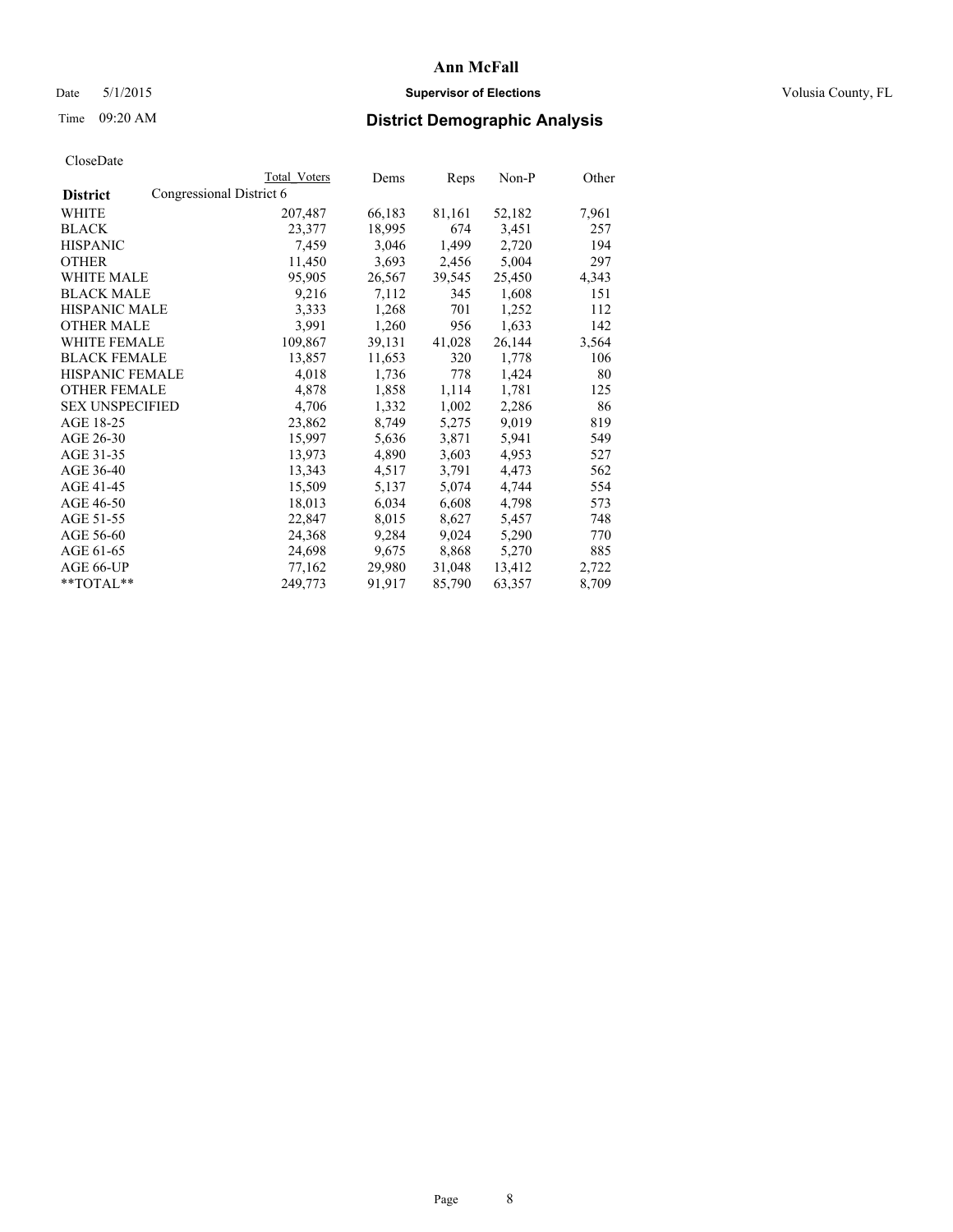# Date 5/1/2015 **Supervisor of Elections Supervisor of Elections** Volusia County, FL

# Time 09:20 AM **District Demographic Analysis**

|                        |                          | Total Voters | Dems   | Reps   | Non-P  | Other |
|------------------------|--------------------------|--------------|--------|--------|--------|-------|
| <b>District</b>        | Congressional District 7 |              |        |        |        |       |
| WHITE                  |                          | 59,204       | 17,395 | 23,716 | 15,440 | 2,653 |
| <b>BLACK</b>           |                          | 6,422        | 4,873  | 281    | 1,152  | 116   |
| <b>HISPANIC</b>        |                          | 16,874       | 8,030  | 2,542  | 5,986  | 316   |
| <b>OTHER</b>           |                          | 4,773        | 1,529  | 970    | 2,160  | 114   |
| <b>WHITE MALE</b>      |                          | 27,337       | 6,966  | 11,475 | 7,454  | 1,442 |
| <b>BLACK MALE</b>      |                          | 2,800        | 1,975  | 157    | 595    | 73    |
| <b>HISPANIC MALE</b>   |                          | 7,797        | 3,547  | 1,266  | 2,812  | 172   |
| <b>OTHER MALE</b>      |                          | 1,655        | 567    | 371    | 663    | 54    |
| <b>WHITE FEMALE</b>    |                          | 31,284       | 10,287 | 12,038 | 7,766  | 1,193 |
| <b>BLACK FEMALE</b>    |                          | 3,544        | 2,840  | 122    | 539    | 43    |
| <b>HISPANIC FEMALE</b> |                          | 8,861        | 4,383  | 1,260  | 3,077  | 141   |
| <b>OTHER FEMALE</b>    |                          | 1,937        | 748    | 401    | 742    | 46    |
| <b>SEX UNSPECIFIED</b> |                          | 2,057        | 514    | 418    | 1,090  | 35    |
| AGE 18-25              |                          | 9,390        | 2,865  | 1,990  | 4,163  | 372   |
| AGE 26-30              |                          | 6,412        | 2,044  | 1,486  | 2,645  | 237   |
| AGE 31-35              |                          | 6,318        | 2,114  | 1,563  | 2,384  | 257   |
| AGE 36-40              |                          | 6,484        | 2,296  | 1,645  | 2,258  | 285   |
| AGE 41-45              |                          | 6,965        | 2,352  | 2,187  | 2,156  | 270   |
| AGE 46-50              |                          | 7,580        | 2,633  | 2,585  | 2,083  | 279   |
| AGE 51-55              |                          | 8,593        | 2,962  | 3,117  | 2,219  | 295   |
| AGE 56-60              |                          | 8,279        | 3,148  | 3,003  | 1,850  | 278   |
| AGE 61-65              |                          | 7,244        | 2,961  | 2,476  | 1,565  | 242   |
| AGE 66-UP              |                          | 20,007       | 8,452  | 7,457  | 3,414  | 684   |
| $*$ TOTAL $*$          |                          | 87,273       | 31,827 | 27,509 | 24,738 | 3,199 |
|                        |                          |              |        |        |        |       |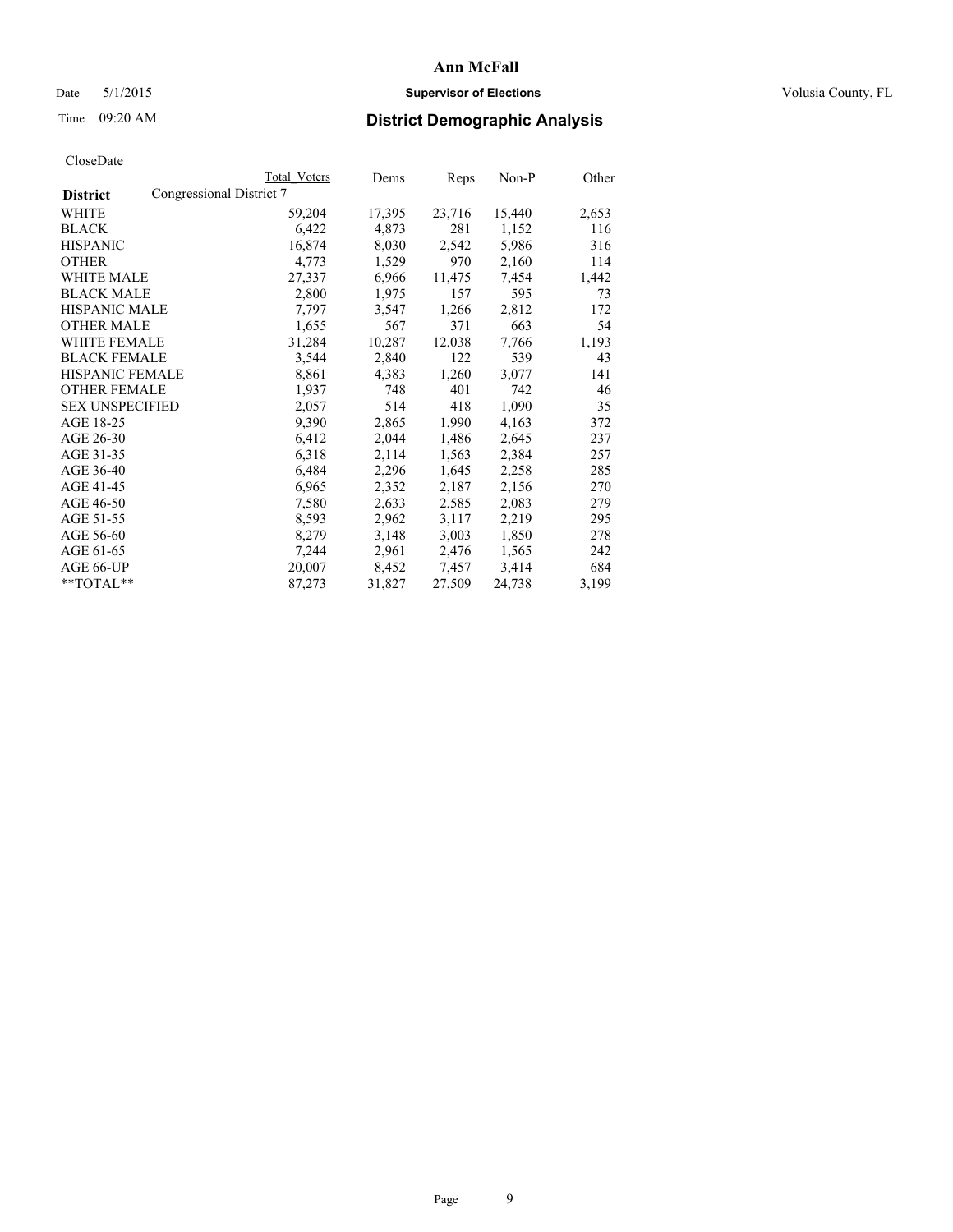# Date 5/1/2015 **Supervisor of Elections Supervisor of Elections** Volusia County, FL

# Time 09:20 AM **District Demographic Analysis**

|                        |                     | Total Voters | Dems   | Reps   | Non-P  | Other |
|------------------------|---------------------|--------------|--------|--------|--------|-------|
| <b>District</b>        | Unincorporated Area |              |        |        |        |       |
| WHITE                  |                     | 66,282       | 20,234 | 27,339 | 16,067 | 2,642 |
| <b>BLACK</b>           |                     | 2,540        | 2,038  | 95     | 378    | 29    |
| <b>HISPANIC</b>        |                     | 2,915        | 1,143  | 592    | 1,112  | 68    |
| <b>OTHER</b>           |                     | 3,167        | 834    | 846    | 1,401  | 86    |
| WHITE MALE             |                     | 31,201       | 8,234  | 13,629 | 7,889  | 1,449 |
| <b>BLACK MALE</b>      |                     | 1,096        | 835    | 50     | 194    | 17    |
| <b>HISPANIC MALE</b>   |                     | 1,342        | 503    | 278    | 523    | 38    |
| <b>OTHER MALE</b>      |                     | 1,109        | 281    | 337    | 451    | 40    |
| <b>WHITE FEMALE</b>    |                     | 34,508       | 11,871 | 13,480 | 7,978  | 1,179 |
| <b>BLACK FEMALE</b>    |                     | 1,420        | 1,185  | 45     | 178    | 12    |
| HISPANIC FEMALE        |                     | 1,521        | 612    | 306    | 574    | 29    |
| <b>OTHER FEMALE</b>    |                     | 1,235        | 412    | 346    | 448    | 29    |
| <b>SEX UNSPECIFIED</b> |                     | 1,471        | 316    | 401    | 722    | 32    |
| AGE 18-25              |                     | 6,281        | 1,547  | 1,862  | 2,605  | 267   |
| AGE 26-30              |                     | 4,312        | 1,185  | 1,238  | 1,706  | 183   |
| AGE 31-35              |                     | 3,860        | 1,136  | 1,146  | 1,429  | 149   |
| AGE 36-40              |                     | 3,827        | 1,089  | 1,225  | 1,332  | 181   |
| AGE 41-45              |                     | 4,818        | 1,304  | 1,809  | 1,509  | 196   |
| AGE 46-50              |                     | 5,760        | 1,645  | 2,404  | 1,510  | 201   |
| AGE 51-55              |                     | 7,627        | 2,256  | 3,269  | 1,836  | 266   |
| AGE 56-60              |                     | 7,930        | 2,767  | 3,212  | 1,655  | 296   |
| AGE 61-65              |                     | 7,790        | 2,812  | 3,061  | 1,604  | 313   |
| AGE 66-UP              |                     | 22,699       | 8,508  | 9,646  | 3,772  | 773   |
| **TOTAL**              |                     | 74,904       | 24,249 | 28,872 | 18,958 | 2,825 |
|                        |                     |              |        |        |        |       |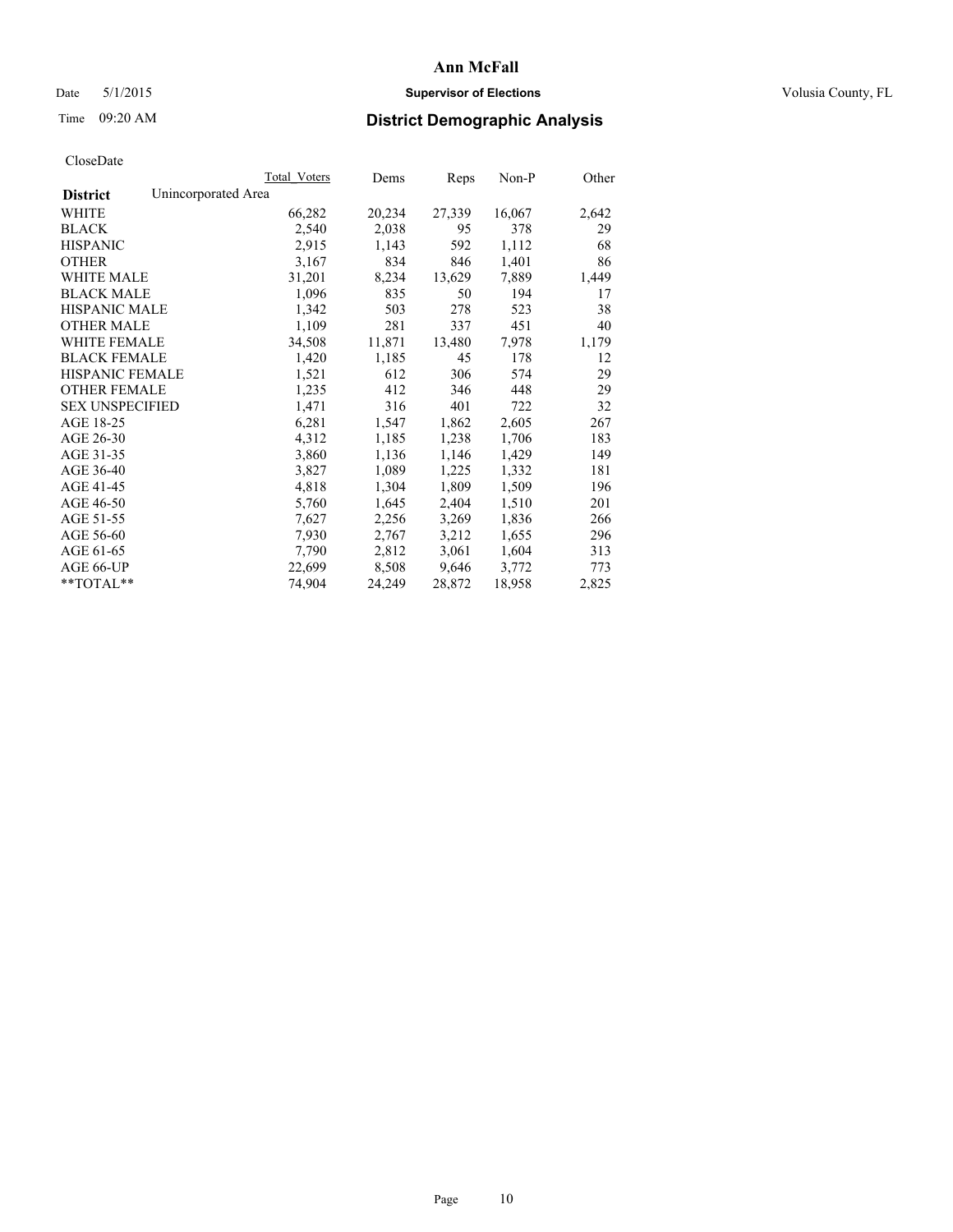# Date 5/1/2015 **Supervisor of Elections Supervisor of Elections** Volusia County, FL

# Time 09:20 AM **District Demographic Analysis**

|                                  | Total Voters | Dems   | Reps  | Non-P | Other |
|----------------------------------|--------------|--------|-------|-------|-------|
| Daytona Beach<br><b>District</b> |              |        |       |       |       |
| WHITE                            | 22,225       | 7,483  | 7,882 | 5,945 | 915   |
| <b>BLACK</b>                     | 13,524       | 11,217 | 307   | 1,886 | 114   |
| <b>HISPANIC</b>                  | 1,284        | 594    | 206   | 450   | 34    |
| <b>OTHER</b>                     | 2,414        | 996    | 317   | 1,043 | 58    |
| WHITE MALE                       | 10,666       | 3,104  | 4,023 | 2,986 | 553   |
| <b>BLACK MALE</b>                | 5,201        | 4,119  | 162   | 857   | 63    |
| <b>HISPANIC MALE</b>             | 603          | 258    | 98    | 224   | 23    |
| <b>OTHER MALE</b>                | 809          | 320    | 126   | 337   | 26    |
| <b>WHITE FEMALE</b>              | 11,392       | 4,322  | 3,821 | 2,893 | 356   |
| <b>BLACK FEMALE</b>              | 8,130        | 6,946  | 143   | 990   | 51    |
| <b>HISPANIC FEMALE</b>           | 666          | 331    | 107   | 217   | 11    |
| <b>OTHER FEMALE</b>              | 1,086        | 512    | 152   | 396   | 26    |
| <b>SEX UNSPECIFIED</b>           | 893          | 378    | 79    | 424   | 12    |
| AGE 18-25                        | 6,472        | 3,787  | 660   | 1,894 | 131   |
| AGE 26-30                        | 3,624        | 1,811  | 556   | 1,145 | 112   |
| AGE 31-35                        | 2,670        | 1,316  | 443   | 828   | 83    |
| AGE 36-40                        | 2,219        | 1,129  | 382   | 657   | 51    |
| AGE 41-45                        | 2,287        | 1,122  | 486   | 620   | 59    |
| AGE 46-50                        | 2,691        | 1,338  | 586   | 679   | 88    |
| AGE 51-55                        | 3,276        | 1,609  | 819   | 743   | 105   |
| AGE 56-60                        | 3,379        | 1,779  | 869   | 648   | 83    |
| AGE 61-65                        | 3,352        | 1,644  | 913   | 686   | 109   |
| AGE 66-UP                        | 9,477        | 4,755  | 2,998 | 1,424 | 300   |
| $*$ TOTAL $*$                    | 39,447       | 20,290 | 8,712 | 9,324 | 1,121 |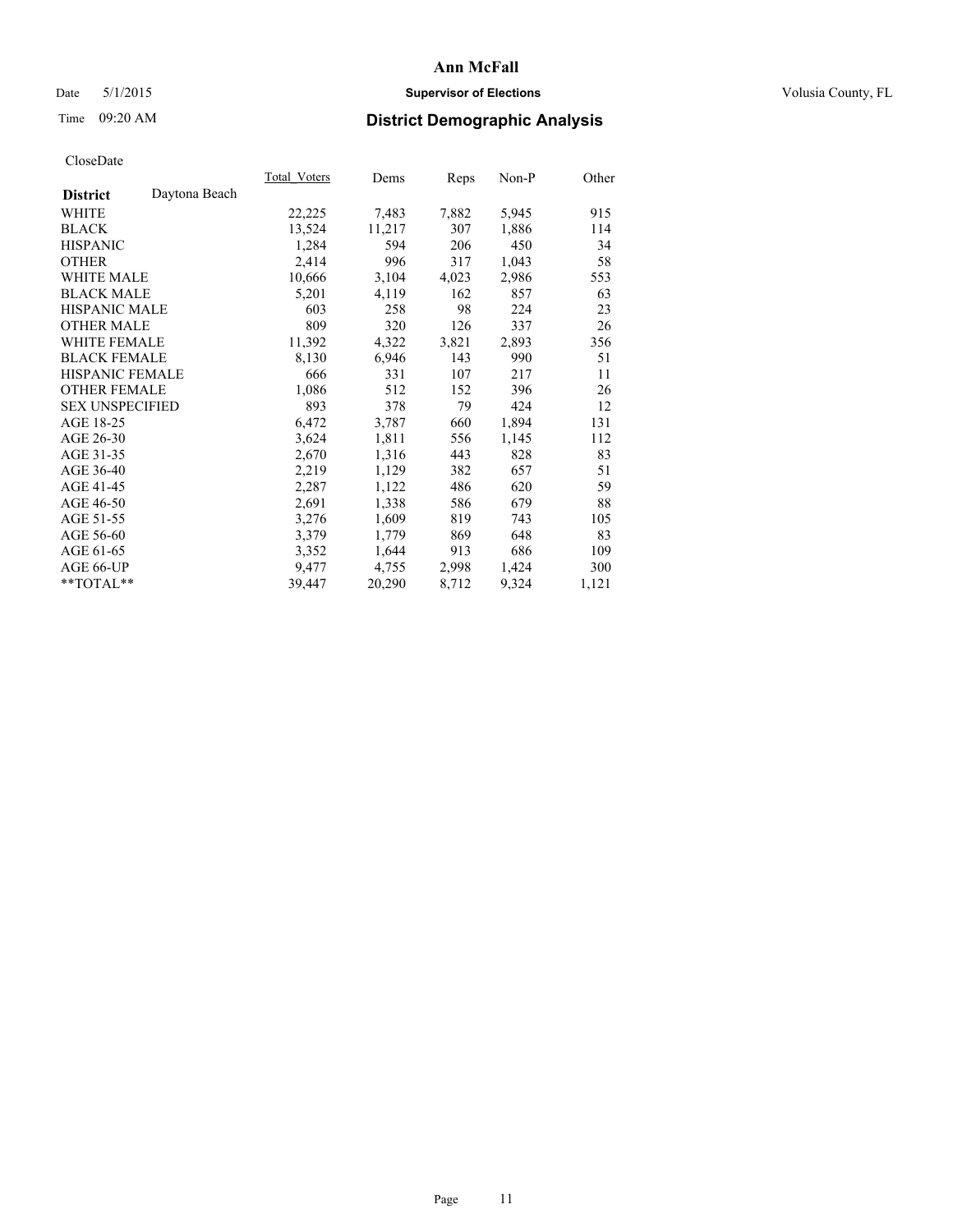# Date 5/1/2015 **Supervisor of Elections Supervisor of Elections** Volusia County, FL

# Time 09:20 AM **District Demographic Analysis**

|                        |                      | Total Voters | Dems  | Reps           | Non-P | Other            |
|------------------------|----------------------|--------------|-------|----------------|-------|------------------|
| <b>District</b>        | Daytona Beach Shores |              |       |                |       |                  |
| WHITE                  |                      | 3,629        | 920   | 1,717          | 838   | 154              |
| <b>BLACK</b>           |                      | 58           | 34    | 6              | 14    | 4                |
| <b>HISPANIC</b>        |                      | 83           | 18    | 36             | 27    | 2                |
| <b>OTHER</b>           |                      | 195          | 56    | 63             | 68    | 8                |
| WHITE MALE             |                      | 1,738        | 389   | 829            | 435   | 85               |
| <b>BLACK MALE</b>      |                      | 28           | 18    | $\overline{2}$ | 6     | 2                |
| <b>HISPANIC MALE</b>   |                      | 38           | 5     | 19             | 14    | $\boldsymbol{0}$ |
| <b>OTHER MALE</b>      |                      | 76           | 22    | 26             | 25    | 3                |
| <b>WHITE FEMALE</b>    |                      | 1,860        | 521   | 872            | 401   | 66               |
| <b>BLACK FEMALE</b>    |                      | 29           | 16    | $\overline{4}$ | 7     | 2                |
| <b>HISPANIC FEMALE</b> |                      | 44           | 13    | 16             | 13    | $\overline{2}$   |
| <b>OTHER FEMALE</b>    |                      | 95           | 31    | 29             | 30    | 5                |
| <b>SEX UNSPECIFIED</b> |                      | 57           | 13    | 25             | 16    | 3                |
| AGE 18-25              |                      | 128          | 24    | 45             | 50    | 9                |
| AGE 26-30              |                      | 113          | 25    | 46             | 34    | 8                |
| AGE 31-35              |                      | 99           | 23    | 28             | 41    | 7                |
| AGE 36-40              |                      | 102          | 33    | 31             | 29    | 9                |
| AGE 41-45              |                      | 112          | 24    | 36             | 46    | 6                |
| AGE 46-50              |                      | 201          | 47    | 88             | 62    | 4                |
| AGE 51-55              |                      | 279          | 72    | 121            | 69    | 17               |
| AGE 56-60              |                      | 338          | 78    | 173            | 78    | 9                |
| AGE 61-65              |                      | 475          | 118   | 212            | 126   | 19               |
| AGE 66-UP              |                      | 2,118        | 584   | 1,042          | 412   | 80               |
| **TOTAL**              |                      | 3,965        | 1,028 | 1,822          | 947   | 168              |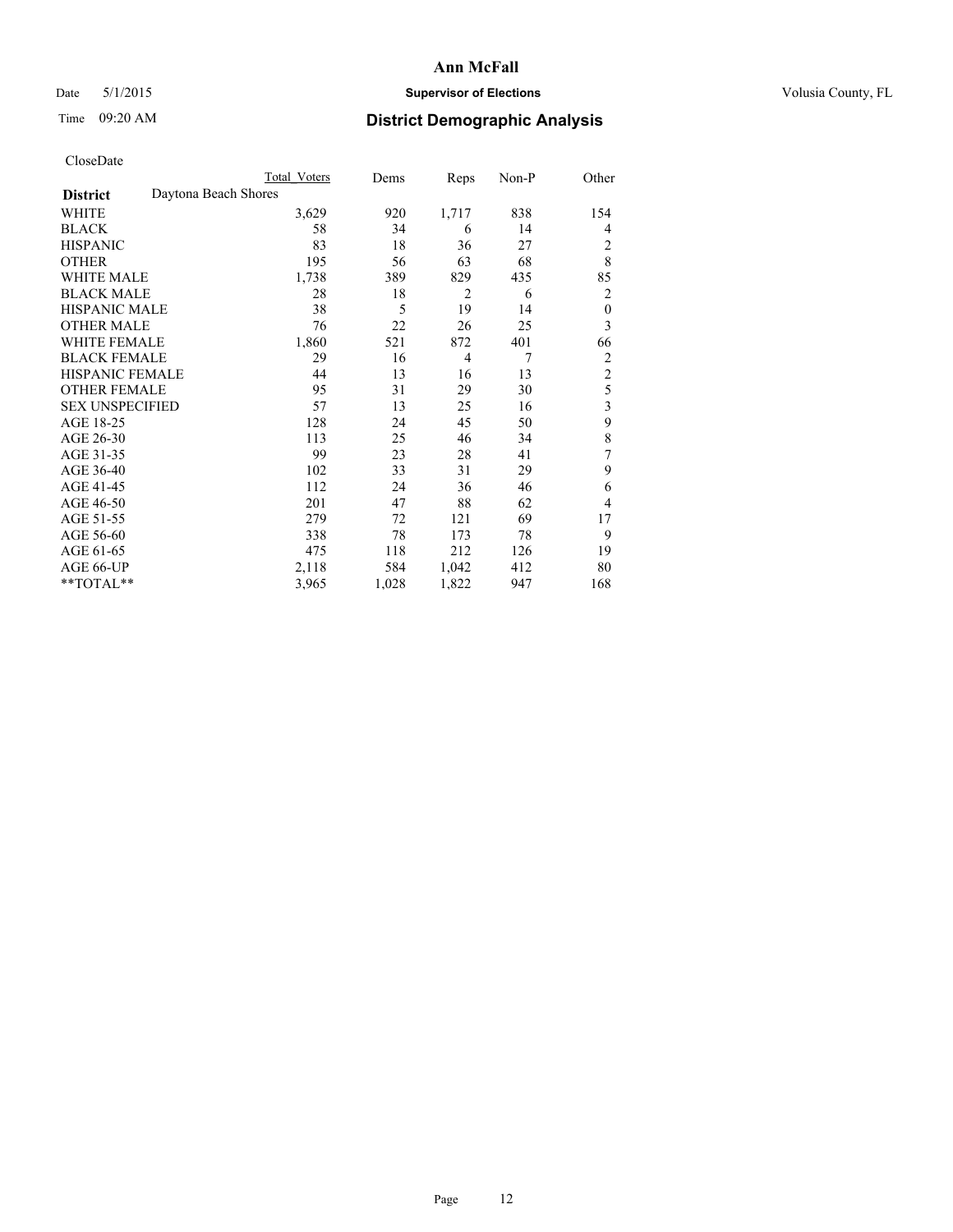# Date 5/1/2015 **Supervisor of Elections Supervisor of Elections** Volusia County, FL

# Time 09:20 AM **District Demographic Analysis**

|                        |        | <b>Total Voters</b> | Dems  | <b>Reps</b> | Non-P | Other |
|------------------------|--------|---------------------|-------|-------------|-------|-------|
| <b>District</b>        | DeBary |                     |       |             |       |       |
| WHITE                  |        | 11,834              | 3,073 | 5,468       | 2,795 | 498   |
| <b>BLACK</b>           |        | 477                 | 369   | 19          | 78    | 11    |
| <b>HISPANIC</b>        |        | 987                 | 395   | 244         | 328   | 20    |
| <b>OTHER</b>           |        | 740                 | 218   | 192         | 312   | 18    |
| WHITE MALE             |        | 5,571               | 1,221 | 2,687       | 1,392 | 271   |
| <b>BLACK MALE</b>      |        | 216                 | 153   | 5           | 51    | 7     |
| <b>HISPANIC MALE</b>   |        | 433                 | 159   | 118         | 145   | 11    |
| <b>OTHER MALE</b>      |        | 245                 | 74    | 73          | 89    | 9     |
| WHITE FEMALE           |        | 6,144               | 1,830 | 2,735       | 1,357 | 222   |
| <b>BLACK FEMALE</b>    |        | 254                 | 211   | 14          | 25    | 4     |
| <b>HISPANIC FEMALE</b> |        | 537                 | 226   | 125         | 177   | 9     |
| <b>OTHER FEMALE</b>    |        | 319                 | 109   | 89          | 113   | 8     |
| <b>SEX UNSPECIFIED</b> |        | 319                 | 72    | 77          | 164   | 6     |
| AGE 18-25              |        | 1,177               | 268   | 368         | 491   | 50    |
| AGE 26-30              |        | 724                 | 183   | 233         | 289   | 19    |
| AGE 31-35              |        | 794                 | 206   | 275         | 279   | 34    |
| AGE 36-40              |        | 863                 | 241   | 323         | 269   | 30    |
| AGE 41-45              |        | 997                 | 263   | 390         | 288   | 56    |
| AGE 46-50              |        | 1,141               | 296   | 500         | 298   | 47    |
| AGE 51-55              |        | 1,376               | 358   | 647         | 319   | 52    |
| AGE 56-60              |        | 1,414               | 417   | 639         | 313   | 45    |
| AGE 61-65              |        | 1,428               | 484   | 621         | 274   | 49    |
| AGE 66-UP              |        | 4,124               | 1,339 | 1,927       | 693   | 165   |
| $*$ TOTAL $*$          |        | 14,038              | 4,055 | 5,923       | 3,513 | 547   |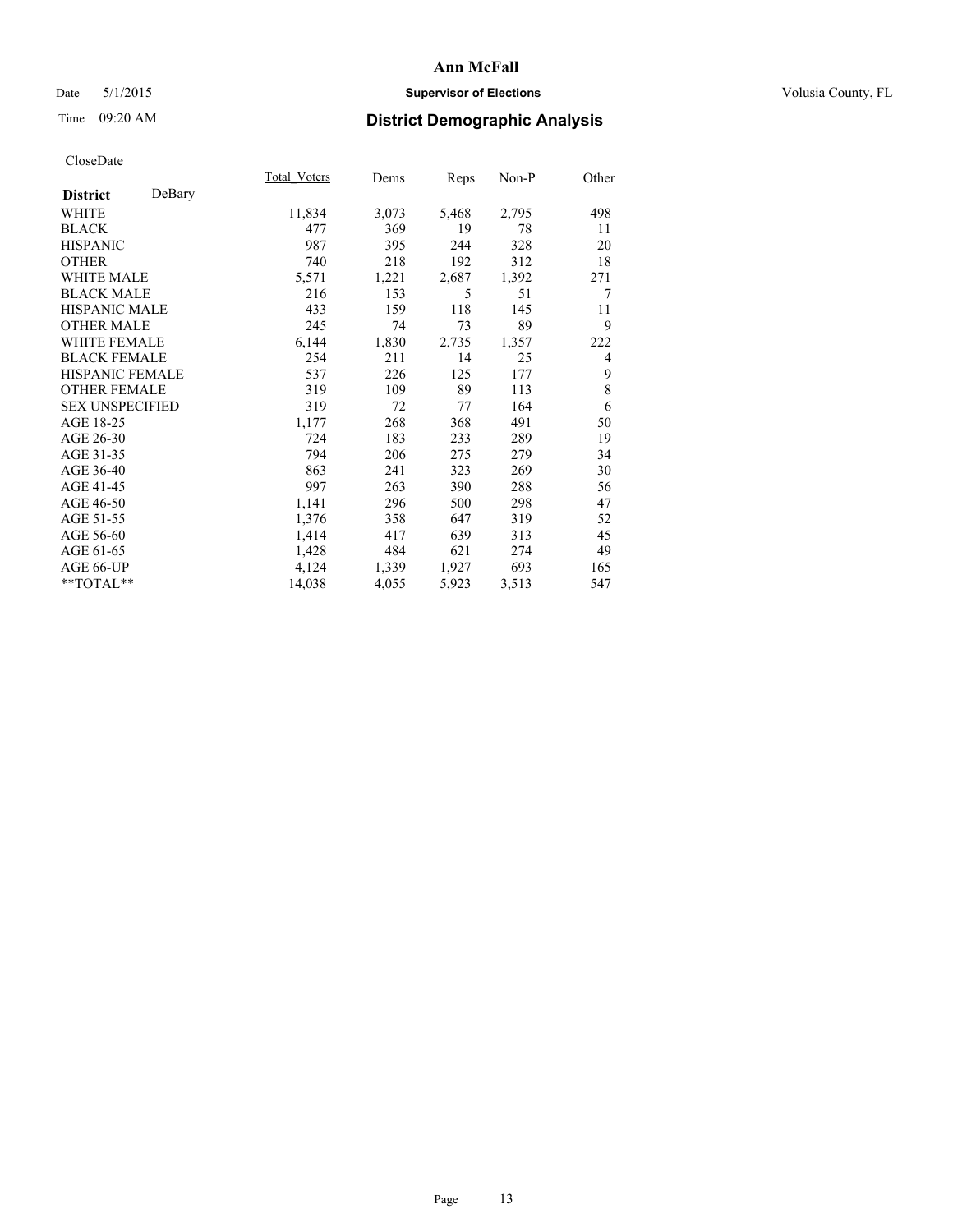# Date 5/1/2015 **Supervisor of Elections Supervisor of Elections** Volusia County, FL

# Time 09:20 AM **District Demographic Analysis**

|                        |        | Total Voters | Dems  | <b>Reps</b> | Non-P | Other |
|------------------------|--------|--------------|-------|-------------|-------|-------|
| <b>District</b>        | DeLand |              |       |             |       |       |
| WHITE                  |        | 12,859       | 4,036 | 5,174       | 3,077 | 572   |
| <b>BLACK</b>           |        | 2,492        | 1,994 | 88          | 371   | 39    |
| <b>HISPANIC</b>        |        | 1,243        | 520   | 214         | 473   | 36    |
| <b>OTHER</b>           |        | 897          | 297   | 174         | 398   | 28    |
| WHITE MALE             |        | 5,645        | 1,527 | 2,341       | 1,482 | 295   |
| <b>BLACK MALE</b>      |        | 951          | 724   | 42          | 157   | 28    |
| <b>HISPANIC MALE</b>   |        | 507          | 206   | 95          | 189   | 17    |
| <b>OTHER MALE</b>      |        | 295          | 105   | 60          | 118   | 12    |
| <b>WHITE FEMALE</b>    |        | 7,114        | 2,480 | 2,800       | 1,559 | 275   |
| <b>BLACK FEMALE</b>    |        | 1,510        | 1,250 | 43          | 206   | 11    |
| <b>HISPANIC FEMALE</b> |        | 721          | 310   | 116         | 277   | 18    |
| <b>OTHER FEMALE</b>    |        | 379          | 140   | 75          | 151   | 13    |
| <b>SEX UNSPECIFIED</b> |        | 369          | 105   | 78          | 180   | 6     |
| AGE 18-25              |        | 2,083        | 724   | 421         | 858   | 80    |
| AGE 26-30              |        | 1,182        | 434   | 269         | 441   | 38    |
| AGE 31-35              |        | 1,102        | 395   | 297         | 360   | 50    |
| AGE 36-40              |        | 1,168        | 419   | 316         | 368   | 65    |
| AGE 41-45              |        | 1,263        | 478   | 384         | 358   | 43    |
| AGE 46-50              |        | 1,240        | 487   | 434         | 287   | 32    |
| AGE 51-55              |        | 1,405        | 584   | 497         | 269   | 55    |
| AGE 56-60              |        | 1,463        | 613   | 497         | 299   | 54    |
| AGE 61-65              |        | 1,509        | 652   | 522         | 274   | 61    |
| AGE 66-UP              |        | 5,076        | 2,061 | 2,013       | 805   | 197   |
| **TOTAL**              |        | 17,491       | 6,847 | 5,650       | 4,319 | 675   |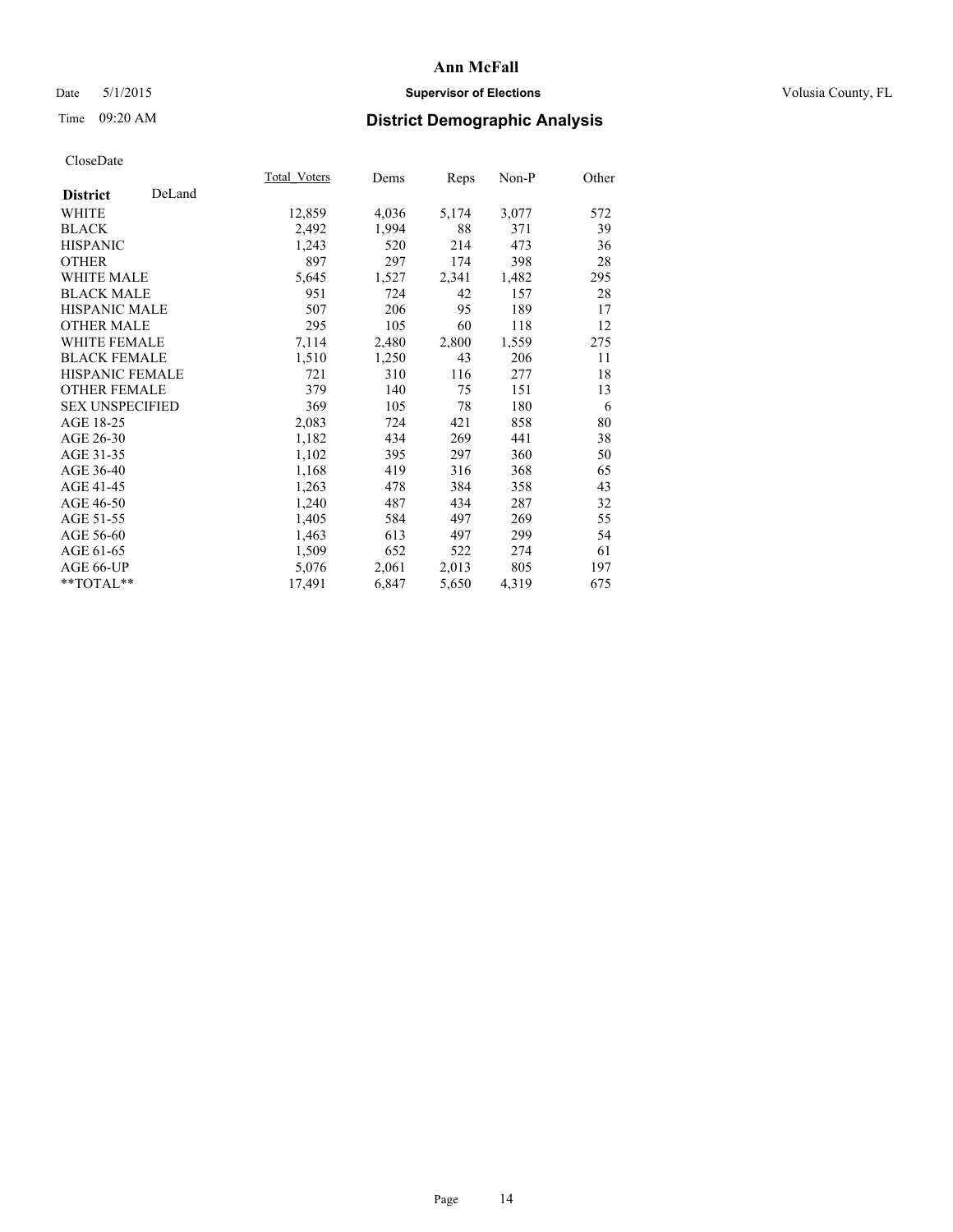# Date 5/1/2015 **Supervisor of Elections Supervisor of Elections** Volusia County, FL

# Time 09:20 AM **District Demographic Analysis**

|                        |         | <b>Total Voters</b> | Dems   | Reps   | Non-P  | Other |
|------------------------|---------|---------------------|--------|--------|--------|-------|
| <b>District</b>        | Deltona |                     |        |        |        |       |
| WHITE                  |         | 32,732              | 10,062 | 12,255 | 8,931  | 1,484 |
| <b>BLACK</b>           |         | 5,185               | 3,924  | 227    | 941    | 93    |
| <b>HISPANIC</b>        |         | 13,958              | 6,801  | 1,970  | 4,929  | 258   |
| <b>OTHER</b>           |         | 3,158               | 1,070  | 562    | 1,454  | 72    |
| WHITE MALE             |         | 15,083              | 4,078  | 5,920  | 4,289  | 796   |
| <b>BLACK MALE</b>      |         | 2,276               | 1,612  | 137    | 468    | 59    |
| <b>HISPANIC MALE</b>   |         | 6,522               | 3,053  | 977    | 2,348  | 144   |
| <b>OTHER MALE</b>      |         | 1,097               | 400    | 212    | 450    | 35    |
| <b>WHITE FEMALE</b>    |         | 17,325              | 5,895  | 6,230  | 4,522  | 678   |
| <b>BLACK FEMALE</b>    |         | 2,843               | 2,263  | 88     | 458    | 34    |
| <b>HISPANIC FEMALE</b> |         | 7,264               | 3,673  | 981    | 2,499  | 111   |
| <b>OTHER FEMALE</b>    |         | 1,291               | 524    | 231    | 506    | 30    |
| <b>SEX UNSPECIFIED</b> |         | 1,332               | 359    | 238    | 715    | 20    |
| AGE 18-25              |         | 6,437               | 2,152  | 1,166  | 2,890  | 229   |
| AGE 26-30              |         | 4,429               | 1,514  | 904    | 1,845  | 166   |
| AGE 31-35              |         | 4,337               | 1,571  | 937    | 1,658  | 171   |
| AGE 36-40              |         | 4,457               | 1,700  | 970    | 1,588  | 199   |
| AGE 41-45              |         | 4,614               | 1,680  | 1,332  | 1,437  | 165   |
| AGE 46-50              |         | 4,939               | 1,890  | 1,499  | 1,380  | 170   |
| AGE 51-55              |         | 5,416               | 2,082  | 1,752  | 1,420  | 162   |
| AGE 56-60              |         | 5,149               | 2,140  | 1,673  | 1,174  | 162   |
| AGE 61-65              |         | 4,289               | 1,914  | 1,293  | 945    | 137   |
| AGE 66-UP              |         | 10,965              | 5,214  | 3,488  | 1,917  | 346   |
| $*$ TOTAL $*$          |         | 55,033              | 21,857 | 15,014 | 16,255 | 1,907 |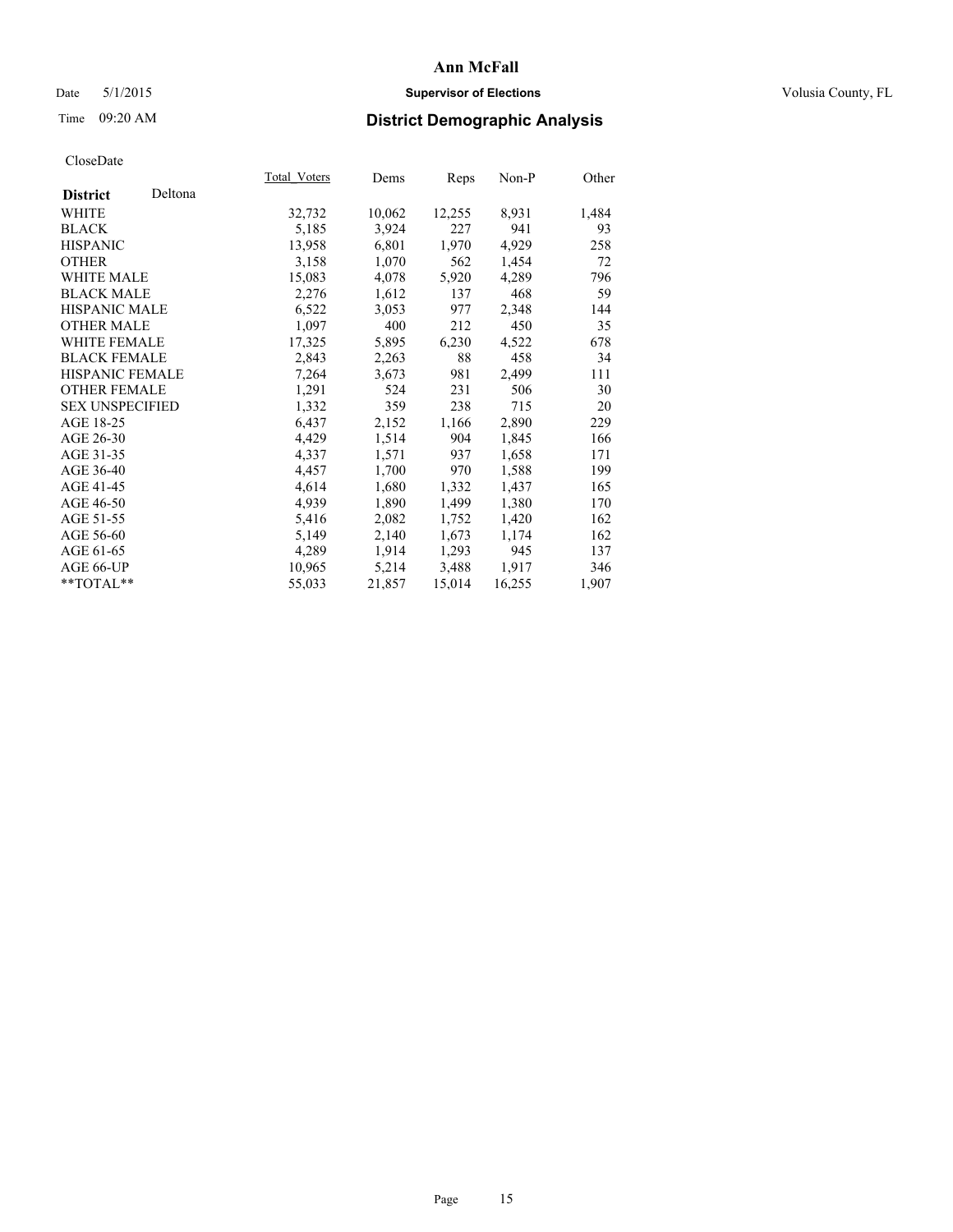# Date 5/1/2015 **Supervisor of Elections Supervisor of Elections** Volusia County, FL

# Time 09:20 AM **District Demographic Analysis**

|                        |           | Total Voters | Dems  | <b>Reps</b> | $Non-P$ | Other            |
|------------------------|-----------|--------------|-------|-------------|---------|------------------|
| <b>District</b>        | Edgewater |              |       |             |         |                  |
| WHITE                  |           | 13,343       | 4,608 | 4,456       | 3,832   | 447              |
| <b>BLACK</b>           |           | 318          | 231   | 14          | 70      | 3                |
| <b>HISPANIC</b>        |           | 210          | 81    | 47          | 77      | 5                |
| <b>OTHER</b>           |           | 442          | 134   | 88          | 214     | 6                |
| WHITE MALE             |           | 6,011        | 1,815 | 2,168       | 1,786   | 242              |
| <b>BLACK MALE</b>      |           | 152          | 101   | 10          | 38      | 3                |
| <b>HISPANIC MALE</b>   |           | 82           | 32    | 18          | 30      | $\overline{2}$   |
| <b>OTHER MALE</b>      |           | 147          | 46    | 38          | 60      | 3                |
| <b>WHITE FEMALE</b>    |           | 7,240        | 2,762 | 2,257       | 2,017   | 204              |
| <b>BLACK FEMALE</b>    |           | 163          | 128   | 4           | 31      | $\boldsymbol{0}$ |
| <b>HISPANIC FEMALE</b> |           | 125          | 47    | 29          | 46      | 3                |
| <b>OTHER FEMALE</b>    |           | 181          | 66    | 41          | 71      | 3                |
| <b>SEX UNSPECIFIED</b> |           | 212          | 57    | 40          | 114     | 1                |
| AGE 18-25              |           | 1,166        | 324   | 267         | 538     | 37               |
| AGE 26-30              |           | 864          | 236   | 212         | 389     | 27               |
| AGE 31-35              |           | 854          | 253   | 215         | 361     | 25               |
| AGE 36-40              |           | 908          | 267   | 269         | 333     | 39               |
| AGE 41-45              |           | 1,004        | 320   | 293         | 358     | 33               |
| AGE 46-50              |           | 1,016        | 341   | 347         | 299     | 29               |
| AGE 51-55              |           | 1,338        | 472   | 450         | 372     | 44               |
| AGE 56-60              |           | 1,431        | 505   | 517         | 369     | 40               |
| AGE 61-65              |           | 1,397        | 571   | 458         | 323     | 45               |
| AGE 66-UP              |           | 4,335        | 1,765 | 1,577       | 851     | 142              |
| **TOTAL**              |           | 14,313       | 5,054 | 4,605       | 4,193   | 461              |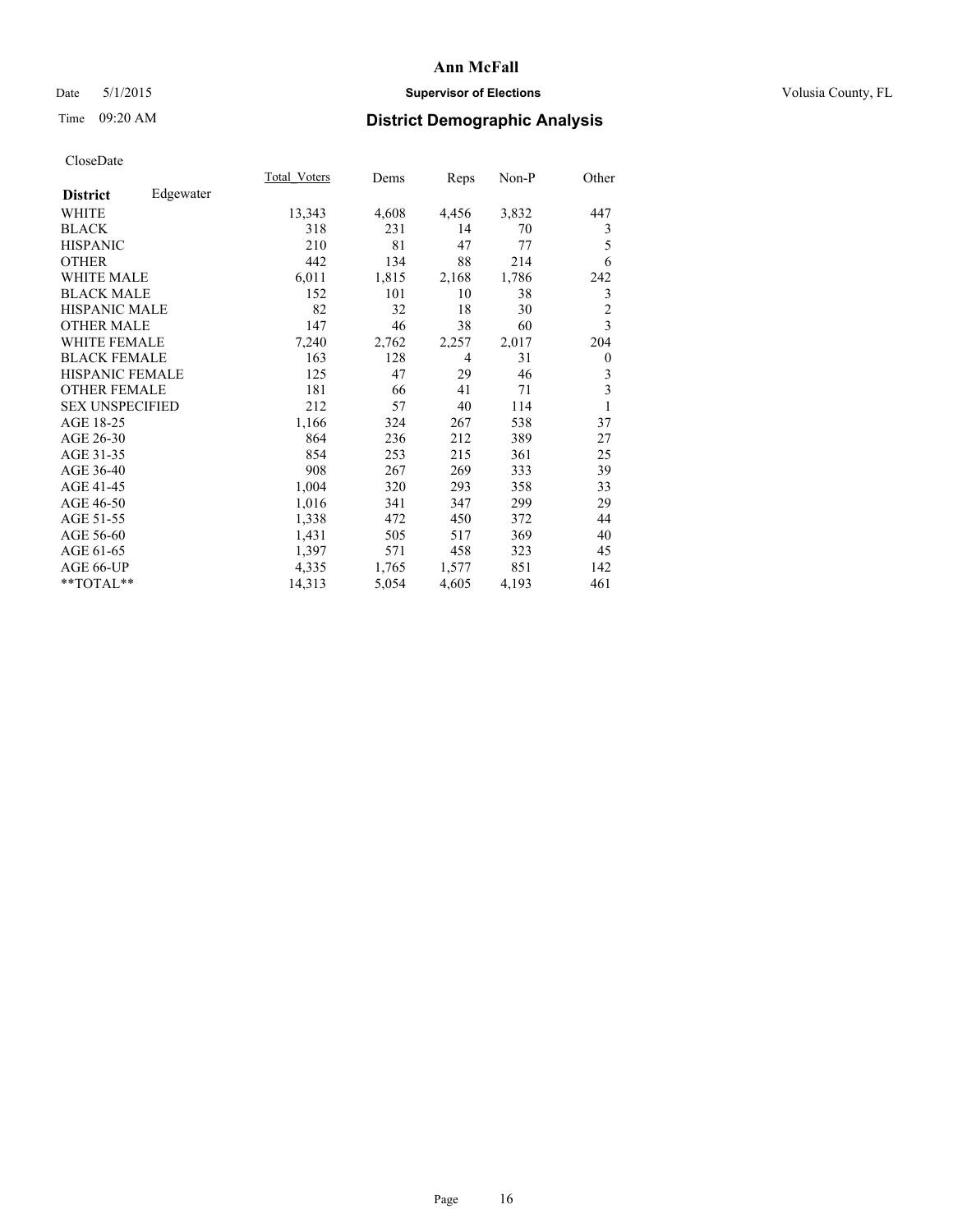# Date 5/1/2015 **Supervisor of Elections Supervisor of Elections** Volusia County, FL

# Time 09:20 AM **District Demographic Analysis**

|                        |            | Total Voters | Dems  | Reps  | $Non-P$ | Other          |
|------------------------|------------|--------------|-------|-------|---------|----------------|
| <b>District</b>        | Holly Hill |              |       |       |         |                |
| WHITE                  |            | 5,676        | 2,148 | 1,709 | 1,598   | 221            |
| <b>BLACK</b>           |            | 839          | 652   | 28    | 152     | 7              |
| <b>HISPANIC</b>        |            | 211          | 100   | 24    | 85      | 2              |
| <b>OTHER</b>           |            | 317          | 117   | 44    | 148     | 8              |
| WHITE MALE             |            | 2,560        | 854   | 811   | 782     | 113            |
| <b>BLACK MALE</b>      |            | 299          | 208   | 12    | 74      | 5              |
| <b>HISPANIC MALE</b>   |            | 86           | 37    | 11    | 37      | 1              |
| <b>OTHER MALE</b>      |            | 97           | 37    | 14    | 40      | 6              |
| WHITE FEMALE           |            | 3,070        | 1,281 | 885   | 798     | 106            |
| <b>BLACK FEMALE</b>    |            | 532          | 436   | 16    | 78      | $\overline{c}$ |
| <b>HISPANIC FEMALE</b> |            | 125          | 63    | 13    | 48      | 1              |
| <b>OTHER FEMALE</b>    |            | 136          | 58    | 28    | 49      | 1              |
| <b>SEX UNSPECIFIED</b> |            | 138          | 43    | 15    | 77      | 3              |
| AGE 18-25              |            | 701          | 267   | 125   | 296     | 13             |
| AGE 26-30              |            | 491          | 202   | 92    | 180     | 17             |
| AGE 31-35              |            | 457          | 207   | 82    | 153     | 15             |
| AGE 36-40              |            | 398          | 165   | 72    | 150     | 11             |
| AGE 41-45              |            | 472          | 185   | 98    | 171     | 18             |
| AGE 46-50              |            | 596          | 234   | 159   | 181     | 22             |
| AGE 51-55              |            | 742          | 301   | 202   | 206     | 33             |
| AGE 56-60              |            | 704          | 296   | 186   | 193     | 29             |
| AGE 61-65              |            | 637          | 289   | 166   | 162     | 20             |
| AGE 66-UP              |            | 1,845        | 871   | 623   | 291     | 60             |
| **TOTAL**              |            | 7,043        | 3,017 | 1,805 | 1,983   | 238            |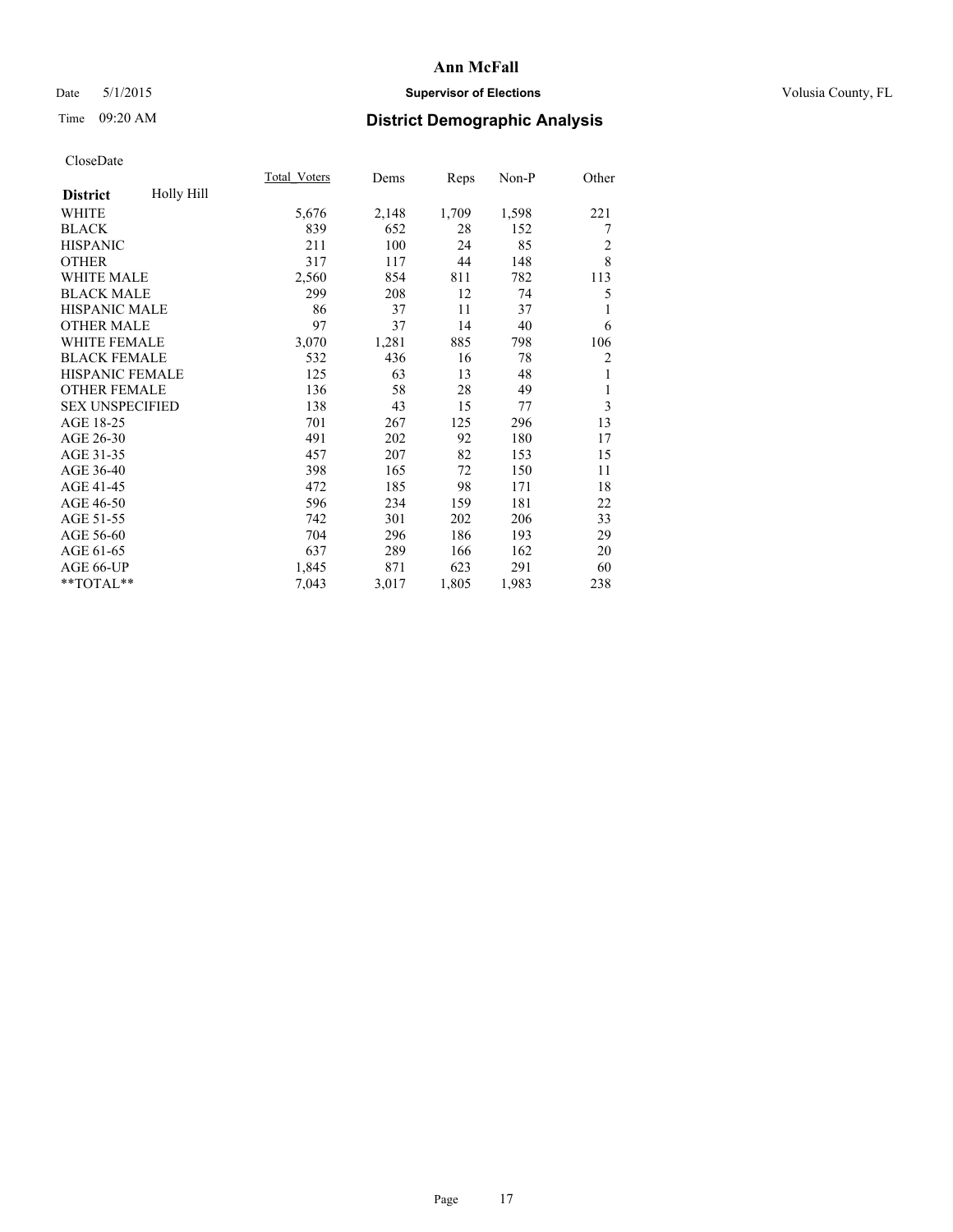# Date 5/1/2015 **Supervisor of Elections Supervisor of Elections** Volusia County, FL

# Time 09:20 AM **District Demographic Analysis**

|                        |            | <b>Total Voters</b> | Dems | Reps           | Non-P | Other          |
|------------------------|------------|---------------------|------|----------------|-------|----------------|
| <b>District</b>        | Lake Helen |                     |      |                |       |                |
| WHITE                  |            | 1,666               | 556  | 618            | 424   | 68             |
| <b>BLACK</b>           |            | 180                 | 158  | $\overline{4}$ | 15    | 3              |
| <b>HISPANIC</b>        |            | 50                  | 15   | 17             | 15    | 3              |
| <b>OTHER</b>           |            | 53                  | 18   | 13             | 22    | $\theta$       |
| <b>WHITE MALE</b>      |            | 755                 | 219  | 307            | 195   | 34             |
| <b>BLACK MALE</b>      |            | 79                  | 72   | 2              | 4     | 1              |
| <b>HISPANIC MALE</b>   |            | 19                  | 5    | 6              | 7     | 1              |
| <b>OTHER MALE</b>      |            | 17                  | 9    | 1              | 7     | $\overline{0}$ |
| WHITE FEMALE           |            | 895                 | 333  | 306            | 222   | 34             |
| <b>BLACK FEMALE</b>    |            | 97                  | 84   | 1              | 10    | $\overline{2}$ |
| <b>HISPANIC FEMALE</b> |            | 31                  | 10   | 11             | 8     | $\overline{2}$ |
| <b>OTHER FEMALE</b>    |            | 23                  | 8    | 5              | 10    | $\theta$       |
| <b>SEX UNSPECIFIED</b> |            | 33                  | 7    | 13             | 13    | $\theta$       |
| AGE 18-25              |            | 167                 | 48   | 40             | 68    | 11             |
| AGE 26-30              |            | 119                 | 37   | 34             | 46    | $\overline{2}$ |
| AGE 31-35              |            | 122                 | 42   | 31             | 47    | $\overline{2}$ |
| AGE 36-40              |            | 106                 | 26   | 32             | 38    | 10             |
| AGE 41-45              |            | 136                 | 38   | 38             | 50    | 10             |
| AGE 46-50              |            | 140                 | 54   | 53             | 28    | 5              |
| AGE 51-55              |            | 206                 | 75   | 74             | 48    | 9              |
| AGE 56-60              |            | 231                 | 86   | 90             | 43    | 12             |
| AGE 61-65              |            | 203                 | 92   | 63             | 43    | 5              |
| AGE 66-UP              |            | 519                 | 249  | 197            | 65    | 8              |
| **TOTAL**              |            | 1,949               | 747  | 652            | 476   | 74             |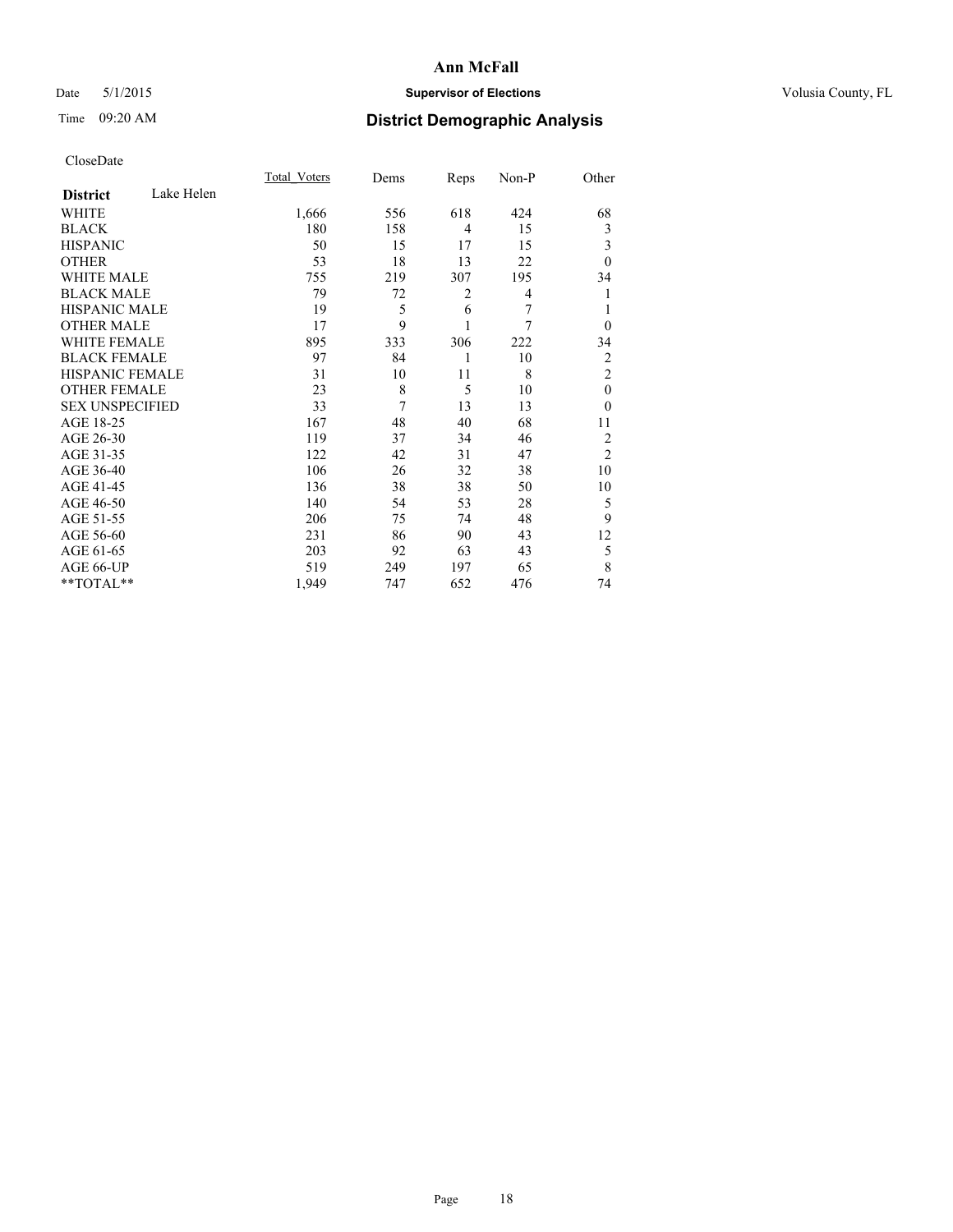# Date 5/1/2015 **Supervisor of Elections Supervisor of Elections** Volusia County, FL

# Time 09:20 AM **District Demographic Analysis**

|                        |                  | <b>Total Voters</b> | Dems  | Reps  | Non-P | Other |
|------------------------|------------------|---------------------|-------|-------|-------|-------|
| <b>District</b>        | New Smyrna Beach |                     |       |       |       |       |
| WHITE                  |                  | 17,357              | 5,275 | 7,054 | 4,400 | 628   |
| <b>BLACK</b>           |                  | 728                 | 598   | 20    | 99    | 11    |
| <b>HISPANIC</b>        |                  | 279                 | 97    | 77    | 99    | 6     |
| <b>OTHER</b>           |                  | 603                 | 161   | 141   | 286   | 15    |
| WHITE MALE             |                  | 8,008               | 2,082 | 3,419 | 2,171 | 336   |
| <b>BLACK MALE</b>      |                  | 303                 | 235   | 7     | 52    | 9     |
| <b>HISPANIC MALE</b>   |                  | 133                 | 39    | 34    | 57    | 3     |
| <b>OTHER MALE</b>      |                  | 200                 | 52    | 54    | 91    | 3     |
| WHITE FEMALE           |                  | 9,221               | 3,144 | 3,593 | 2,194 | 290   |
| <b>BLACK FEMALE</b>    |                  | 419                 | 358   | 13    | 46    | 2     |
| HISPANIC FEMALE        |                  | 143                 | 57    | 43    | 40    | 3     |
| <b>OTHER FEMALE</b>    |                  | 257                 | 91    | 71    | 84    | 11    |
| <b>SEX UNSPECIFIED</b> |                  | 283                 | 73    | 58    | 149   | 3     |
| AGE 18-25              |                  | 1,145               | 322   | 297   | 475   | 51    |
| AGE 26-30              |                  | 961                 | 269   | 262   | 395   | 35    |
| AGE 31-35              |                  | 911                 | 281   | 247   | 350   | 33    |
| AGE 36-40              |                  | 877                 | 259   | 259   | 319   | 40    |
| AGE 41-45              |                  | 1,013               | 302   | 354   | 322   | 35    |
| AGE 46-50              |                  | 1,154               | 317   | 480   | 329   | 28    |
| AGE 51-55              |                  | 1,560               | 466   | 660   | 382   | 52    |
| AGE 56-60              |                  | 1,982               | 689   | 758   | 469   | 66    |
| AGE 61-65              |                  | 2,160               | 772   | 823   | 493   | 72    |
| AGE 66-UP              |                  | 7,204               | 2,454 | 3,152 | 1,350 | 248   |
| **TOTAL**              |                  | 18,967              | 6,131 | 7,292 | 4,884 | 660   |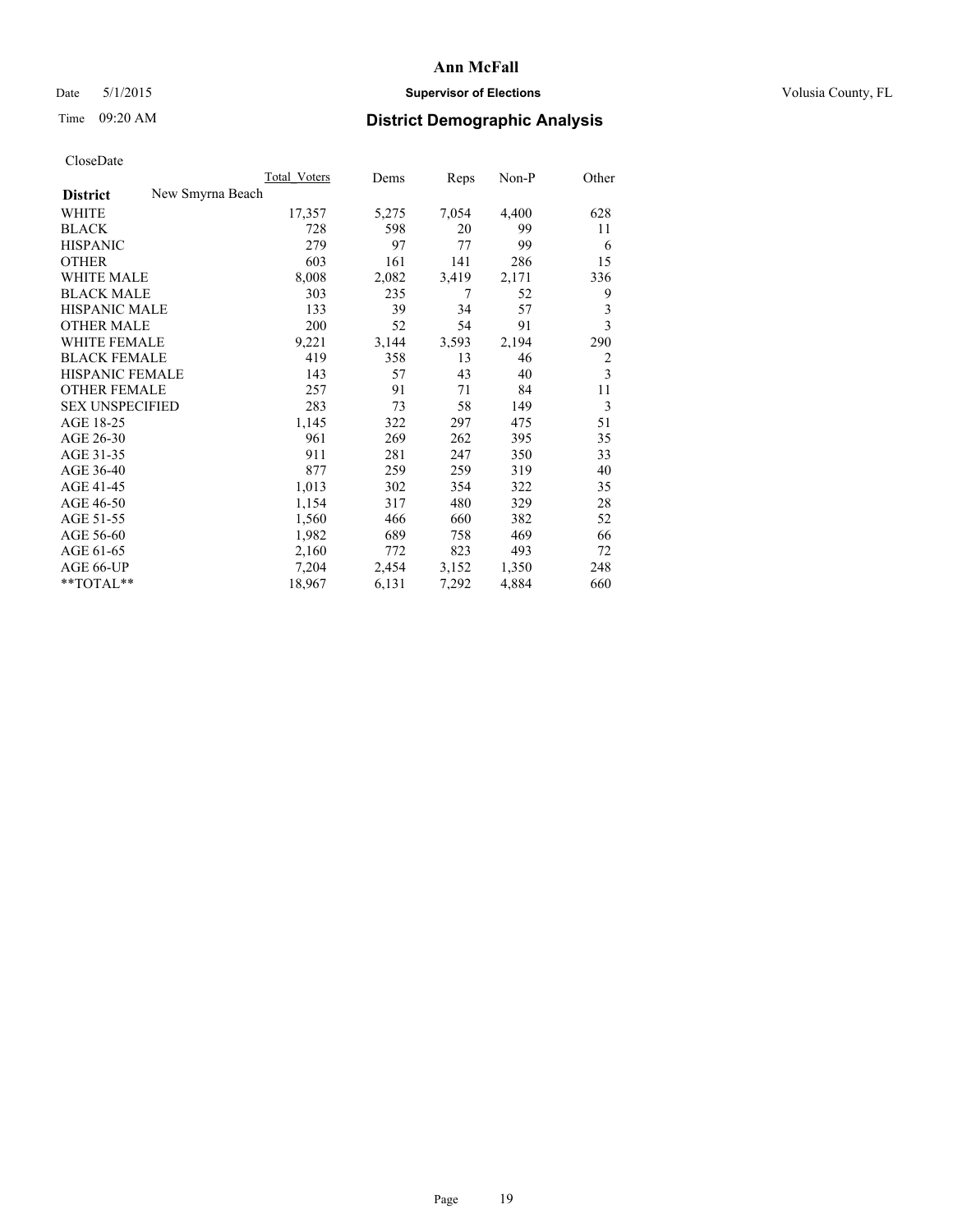# Date 5/1/2015 **Supervisor of Elections Supervisor of Elections** Volusia County, FL

# Time 09:20 AM **District Demographic Analysis**

|                        |          | Total Voters   | Dems           | Reps         | Non-P          | Other          |
|------------------------|----------|----------------|----------------|--------------|----------------|----------------|
| <b>District</b>        | Oak Hill |                |                |              |                |                |
| <b>WHITE</b>           |          | 1,184          | 400            | 455          | 298            | 31             |
| <b>BLACK</b>           |          | 169            | 143            | 4            | 21             |                |
| <b>HISPANIC</b>        |          | 12             | 7              | 3            | $\overline{2}$ | $\theta$       |
| <b>OTHER</b>           |          | 32             | $\overline{7}$ | 10           | 13             | $\overline{2}$ |
| WHITE MALE             |          | 602            | 188            | 231          | 163            | 20             |
| <b>BLACK MALE</b>      |          | 69             | 56             | 1            | 11             | 1              |
| <b>HISPANIC MALE</b>   |          | $\overline{4}$ | 1              | 3            | $\theta$       | $\mathbf{0}$   |
| <b>OTHER MALE</b>      |          | 12             | $\overline{2}$ | 5            | 4              | 1              |
| <b>WHITE FEMALE</b>    |          | 569            | 209            | 218          | 131            | 11             |
| <b>BLACK FEMALE</b>    |          | 99             | 86             | 3            | 10             | $\theta$       |
| <b>HISPANIC FEMALE</b> |          | 8              | 6              | $\mathbf{0}$ | $\overline{c}$ | 0              |
| <b>OTHER FEMALE</b>    |          | 12             | 5              | 4            | $\overline{c}$ |                |
| <b>SEX UNSPECIFIED</b> |          | 22             | $\overline{4}$ | 7            | 11             | $\mathbf{0}$   |
| AGE 18-25              |          | 87             | 33             | 18           | 34             | $\overline{c}$ |
| AGE 26-30              |          | 72             | 29             | 12           | 30             |                |
| AGE 31-35              |          | 69             | 27             | 21           | 20             |                |
| AGE 36-40              |          | 52             | 16             | 16           | 19             |                |
| AGE 41-45              |          | 73             | 29             | 21           | 20             | 3              |
| AGE 46-50              |          | 92             | 36             | 31           | 23             | $\overline{2}$ |
| AGE 51-55              |          | 124            | 49             | 46           | 26             | 3              |
| AGE 56-60              |          | 171            | 75             | 61           | 32             | 3              |
| AGE 61-65              |          | 158            | 67             | 50           | 37             | 4              |
| AGE 66-UP              |          | 499            | 196            | 196          | 93             | 14             |
| **TOTAL**              |          | 1,397          | 557            | 472          | 334            | 34             |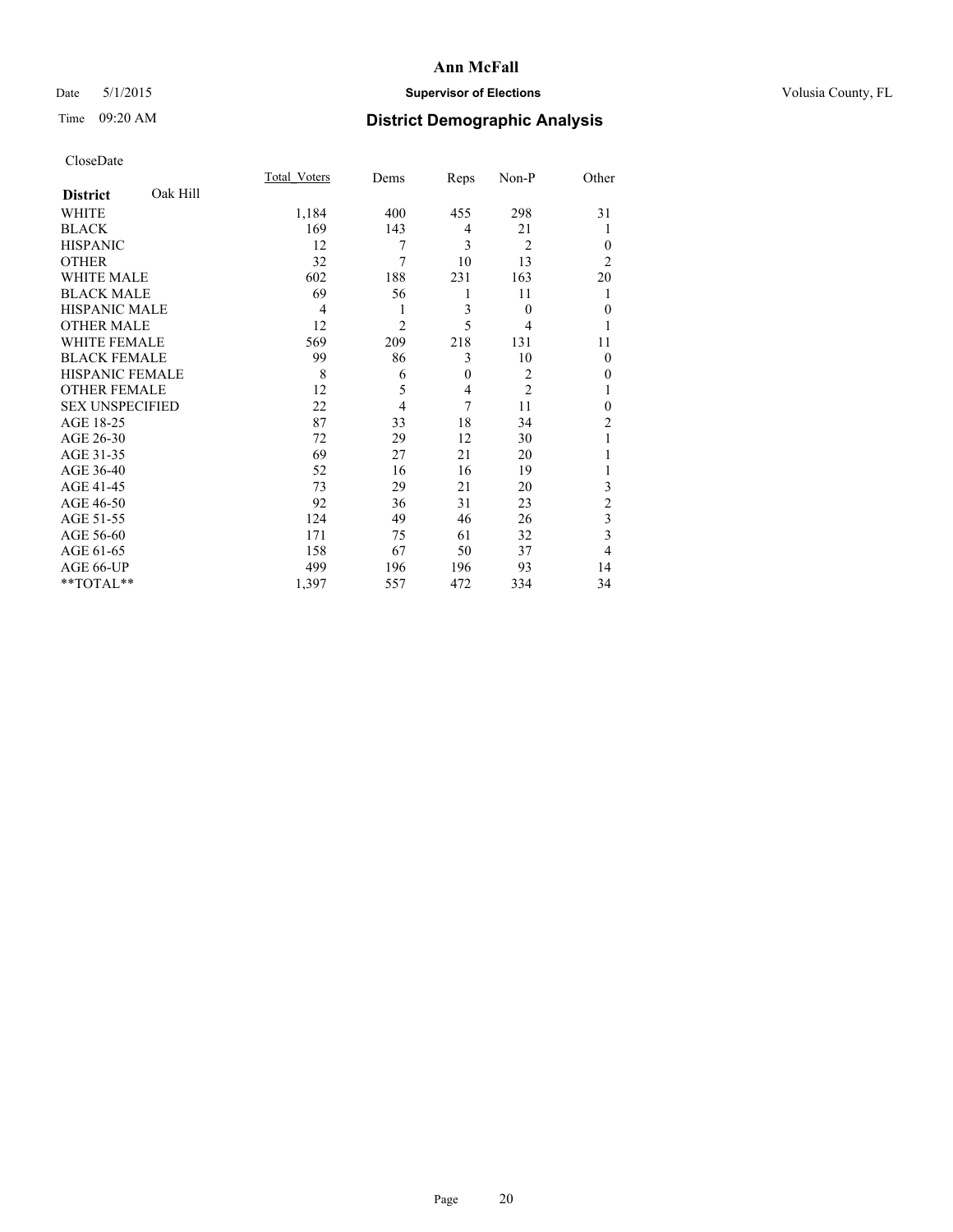# Date 5/1/2015 **Supervisor of Elections Supervisor of Elections** Volusia County, FL

# Time 09:20 AM **District Demographic Analysis**

|                        |             | Total Voters | Dems  | <b>Reps</b> | $Non-P$ | Other          |
|------------------------|-------------|--------------|-------|-------------|---------|----------------|
| <b>District</b>        | Orange City |              |       |             |         |                |
| WHITE                  |             | 5,225        | 1,603 | 2,068       | 1,305   | 249            |
| <b>BLACK</b>           |             | 381          | 288   | 12          | 75      | 6              |
| <b>HISPANIC</b>        |             | 912          | 425   | 137         | 337     | 13             |
| <b>OTHER</b>           |             | 314          | 90    | 71          | 144     | 9              |
| WHITE MALE             |             | 2,239        | 612   | 892         | 599     | 136            |
| <b>BLACK MALE</b>      |             | 141          | 96    | 6           | 35      | 4              |
| <b>HISPANIC MALE</b>   |             | 371          | 162   | 68          | 136     | 5              |
| <b>OTHER MALE</b>      |             | 107          | 33    | 28          | 44      | $\overline{2}$ |
| WHITE FEMALE           |             | 2,949        | 981   | 1,162       | 693     | 113            |
| <b>BLACK FEMALE</b>    |             | 237          | 189   | 6           | 40      | 2              |
| <b>HISPANIC FEMALE</b> |             | 530          | 258   | 67          | 197     | 8              |
| <b>OTHER FEMALE</b>    |             | 129          | 45    | 27          | 52      | 5              |
| <b>SEX UNSPECIFIED</b> |             | 128          | 30    | 31          | 65      | $\overline{c}$ |
| AGE 18-25              |             | 570          | 160   | 108         | 265     | 37             |
| AGE 26-30              |             | 398          | 133   | 93          | 163     | 9              |
| AGE 31-35              |             | 411          | 135   | 104         | 150     | 22             |
| AGE 36-40              |             | 409          | 138   | 116         | 144     | 11             |
| AGE 41-45              |             | 408          | 129   | 128         | 138     | 13             |
| AGE 46-50              |             | 468          | 156   | 139         | 154     | 19             |
| AGE 51-55              |             | 551          | 193   | 171         | 162     | 25             |
| AGE 56-60              |             | 528          | 196   | 184         | 130     | 18             |
| AGE 61-65              |             | 553          | 235   | 169         | 131     | 18             |
| AGE 66-UP              |             | 2,536        | 931   | 1,076       | 424     | 105            |
| **TOTAL**              |             | 6,832        | 2,406 | 2,288       | 1,861   | 277            |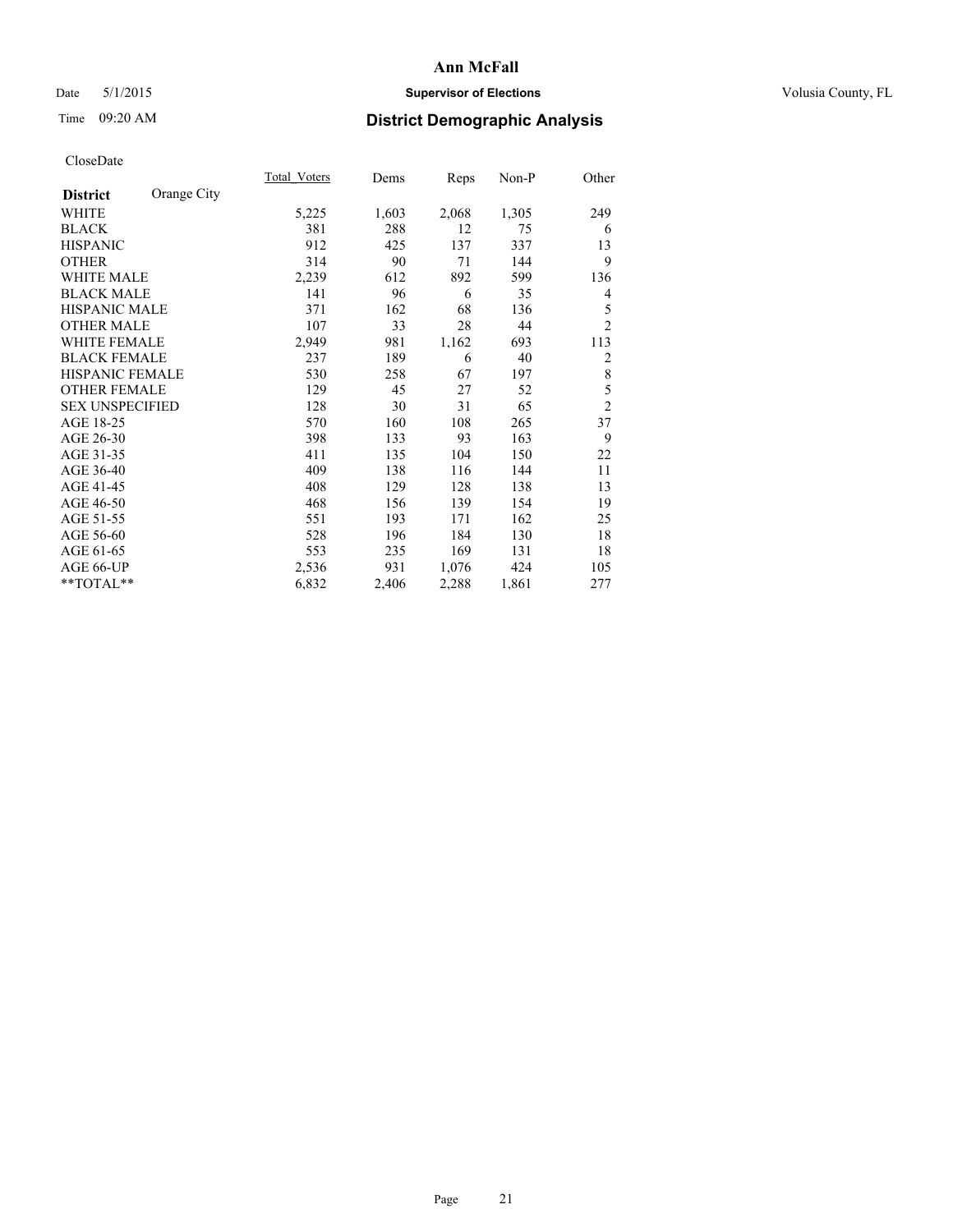# Date 5/1/2015 **Supervisor of Elections Supervisor of Elections** Volusia County, FL

# Time 09:20 AM **District Demographic Analysis**

|                                 | Total Voters | Dems   | Reps   | Non-P | Other |
|---------------------------------|--------------|--------|--------|-------|-------|
| Ormond Beach<br><b>District</b> |              |        |        |       |       |
| WHITE                           | 26,961       | 8,511  | 11,229 | 6,252 | 969   |
| <b>BLACK</b>                    | 998          | 765    | 47     | 162   | 24    |
| <b>HISPANIC</b>                 | 663          | 260    | 173    | 217   | 13    |
| <b>OTHER</b>                    | 1,519        | 482    | 384    | 614   | 39    |
| <b>WHITE MALE</b>               | 12,220       | 3,362  | 5,291  | 3,053 | 514   |
| <b>BLACK MALE</b>               | 414          | 293    | 22     | 87    | 12    |
| <b>HISPANIC MALE</b>            | 292          | 91     | 93     | 98    | 10    |
| <b>OTHER MALE</b>               | 574          | 179    | 152    | 223   | 20    |
| <b>WHITE FEMALE</b>             | 14,519       | 5,091  | 5,875  | 3,108 | 445   |
| <b>BLACK FEMALE</b>             | 573          | 466    | 24     | 71    | 12    |
| <b>HISPANIC FEMALE</b>          | 362          | 166    | 77     | 116   | 3     |
| <b>OTHER FEMALE</b>             | 651          | 235    | 178    | 221   | 17    |
| <b>SEX UNSPECIFIED</b>          | 536          | 135    | 121    | 268   | 12    |
| AGE 18-25                       | 2,456        | 685    | 776    | 903   | 92    |
| AGE 26-30                       | 1,714        | 553    | 515    | 593   | 53    |
| AGE 31-35                       | 1,516        | 442    | 487    | 533   | 54    |
| AGE 36-40                       | 1,567        | 442    | 546    | 506   | 73    |
| AGE 41-45                       | 1,865        | 543    | 708    | 539   | 75    |
| AGE 46-50                       | 2,334        | 654    | 1,004  | 595   | 81    |
| AGE 51-55                       | 2,731        | 870    | 1,155  | 636   | 70    |
| AGE 56-60                       | 2,938        | 1,029  | 1,208  | 621   | 80    |
| AGE 61-65                       | 3,005        | 1,114  | 1,166  | 619   | 106   |
| AGE 66-UP                       | 10,015       | 3,686  | 4,268  | 1,700 | 361   |
| **TOTAL**                       | 30,141       | 10,018 | 11,833 | 7,245 | 1,045 |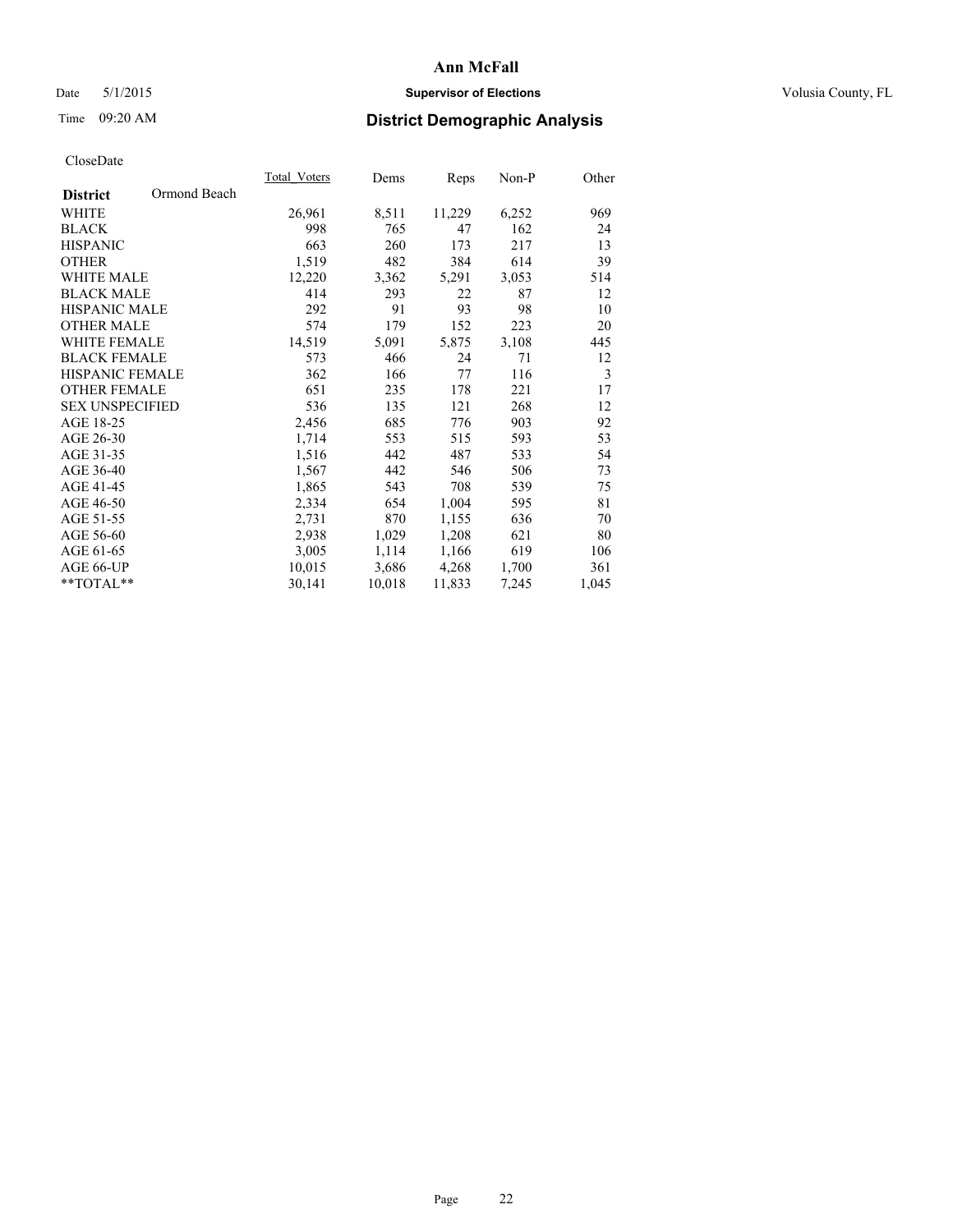# Date 5/1/2015 **Supervisor of Elections Supervisor of Elections** Volusia County, FL

# Time 09:20 AM **District Demographic Analysis**

|                        |         | <b>Total Voters</b> | Dems           | Reps           | Non-P | Other          |
|------------------------|---------|---------------------|----------------|----------------|-------|----------------|
| <b>District</b>        | Pierson |                     |                |                |       |                |
| WHITE                  |         | 549                 | 188            | 242            | 106   | 13             |
| <b>BLACK</b>           |         | 48                  | 40             | $\overline{2}$ | 6     | $\Omega$       |
| <b>HISPANIC</b>        |         | 137                 | 63             | 7              | 63    | 4              |
| <b>OTHER</b>           |         | 19                  | 5              | 3              | 11    | $\Omega$       |
| WHITE MALE             |         | 261                 | 85             | 121            | 46    | 9              |
| <b>BLACK MALE</b>      |         | 22                  | 18             | 1              | 3     | $\theta$       |
| <b>HISPANIC MALE</b>   |         | 63                  | 32             | $\overline{2}$ | 28    | 1              |
| <b>OTHER MALE</b>      |         | 8                   | 3              | $\overline{2}$ | 3     | $\mathbf{0}$   |
| WHITE FEMALE           |         | 282                 | 102            | 118            | 58    | 4              |
| <b>BLACK FEMALE</b>    |         | 26                  | 22             | 1              | 3     | $\mathbf{0}$   |
| <b>HISPANIC FEMALE</b> |         | 73                  | 31             | 5              | 34    | 3              |
| <b>OTHER FEMALE</b>    |         | 6                   | $\overline{c}$ | 1              | 3     | $\theta$       |
| <b>SEX UNSPECIFIED</b> |         | 12                  | $\mathbf{1}$   | 3              | 8     | $\theta$       |
| AGE 18-25              |         | 106                 | 39             | 19             | 48    | $\Omega$       |
| AGE 26-30              |         | 51                  | 14             | 11             | 26    | $\mathbf{0}$   |
| AGE 31-35              |         | 59                  | 14             | 23             | 20    | $\overline{c}$ |
| AGE 36-40              |         | 52                  | 14             | 16             | 18    | $\overline{4}$ |
| AGE 41-45              |         | 58                  | 18             | 19             | 19    | $\overline{c}$ |
| AGE 46-50              |         | 43                  | 18             | 13             | 10    | $\overline{c}$ |
| AGE 51-55              |         | 72                  | 35             | 25             | 9     | 3              |
| AGE 56-60              |         | 83                  | 36             | 33             | 13    |                |
| AGE 61-65              |         | 66                  | 26             | 31             | 9     | $\theta$       |
| AGE 66-UP              |         | 163                 | 82             | 64             | 14    | 3              |
| **TOTAL**              |         | 753                 | 296            | 254            | 186   | 17             |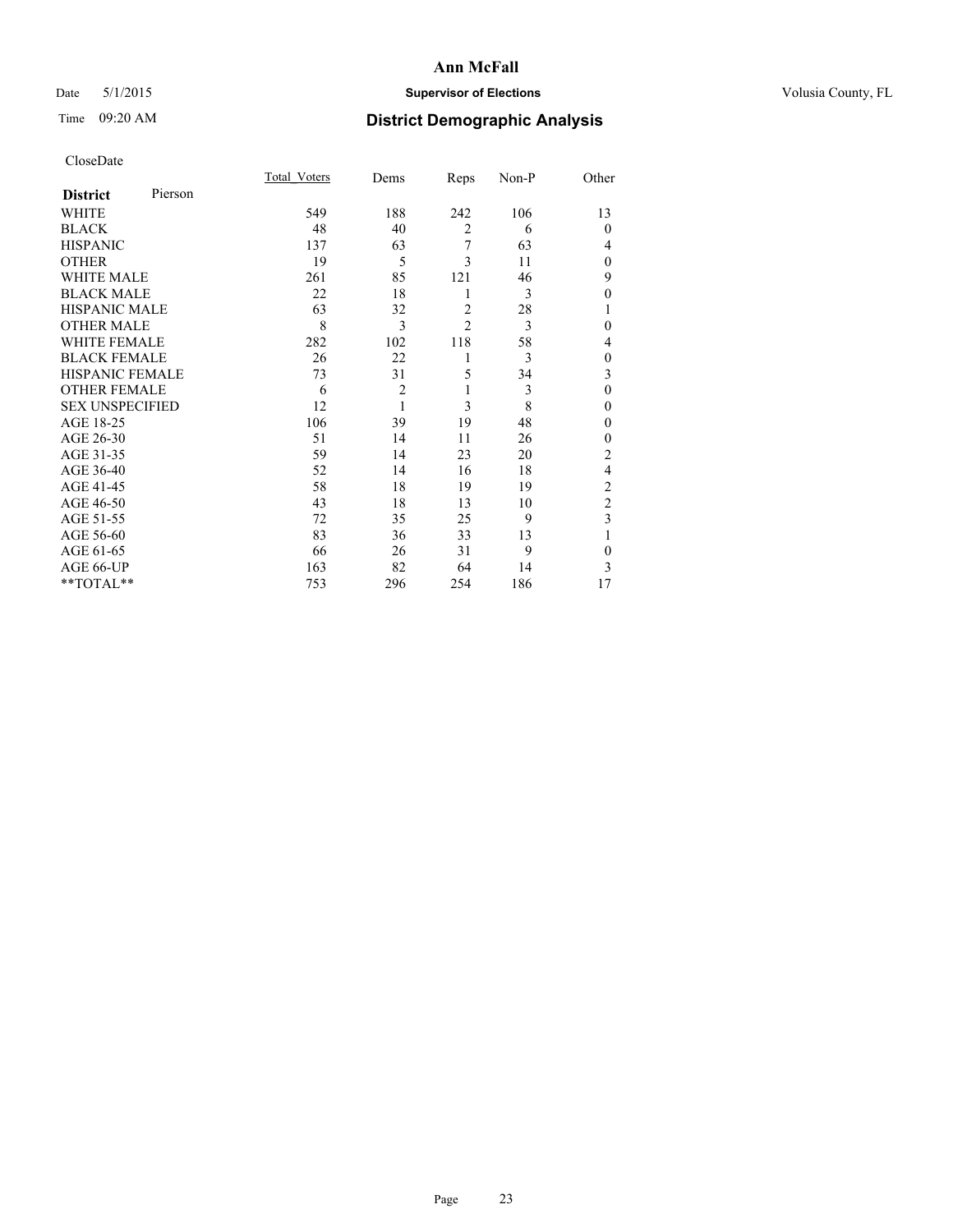# Date 5/1/2015 **Supervisor of Elections Supervisor of Elections** Volusia County, FL

# Time 09:20 AM **District Demographic Analysis**

|                        |             | <b>Total Voters</b> | Dems | Reps           | Non-P          | Other            |
|------------------------|-------------|---------------------|------|----------------|----------------|------------------|
| <b>District</b>        | Ponce Inlet |                     |      |                |                |                  |
| WHITE                  |             | 2,808               | 666  | 1,439          | 616            | 87               |
| <b>BLACK</b>           |             | 9                   | 5    | $\overline{2}$ | $\overline{2}$ | $\theta$         |
| <b>HISPANIC</b>        |             | 45                  | 14   | 21             | 9              |                  |
| <b>OTHER</b>           |             | 102                 | 25   | 37             | 36             | 4                |
| WHITE MALE             |             | 1,331               | 264  | 706            | 315            | 46               |
| <b>BLACK MALE</b>      |             | 4                   | 2    | 1              | 1              | $\theta$         |
| <b>HISPANIC MALE</b>   |             | 19                  | 5    | 9              | 5              | $\theta$         |
| <b>OTHER MALE</b>      |             | 37                  | 7    | 17             | 10             | 3                |
| <b>WHITE FEMALE</b>    |             | 1,455               | 396  | 728            | 291            | 40               |
| <b>BLACK FEMALE</b>    |             | 5                   | 3    | 1              | 1              | $\boldsymbol{0}$ |
| <b>HISPANIC FEMALE</b> |             | 26                  | 9    | 12             | 4              |                  |
| <b>OTHER FEMALE</b>    |             | 48                  | 14   | 15             | 18             |                  |
| <b>SEX UNSPECIFIED</b> |             | 39                  | 10   | 10             | 18             |                  |
| AGE 18-25              |             | 150                 | 37   | 53             | 52             | 8                |
| AGE 26-30              |             | 85                  | 23   | 30             | 31             | 1                |
| AGE 31-35              |             | 84                  | 15   | 38             | 24             | 7                |
| AGE 36-40              |             | 82                  | 12   | 36             | 30             | 4                |
| AGE 41-45              |             | 128                 | 26   | 58             | 40             | 4                |
| AGE 46-50              |             | 152                 | 28   | 81             | 41             | 2                |
| AGE 51-55              |             | 256                 | 63   | 136            | 53             | 4                |
| AGE 56-60              |             | 328                 | 80   | 174            | 67             | 7                |
| AGE 61-65              |             | 397                 | 97   | 192            | 97             | 11               |
| AGE 66-UP              |             | 1,302               | 329  | 701            | 228            | 44               |
| **TOTAL**              |             | 2,964               | 710  | 1,499          | 663            | 92               |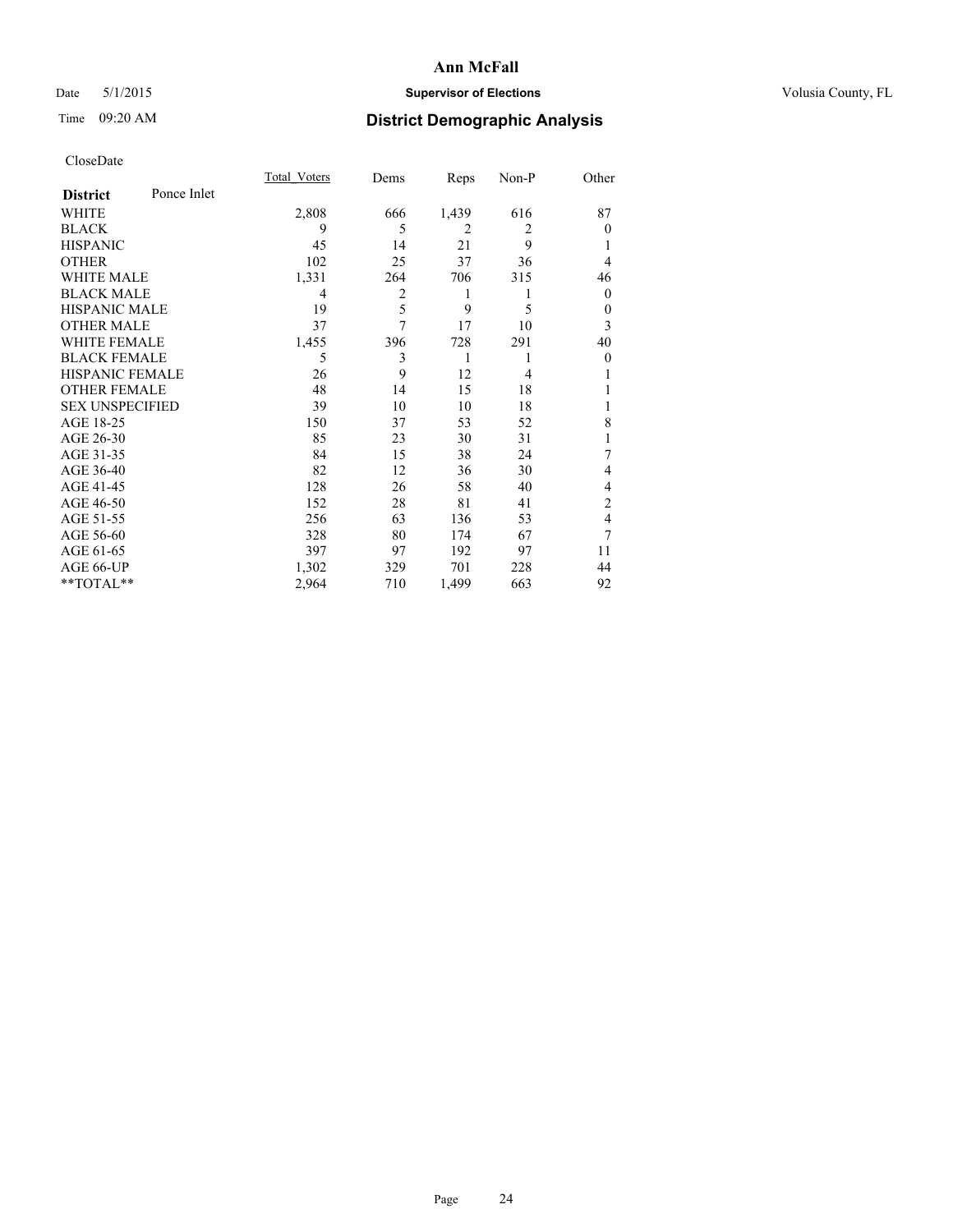# Date 5/1/2015 **Supervisor of Elections Supervisor of Elections** Volusia County, FL

# Time 09:20 AM **District Demographic Analysis**

|                        |             | <b>Total Voters</b> | Dems   | Reps   | Non-P  | Other |
|------------------------|-------------|---------------------|--------|--------|--------|-------|
| <b>District</b>        | Port Orange |                     |        |        |        |       |
| WHITE                  |             | 35,566              | 11,327 | 13,462 | 9,385  | 1,392 |
| <b>BLACK</b>           |             | 1,191               | 896    | 57     | 215    | 23    |
| <b>HISPANIC</b>        |             | 1,138               | 445    | 240    | 417    | 36    |
| <b>OTHER</b>           |             | 1,895               | 581    | 419    | 843    | 52    |
| WHITE MALE             |             | 16,232              | 4,502  | 6,511  | 4,480  | 739   |
| <b>BLACK MALE</b>      |             | 507                 | 355    | 33     | 109    | 10    |
| <b>HISPANIC MALE</b>   |             | 517                 | 186    | 120    | 188    | 23    |
| <b>OTHER MALE</b>      |             | 706                 | 215    | 161    | 299    | 31    |
| <b>WHITE FEMALE</b>    |             | 18,976              | 6,726  | 6,822  | 4,791  | 637   |
| <b>BLACK FEMALE</b>    |             | 671                 | 532    | 23     | 103    | 13    |
| HISPANIC FEMALE        |             | 601                 | 254    | 115    | 219    | 13    |
| <b>OTHER FEMALE</b>    |             | 810                 | 284    | 193    | 316    | 17    |
| <b>SEX UNSPECIFIED</b> |             | 770                 | 195    | 200    | 355    | 20    |
| AGE 18-25              |             | 3,403               | 935    | 885    | 1,432  | 151   |
| AGE 26-30              |             | 2,662               | 821    | 691    | 1,058  | 92    |
| AGE 31-35              |             | 2,434               | 735    | 683    | 904    | 112   |
| AGE 36-40              |             | 2,285               | 691    | 716    | 778    | 100   |
| AGE 41-45              |             | 2,721               | 838    | 956    | 836    | 91    |
| AGE 46-50              |             | 2,970               | 892    | 1,147  | 830    | 101   |
| AGE 51-55              |             | 3,682               | 1,181  | 1,457  | 927    | 117   |
| AGE 56-60              |             | 3,755               | 1,307  | 1,478  | 852    | 118   |
| AGE 61-65              |             | 3,747               | 1,403  | 1,356  | 855    | 133   |
| AGE 66-UP              |             | 12,130              | 4,446  | 4,808  | 2,388  | 488   |
| $*$ $TOTAL**$          |             | 39,790              | 13,249 | 14,178 | 10,860 | 1,503 |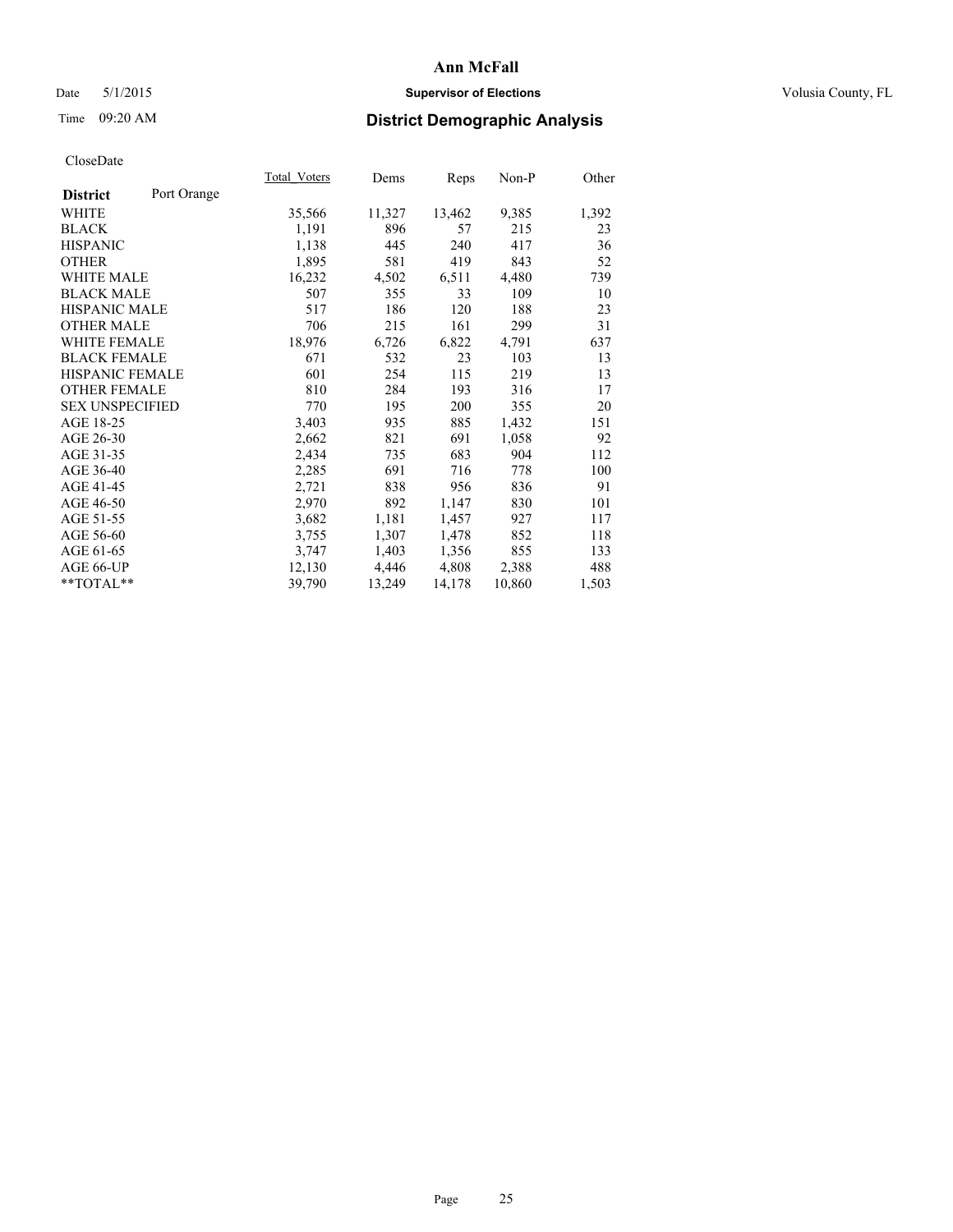# Date 5/1/2015 **Supervisor of Elections Supervisor of Elections** Volusia County, FL

# Time 09:20 AM **District Demographic Analysis**

|                        |               | Total Voters | Dems  | Reps  | Non-P | Other          |
|------------------------|---------------|--------------|-------|-------|-------|----------------|
| <b>District</b>        | South Daytona |              |       |       |       |                |
| <b>WHITE</b>           |               | 6,738        | 2,467 | 2,291 | 1,738 | 242            |
| <b>BLACK</b>           |               | 662          | 516   | 23    | 118   | 5              |
| <b>HISPANIC</b>        |               | 206          | 98    | 33    | 66    | 9              |
| <b>OTHER</b>           |               | 353          | 130   | 60    | 157   | 6              |
| WHITE MALE             |               | 3,095        | 990   | 1,126 | 833   | 146            |
| <b>BLACK MALE</b>      |               | 258          | 190   | 9     | 56    | 3              |
| <b>HISPANIC MALE</b>   |               | 99           | 41    | 18    | 35    | 5              |
| <b>OTHER MALE</b>      |               | 108          | 41    | 20    | 45    | $\overline{c}$ |
| <b>WHITE FEMALE</b>    |               | 3,599        | 1,460 | 1,153 | 890   | 96             |
| <b>BLACK FEMALE</b>    |               | 393          | 318   | 13    | 60    | $\overline{c}$ |
| HISPANIC FEMALE        |               | 102          | 53    | 15    | 30    | $\overline{4}$ |
| <b>OTHER FEMALE</b>    |               | 156          | 70    | 29    | 53    | 4              |
| <b>SEX UNSPECIFIED</b> |               | 149          | 48    | 24    | 77    | $\overline{0}$ |
| AGE 18-25              |               | 723          | 262   | 155   | 283   | 23             |
| AGE 26-30              |               | 606          | 210   | 159   | 214   | 23             |
| AGE 31-35              |               | 512          | 206   | 109   | 180   | 17             |
| AGE 36-40              |               | 455          | 172   | 111   | 153   | 19             |
| AGE 41-45              |               | 505          | 190   | 151   | 149   | 15             |
| AGE 46-50              |               | 656          | 234   | 228   | 175   | 19             |
| AGE 51-55              |               | 795          | 310   | 261   | 198   | 26             |
| AGE 56-60              |               | 819          | 339   | 272   | 183   | 25             |
| AGE 61-65              |               | 770          | 344   | 245   | 156   | 25             |
| AGE 66-UP              |               | 2,118        | 944   | 716   | 388   | 70             |
| **TOTAL**              |               | 7,959        | 3,211 | 2,407 | 2,079 | 262            |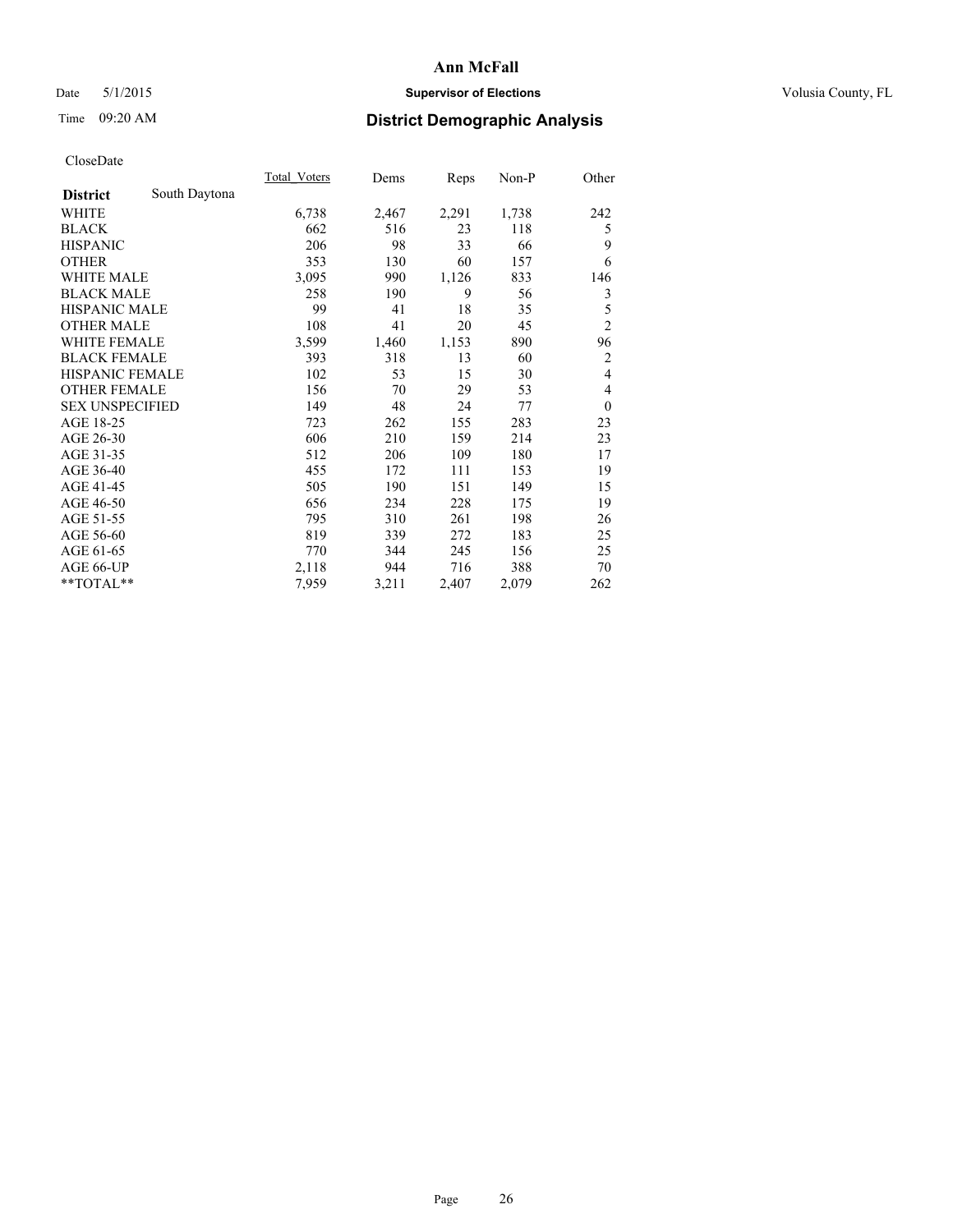# Date 5/1/2015 **Supervisor of Elections Supervisor of Elections** Volusia County, FL

# Time 09:20 AM **District Demographic Analysis**

|                        |               | <b>Total Voters</b> | Dems     | Reps     | Non-P | Other |
|------------------------|---------------|---------------------|----------|----------|-------|-------|
| <b>District</b>        | Flagler Beach |                     |          |          |       |       |
| WHITE                  |               | 57                  | 21       | 19       | 15    |       |
| <b>BLACK</b>           |               | 0                   | $\Omega$ | $\Omega$ | 0     | 0     |
| <b>HISPANIC</b>        |               | 0                   | $\theta$ | 0        | 0     | 0     |
| <b>OTHER</b>           |               | 3                   |          | 2        |       |       |
| WHITE MALE             |               | 24                  |          | 8        | 8     |       |
| <b>BLACK MALE</b>      |               | $\Omega$            | 0        | 0        |       | 0     |
| <b>HISPANIC MALE</b>   |               |                     | 0        | 0        |       | 0     |
| <b>OTHER MALE</b>      |               | 2                   |          |          |       |       |
| <b>WHITE FEMALE</b>    |               | 33                  | 14       | 11       |       |       |
| <b>BLACK FEMALE</b>    |               | 0                   | $\theta$ | $\theta$ |       | 0     |
| <b>HISPANIC FEMALE</b> |               |                     | 0        | 0        |       |       |
| <b>OTHER FEMALE</b>    |               |                     | $\Omega$ |          |       | 0     |
| <b>SEX UNSPECIFIED</b> |               |                     | 0        | 0        |       | 0     |
| AGE 18-25              |               |                     | 0        | 0        |       | 0     |
| AGE 26-30              |               |                     |          | $_{0}$   |       | 0     |
| AGE 31-35              |               |                     |          | 0        |       | 0     |
| AGE 36-40              |               |                     | 0        | 0        |       | 0     |
| AGE 41-45              |               |                     | 0        | 0        |       | 0     |
| AGE 46-50              |               |                     | 0        | 0        |       | 0     |
| AGE 51-55              |               |                     |          | 2        |       |       |
| AGE 56-60              |               |                     | 0        | 3        |       | 0     |
| AGE 61-65              |               | 6                   | 2        | 3        |       |       |
| AGE 66-UP              |               | 44                  | 18       | 13       | 11    | 2     |
| **TOTAL**              |               | 60                  | 22       | 21       | 15    | 2     |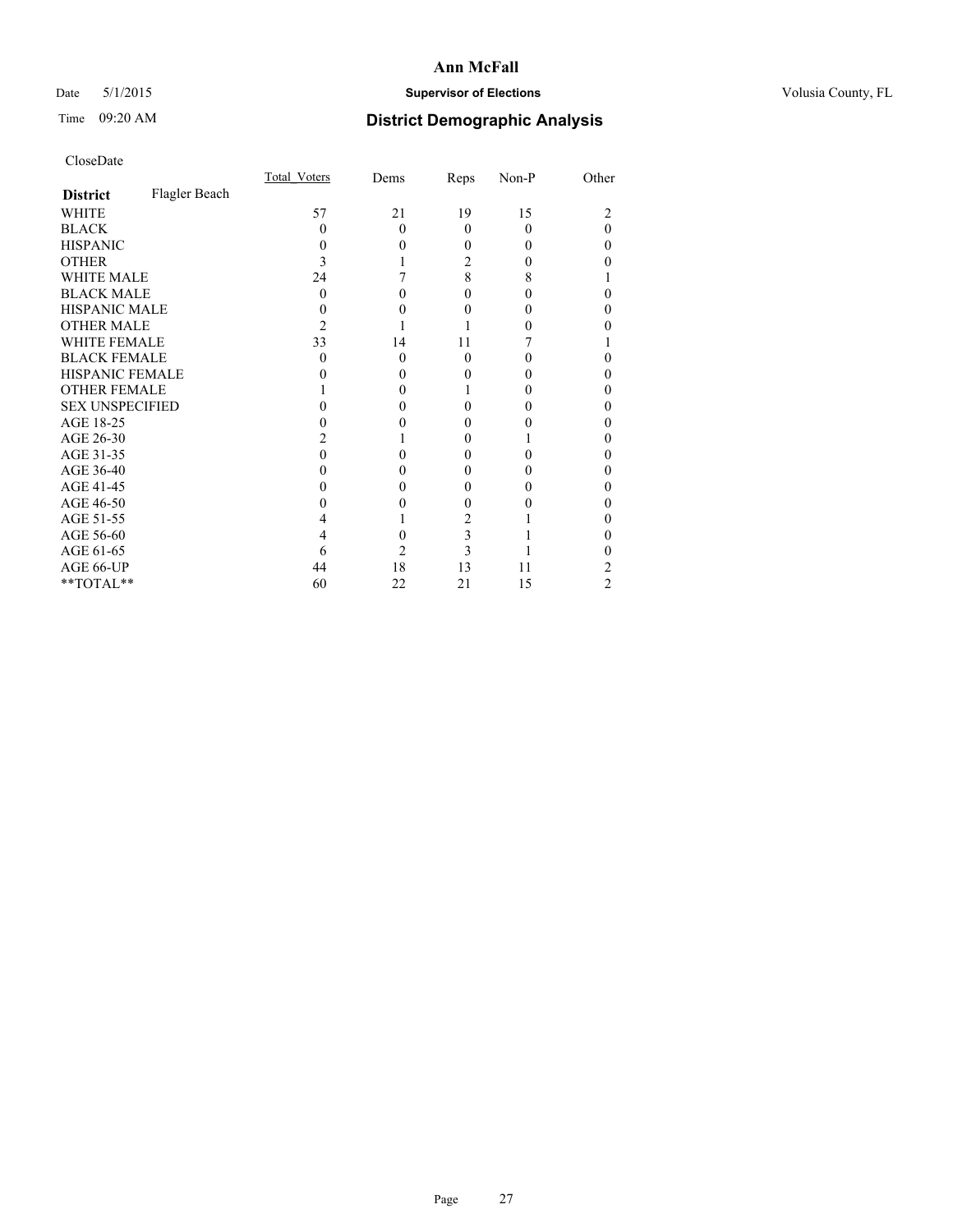# Date 5/1/2015 **Supervisor of Elections Supervisor of Elections** Volusia County, FL

# Time 09:20 AM **District Demographic Analysis**

|                        |                           | Total Voters | Dems   | Reps   | Non-P  | Other |
|------------------------|---------------------------|--------------|--------|--------|--------|-------|
| <b>District</b>        | <b>Hospital Authority</b> |              |        |        |        |       |
| WHITE                  |                           | 98,471       | 29,541 | 40,154 | 24,468 | 4,308 |
| <b>BLACK</b>           |                           | 10,404       | 8,107  | 412    | 1,717  | 168   |
| <b>HISPANIC</b>        |                           | 19,605       | 9,149  | 3,015  | 7,050  | 391   |
| <b>OTHER</b>           |                           | 6,986        | 2,180  | 1,506  | 3,125  | 175   |
| WHITE MALE             |                           | 45,391       | 11,810 | 19,422 | 11,829 | 2,330 |
| <b>BLACK MALE</b>      |                           | 4,378        | 3,217  | 222    | 831    | 108   |
| <b>HISPANIC MALE</b>   |                           | 8,995        | 4,033  | 1,475  | 3,279  | 208   |
| <b>OTHER MALE</b>      |                           | 2,386        | 783    | 563    | 957    | 83    |
| WHITE FEMALE           |                           | 52,192       | 17,511 | 20,410 | 12,318 | 1,953 |
| <b>BLACK FEMALE</b>    |                           | 5,900        | 4,801  | 184    | 855    | 60    |
| HISPANIC FEMALE        |                           | 10,352       | 4,998  | 1,517  | 3,659  | 178   |
| <b>OTHER FEMALE</b>    |                           | 2,838        | 1,063  | 625    | 1,082  | 68    |
| <b>SEX UNSPECIFIED</b> |                           | 3,033        | 761    | 668    | 1,550  | 54    |
| AGE 18-25              |                           | 14,332       | 4,319  | 3,257  | 6,182  | 574   |
| AGE 26-30              |                           | 9,486        | 2,991  | 2,328  | 3,820  | 347   |
| AGE 31-35              |                           | 9,198        | 3,056  | 2,399  | 3,367  | 376   |
| AGE 36-40              |                           | 9,358        | 3,184  | 2,539  | 3,191  | 444   |
| AGE 41-45              |                           | 10,250       | 3,366  | 3,368  | 3,109  | 407   |
| AGE 46-50              |                           | 11,312       | 3,855  | 4,126  | 2,941  | 390   |
| AGE 51-55              |                           | 13,200       | 4,539  | 5,001  | 3,197  | 463   |
| AGE 56-60              |                           | 12,975       | 4,927  | 4,847  | 2,756  | 445   |
| AGE 61-65              |                           | 11,835       | 4,797  | 4,222  | 2,389  | 427   |
| AGE 66-UP              |                           | 33,519       | 13,943 | 13,000 | 5,407  | 1,169 |
| **TOTAL**              |                           | 135,466      | 48,977 | 45,087 | 36,360 | 5,042 |
|                        |                           |              |        |        |        |       |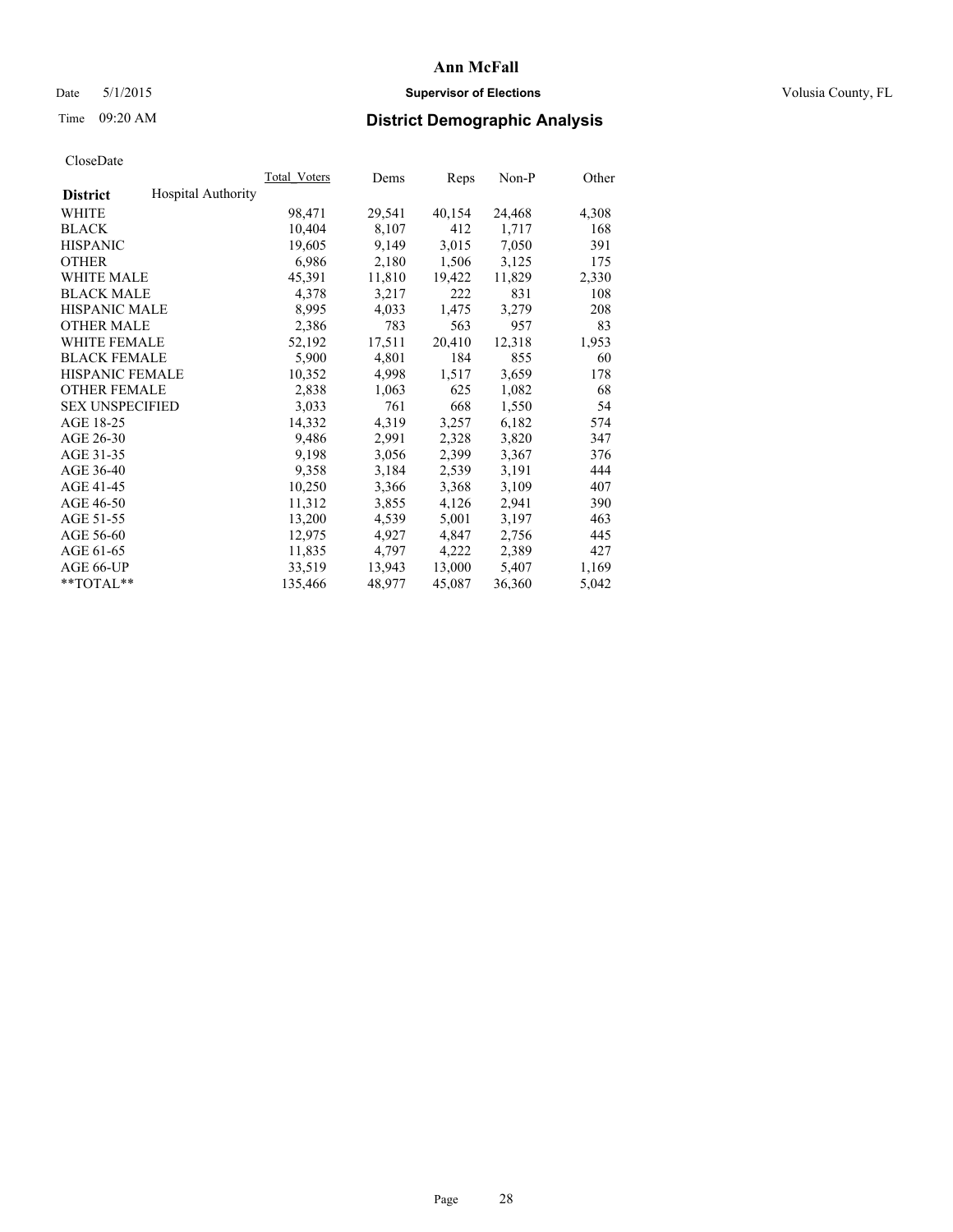# Date 5/1/2015 **Supervisor of Elections Supervisor of Elections** Volusia County, FL

| CloseDate |
|-----------|
|-----------|

|                                          | Total Voters | Dems  | Reps  | Non-P | Other |
|------------------------------------------|--------------|-------|-------|-------|-------|
| Florida House Seat 24<br><b>District</b> |              |       |       |       |       |
| WHITE                                    | 17,722       | 5,191 | 7,657 | 4,145 | 729   |
| <b>BLACK</b>                             | 427          | 343   | 18    | 57    | 9     |
| <b>HISPANIC</b>                          | 944          | 382   | 169   | 374   | 19    |
| <b>OTHER</b>                             | 829          | 203   | 265   | 337   | 24    |
| WHITE MALE                               | 8,240        | 2,097 | 3,718 | 2,032 | 393   |
| <b>BLACK MALE</b>                        | 198          | 156   | 11    | 26    | 5     |
| <b>HISPANIC MALE</b>                     | 423          | 174   | 68    | 171   | 10    |
| <b>OTHER MALE</b>                        | 282          | 66    | 99    | 106   | 11    |
| <b>WHITE FEMALE</b>                      | 9,327        | 3,067 | 3,866 | 2,060 | 334   |
| <b>BLACK FEMALE</b>                      | 226          | 184   | 7     | 31    | 4     |
| HISPANIC FEMALE                          | 504          | 200   | 100   | 195   | 9     |
| <b>OTHER FEMALE</b>                      | 328          | 98    | 114   | 107   | 9     |
| <b>SEX UNSPECIFIED</b>                   | 394          | 77    | 126   | 185   | 6     |
| AGE 18-25                                | 1,459        | 365   | 447   | 596   | 51    |
| AGE 26-30                                | 903          | 222   | 286   | 361   | 34    |
| AGE 31-35                                | 815          | 224   | 257   | 292   | 42    |
| AGE 36-40                                | 827          | 219   | 295   | 277   | 36    |
| AGE 41-45                                | 1,048        | 244   | 432   | 335   | 37    |
| AGE 46-50                                | 1,241        | 317   | 564   | 315   | 45    |
| AGE 51-55                                | 1,857        | 534   | 807   | 445   | 71    |
| AGE 56-60                                | 2,084        | 688   | 872   | 440   | 84    |
| AGE 61-65                                | 2,254        | 769   | 886   | 494   | 105   |
| AGE 66-UP                                | 7,434        | 2,537 | 3,263 | 1,358 | 276   |
| **TOTAL**                                | 19,922       | 6,119 | 8,109 | 4,913 | 781   |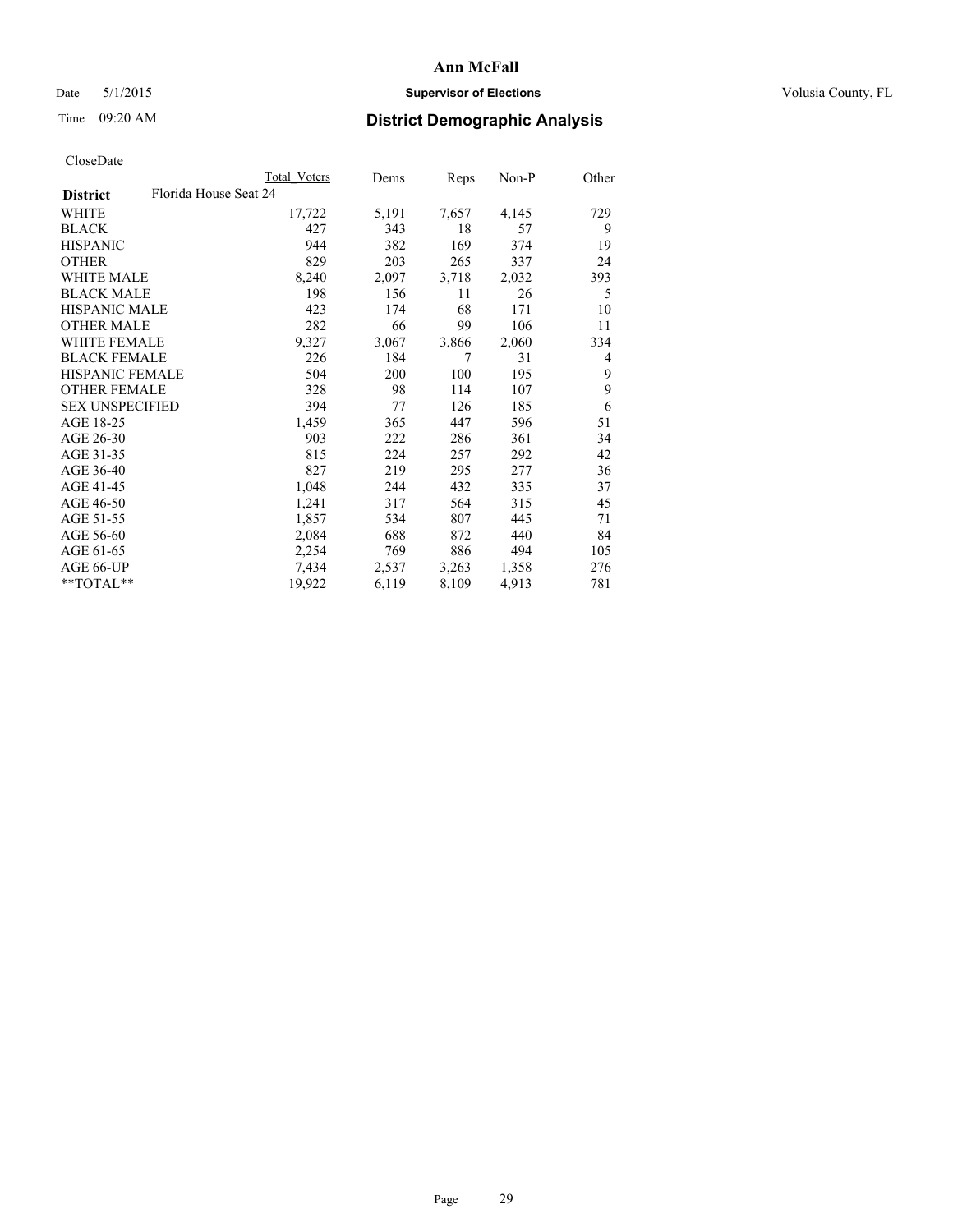# Date 5/1/2015 **Supervisor of Elections Supervisor of Elections** Volusia County, FL

# Time 09:20 AM **District Demographic Analysis**

|                        |                       | <b>Total Voters</b> | Dems   | Reps   | $Non-P$ | Other |
|------------------------|-----------------------|---------------------|--------|--------|---------|-------|
| <b>District</b>        | Florida House Seat 25 |                     |        |        |         |       |
| WHITE                  |                       | 105,913             | 32,970 | 42,613 | 26,425  | 3,905 |
| <b>BLACK</b>           |                       | 3,185               | 2,426  | 144    | 540     | 75    |
| <b>HISPANIC</b>        |                       | 2,587               | 980    | 646    | 898     | 63    |
| <b>OTHER</b>           |                       | 5,165               | 1,532  | 1,252  | 2,238   | 143   |
| WHITE MALE             |                       | 49,039              | 13,304 | 20,668 | 12,960  | 2,107 |
| <b>BLACK MALE</b>      |                       | 1,377               | 973    | 74     | 289     | 41    |
| <b>HISPANIC MALE</b>   |                       | 1,184               | 395    | 321    | 427     | 41    |
| <b>OTHER MALE</b>      |                       | 1,922               | 565    | 499    | 790     | 68    |
| <b>WHITE FEMALE</b>    |                       | 55,930              | 19,392 | 21,630 | 13,147  | 1,761 |
| <b>BLACK FEMALE</b>    |                       | 1,778               | 1,433  | 68     | 243     | 34    |
| HISPANIC FEMALE        |                       | 1,366               | 574    | 314    | 456     | 22    |
| <b>OTHER FEMALE</b>    |                       | 2,227               | 771    | 573    | 823     | 60    |
| <b>SEX UNSPECIFIED</b> |                       | 2,027               | 501    | 508    | 966     | 52    |
| AGE 18-25              |                       | 8,826               | 2,353  | 2,540  | 3,564   | 369   |
| AGE 26-30              |                       | 6,714               | 2,016  | 1,870  | 2,589   | 239   |
| AGE 31-35              |                       | 6,050               | 1,775  | 1,779  | 2,251   | 245   |
| AGE 36-40              |                       | 5,873               | 1,678  | 1,908  | 2,028   | 259   |
| AGE 41-45              |                       | 7,102               | 2,088  | 2,534  | 2,224   | 256   |
| AGE 46-50              |                       | 8,469               | 2,386  | 3,431  | 2,380   | 272   |
| AGE 51-55              |                       | 10,705              | 3,293  | 4,492  | 2,596   | 324   |
| AGE 56-60              |                       | 11,662              | 4,006  | 4,689  | 2,609   | 358   |
| AGE 61-65              |                       | 12,128              | 4,352  | 4,647  | 2,720   | 409   |
| AGE 66-UP              |                       | 39,320              | 13,961 | 16,764 | 7,140   | 1,455 |
| $*$ $TOTAL**$          |                       | 116,850             | 37,908 | 44,655 | 30,101  | 4,186 |
|                        |                       |                     |        |        |         |       |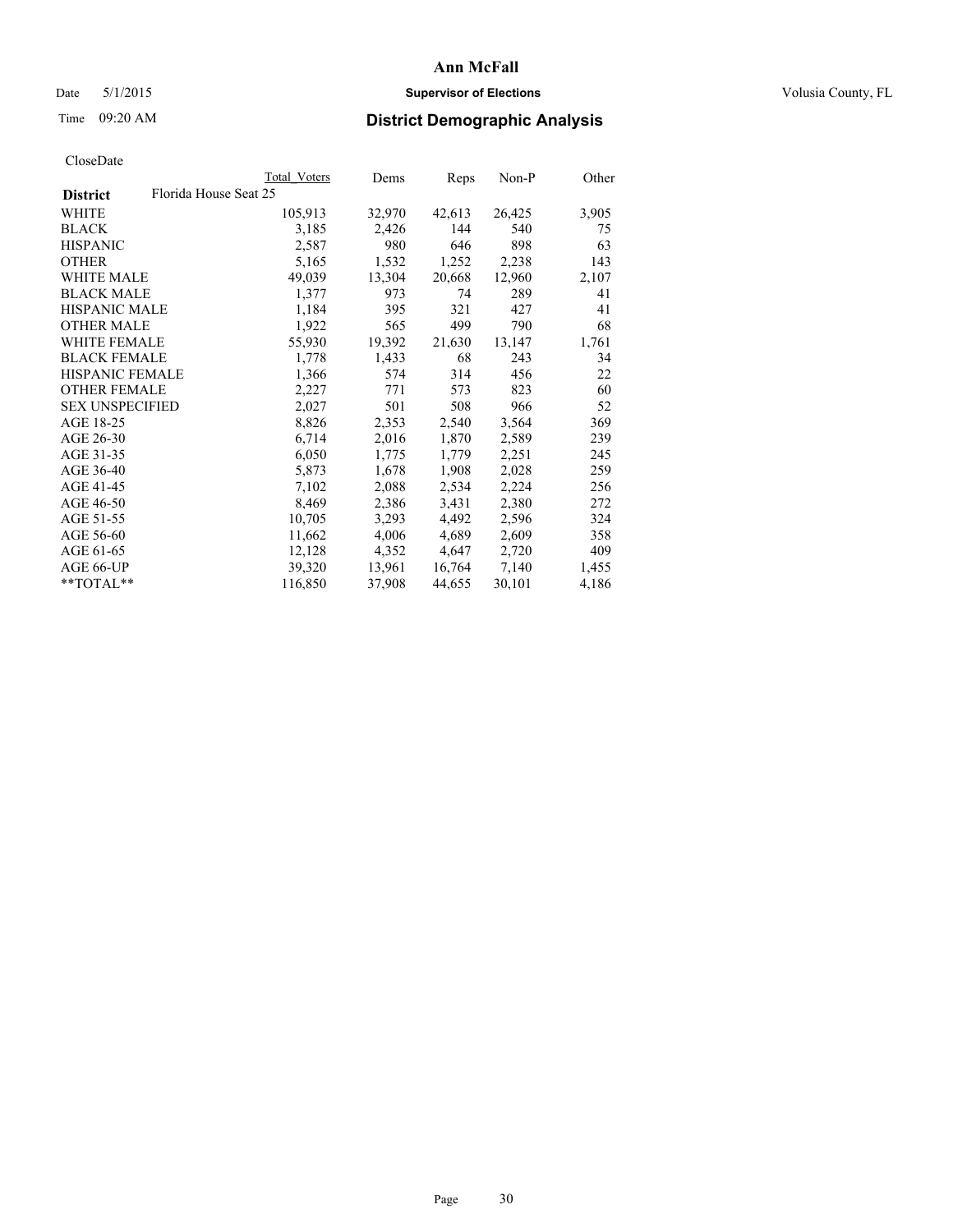# Date 5/1/2015 **Supervisor of Elections Supervisor of Elections** Volusia County, FL

# Time 09:20 AM **District Demographic Analysis**

|                        |                       | <b>Total Voters</b> | Dems   | <b>Reps</b> | Non-P  | Other |
|------------------------|-----------------------|---------------------|--------|-------------|--------|-------|
| <b>District</b>        | Florida House Seat 26 |                     |        |             |        |       |
| WHITE                  |                       | 67,635              | 22,448 | 25,095      | 17,275 | 2,817 |
| <b>BLACK</b>           |                       | 19,437              | 15,978 | 501         | 2,786  | 172   |
| <b>HISPANIC</b>        |                       | 4,161               | 1,800  | 688         | 1,560  | 113   |
| <b>OTHER</b>           |                       | 5,072               | 1,851  | 862         | 2,244  | 115   |
| <b>WHITE MALE</b>      |                       | 31,145              | 8,870  | 12,289      | 8,414  | 1,572 |
| <b>BLACK MALE</b>      |                       | 7,482               | 5,863  | 253         | 1,262  | 104   |
| <b>HISPANIC MALE</b>   |                       | 1,850               | 755    | 326         | 711    | 58    |
| OTHER MALE             |                       | 1,655               | 596    | 320         | 683    | 56    |
| <b>WHITE FEMALE</b>    |                       | 35,980              | 13,431 | 12,639      | 8,678  | 1,232 |
| <b>BLACK FEMALE</b>    |                       | 11,687              | 9,910  | 241         | 1,468  | 68    |
| <b>HISPANIC FEMALE</b> |                       | 2,250               | 1,019  | 352         | 826    | 53    |
| <b>OTHER FEMALE</b>    |                       | 2,144               | 930    | 387         | 780    | 47    |
| <b>SEX UNSPECIFIED</b> |                       | 2,110               | 703    | 337         | 1,043  | 27    |
| AGE 18-25              |                       | 12,510              | 5,740  | 2,007       | 4,398  | 365   |
| AGE 26-30              |                       | 7,666               | 3,206  | 1,544       | 2,663  | 253   |
| AGE 31-35              |                       | 6,456               | 2,717  | 1,411       | 2,105  | 223   |
| AGE 36-40              |                       | 5,867               | 2,418  | 1,346       | 1,876  | 227   |
| AGE 41-45              |                       | 6,384               | 2,506  | 1,792       | 1,860  | 226   |
| AGE 46-50              |                       | 7,273               | 3,009  | 2,202       | 1,824  | 238   |
| AGE 51-55              |                       | 8,784               | 3,655  | 2,791       | 2,019  | 319   |
| AGE 56-60              |                       | 8,843               | 3,959  | 2,800       | 1,812  | 272   |
| AGE 61-65              |                       | 8,427               | 3,808  | 2,683       | 1,635  | 301   |
| AGE 66-UP              |                       | 24,095              | 11,059 | 8,570       | 3,673  | 793   |
| $*$ $TOTAL**$          |                       | 96,305              | 42,077 | 27,146      | 23,865 | 3,217 |
|                        |                       |                     |        |             |        |       |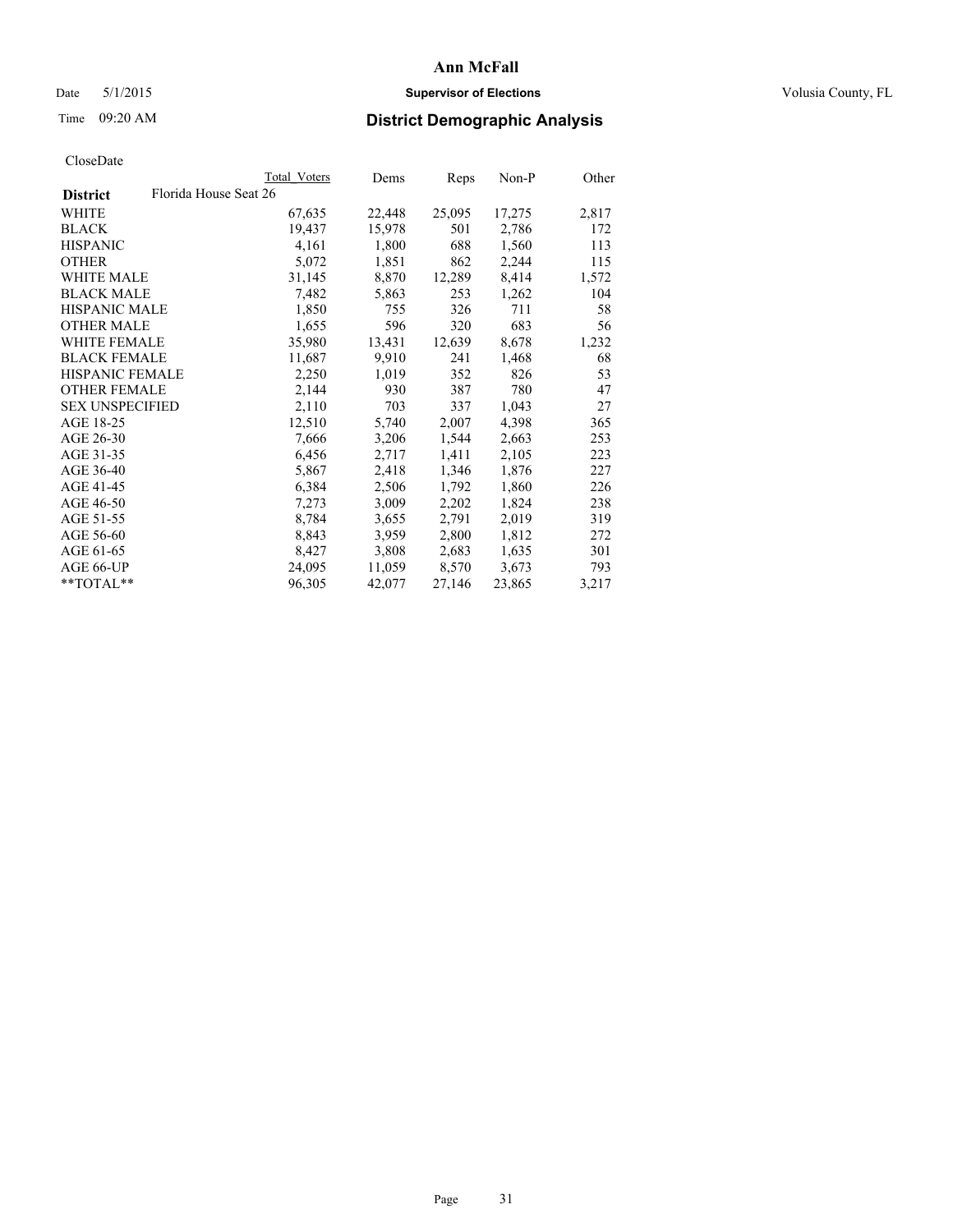# Date 5/1/2015 **Supervisor of Elections Supervisor of Elections** Volusia County, FL

# Time 09:20 AM **District Demographic Analysis**

|                                          | Total Voters | Dems   | <b>Reps</b> | $Non-P$ | Other |
|------------------------------------------|--------------|--------|-------------|---------|-------|
| Florida House Seat 27<br><b>District</b> |              |        |             |         |       |
| <b>WHITE</b>                             | 75,421       | 22,969 | 29,512      | 19,777  | 3,163 |
| <b>BLACK</b>                             | 6,750        | 5,121  | 292         | 1,220   | 117   |
| <b>HISPANIC</b>                          | 16,641       | 7.914  | 2,538       | 5,874   | 315   |
| <b>OTHER</b>                             | 5,157        | 1,636  | 1,047       | 2,345   | 129   |
| WHITE MALE                               | 34,818       | 9,262  | 14,345      | 9,498   | 1,713 |
| <b>BLACK MALE</b>                        | 2,959        | 2,095  | 164         | 626     | 74    |
| <b>HISPANIC MALE</b>                     | 7,673        | 3,491  | 1,252       | 2,755   | 175   |
| <b>OTHER MALE</b>                        | 1,787        | 600    | 409         | 717     | 61    |
| <b>WHITE FEMALE</b>                      | 39,914       | 13,528 | 14,931      | 10,025  | 1,430 |
| <b>BLACK FEMALE</b>                      | 3,710        | 2,966  | 126         | 575     | 43    |
| HISPANIC FEMALE                          | 8,759        | 4,326  | 1,272       | 3,024   | 137   |
| <b>OTHER FEMALE</b>                      | 2,116        | 807    | 441         | 813     | 55    |
| <b>SEX UNSPECIFIED</b>                   | 2,232        | 565    | 449         | 1,182   | 36    |
| AGE 18-25                                | 10,457       | 3,156  | 2,271       | 4,624   | 406   |
| AGE 26-30                                | 7,126        | 2,236  | 1,657       | 2,973   | 260   |
| AGE 31-35                                | 6,970        | 2,288  | 1,719       | 2,689   | 274   |
| AGE 36-40                                | 7,260        | 2,498  | 1,887       | 2,550   | 325   |
| AGE 41-45                                | 7,940        | 2,651  | 2,503       | 2,481   | 305   |
| AGE 46-50                                | 8,610        | 2,955  | 2,996       | 2,362   | 297   |
| AGE 51-55                                | 10,094       | 3,495  | 3,654       | 2,616   | 329   |
| AGE 56-60                                | 10,058       | 3,779  | 3,666       | 2,279   | 334   |
| AGE 61-65                                | 9,133        | 3,707  | 3,128       | 1,986   | 312   |
| AGE 66-UP                                | 26,320       | 10,875 | 9,908       | 4,655   | 882   |
| $*$ TOTAL $*$                            | 103,969      | 37,640 | 33,389      | 29,216  | 3,724 |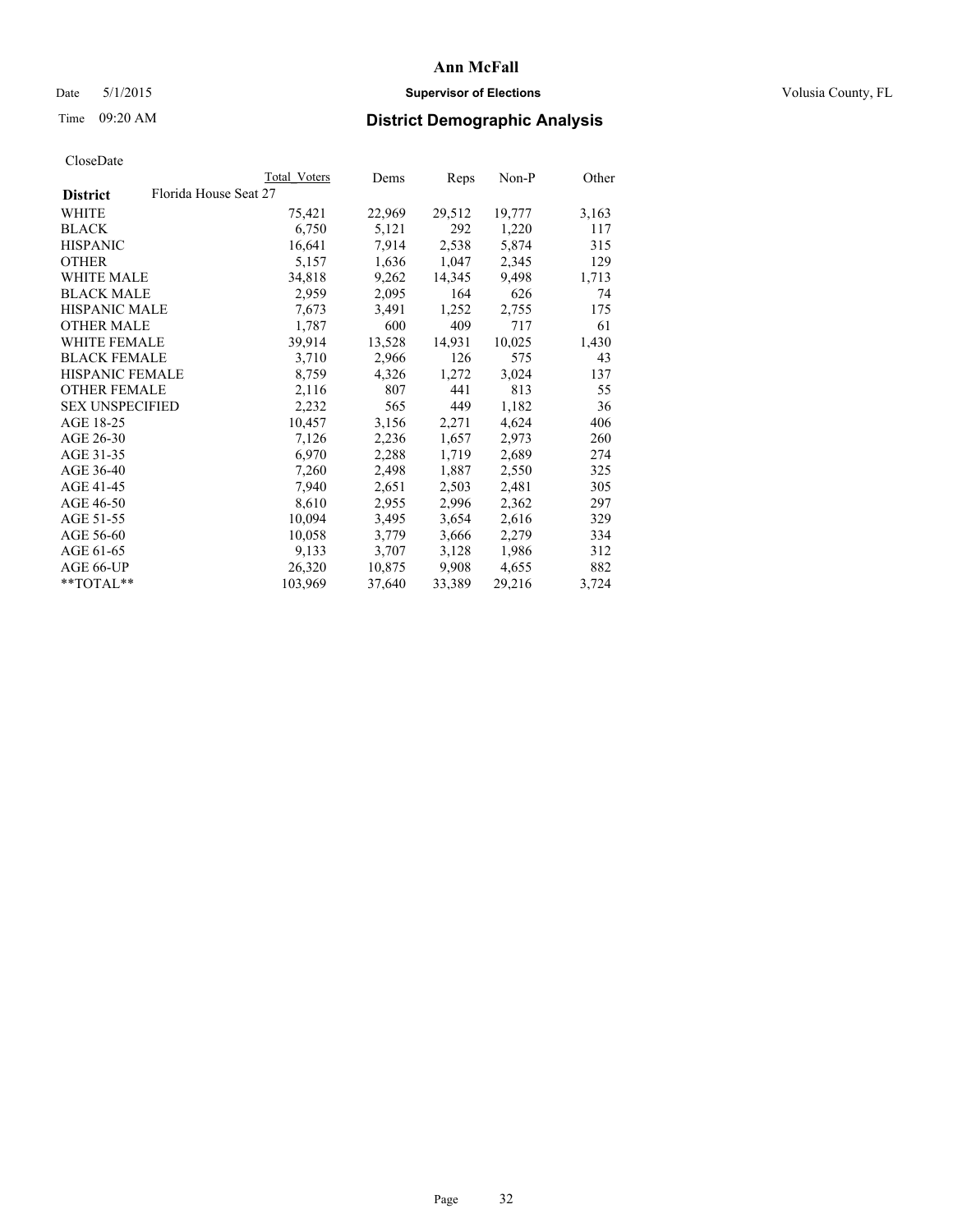# Date 5/1/2015 **Supervisor of Elections Supervisor of Elections** Volusia County, FL

# Time 09:20 AM **District Demographic Analysis**

|                        |                         | <b>Total Voters</b> | Dems   | <b>Reps</b> | Non-P  | Other |
|------------------------|-------------------------|---------------------|--------|-------------|--------|-------|
| <b>District</b>        | School Board District 1 |                     |        |             |        |       |
| WHITE                  |                         | 54,919              | 16,372 | 23,246      | 12,950 | 2,351 |
| <b>BLACK</b>           |                         | 4,813               | 3,873  | 164         | 707    | 69    |
| <b>HISPANIC</b>        |                         | 4,849               | 2,022  | 896         | 1,820  | 111   |
| <b>OTHER</b>           |                         | 3,244               | 971    | 786         | 1,402  | 85    |
| WHITE MALE             |                         | 25,149              | 6,446  | 11,177      | 6,256  | 1,270 |
| <b>BLACK MALE</b>      |                         | 1,914               | 1,477  | 72          | 320    | 45    |
| <b>HISPANIC MALE</b>   |                         | 2,105               | 827    | 430         | 798    | 50    |
| <b>OTHER MALE</b>      |                         | 1,086               | 340    | 287         | 422    | 37    |
| <b>WHITE FEMALE</b>    |                         | 29,297              | 9,817  | 11,885      | 6,527  | 1,068 |
| <b>BLACK FEMALE</b>    |                         | 2,840               | 2,356  | 88          | 372    | 24    |
| <b>HISPANIC FEMALE</b> |                         | 2,670               | 1,160  | 455         | 995    | 60    |
| <b>OTHER FEMALE</b>    |                         | 1,319               | 465    | 333         | 487    | 34    |
| <b>SEX UNSPECIFIED</b> |                         | 1,444               | 350    | 364         | 702    | 28    |
| AGE 18-25              |                         | 6,687               | 1,883  | 1,684       | 2,825  | 295   |
| AGE 26-30              |                         | 4,223               | 1,272  | 1,156       | 1,654  | 141   |
| AGE 31-35              |                         | 4,162               | 1,324  | 1,243       | 1,428  | 167   |
| AGE 36-40              |                         | 4,189               | 1,282  | 1,341       | 1,364  | 202   |
| AGE 41-45              |                         | 4,729               | 1,460  | 1,666       | 1,401  | 202   |
| AGE 46-50              |                         | 5,259               | 1,675  | 2,112       | 1,295  | 177   |
| AGE 51-55              |                         | 6,316               | 2,063  | 2,585       | 1,428  | 240   |
| AGE 56-60              |                         | 6,453               | 2,307  | 2,592       | 1,319  | 235   |
| AGE 61-65              |                         | 6,345               | 2,453  | 2,446       | 1,199  | 247   |
| AGE 66-UP              |                         | 19,462              | 7,519  | 8,267       | 2,966  | 710   |
| **TOTAL**              |                         | 67,825              | 23,238 | 25,092      | 16,879 | 2,616 |
|                        |                         |                     |        |             |        |       |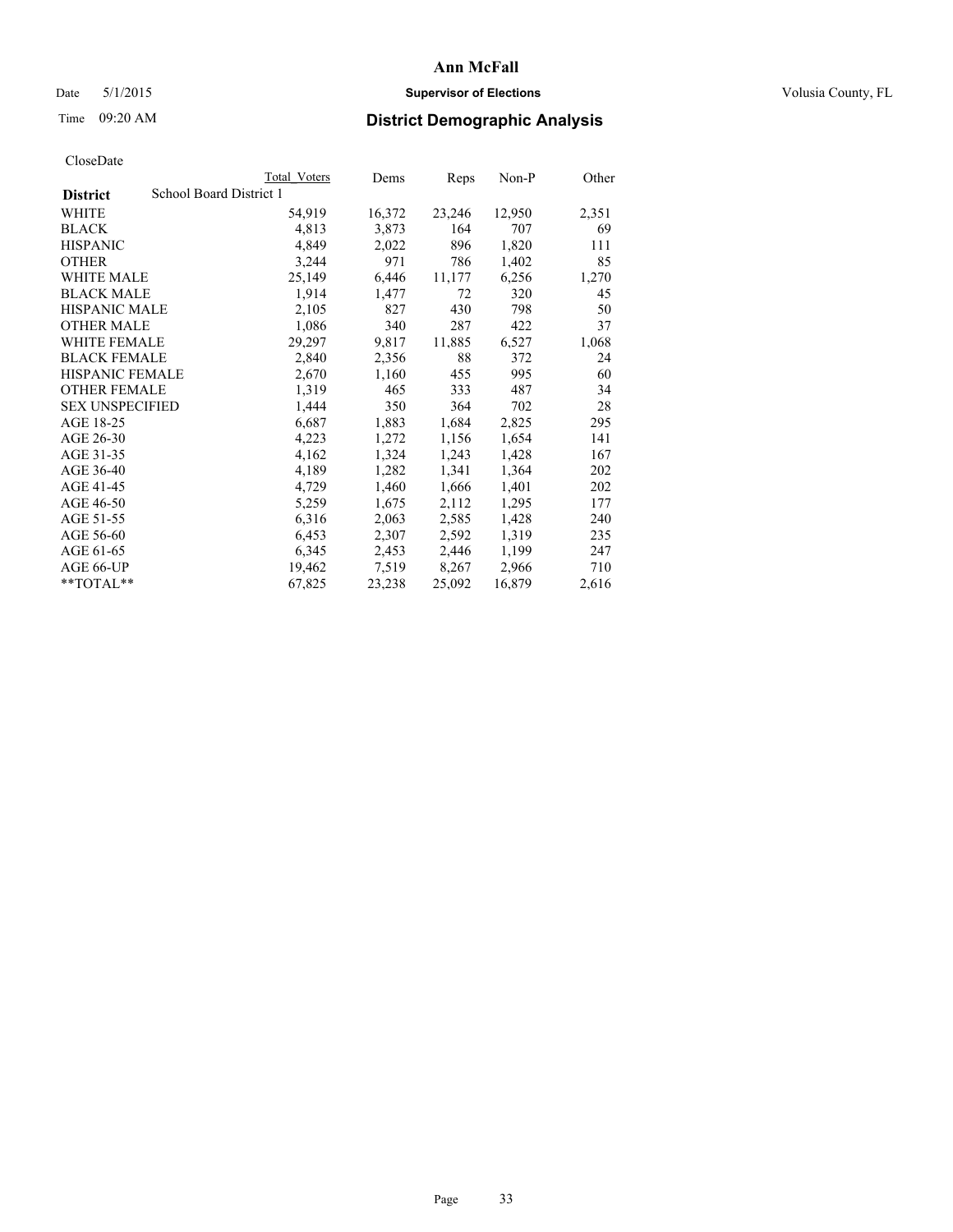# Date 5/1/2015 **Supervisor of Elections Supervisor of Elections** Volusia County, FL

# Time 09:20 AM **District Demographic Analysis**

|                                            | Total Voters | Dems   | <b>Reps</b> | Non-P  | Other |
|--------------------------------------------|--------------|--------|-------------|--------|-------|
| School Board District 2<br><b>District</b> |              |        |             |        |       |
| WHITE                                      | 47,902       | 15,904 | 17,493      | 12,570 | 1,935 |
| <b>BLACK</b>                               | 12,542       | 10,293 | 315         | 1,823  | 111   |
| <b>HISPANIC</b>                            | 1,945        | 837    | 376         | 680    | 52    |
| <b>OTHER</b>                               | 3,502        | 1,323  | 580         | 1,512  | 87    |
| WHITE MALE                                 | 22,455       | 6,474  | 8,696       | 6,194  | 1,091 |
| <b>BLACK MALE</b>                          | 4,820        | 3,781  | 160         | 820    | 59    |
| <b>HISPANIC MALE</b>                       | 926          | 357    | 190         | 347    | 32    |
| <b>OTHER MALE</b>                          | 1,213        | 437    | 226         | 506    | 44    |
| <b>WHITE FEMALE</b>                        | 25,037       | 9,292  | 8,676       | 6,241  | 828   |
| <b>BLACK FEMALE</b>                        | 7,534        | 6,368  | 151         | 963    | 52    |
| <b>HISPANIC FEMALE</b>                     | 984          | 466    | 182         | 316    | 20    |
| <b>OTHER FEMALE</b>                        | 1,550        | 684    | 266         | 567    | 33    |
| <b>SEX UNSPECIFIED</b>                     | 1,372        | 498    | 217         | 631    | 26    |
| AGE 18-25                                  | 8,210        | 4,158  | 1,170       | 2,659  | 223   |
| AGE 26-30                                  | 5,192        | 2,203  | 998         | 1,816  | 175   |
| AGE 31-35                                  | 3,949        | 1,654  | 800         | 1,344  | 151   |
| AGE 36-40                                  | 3,353        | 1,431  | 726         | 1,078  | 118   |
| AGE 41-45                                  | 3,686        | 1,478  | 981         | 1,098  | 129   |
| AGE 46-50                                  | 4,494        | 1,819  | 1,318       | 1,218  | 139   |
| AGE 51-55                                  | 5,808        | 2,397  | 1,817       | 1,407  | 187   |
| AGE 56-60                                  | 6,067        | 2,619  | 1,995       | 1,272  | 181   |
| AGE 61-65                                  | 6,166        | 2,575  | 1,985       | 1,404  | 202   |
| AGE 66-UP                                  | 18,966       | 8,023  | 6,974       | 3,289  | 680   |
| **TOTAL**                                  | 65,891       | 28,357 | 18,764      | 16,585 | 2,185 |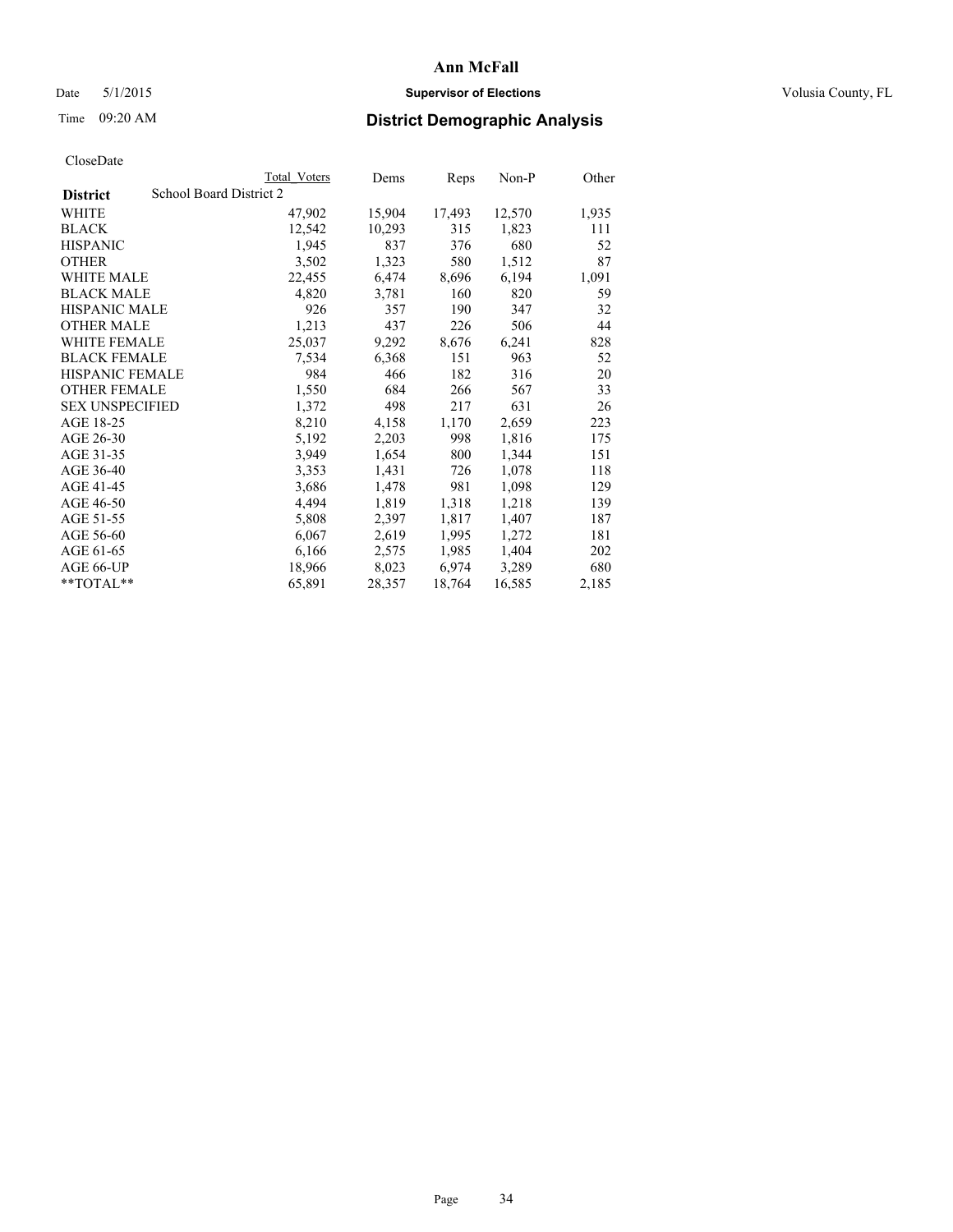# Date 5/1/2015 **Supervisor of Elections Supervisor of Elections** Volusia County, FL

# Time 09:20 AM **District Demographic Analysis**

|                        |                         | <b>Total Voters</b> | Dems   | Reps   | Non-P  | Other |
|------------------------|-------------------------|---------------------|--------|--------|--------|-------|
| <b>District</b>        | School Board District 3 |                     |        |        |        |       |
| WHITE                  |                         | 67,372              | 21,115 | 26,435 | 17,423 | 2,399 |
| <b>BLACK</b>           |                         | 2,037               | 1,601  | 77     | 328    | 31    |
| <b>HISPANIC</b>        |                         | 1,301               | 487    | 315    | 460    | 39    |
| <b>OTHER</b>           |                         | 2,670               | 747    | 621    | 1,229  | 73    |
| WHITE MALE             |                         | 31,140              | 8,495  | 12,913 | 8,432  | 1,300 |
| <b>BLACK MALE</b>      |                         | 909                 | 665    | 43     | 178    | 23    |
| <b>HISPANIC MALE</b>   |                         | 577                 | 199    | 142    | 213    | 23    |
| <b>OTHER MALE</b>      |                         | 943                 | 269    | 253    | 389    | 32    |
| <b>WHITE FEMALE</b>    |                         | 35,669              | 12,454 | 13,327 | 8,804  | 1,084 |
| <b>BLACK FEMALE</b>    |                         | 1,109               | 922    | 34     | 145    | 8     |
| <b>HISPANIC FEMALE</b> |                         | 707                 | 282    | 169    | 240    | 16    |
| <b>OTHER FEMALE</b>    |                         | 1,120               | 378    | 285    | 423    | 34    |
| <b>SEX UNSPECIFIED</b> |                         | 1,205               | 286    | 282    | 615    | 22    |
| AGE 18-25              |                         | 5,432               | 1,421  | 1,464  | 2,321  | 226   |
| AGE 26-30              |                         | 4,019               | 1,177  | 1,069  | 1,635  | 138   |
| AGE 31-35              |                         | 3,784               | 1,100  | 1,090  | 1,452  | 142   |
| AGE 36-40              |                         | 3,818               | 1,077  | 1,220  | 1,362  | 159   |
| AGE 41-45              |                         | 4,665               | 1,402  | 1,630  | 1,490  | 143   |
| AGE 46-50              |                         | 5,120               | 1,457  | 2,043  | 1,474  | 146   |
| AGE 51-55              |                         | 6,604               | 2,030  | 2,721  | 1,642  | 211   |
| AGE 56-60              |                         | 7,428               | 2,563  | 2,922  | 1,717  | 226   |
| AGE 61-65              |                         | 7,670               | 2,845  | 2,899  | 1,665  | 261   |
| AGE 66-UP              |                         | 24,839              | 8,878  | 10,389 | 4,682  | 890   |
| **TOTAL**              |                         | 73,380              | 23,950 | 27,448 | 19,440 | 2,542 |
|                        |                         |                     |        |        |        |       |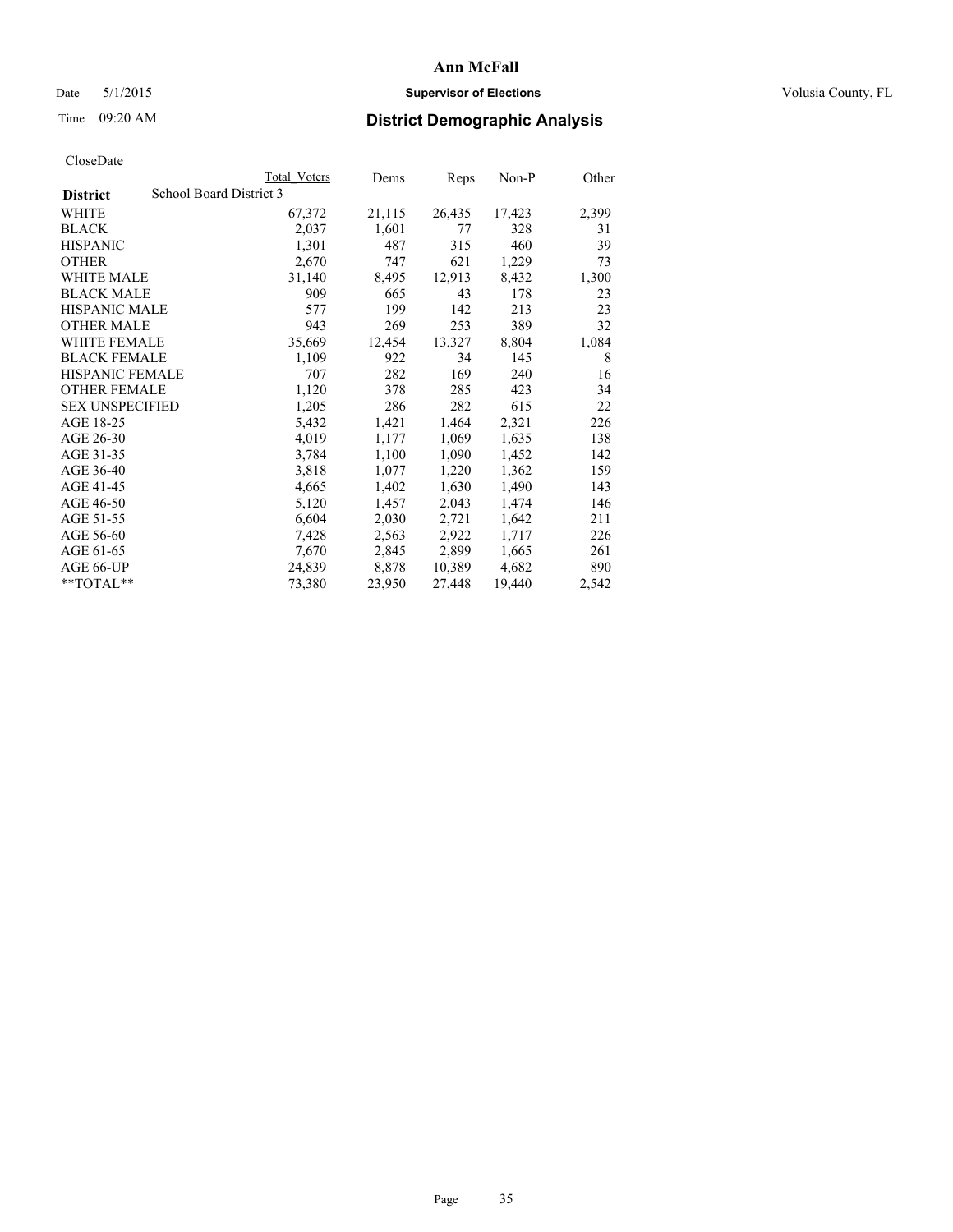# Date 5/1/2015 **Supervisor of Elections Supervisor of Elections** Volusia County, FL

# Time 09:20 AM **District Demographic Analysis**

| <b>Total Voters</b>     | Dems   | Reps   | Non-P  | Other |
|-------------------------|--------|--------|--------|-------|
| School Board District 4 |        |        |        |       |
| 56,941                  | 18,281 | 22,422 | 14,095 | 2,143 |
| 4,939                   | 3,966  | 156    | 750    | 67    |
| 1,789                   | 740    | 380    | 638    | 31    |
| 3,279                   | 1,021  | 773    | 1,404  | 81    |
| 26,135                  | 7,283  | 10,786 | 6,905  | 1,161 |
| 1,959                   | 1,463  | 81     | 378    | 37    |
| 775                     | 292    | 180    | 281    | 22    |
| 1,173                   | 349    | 302    | 480    | 42    |
| 30,346                  | 10,889 | 11,476 | 7,015  | 966   |
| 2,931                   | 2,462  | 74     | 365    | 30    |
| 995                     | 440    | 195    | 351    | 9     |
| 1,393                   | 509    | 362    | 486    | 36    |
| 1,240                   | 321    | 274    | 626    | 19    |
| 5,698                   | 1,832  | 1,503  | 2,181  | 182   |
| 4,002                   | 1,378  | 1,055  | 1,432  | 137   |
| 3,577                   | 1,248  | 938    | 1,266  | 125   |
| 3,509                   | 1,185  | 1,012  | 1,174  | 138   |
| 4,143                   | 1,306  | 1,399  | 1,278  | 160   |
| 5,026                   | 1,642  | 1,863  | 1,331  | 190   |
| 6,332                   | 2,156  | 2,425  | 1,551  | 200   |
| 6,660                   | 2,499  | 2,460  | 1,496  | 205   |
| 6,729                   | 2,600  | 2,401  | 1,474  | 254   |
| 21,272                  | 8,162  | 8,675  | 3,704  | 731   |
| 66,948                  | 24,008 | 23,731 | 16,887 | 2,322 |
|                         |        |        |        |       |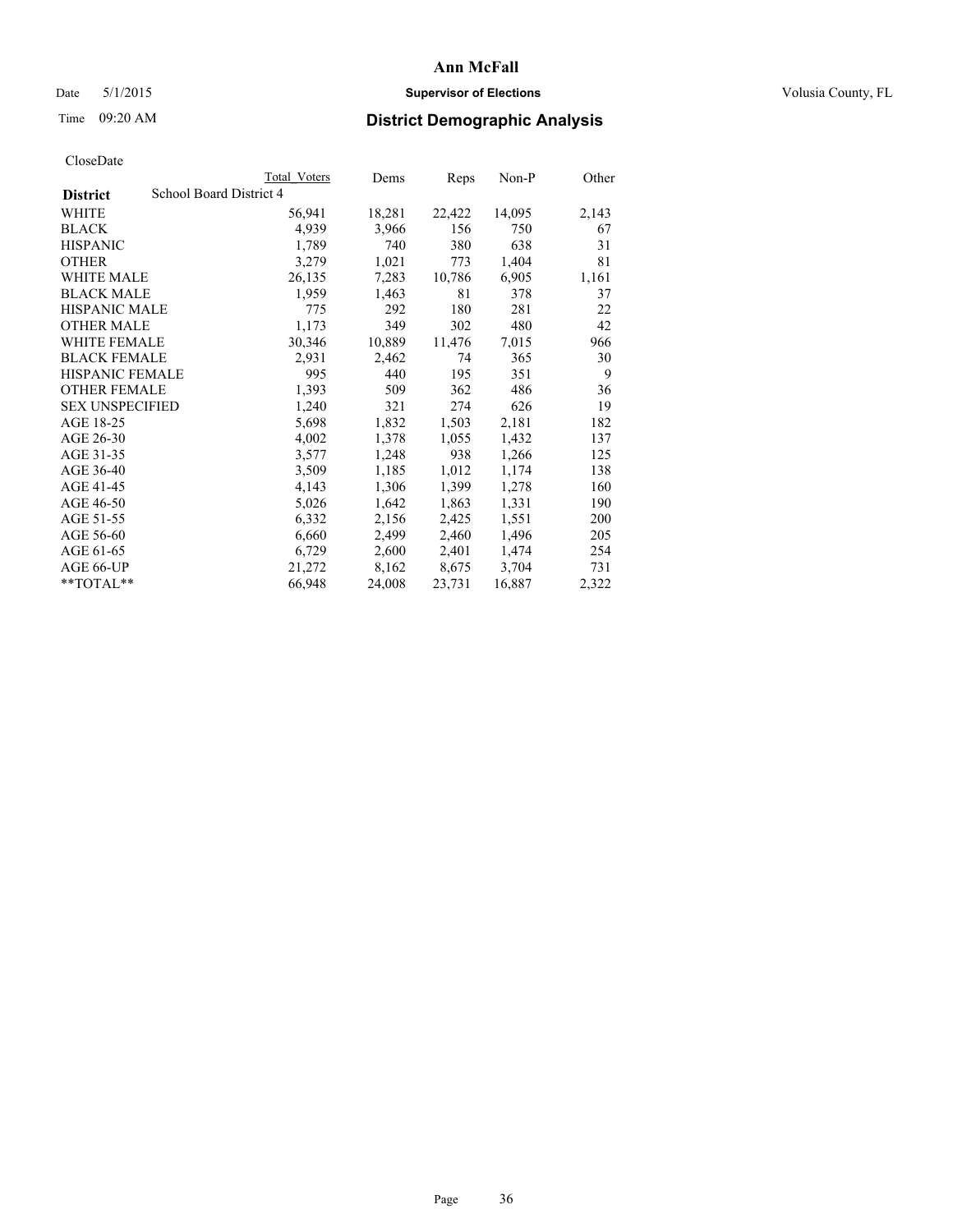## Date 5/1/2015 **Supervisor of Elections Supervisor of Elections** Volusia County, FL

# Time 09:20 AM **District Demographic Analysis**

|                                            | Total Voters | Dems   | Reps   | Non-P  | Other |
|--------------------------------------------|--------------|--------|--------|--------|-------|
| School Board District 5<br><b>District</b> |              |        |        |        |       |
| WHITE                                      | 39,557       | 11,906 | 15,281 | 10,584 | 1,786 |
| <b>BLACK</b>                               | 5,468        | 4,135  | 243    | 995    | 95    |
| <b>HISPANIC</b>                            | 14,449       | 6,990  | 2,074  | 5,108  | 277   |
| <b>OTHER</b>                               | 3,528        | 1,160  | 666    | 1,617  | 85    |
| <b>WHITE MALE</b>                          | 18,363       | 4,835  | 7,448  | 5,117  | 963   |
| <b>BLACK MALE</b>                          | 2,414        | 1,701  | 146    | 507    | 60    |
| <b>HISPANIC MALE</b>                       | 6,747        | 3,140  | 1,025  | 2,425  | 157   |
| <b>OTHER MALE</b>                          | 1,231        | 432    | 259    | 499    | 41    |
| <b>WHITE FEMALE</b>                        | 20,802       | 6,966  | 7,702  | 5,323  | 811   |
| <b>BLACK FEMALE</b>                        | 2,987        | 2,385  | 95     | 472    | 35    |
| HISPANIC FEMALE                            | 7,523        | 3,771  | 1,037  | 2,599  | 116   |
| <b>OTHER FEMALE</b>                        | 1,433        | 570    | 269    | 560    | 34    |
| <b>SEX UNSPECIFIED</b>                     | 1,502        | 391    | 283    | 802    | 26    |
| AGE 18-25                                  | 7,225        | 2,320  | 1,444  | 3,196  | 265   |
| AGE 26-30                                  | 4,973        | 1,650  | 1,079  | 2,049  | 195   |
| AGE 31-35                                  | 4,819        | 1,678  | 1,095  | 1,847  | 199   |
| AGE 36-40                                  | 4,958        | 1,838  | 1,137  | 1,753  | 230   |
| AGE 41-45                                  | 5,251        | 1,843  | 1,585  | 1,633  | 190   |
| AGE 46-50                                  | 5,694        | 2,074  | 1,857  | 1,563  | 200   |
| AGE 51-55                                  | 6,380        | 2,331  | 2,196  | 1,648  | 205   |
| AGE 56-60                                  | 6,039        | 2,444  | 2,058  | 1,336  | 201   |
| AGE 61-65                                  | 5,032        | 2,163  | 1,613  | 1,093  | 163   |
| AGE 66-UP                                  | 12,630       | 5,850  | 4,200  | 2,185  | 395   |
| $*$ TOTAL $*$                              | 63,002       | 24,191 | 18,264 | 18,304 | 2,243 |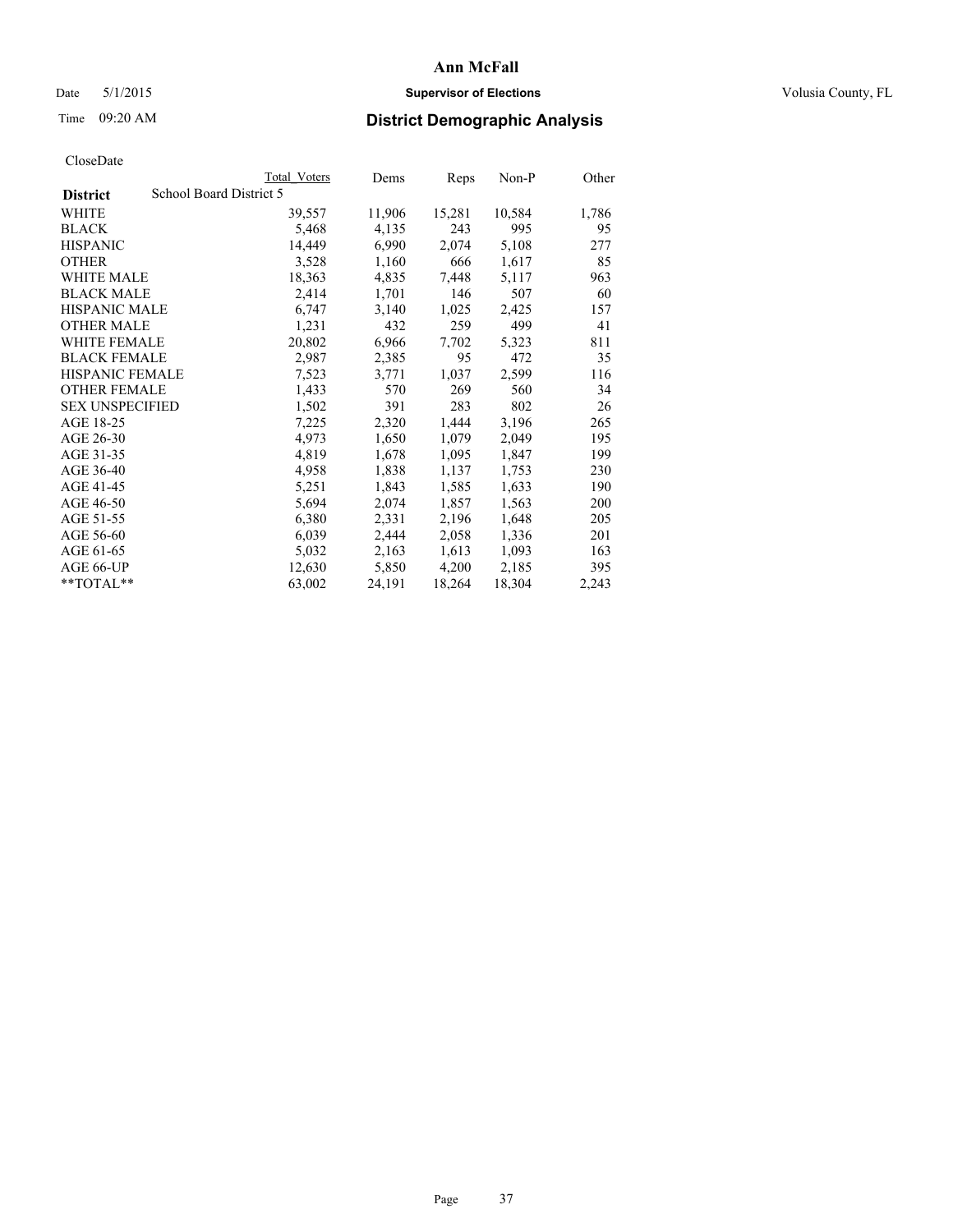## Date 5/1/2015 **Supervisor of Elections Supervisor of Elections** Volusia County, FL

# Time 09:20 AM **District Demographic Analysis**

|                        |                       | Total Voters | Dems   | <b>Reps</b> | $Non-P$ | Other |
|------------------------|-----------------------|--------------|--------|-------------|---------|-------|
| <b>District</b>        | Florida Senate Seat 6 |              |        |             |         |       |
| WHITE                  |                       | 58,733       | 19,134 | 22,733      | 14,683  | 2,183 |
| <b>BLACK</b>           |                       | 11,447       | 9,412  | 290         | 1,634   | 111   |
| <b>HISPANIC</b>        |                       | 1,876        | 795    | 393         | 647     | 41    |
| <b>OTHER</b>           |                       | 3,997        | 1,403  | 804         | 1,703   | 87    |
| WHITE MALE             |                       | 27,090       | 7,674  | 11,009      | 7,211   | 1,196 |
| <b>BLACK MALE</b>      |                       | 4,441        | 3,470  | 142         | 774     | 55    |
| <b>HISPANIC MALE</b>   |                       | 832          | 311    | 185         | 304     | 32    |
| <b>OTHER MALE</b>      |                       | 1,368        | 470    | 315         | 541     | 42    |
| <b>WHITE FEMALE</b>    |                       | 31,157       | 11,339 | 11,559      | 7,289   | 970   |
| <b>BLACK FEMALE</b>    |                       | 6,838        | 5,808  | 147         | 827     | 56    |
| <b>HISPANIC FEMALE</b> |                       | 1,028        | 478    | 203         | 338     | 9     |
| <b>OTHER FEMALE</b>    |                       | 1,735        | 707    | 386         | 601     | 41    |
| <b>SEX UNSPECIFIED</b> |                       | 1,563        | 487    | 273         | 782     | 21    |
| AGE 18-25              |                       | 8,671        | 4,027  | 1,568       | 2,862   | 214   |
| AGE 26-30              |                       | 5,022        | 2,068  | 1,099       | 1,700   | 155   |
| AGE 31-35              |                       | 4,184        | 1,666  | 981         | 1,396   | 141   |
| AGE 36-40              |                       | 3,998        | 1,518  | 1,052       | 1,286   | 142   |
| AGE 41-45              |                       | 4,617        | 1,662  | 1,402       | 1,392   | 161   |
| AGE 46-50              |                       | 5,612        | 2,046  | 1,902       | 1,465   | 199   |
| AGE 51-55              |                       | 6,955        | 2,621  | 2,454       | 1,663   | 217   |
| AGE 56-60              |                       | 7,261        | 2,979  | 2,492       | 1,575   | 215   |
| AGE 61-65              |                       | 7,297        | 3,013  | 2,450       | 1,580   | 254   |
| AGE 66-UP              |                       | 22,436       | 9,144  | 8,820       | 3,748   | 724   |
| $*$ TOTAL $*$          |                       | 76,053       | 30,744 | 24,220      | 18,667  | 2,422 |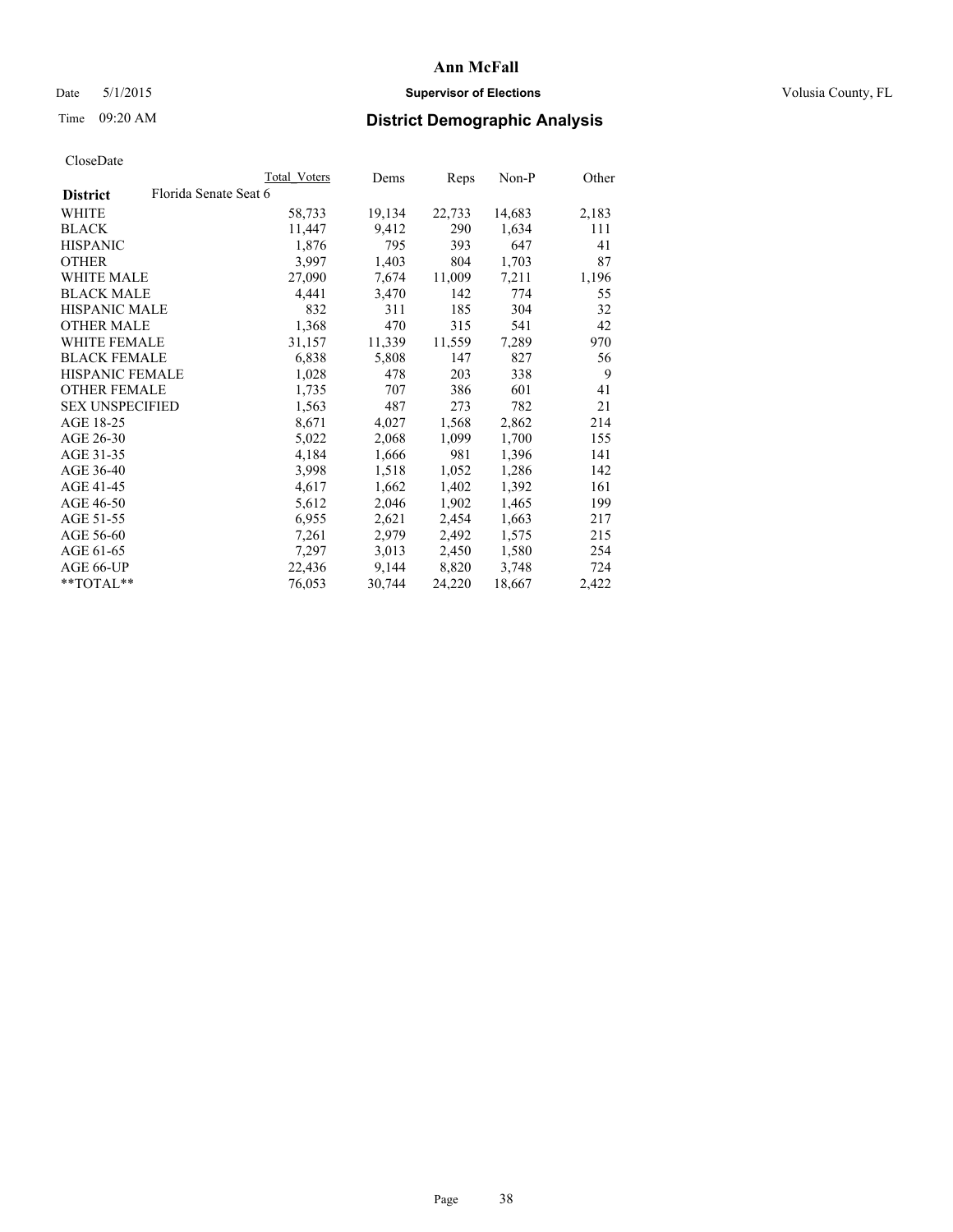## Date 5/1/2015 **Supervisor of Elections Supervisor of Elections** Volusia County, FL

# Time 09:20 AM **District Demographic Analysis**

|                        |                       | <b>Total Voters</b> | Dems   | Reps   | Non-P  | Other |
|------------------------|-----------------------|---------------------|--------|--------|--------|-------|
| <b>District</b>        | Florida Senate Seat 8 |                     |        |        |        |       |
| WHITE                  |                       | 184,374             | 58,043 | 71,772 | 47,117 | 7,442 |
| <b>BLACK</b>           |                       | 16,466              | 13,003 | 576    | 2,655  | 232   |
| <b>HISPANIC</b>        |                       | 17,765              | 8,119  | 2,901  | 6,385  | 360   |
| <b>OTHER</b>           |                       | 10,480              | 3,272  | 2,204  | 4,714  | 290   |
| WHITE MALE             |                       | 85,070              | 23,295 | 34,898 | 22,816 | 4,061 |
| <b>BLACK MALE</b>      |                       | 6,728               | 5,008  | 317    | 1,253  | 150   |
| <b>HISPANIC MALE</b>   |                       | 8,147               | 3,569  | 1,405  | 2,972  | 201   |
| <b>OTHER MALE</b>      |                       | 3,668               | 1,157  | 852    | 1,522  | 137   |
| <b>WHITE FEMALE</b>    |                       | 97,748              | 34,299 | 36,343 | 23,771 | 3,335 |
| <b>BLACK FEMALE</b>    |                       | 9,547               | 7,859  | 249    | 1,357  | 82    |
| HISPANIC FEMALE        |                       | 9,378               | 4,447  | 1,469  | 3,308  | 154   |
| <b>OTHER FEMALE</b>    |                       | 4,366               | 1,633  | 948    | 1,668  | 117   |
| <b>SEX UNSPECIFIED</b> |                       | 4,431               | 1,170  | 971    | 2,203  | 87    |
| AGE 18-25              |                       | 21,474              | 6,722  | 4,906  | 8,985  | 861   |
| AGE 26-30              |                       | 15,298              | 4,983  | 3,685  | 6,078  | 552   |
| AGE 31-35              |                       | 14,007              | 4,723  | 3,567  | 5,156  | 561   |
| AGE 36-40              |                       | 13,653              | 4,608  | 3,741  | 4,686  | 618   |
| AGE 41-45              |                       | 15,393              | 5,060  | 4,998  | 4,779  | 556   |
| AGE 46-50              |                       | 17,247              | 5,762  | 6,259  | 4,680  | 546   |
| AGE 51-55              |                       | 21,204              | 7,368  | 7,908  | 5,216  | 712   |
| AGE 56-60              |                       | 22,254              | 8,372  | 8,267  | 4,893  | 722   |
| AGE 61-65              |                       | 21,764              | 8,545  | 7,760  | 4,675  | 784   |
| AGE 66-UP              |                       | 66,789              | 26,294 | 26,361 | 11,722 | 2,412 |
| $*$ $TOTAL**$          |                       | 229,085             | 82,437 | 77,453 | 60,871 | 8,324 |
|                        |                       |                     |        |        |        |       |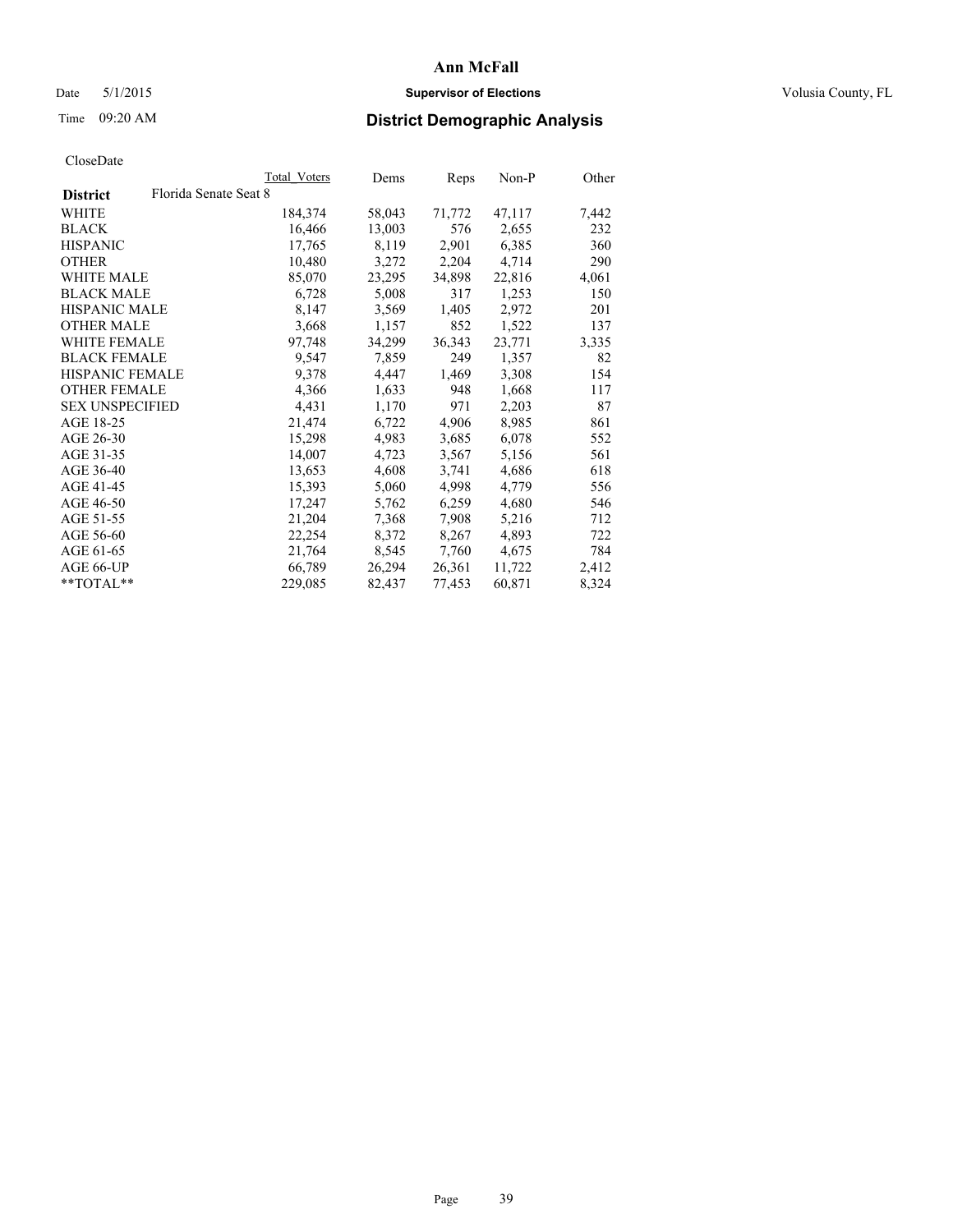## Date 5/1/2015 **Supervisor of Elections Supervisor of Elections** Volusia County, FL

# Time 09:20 AM **District Demographic Analysis**

|                        |                        | Total Voters | Dems   | Reps   | Non-P | Other |
|------------------------|------------------------|--------------|--------|--------|-------|-------|
| <b>District</b>        | Florida Senate Seat 10 |              |        |        |       |       |
| WHITE                  |                        | 23,584       | 6,401  | 10,372 | 5,822 | 989   |
| <b>BLACK</b>           |                        | 1,886        | 1,453  | 89     | 314   | 30    |
| <b>HISPANIC</b>        |                        | 4,692        | 2,162  | 747    | 1,674 | 109   |
| <b>OTHER</b>           |                        | 1,746        | 547    | 418    | 747   | 34    |
| WHITE MALE             |                        | 11,082       | 2,564  | 5,113  | 2,877 | 528   |
| <b>BLACK MALE</b>      |                        | 847          | 609    | 43     | 176   | 19    |
| <b>HISPANIC MALE</b>   |                        | 2,151        | 935    | 377    | 788   | 51    |
| <b>OTHER MALE</b>      |                        | 610          | 200    | 160    | 233   | 17    |
| <b>WHITE FEMALE</b>    |                        | 12,246       | 3,780  | 5,164  | 2,850 | 452   |
| <b>BLACK FEMALE</b>    |                        | 1,016        | 826    | 46     | 133   | 11    |
| <b>HISPANIC FEMALE</b> |                        | 2,473        | 1,194  | 366    | 855   | 58    |
| <b>OTHER FEMALE</b>    |                        | 714          | 266    | 181    | 254   | 13    |
| <b>SEX UNSPECIFIED</b> |                        | 769          | 189    | 176    | 391   | 13    |
| AGE 18-25              |                        | 3,107        | 865    | 791    | 1,335 | 116   |
| AGE 26-30              |                        | 2,089        | 629    | 573    | 808   | 79    |
| AGE 31-35              |                        | 2,100        | 615    | 618    | 785   | 82    |
| AGE 36-40              |                        | 2,176        | 687    | 643    | 759   | 87    |
| AGE 41-45              |                        | 2,464        | 767    | 861    | 729   | 107   |
| AGE 46-50              |                        | 2,734        | 859    | 1,032  | 736   | 107   |
| AGE 51-55              |                        | 3,281        | 988    | 1,382  | 797   | 114   |
| AGE 56-60              |                        | 3,132        | 1,081  | 1,268  | 672   | 111   |
| AGE 61-65              |                        | 2,881        | 1,078  | 1,134  | 580   | 89    |
| AGE 66-UP              |                        | 7,944        | 2,994  | 3,324  | 1,356 | 270   |
| **TOTAL**              |                        | 31,908       | 10,563 | 11,626 | 8,557 | 1,162 |
|                        |                        |              |        |        |       |       |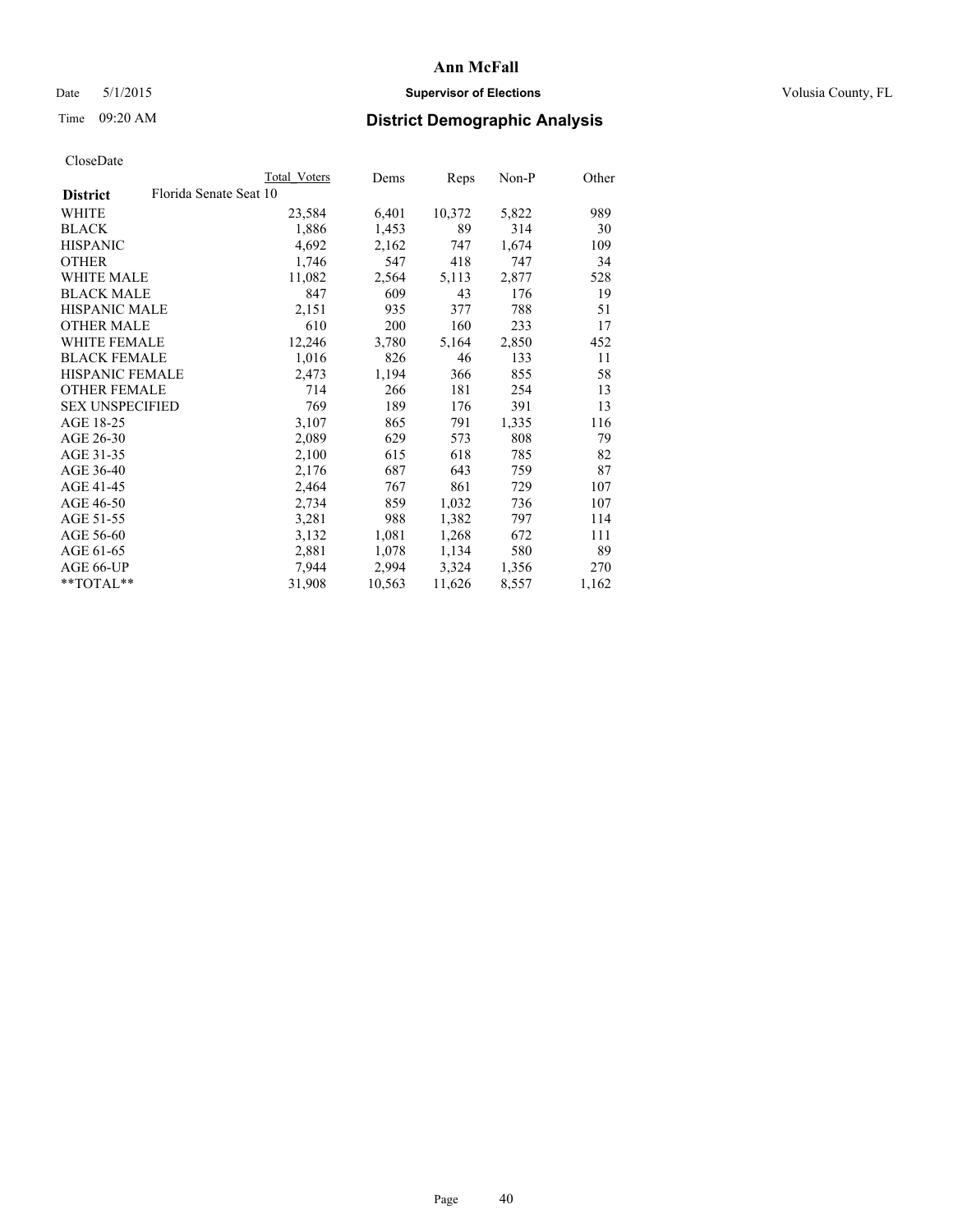## Date 5/1/2015 **Supervisor of Elections Supervisor of Elections** Volusia County, FL

# Time 09:20 AM **District Demographic Analysis**

|                                         | Total Voters | Dems  | Reps  | Non-P | Other          |
|-----------------------------------------|--------------|-------|-------|-------|----------------|
| Daytona Beach Zone 1<br><b>District</b> |              |       |       |       |                |
| WHITE                                   | 4,650        | 1,628 | 1,593 | 1,229 | 200            |
| <b>BLACK</b>                            | 1,219        | 968   | 27    | 205   | 19             |
| <b>HISPANIC</b>                         | 227          | 93    | 45    | 81    | 8              |
| OTHER                                   | 370          | 134   | 67    | 155   | 14             |
| WHITE MALE                              | 2,206        | 671   | 793   | 629   | 113            |
| <b>BLACK MALE</b>                       | 492          | 359   | 19    | 98    | 16             |
| <b>HISPANIC MALE</b>                    | 108          | 39    | 23    | 41    | 5              |
| <b>OTHER MALE</b>                       | 140          | 41    | 28    | 62    | 9              |
| <b>WHITE FEMALE</b>                     | 2,411        | 946   | 793   | 586   | 86             |
| <b>BLACK FEMALE</b>                     | 721          | 605   | 8     | 105   | 3              |
| HISPANIC FEMALE                         | 115          | 53    | 21    | 38    | 3              |
| <b>OTHER FEMALE</b>                     | 163          | 79    | 29    | 51    | 4              |
| <b>SEX UNSPECIFIED</b>                  | 110          | 30    | 18    | 60    | $\overline{2}$ |
| AGE 18-25                               | 766          | 367   | 114   | 260   | 25             |
| AGE 26-30                               | 575          | 244   | 103   | 211   | 17             |
| AGE 31-35                               | 374          | 168   | 63    | 126   | 17             |
| AGE 36-40                               | 326          | 142   | 64    | 111   | 9              |
| AGE 41-45                               | 375          | 140   | 100   | 118   | 17             |
| AGE 46-50                               | 457          | 174   | 135   | 130   | 18             |
| AGE 51-55                               | 569          | 241   | 170   | 131   | 27             |
| AGE 56-60                               | 595          | 246   | 186   | 138   | 25             |
| AGE 61-65                               | 602          | 264   | 178   | 141   | 19             |
| AGE 66-UP                               | 1,827        | 837   | 619   | 304   | 67             |
| **TOTAL**                               | 6,466        | 2,823 | 1,732 | 1,670 | 241            |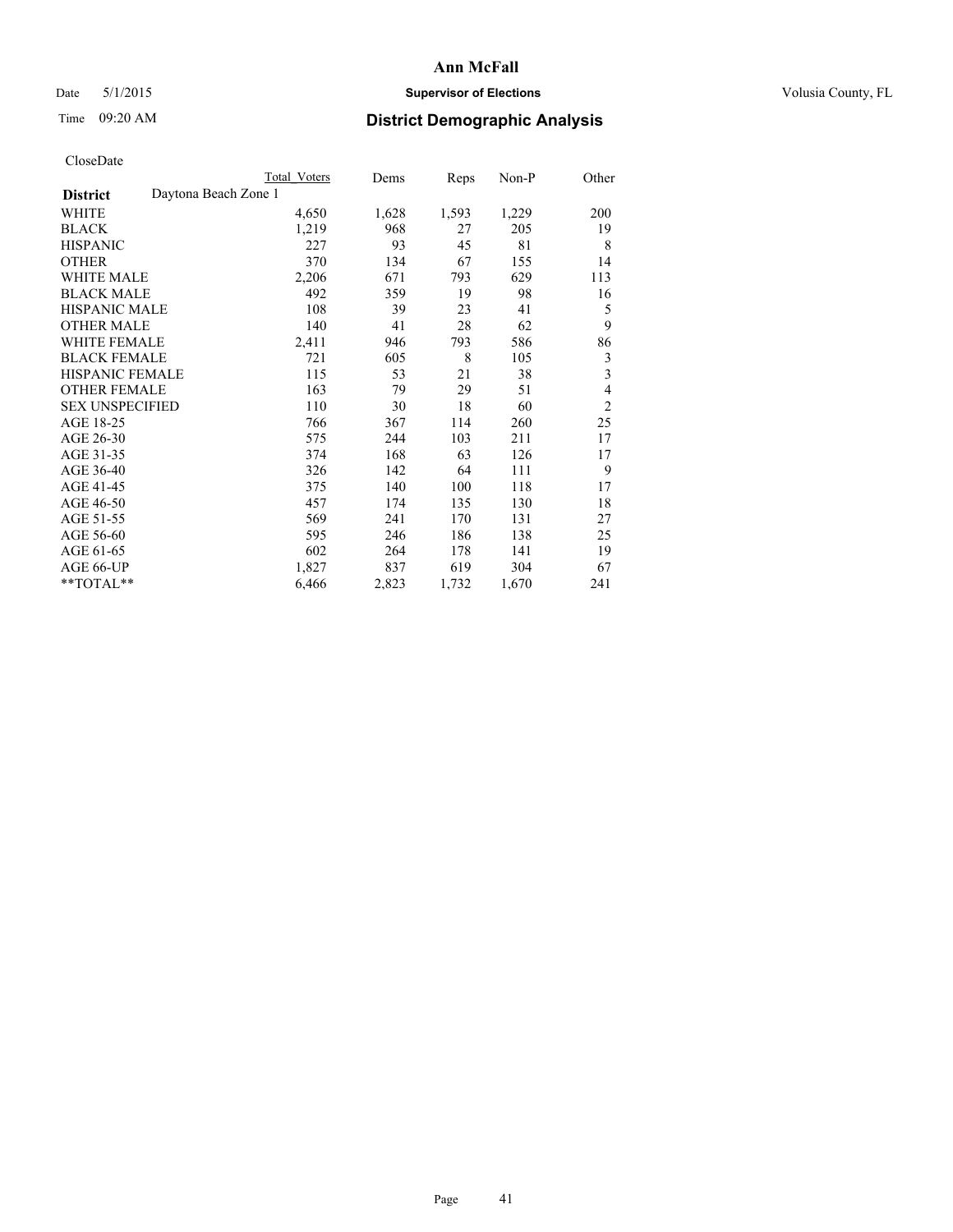## Date 5/1/2015 **Supervisor of Elections Supervisor of Elections** Volusia County, FL

# Time 09:20 AM **District Demographic Analysis**

|                                         | <b>Total Voters</b> | Dems  | Reps  | Non-P | Other        |
|-----------------------------------------|---------------------|-------|-------|-------|--------------|
| Daytona Beach Zone 2<br><b>District</b> |                     |       |       |       |              |
| WHITE                                   | 4,238               | 1,553 | 1,458 | 1,070 | 157          |
| <b>BLACK</b>                            | 1,437               | 1,167 | 44    | 212   | 14           |
| <b>HISPANIC</b>                         | 166                 | 67    | 29    | 66    | 4            |
| <b>OTHER</b>                            | 335                 | 130   | 55    | 142   | 8            |
| <b>WHITE MALE</b>                       | 2,058               | 692   | 741   | 532   | 93           |
| <b>BLACK MALE</b>                       | 567                 | 431   | 21    | 109   | 6            |
| <b>HISPANIC MALE</b>                    | 86                  | 37    | 13    | 32    | 4            |
| <b>OTHER MALE</b>                       | 119                 | 42    | 21    | 53    | 3            |
| WHITE FEMALE                            | 2,136               | 844   | 704   | 525   | 63           |
| <b>BLACK FEMALE</b>                     | 859                 | 728   | 23    | 100   | 8            |
| <b>HISPANIC FEMALE</b>                  | 79                  | 29    | 16    | 34    | $\mathbf{0}$ |
| <b>OTHER FEMALE</b>                     | 163                 | 73    | 31    | 54    | 5            |
| <b>SEX UNSPECIFIED</b>                  | 109                 | 41    | 16    | 51    | 1            |
| AGE 18-25                               | 611                 | 295   | 98    | 199   | 19           |
| AGE 26-30                               | 458                 | 211   | 75    | 158   | 14           |
| AGE 31-35                               | 356                 | 161   | 69    | 115   | 11           |
| AGE 36-40                               | 334                 | 151   | 70    | 104   | 9            |
| AGE 41-45                               | 353                 | 161   | 78    | 104   | 10           |
| AGE 46-50                               | 504                 | 203   | 131   | 151   | 19           |
| AGE 51-55                               | 634                 | 265   | 187   | 154   | 28           |
| AGE 56-60                               | 650                 | 341   | 166   | 128   | 15           |
| AGE 61-65                               | 620                 | 305   | 159   | 144   | 12           |
| AGE 66-UP                               | 1,656               | 824   | 553   | 233   | 46           |
| **TOTAL**                               | 6,176               | 2,917 | 1,586 | 1,490 | 183          |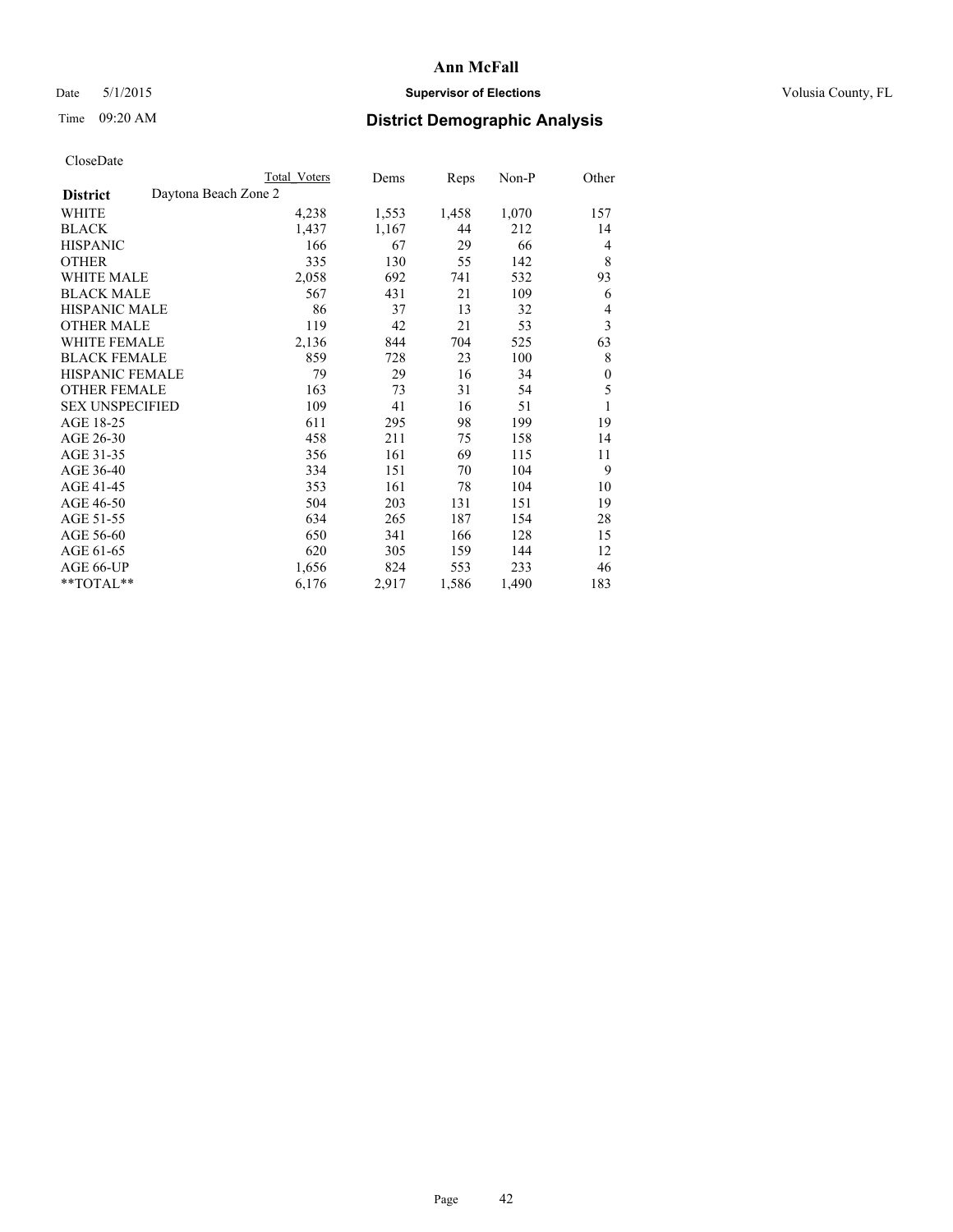## Date 5/1/2015 **Supervisor of Elections Supervisor of Elections** Volusia County, FL

# Time 09:20 AM **District Demographic Analysis**

|                                         | <b>Total Voters</b> | Dems  | Reps  | Non-P | Other                   |
|-----------------------------------------|---------------------|-------|-------|-------|-------------------------|
| Daytona Beach Zone 3<br><b>District</b> |                     |       |       |       |                         |
| WHITE                                   | 3,649               | 1,309 | 1,062 | 1,116 | 162                     |
| <b>BLACK</b>                            | 2,037               | 1,713 | 39    | 271   | 14                      |
| <b>HISPANIC</b>                         | 193                 | 97    | 29    | 63    | $\overline{4}$          |
| <b>OTHER</b>                            | 499                 | 211   | 39    | 236   | 13                      |
| <b>WHITE MALE</b>                       | 1,846               | 567   | 575   | 596   | 108                     |
| <b>BLACK MALE</b>                       | 587                 | 486   | 16    | 79    | 6                       |
| <b>HISPANIC MALE</b>                    | 90                  | 47    | 14    | 27    | 2                       |
| <b>OTHER MALE</b>                       | 124                 | 54    | 16    | 50    | $\overline{4}$          |
| <b>WHITE FEMALE</b>                     | 1,768               | 729   | 481   | 504   | 54                      |
| <b>BLACK FEMALE</b>                     | 1,397               | 1,188 | 23    | 178   | 8                       |
| <b>HISPANIC FEMALE</b>                  | 99                  | 49    | 15    | 33    | $\overline{c}$          |
| <b>OTHER FEMALE</b>                     | 229                 | 118   | 13    | 92    | 6                       |
| <b>SEX UNSPECIFIED</b>                  | 238                 | 92    | 16    | 127   | $\overline{\mathbf{3}}$ |
| AGE 18-25                               | 1,772               | 1,235 | 82    | 436   | 19                      |
| AGE 26-30                               | 510                 | 266   | 64    | 158   | 22                      |
| AGE 31-35                               | 322                 | 135   | 49    | 123   | 15                      |
| AGE 36-40                               | 271                 | 113   | 42    | 106   | 10                      |
| AGE 41-45                               | 262                 | 104   | 54    | 98    | 6                       |
| AGE 46-50                               | 373                 | 167   | 76    | 116   | 14                      |
| AGE 51-55                               | 463                 | 190   | 116   | 143   | 14                      |
| AGE 56-60                               | 541                 | 254   | 146   | 126   | 15                      |
| AGE 61-65                               | 541                 | 240   | 160   | 120   | 21                      |
| AGE 66-UP                               | 1,323               | 626   | 380   | 260   | 57                      |
| **TOTAL**                               | 6,378               | 3,330 | 1,169 | 1,686 | 193                     |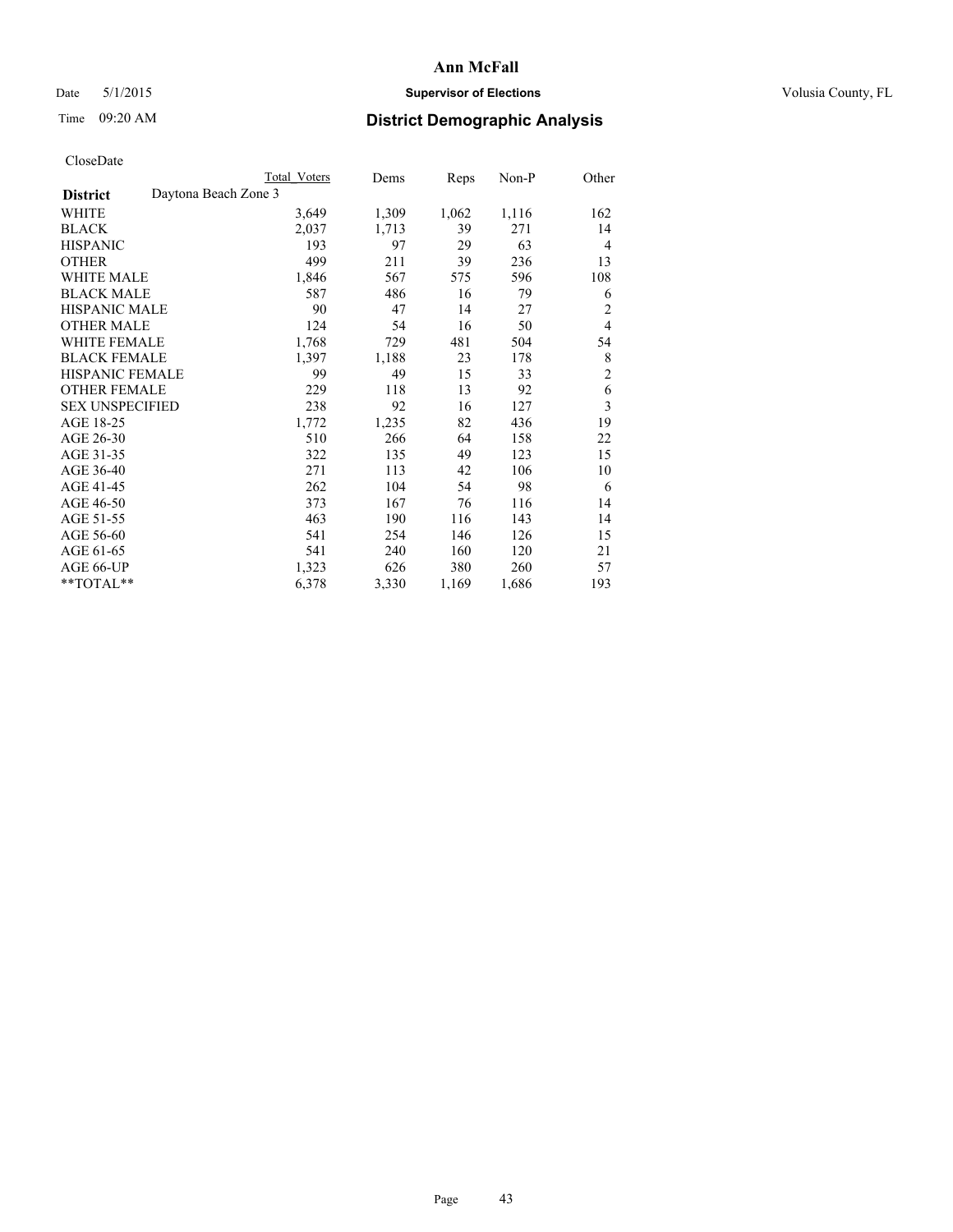## Date 5/1/2015 **Supervisor of Elections Supervisor of Elections** Volusia County, FL

# Time 09:20 AM **District Demographic Analysis**

|                                         | <b>Total Voters</b> | Dems  | Reps  | Non-P | Other |
|-----------------------------------------|---------------------|-------|-------|-------|-------|
| Daytona Beach Zone 4<br><b>District</b> |                     |       |       |       |       |
| WHITE                                   | 6,245               | 1,774 | 2,698 | 1,521 | 252   |
| <b>BLACK</b>                            | 1,002               | 775   | 31    | 183   | 13    |
| <b>HISPANIC</b>                         | 284                 | 122   | 55    | 101   | 6     |
| <b>OTHER</b>                            | 433                 | 112   | 97    | 212   | 12    |
| <b>WHITE MALE</b>                       | 2,915               | 700   | 1,329 | 739   | 147   |
| <b>BLACK MALE</b>                       | 419                 | 304   | 24    | 84    | 7     |
| <b>HISPANIC MALE</b>                    | 116                 | 45    | 25    | 43    | 3     |
| <b>OTHER MALE</b>                       | 159                 | 35    | 40    | 79    | 5     |
| <b>WHITE FEMALE</b>                     | 3,298               | 1,065 | 1,360 | 771   | 102   |
| <b>BLACK FEMALE</b>                     | 576                 | 466   | 7     | 97    | 6     |
| <b>HISPANIC FEMALE</b>                  | 166                 | 76    | 30    | 57    | 3     |
| <b>OTHER FEMALE</b>                     | 215                 | 63    | 48    | 97    | 7     |
| <b>SEX UNSPECIFIED</b>                  | 99                  | 29    | 17    | 50    | 3     |
| AGE 18-25                               | 847                 | 321   | 188   | 310   | 28    |
| AGE 26-30                               | 679                 | 235   | 185   | 229   | 30    |
| AGE 31-35                               | 604                 | 208   | 162   | 215   | 19    |
| AGE 36-40                               | 458                 | 182   | 134   | 132   | 10    |
| AGE 41-45                               | 483                 | 161   | 175   | 135   | 12    |
| AGE 46-50                               | 455                 | 157   | 153   | 127   | 18    |
| AGE 51-55                               | 592                 | 205   | 228   | 142   | 17    |
| AGE 56-60                               | 647                 | 245   | 244   | 143   | 15    |
| AGE 61-65                               | 709                 | 238   | 280   | 158   | 33    |
| AGE 66-UP                               | 2,490               | 831   | 1,132 | 426   | 101   |
| **TOTAL**                               | 7,964               | 2,783 | 2,881 | 2,017 | 283   |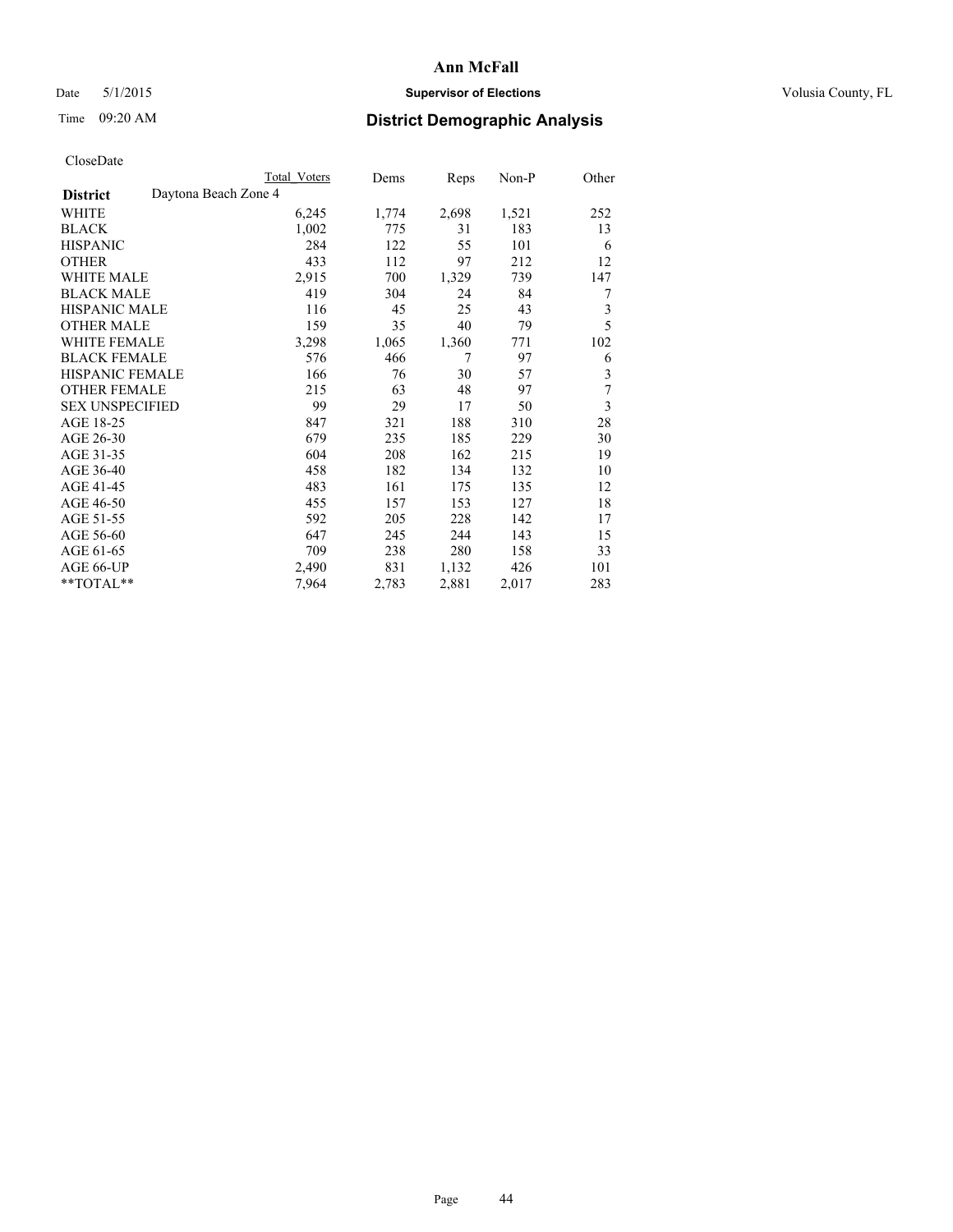## Date 5/1/2015 **Supervisor of Elections Supervisor of Elections** Volusia County, FL

# Time 09:20 AM **District Demographic Analysis**

|                                         | <b>Total Voters</b> | Dems  | Reps | Non-P | Other |
|-----------------------------------------|---------------------|-------|------|-------|-------|
| Daytona Beach Zone 5<br><b>District</b> |                     |       |      |       |       |
| WHITE                                   | 2,186               | 763   | 698  | 642   | 83    |
| <b>BLACK</b>                            | 3,907               | 3,307 | 78   | 492   | 30    |
| <b>HISPANIC</b>                         | 219                 | 116   | 27   | 68    | 8     |
| <b>OTHER</b>                            | 403                 | 203   | 35   | 158   | 7     |
| <b>WHITE MALE</b>                       | 1,022               | 299   | 373  | 300   | 50    |
| <b>BLACK MALE</b>                       | 1,442               | 1,172 | 33   | 220   | 17    |
| HISPANIC MALE                           | 107                 | 48    | 14   | 38    | 7     |
| <b>OTHER MALE</b>                       | 120                 | 64    | 6    | 47    | 3     |
| <b>WHITE FEMALE</b>                     | 1,151               | 461   | 324  | 333   | 33    |
| <b>BLACK FEMALE</b>                     | 2,419               | 2,096 | 45   | 265   | 13    |
| <b>HISPANIC FEMALE</b>                  | 112                 | 68    | 13   | 30    | 1     |
| <b>OTHER FEMALE</b>                     | 186                 | 96    | 24   | 63    | 3     |
| <b>SEX UNSPECIFIED</b>                  | 156                 | 85    | 6    | 64    | 1     |
| AGE 18-25                               | 1,124               | 670   | 90   | 341   | 23    |
| AGE 26-30                               | 778                 | 459   | 78   | 222   | 19    |
| AGE 31-35                               | 579                 | 362   | 61   | 144   | 12    |
| AGE 36-40                               | 446                 | 292   | 44   | 101   | 9     |
| AGE 41-45                               | 483                 | 319   | 51   | 107   | 6     |
| AGE 46-50                               | 503                 | 345   | 61   | 87    | 10    |
| AGE 51-55                               | 570                 | 392   | 71   | 95    | 12    |
| AGE 56-60                               | 512                 | 368   | 75   | 62    | 7     |
| AGE 61-65                               | 489                 | 330   | 83   | 62    | 14    |
| AGE 66-UP                               | 1,231               | 852   | 224  | 139   | 16    |
| **TOTAL**                               | 6,715               | 4,389 | 838  | 1,360 | 128   |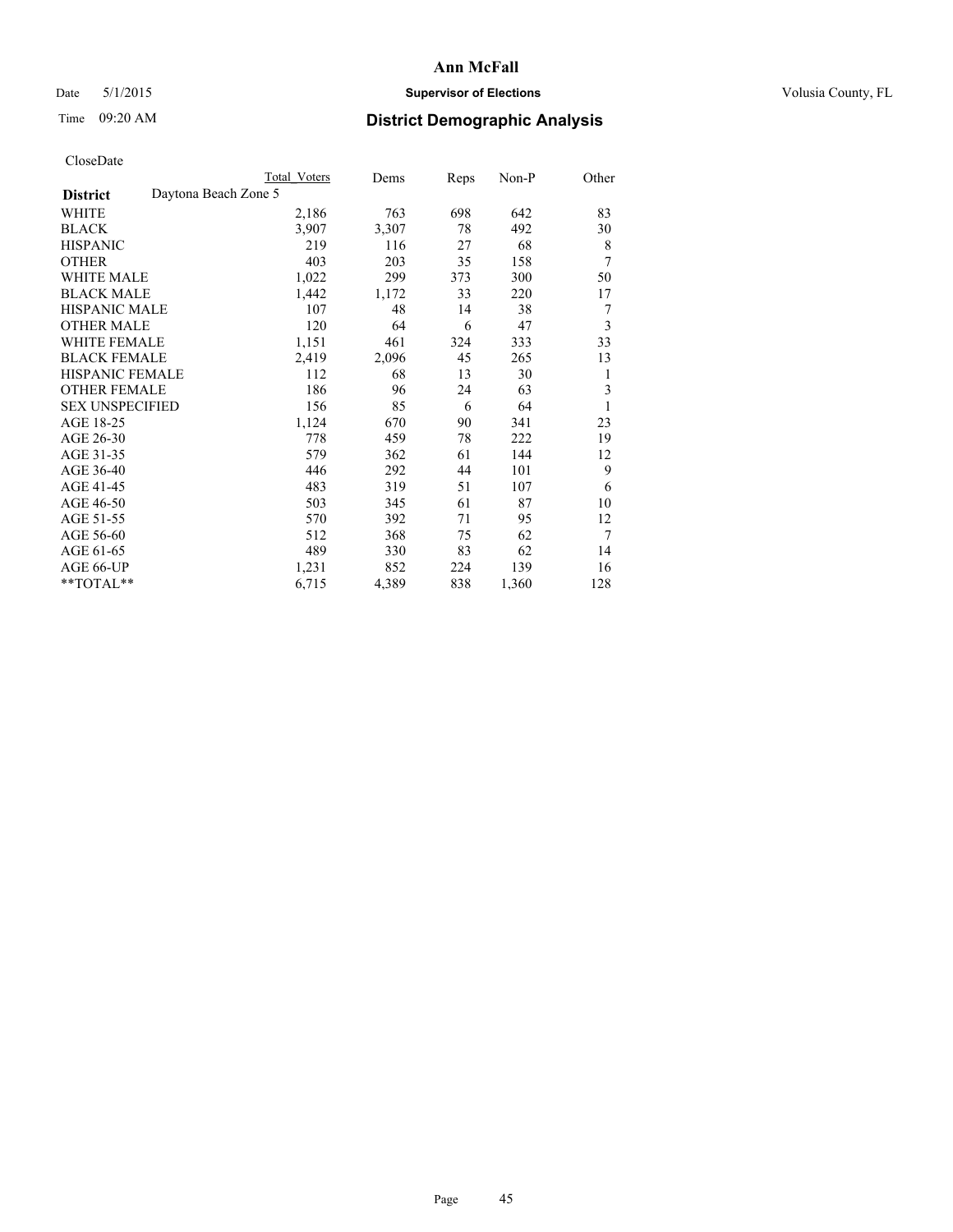## Date 5/1/2015 **Supervisor of Elections Supervisor of Elections** Volusia County, FL

|                                         | <b>Total Voters</b> | Dems  | Reps | Non-P | Other          |
|-----------------------------------------|---------------------|-------|------|-------|----------------|
| Daytona Beach Zone 6<br><b>District</b> |                     |       |      |       |                |
| WHITE                                   | 1,257               | 456   | 373  | 367   | 61             |
| <b>BLACK</b>                            | 3,922               | 3,287 | 88   | 523   | 24             |
| <b>HISPANIC</b>                         | 195                 | 99    | 21   | 71    | $\overline{4}$ |
| <b>OTHER</b>                            | 374                 | 206   | 24   | 140   | $\overline{4}$ |
| <b>WHITE MALE</b>                       | 619                 | 175   | 212  | 190   | 42             |
| <b>BLACK MALE</b>                       | 1,694               | 1,367 | 49   | 267   | 11             |
| <b>HISPANIC MALE</b>                    | 96                  | 42    | 9    | 43    | $\overline{2}$ |
| <b>OTHER MALE</b>                       | 147                 | 84    | 15   | 46    | $\overline{2}$ |
| WHITE FEMALE                            | 628                 | 277   | 159  | 174   | 18             |
| <b>BLACK FEMALE</b>                     | 2,158               | 1,863 | 37   | 245   | 13             |
| <b>HISPANIC FEMALE</b>                  | 95                  | 56    | 12   | 25    | $\overline{2}$ |
| <b>OTHER FEMALE</b>                     | 130                 | 83    | 7    | 39    | 1              |
| <b>SEX UNSPECIFIED</b>                  | 181                 | 101   | 6    | 72    | $\overline{2}$ |
| AGE 18-25                               | 1,352               | 899   | 88   | 348   | 17             |
| AGE 26-30                               | 624                 | 396   | 51   | 167   | 10             |
| AGE 31-35                               | 435                 | 282   | 39   | 105   | 9              |
| AGE 36-40                               | 384                 | 249   | 28   | 103   | 4              |
| AGE 41-45                               | 331                 | 237   | 28   | 58    | 8              |
| AGE 46-50                               | 399                 | 292   | 30   | 68    | 9              |
| AGE 51-55                               | 448                 | 316   | 47   | 78    | 7              |
| AGE 56-60                               | 434                 | 325   | 52   | 51    | 6              |
| AGE 61-65                               | 391                 | 267   | 53   | 61    | 10             |
| AGE 66-UP                               | 950                 | 785   | 90   | 62    | 13             |
| **TOTAL**                               | 5,748               | 4,048 | 506  | 1,101 | 93             |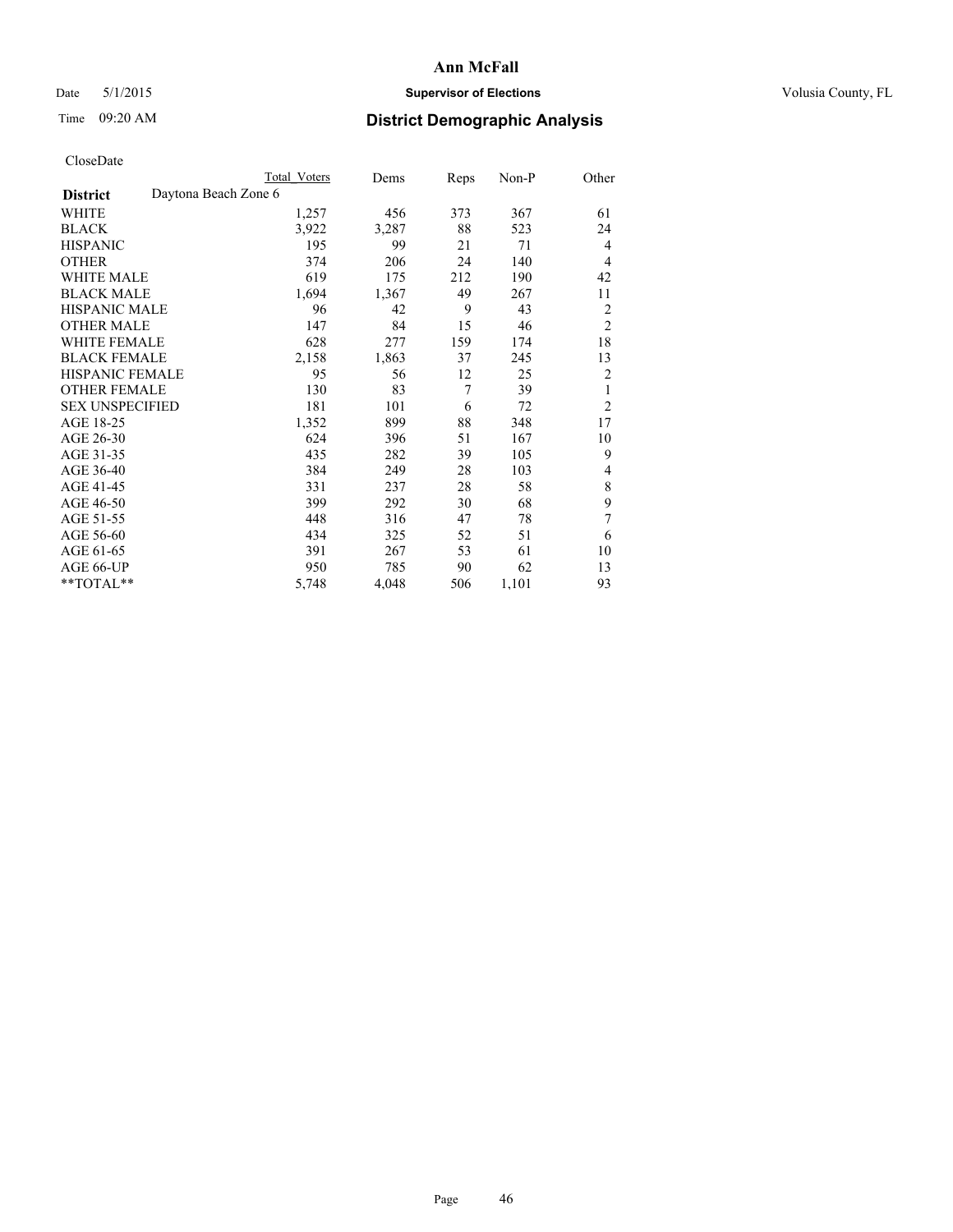## Date 5/1/2015 **Supervisor of Elections Supervisor of Elections** Volusia County, FL

# Time 09:20 AM **District Demographic Analysis**

|                        | <b>Total Voters</b>  | Dems  | Reps           | Non-P | Other            |
|------------------------|----------------------|-------|----------------|-------|------------------|
| <b>District</b>        | Daytona Beach Shores |       |                |       |                  |
| WHITE                  | 3,629                | 920   | 1,717          | 838   | 154              |
| <b>BLACK</b>           | 58                   | 34    | 6              | 14    | 4                |
| <b>HISPANIC</b>        | 83                   | 18    | 36             | 27    | 2                |
| <b>OTHER</b>           | 195                  | 56    | 63             | 68    | 8                |
| WHITE MALE             | 1,738                | 389   | 829            | 435   | 85               |
| <b>BLACK MALE</b>      | 28                   | 18    | $\overline{2}$ | 6     | 2                |
| <b>HISPANIC MALE</b>   | 38                   | 5     | 19             | 14    | $\boldsymbol{0}$ |
| <b>OTHER MALE</b>      | 76                   | 22    | 26             | 25    | 3                |
| WHITE FEMALE           | 1,860                | 521   | 872            | 401   | 66               |
| <b>BLACK FEMALE</b>    | 29                   | 16    | $\overline{4}$ | 7     | 2                |
| <b>HISPANIC FEMALE</b> | 44                   | 13    | 16             | 13    | $\overline{2}$   |
| <b>OTHER FEMALE</b>    | 95                   | 31    | 29             | 30    | 5                |
| <b>SEX UNSPECIFIED</b> | 57                   | 13    | 25             | 16    | 3                |
| AGE 18-25              | 128                  | 24    | 45             | 50    | 9                |
| AGE 26-30              | 113                  | 25    | 46             | 34    | 8                |
| AGE 31-35              | 99                   | 23    | 28             | 41    | 7                |
| AGE 36-40              | 102                  | 33    | 31             | 29    | 9                |
| AGE 41-45              | 112                  | 24    | 36             | 46    | 6                |
| AGE 46-50              | 201                  | 47    | 88             | 62    | 4                |
| AGE 51-55              | 279                  | 72    | 121            | 69    | 17               |
| AGE 56-60              | 338                  | 78    | 173            | 78    | 9                |
| AGE 61-65              | 475                  | 118   | 212            | 126   | 19               |
| AGE 66-UP              | 2,118                | 584   | 1,042          | 412   | 80               |
| **TOTAL**              | 3,965                | 1,028 | 1,822          | 947   | 168              |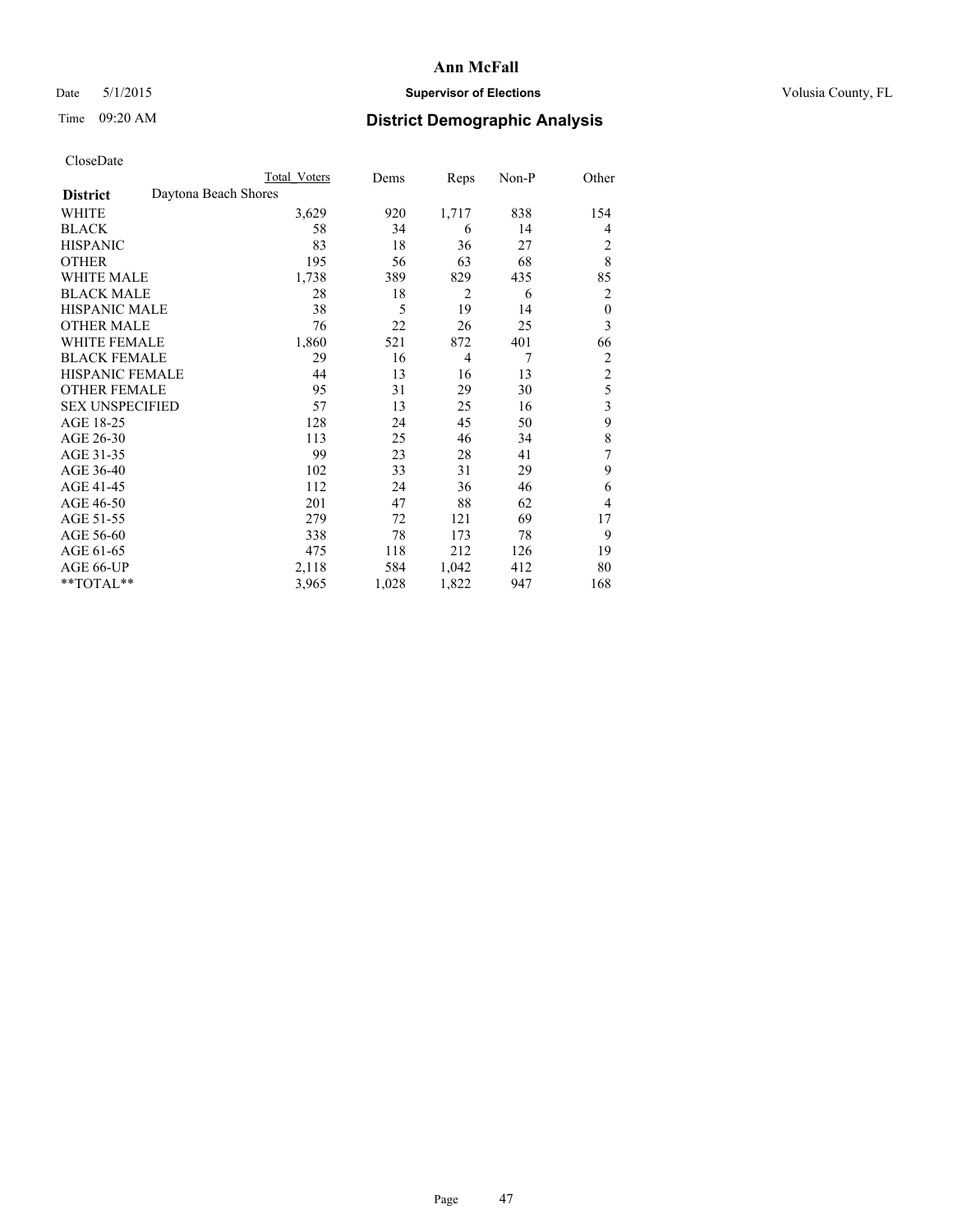## Date 5/1/2015 **Supervisor of Elections Supervisor of Elections** Volusia County, FL

# Time 09:20 AM **District Demographic Analysis**

|                        |        | <b>Total Voters</b> | Dems  | Reps  | Non-P | Other |
|------------------------|--------|---------------------|-------|-------|-------|-------|
| <b>District</b>        | DeBary |                     |       |       |       |       |
| WHITE                  |        | 11,834              | 3,073 | 5,468 | 2,795 | 498   |
| <b>BLACK</b>           |        | 477                 | 369   | 19    | 78    | 11    |
| <b>HISPANIC</b>        |        | 987                 | 395   | 244   | 328   | 20    |
| <b>OTHER</b>           |        | 740                 | 218   | 192   | 312   | 18    |
| WHITE MALE             |        | 5,571               | 1,221 | 2,687 | 1,392 | 271   |
| <b>BLACK MALE</b>      |        | 216                 | 153   | 5     | 51    | 7     |
| <b>HISPANIC MALE</b>   |        | 433                 | 159   | 118   | 145   | 11    |
| <b>OTHER MALE</b>      |        | 245                 | 74    | 73    | 89    | 9     |
| WHITE FEMALE           |        | 6,144               | 1,830 | 2,735 | 1,357 | 222   |
| <b>BLACK FEMALE</b>    |        | 254                 | 211   | 14    | 25    | 4     |
| HISPANIC FEMALE        |        | 537                 | 226   | 125   | 177   | 9     |
| <b>OTHER FEMALE</b>    |        | 319                 | 109   | 89    | 113   | 8     |
| <b>SEX UNSPECIFIED</b> |        | 319                 | 72    | 77    | 164   | 6     |
| AGE 18-25              |        | 1,177               | 268   | 368   | 491   | 50    |
| AGE 26-30              |        | 724                 | 183   | 233   | 289   | 19    |
| AGE 31-35              |        | 794                 | 206   | 275   | 279   | 34    |
| AGE 36-40              |        | 863                 | 241   | 323   | 269   | 30    |
| AGE 41-45              |        | 997                 | 263   | 390   | 288   | 56    |
| AGE 46-50              |        | 1,141               | 296   | 500   | 298   | 47    |
| AGE 51-55              |        | 1,376               | 358   | 647   | 319   | 52    |
| AGE 56-60              |        | 1,414               | 417   | 639   | 313   | 45    |
| AGE 61-65              |        | 1,428               | 484   | 621   | 274   | 49    |
| AGE 66-UP              |        | 4,124               | 1,339 | 1,927 | 693   | 165   |
| **TOTAL**              |        | 14,038              | 4,055 | 5,923 | 3,513 | 547   |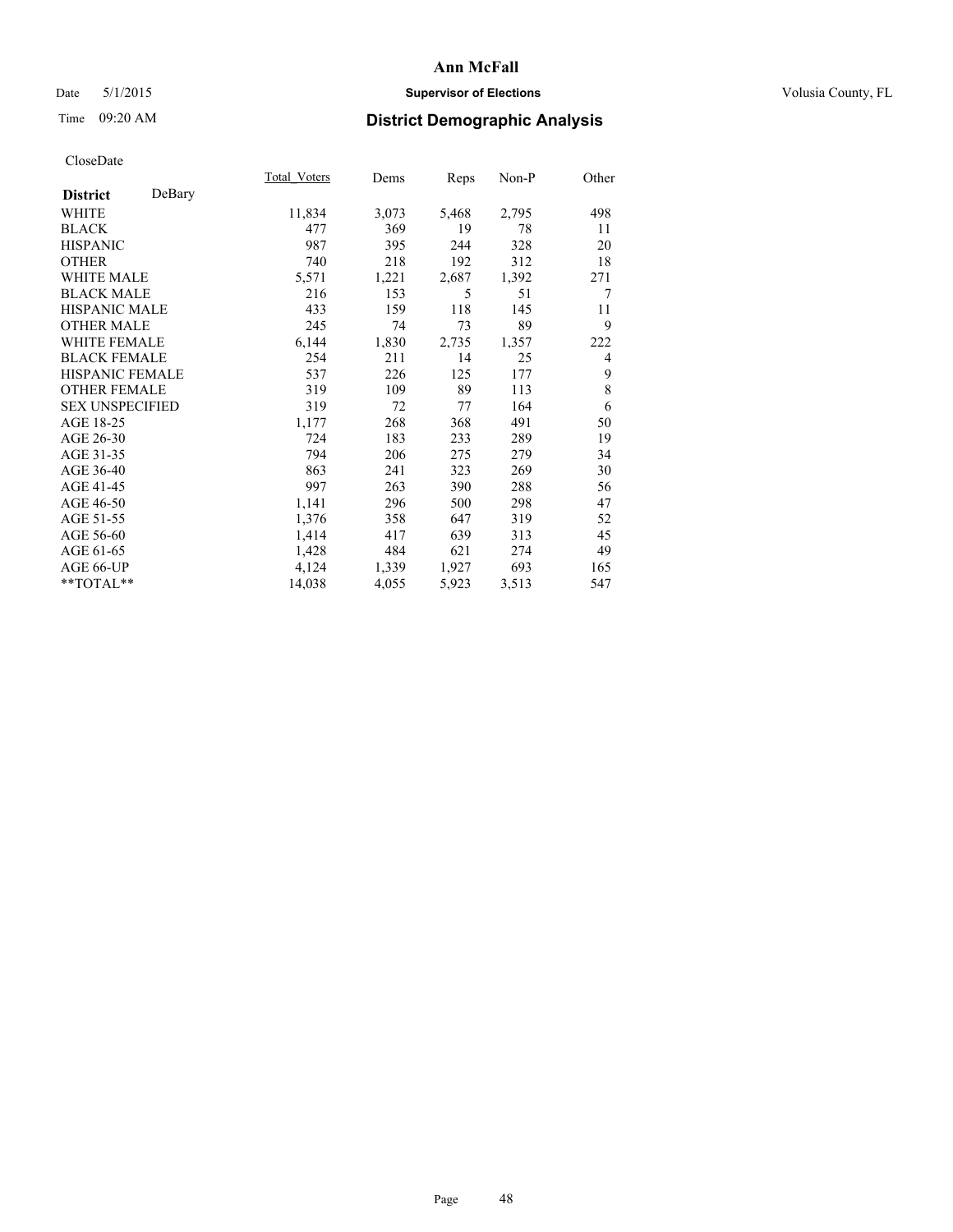## Date 5/1/2015 **Supervisor of Elections Supervisor of Elections** Volusia County, FL

# Time 09:20 AM **District Demographic Analysis**

|                        |        | Total Voters | Dems  | <b>Reps</b> | Non-P | Other |
|------------------------|--------|--------------|-------|-------------|-------|-------|
| <b>District</b>        | DeLand |              |       |             |       |       |
| WHITE                  |        | 12,859       | 4,036 | 5,174       | 3,077 | 572   |
| <b>BLACK</b>           |        | 2,492        | 1,994 | 88          | 371   | 39    |
| <b>HISPANIC</b>        |        | 1,243        | 520   | 214         | 473   | 36    |
| <b>OTHER</b>           |        | 897          | 297   | 174         | 398   | 28    |
| <b>WHITE MALE</b>      |        | 5,645        | 1,527 | 2,341       | 1,482 | 295   |
| <b>BLACK MALE</b>      |        | 951          | 724   | 42          | 157   | 28    |
| <b>HISPANIC MALE</b>   |        | 507          | 206   | 95          | 189   | 17    |
| <b>OTHER MALE</b>      |        | 295          | 105   | 60          | 118   | 12    |
| <b>WHITE FEMALE</b>    |        | 7,114        | 2,480 | 2,800       | 1,559 | 275   |
| <b>BLACK FEMALE</b>    |        | 1,510        | 1,250 | 43          | 206   | 11    |
| <b>HISPANIC FEMALE</b> |        | 721          | 310   | 116         | 277   | 18    |
| <b>OTHER FEMALE</b>    |        | 379          | 140   | 75          | 151   | 13    |
| <b>SEX UNSPECIFIED</b> |        | 369          | 105   | 78          | 180   | 6     |
| AGE 18-25              |        | 2,083        | 724   | 421         | 858   | 80    |
| AGE 26-30              |        | 1,182        | 434   | 269         | 441   | 38    |
| AGE 31-35              |        | 1,102        | 395   | 297         | 360   | 50    |
| AGE 36-40              |        | 1,168        | 419   | 316         | 368   | 65    |
| AGE 41-45              |        | 1,263        | 478   | 384         | 358   | 43    |
| AGE 46-50              |        | 1,240        | 487   | 434         | 287   | 32    |
| AGE 51-55              |        | 1,405        | 584   | 497         | 269   | 55    |
| AGE 56-60              |        | 1,463        | 613   | 497         | 299   | 54    |
| AGE 61-65              |        | 1,509        | 652   | 522         | 274   | 61    |
| AGE 66-UP              |        | 5,076        | 2,061 | 2,013       | 805   | 197   |
| $*$ $TOTAL**$          |        | 17,491       | 6,847 | 5,650       | 4,319 | 675   |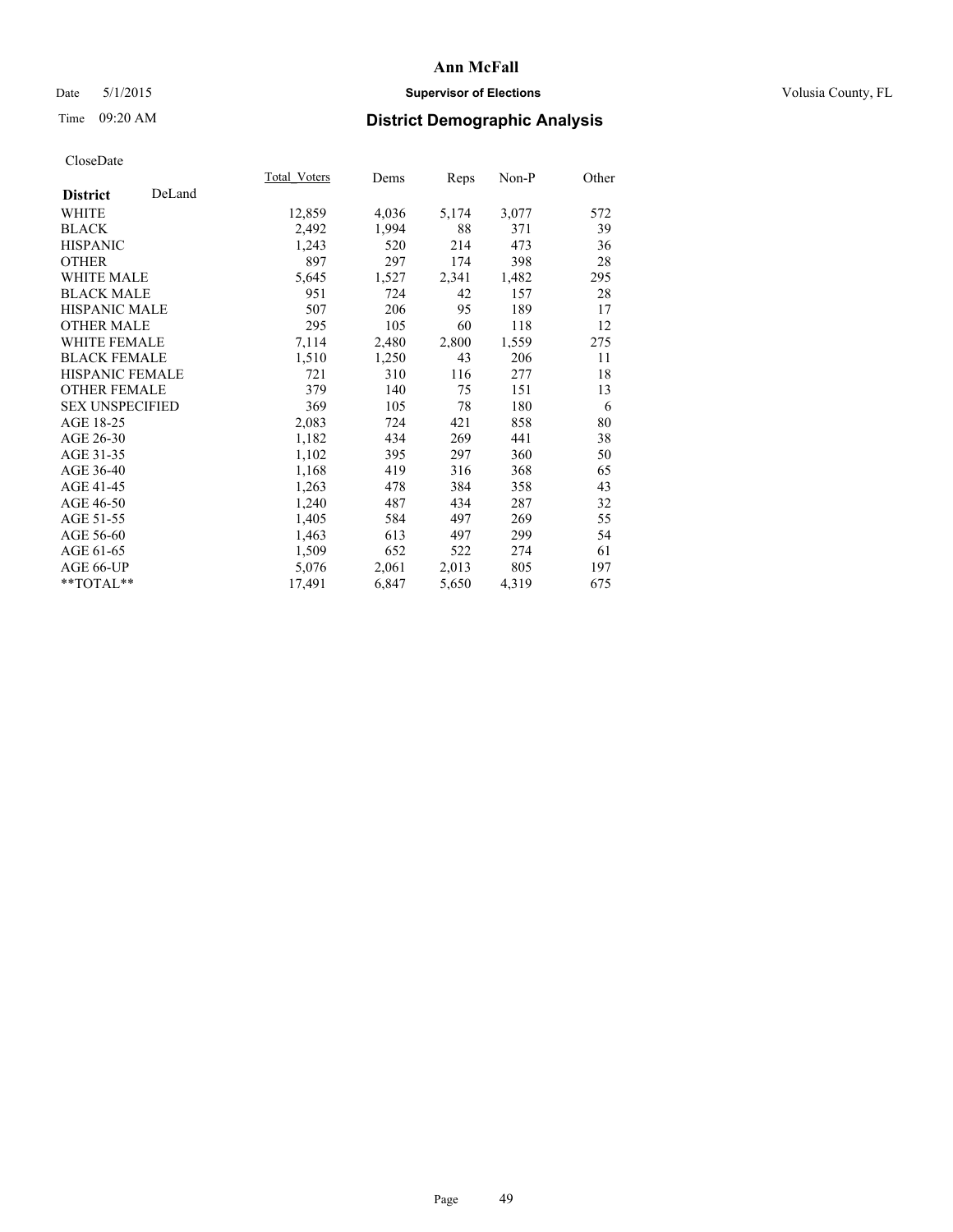## Date 5/1/2015 **Supervisor of Elections Supervisor of Elections** Volusia County, FL

# Time 09:20 AM **District Demographic Analysis**

|                        |                | <b>Total Voters</b> | Dems  | Reps  | Non-P | Other          |
|------------------------|----------------|---------------------|-------|-------|-------|----------------|
| <b>District</b>        | Deltona Zone 1 |                     |       |       |       |                |
| WHITE                  |                | 4,902               | 1,510 | 1,761 | 1,410 | 221            |
| <b>BLACK</b>           |                | 966                 | 719   | 48    | 181   | 18             |
| <b>HISPANIC</b>        |                | 2,155               | 1,083 | 278   | 760   | 34             |
| OTHER                  |                | 515                 | 166   | 83    | 252   | 14             |
| WHITE MALE             |                | 2,287               | 609   | 851   | 701   | 126            |
| <b>BLACK MALE</b>      |                | 432                 | 304   | 29    | 87    | 12             |
| <b>HISPANIC MALE</b>   |                | 987                 | 493   | 122   | 355   | 17             |
| OTHER MALE             |                | 170                 | 57    | 32    | 75    | 6              |
| <b>WHITE FEMALE</b>    |                | 2,566               | 890   | 896   | 687   | 93             |
| <b>BLACK FEMALE</b>    |                | 524                 | 410   | 18    | 90    | 6              |
| HISPANIC FEMALE        |                | 1,137               | 576   | 154   | 390   | 17             |
| <b>OTHER FEMALE</b>    |                | 209                 | 79    | 35    | 89    | 6              |
| <b>SEX UNSPECIFIED</b> |                | 226                 | 60    | 33    | 129   | $\overline{4}$ |
| AGE 18-25              |                | 1,153               | 403   | 191   | 517   | 42             |
| AGE 26-30              |                | 740                 | 263   | 142   | 312   | 23             |
| AGE 31-35              |                | 781                 | 284   | 188   | 281   | 28             |
| AGE 36-40              |                | 757                 | 328   | 139   | 260   | 30             |
| AGE 41-45              |                | 784                 | 280   | 230   | 251   | 23             |
| AGE 46-50              |                | 783                 | 286   | 256   | 209   | 32             |
| AGE 51-55              |                | 849                 | 340   | 262   | 224   | 23             |
| AGE 56-60              |                | 778                 | 309   | 254   | 191   | 24             |
| AGE 61-65              |                | 614                 | 306   | 156   | 128   | 24             |
| AGE 66-UP              |                | 1,299               | 679   | 352   | 230   | 38             |
| **TOTAL**              |                | 8,538               | 3,478 | 2,170 | 2,603 | 287            |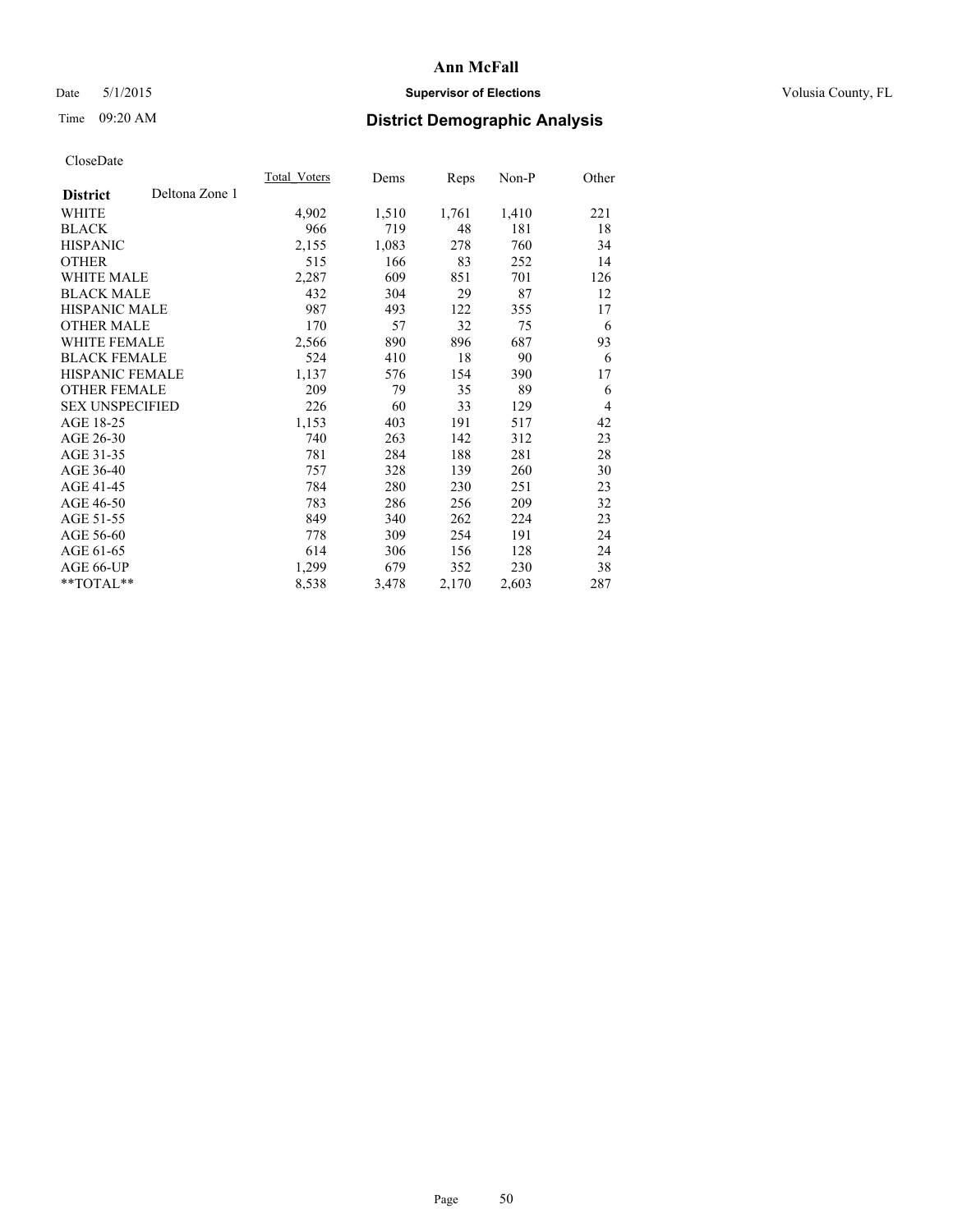## Date 5/1/2015 **Supervisor of Elections Supervisor of Elections** Volusia County, FL

# Time 09:20 AM **District Demographic Analysis**

|                        |                | Total Voters | Dems  | Reps  | Non-P | Other          |
|------------------------|----------------|--------------|-------|-------|-------|----------------|
| <b>District</b>        | Deltona Zone 2 |              |       |       |       |                |
| WHITE                  |                | 6,124        | 1,835 | 2,402 | 1,625 | 262            |
| <b>BLACK</b>           |                | 832          | 626   | 38    | 149   | 19             |
| <b>HISPANIC</b>        |                | 2,284        | 1,101 | 364   | 793   | 26             |
| <b>OTHER</b>           |                | 529          | 200   | 89    | 222   | 18             |
| WHITE MALE             |                | 2,772        | 736   | 1,132 | 770   | 134            |
| <b>BLACK MALE</b>      |                | 372          | 250   | 26    | 85    | 11             |
| <b>HISPANIC MALE</b>   |                | 1,086        | 500   | 178   | 395   | 13             |
| <b>OTHER MALE</b>      |                | 194          | 79    | 33    | 72    | 10             |
| WHITE FEMALE           |                | 3,299        | 1,085 | 1,255 | 831   | 128            |
| <b>BLACK FEMALE</b>    |                | 447          | 366   | 12    | 61    | 8              |
| <b>HISPANIC FEMALE</b> |                | 1,174        | 590   | 183   | 390   | 11             |
| <b>OTHER FEMALE</b>    |                | 220          | 99    | 37    | 76    | 8              |
| <b>SEX UNSPECIFIED</b> |                | 205          | 57    | 37    | 109   | $\overline{2}$ |
| AGE 18-25              |                | 1,032        | 314   | 217   | 457   | 44             |
| AGE 26-30              |                | 752          | 256   | 165   | 306   | 25             |
| AGE 31-35              |                | 750          | 266   | 177   | 275   | 32             |
| AGE 36-40              |                | 744          | 280   | 177   | 255   | 32             |
| AGE 41-45              |                | 789          | 273   | 222   | 266   | 28             |
| AGE 46-50              |                | 863          | 319   | 253   | 267   | 24             |
| AGE 51-55              |                | 908          | 339   | 300   | 246   | 23             |
| AGE 56-60              |                | 935          | 379   | 337   | 194   | 25             |
| AGE 61-65              |                | 814          | 335   | 268   | 183   | 28             |
| AGE 66-UP              |                | 2,181        | 1,001 | 777   | 339   | 64             |
| **TOTAL**              |                | 9,769        | 3,762 | 2,893 | 2,789 | 325            |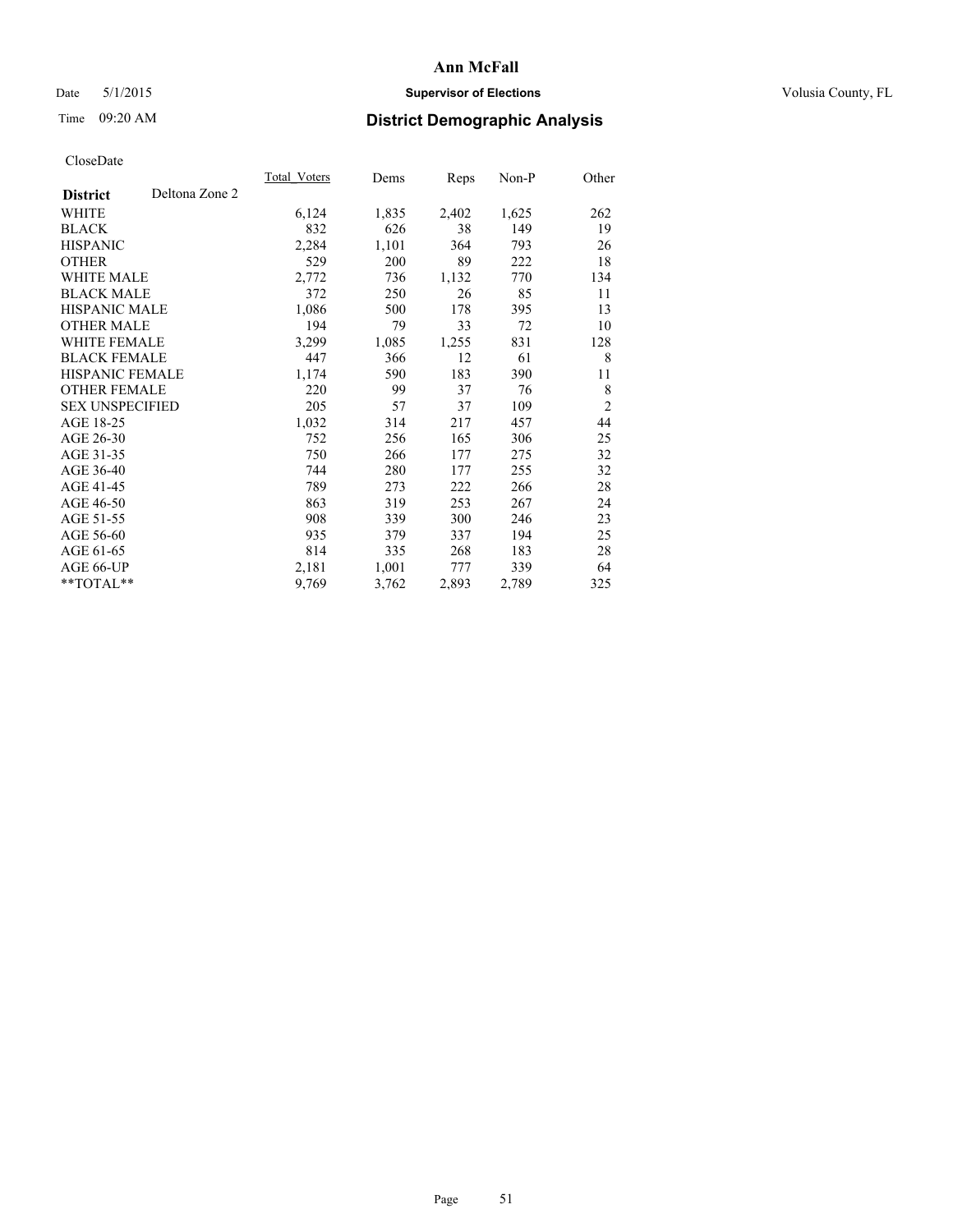## Date 5/1/2015 **Supervisor of Elections Supervisor of Elections** Volusia County, FL

# Time 09:20 AM **District Demographic Analysis**

|                        |                | Total Voters | Dems  | <b>Reps</b> | Non-P | Other          |
|------------------------|----------------|--------------|-------|-------------|-------|----------------|
| <b>District</b>        | Deltona Zone 3 |              |       |             |       |                |
| WHITE                  |                | 5,188        | 1,633 | 1,868       | 1,456 | 231            |
| <b>BLACK</b>           |                | 784          | 611   | 28          | 136   | 9              |
| <b>HISPANIC</b>        |                | 2,536        | 1,228 | 356         | 892   | 60             |
| <b>OTHER</b>           |                | 541          | 189   | 83          | 266   | 3              |
| WHITE MALE             |                | 2,389        | 666   | 901         | 695   | 127            |
| <b>BLACK MALE</b>      |                | 340          | 251   | 17          | 64    | 8              |
| <b>HISPANIC MALE</b>   |                | 1,186        | 547   | 183         | 424   | 32             |
| <b>OTHER MALE</b>      |                | 190          | 69    | 27          | 92    | $\overline{2}$ |
| WHITE FEMALE           |                | 2,740        | 948   | 952         | 740   | 100            |
| <b>BLACK FEMALE</b>    |                | 434          | 353   | 11          | 69    | $\mathbf{1}$   |
| <b>HISPANIC FEMALE</b> |                | 1,312        | 662   | 172         | 450   | 28             |
| <b>OTHER FEMALE</b>    |                | 226          | 95    | 38          | 92    | 1              |
| <b>SEX UNSPECIFIED</b> |                | 232          | 70    | 34          | 124   | 4              |
| AGE 18-25              |                | 968          | 367   | 133         | 430   | 38             |
| AGE 26-30              |                | 716          | 256   | 146         | 294   | 20             |
| AGE 31-35              |                | 700          | 249   | 139         | 281   | 31             |
| AGE 36-40              |                | 742          | 273   | 147         | 290   | 32             |
| AGE 41-45              |                | 744          | 274   | 225         | 222   | 23             |
| AGE 46-50              |                | 811          | 330   | 212         | 245   | 24             |
| AGE 51-55              |                | 875          | 344   | 255         | 253   | 23             |
| AGE 56-60              |                | 798          | 336   | 224         | 208   | 30             |
| AGE 61-65              |                | 675          | 302   | 190         | 156   | 27             |
| AGE 66-UP              |                | 2,020        | 930   | 664         | 371   | 55             |
| **TOTAL**              |                | 9,049        | 3,661 | 2,335       | 2,750 | 303            |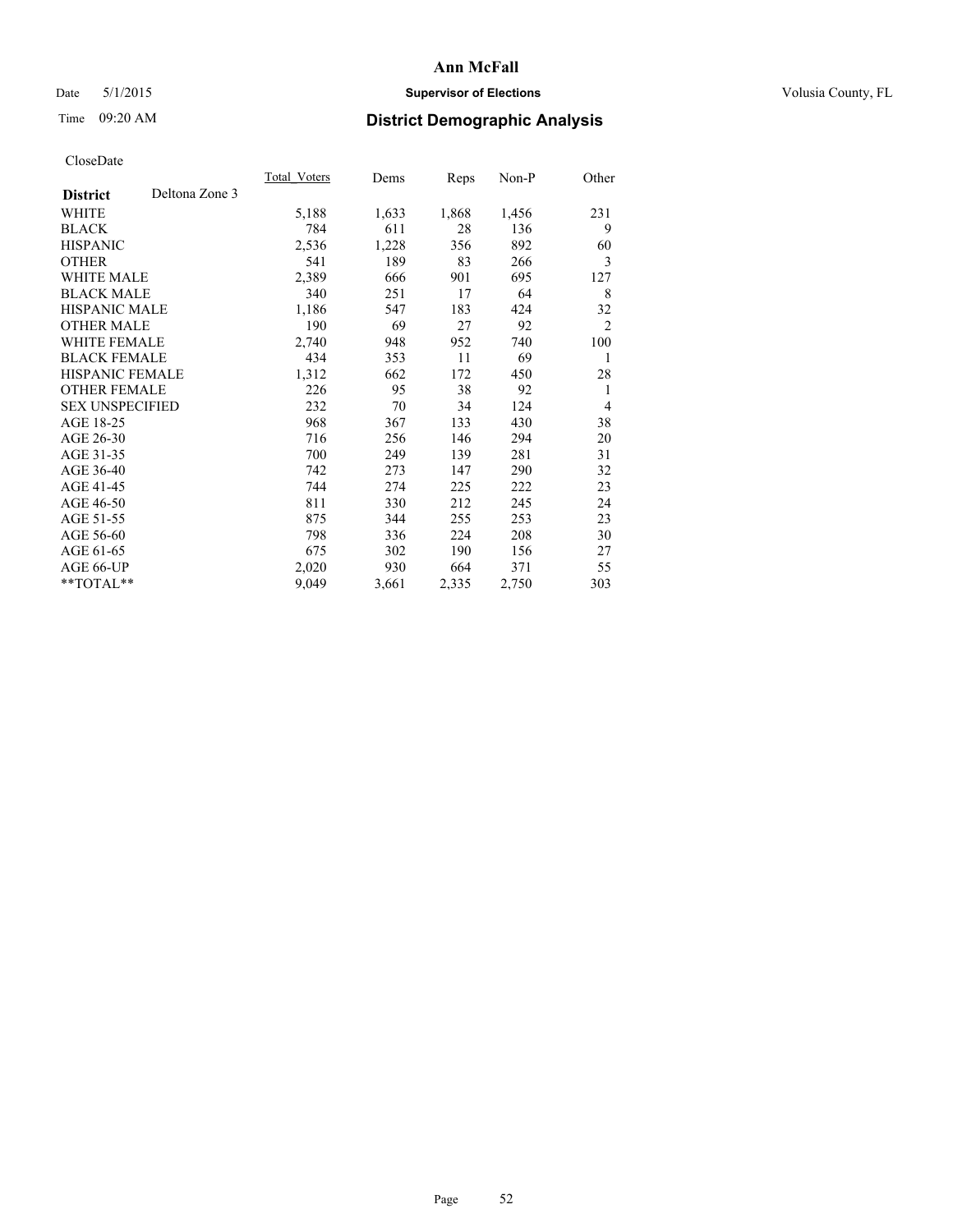## Date 5/1/2015 **Supervisor of Elections Supervisor of Elections** Volusia County, FL

# Time 09:20 AM **District Demographic Analysis**

|                        |                | Total Voters | Dems  | Reps  | Non-P | Other          |
|------------------------|----------------|--------------|-------|-------|-------|----------------|
| <b>District</b>        | Deltona Zone 4 |              |       |       |       |                |
| WHITE                  |                | 5,284        | 1,721 | 1,954 | 1,365 | 244            |
| <b>BLACK</b>           |                | 796          | 595   | 31    | 156   | 14             |
| <b>HISPANIC</b>        |                | 2,673        | 1,341 | 362   | 913   | 57             |
| <b>OTHER</b>           |                | 548          | 189   | 101   | 246   | 12             |
| WHITE MALE             |                | 2,417        | 707   | 927   | 655   | 128            |
| <b>BLACK MALE</b>      |                | 328          | 226   | 21    | 73    | 8              |
| <b>HISPANIC MALE</b>   |                | 1,246        | 586   | 189   | 438   | 33             |
| <b>OTHER MALE</b>      |                | 177          | 65    | 38    | 70    | $\overline{4}$ |
| WHITE FEMALE           |                | 2,817        | 994   | 1,011 | 697   | 115            |
| <b>BLACK FEMALE</b>    |                | 455          | 359   | 10    | 80    | 6              |
| HISPANIC FEMALE        |                | 1,408        | 745   | 172   | 467   | 24             |
| <b>OTHER FEMALE</b>    |                | 221          | 95    | 42    | 78    | 6              |
| <b>SEX UNSPECIFIED</b> |                | 232          | 69    | 38    | 122   | 3              |
| AGE 18-25              |                | 1,061        | 379   | 178   | 473   | 31             |
| AGE 26-30              |                | 733          | 231   | 127   | 340   | 35             |
| AGE 31-35              |                | 661          | 263   | 137   | 232   | 29             |
| AGE 36-40              |                | 753          | 306   | 157   | 255   | 35             |
| AGE 41-45              |                | 733          | 272   | 202   | 233   | 26             |
| AGE 46-50              |                | 808          | 328   | 236   | 218   | 26             |
| AGE 51-55              |                | 849          | 349   | 252   | 223   | 25             |
| AGE 56-60              |                | 846          | 371   | 257   | 188   | 30             |
| AGE 61-65              |                | 761          | 343   | 241   | 161   | 16             |
| AGE 66-UP              |                | 2,096        | 1,004 | 661   | 357   | 74             |
| **TOTAL**              |                | 9,301        | 3,846 | 2,448 | 2,680 | 327            |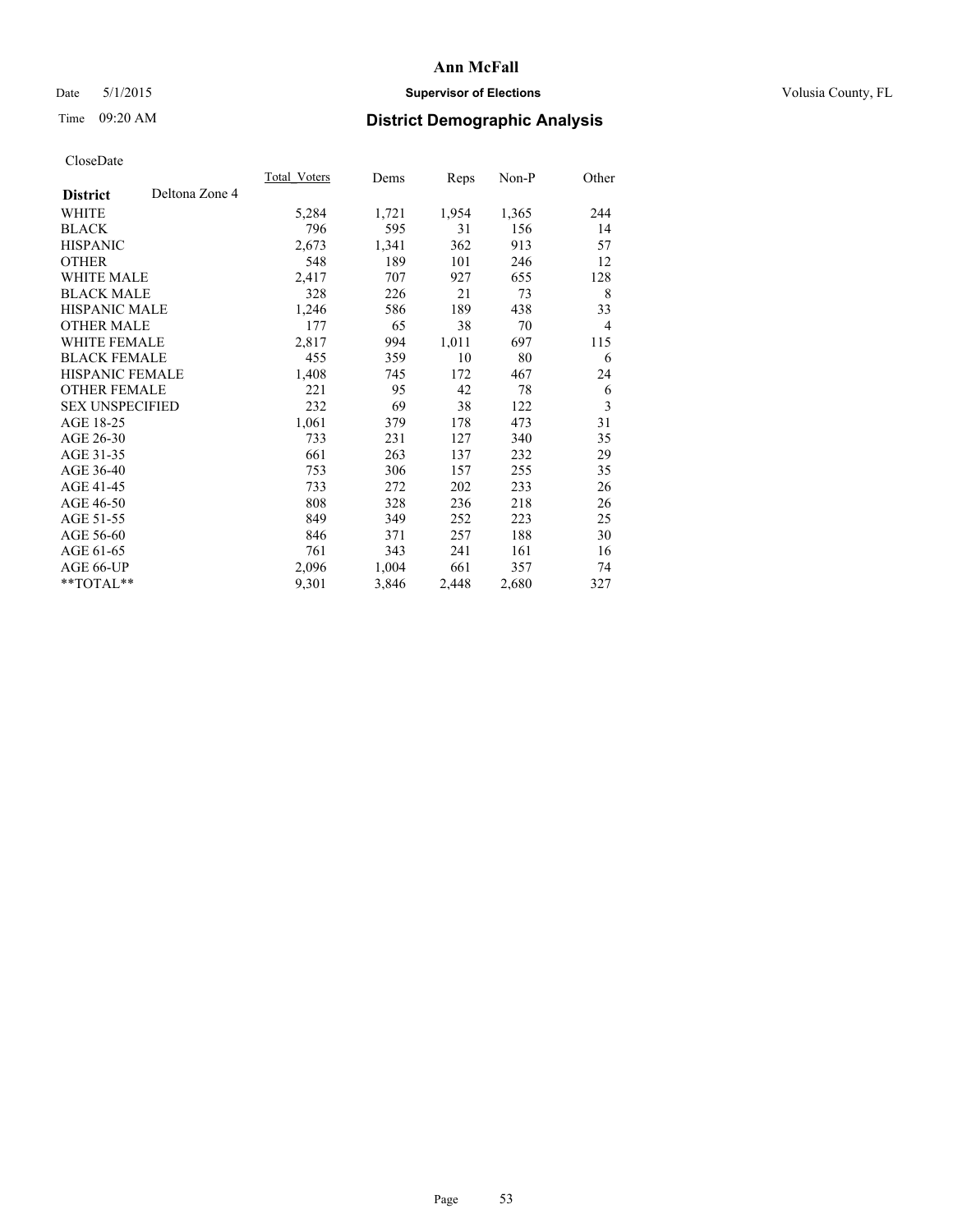## Date 5/1/2015 **Supervisor of Elections Supervisor of Elections** Volusia County, FL

# Time 09:20 AM **District Demographic Analysis**

|                        |                | Total Voters | Dems  | <b>Reps</b> | Non-P | Other          |
|------------------------|----------------|--------------|-------|-------------|-------|----------------|
| <b>District</b>        | Deltona Zone 5 |              |       |             |       |                |
| WHITE                  |                | 5,386        | 1,677 | 1,967       | 1,484 | 258            |
| <b>BLACK</b>           |                | 968          | 746   | 44          | 167   | 11             |
| <b>HISPANIC</b>        |                | 2,348        | 1,127 | 350         | 833   | 38             |
| <b>OTHER</b>           |                | 521          | 173   | 92          | 242   | 14             |
| WHITE MALE             |                | 2,510        | 692   | 973         | 696   | 149            |
| <b>BLACK MALE</b>      |                | 415          | 299   | 23          | 86    | 7              |
| <b>HISPANIC MALE</b>   |                | 1,098        | 515   | 171         | 385   | 27             |
| <b>OTHER MALE</b>      |                | 165          | 66    | 37          | 56    | 6              |
| WHITE FEMALE           |                | 2,832        | 976   | 975         | 773   | 108            |
| <b>BLACK FEMALE</b>    |                | 545          | 440   | 21          | 80    | $\overline{4}$ |
| HISPANIC FEMALE        |                | 1,225        | 601   | 177         | 436   | 11             |
| <b>OTHER FEMALE</b>    |                | 221          | 88    | 32          | 95    | 6              |
| <b>SEX UNSPECIFIED</b> |                | 212          | 46    | 44          | 119   | 3              |
| AGE 18-25              |                | 1,116        | 352   | 223         | 499   | 42             |
| AGE 26-30              |                | 755          | 269   | 156         | 302   | 28             |
| AGE 31-35              |                | 699          | 256   | 126         | 288   | 29             |
| AGE 36-40              |                | 766          | 307   | 154         | 271   | 34             |
| AGE 41-45              |                | 737          | 286   | 196         | 233   | 22             |
| AGE 46-50              |                | 839          | 320   | 265         | 224   | 30             |
| AGE 51-55              |                | 916          | 349   | 311         | 228   | 28             |
| AGE 56-60              |                | 883          | 380   | 288         | 197   | 18             |
| AGE 61-65              |                | 712          | 310   | 202         | 174   | 26             |
| AGE 66-UP              |                | 1,800        | 894   | 532         | 310   | 64             |
| **TOTAL**              |                | 9,223        | 3,723 | 2,453       | 2,726 | 321            |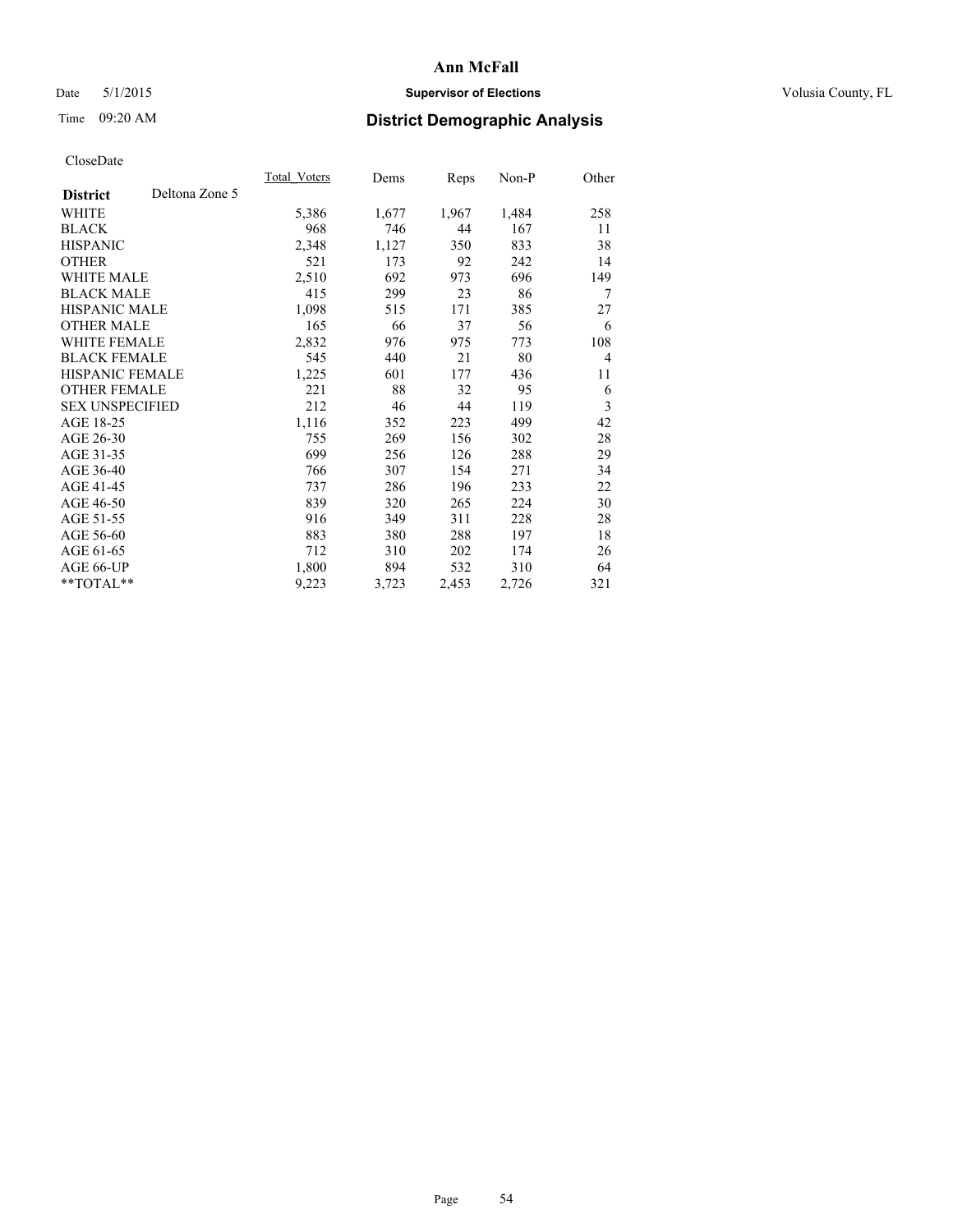## Date 5/1/2015 **Supervisor of Elections Supervisor of Elections** Volusia County, FL

# Time 09:20 AM **District Demographic Analysis**

|                        |                | Total Voters | Dems  | <b>Reps</b> | Non-P | Other          |
|------------------------|----------------|--------------|-------|-------------|-------|----------------|
| <b>District</b>        | Deltona Zone 6 |              |       |             |       |                |
| WHITE                  |                | 5,848        | 1,686 | 2,303       | 1,591 | 268            |
| <b>BLACK</b>           |                | 839          | 627   | 38          | 152   | 22             |
| <b>HISPANIC</b>        |                | 1,962        | 921   | 260         | 738   | 43             |
| <b>OTHER</b>           |                | 504          | 153   | 114         | 226   | 11             |
| WHITE MALE             |                | 2,708        | 668   | 1,136       | 772   | 132            |
| <b>BLACK MALE</b>      |                | 389          | 282   | 21          | 73    | 13             |
| <b>HISPANIC MALE</b>   |                | 919          | 412   | 134         | 351   | 22             |
| <b>OTHER MALE</b>      |                | 201          | 64    | 45          | 85    | 7              |
| WHITE FEMALE           |                | 3,071        | 1,002 | 1,141       | 794   | 134            |
| <b>BLACK FEMALE</b>    |                | 438          | 335   | 16          | 78    | 9              |
| HISPANIC FEMALE        |                | 1,008        | 499   | 123         | 366   | 20             |
| <b>OTHER FEMALE</b>    |                | 194          | 68    | 47          | 76    | 3              |
| <b>SEX UNSPECIFIED</b> |                | 225          | 57    | 52          | 112   | $\overline{4}$ |
| AGE 18-25              |                | 1,107        | 337   | 224         | 514   | 32             |
| AGE 26-30              |                | 733          | 239   | 168         | 291   | 35             |
| AGE 31-35              |                | 746          | 253   | 170         | 301   | 22             |
| AGE 36-40              |                | 695          | 206   | 196         | 257   | 36             |
| AGE 41-45              |                | 827          | 295   | 257         | 232   | 43             |
| AGE 46-50              |                | 835          | 307   | 277         | 217   | 34             |
| AGE 51-55              |                | 1,019        | 361   | 372         | 246   | 40             |
| AGE 56-60              |                | 909          | 365   | 313         | 196   | 35             |
| AGE 61-65              |                | 713          | 318   | 236         | 143   | 16             |
| AGE 66-UP              |                | 1,569        | 706   | 502         | 310   | 51             |
| **TOTAL**              |                | 9,153        | 3,387 | 2,715       | 2,707 | 344            |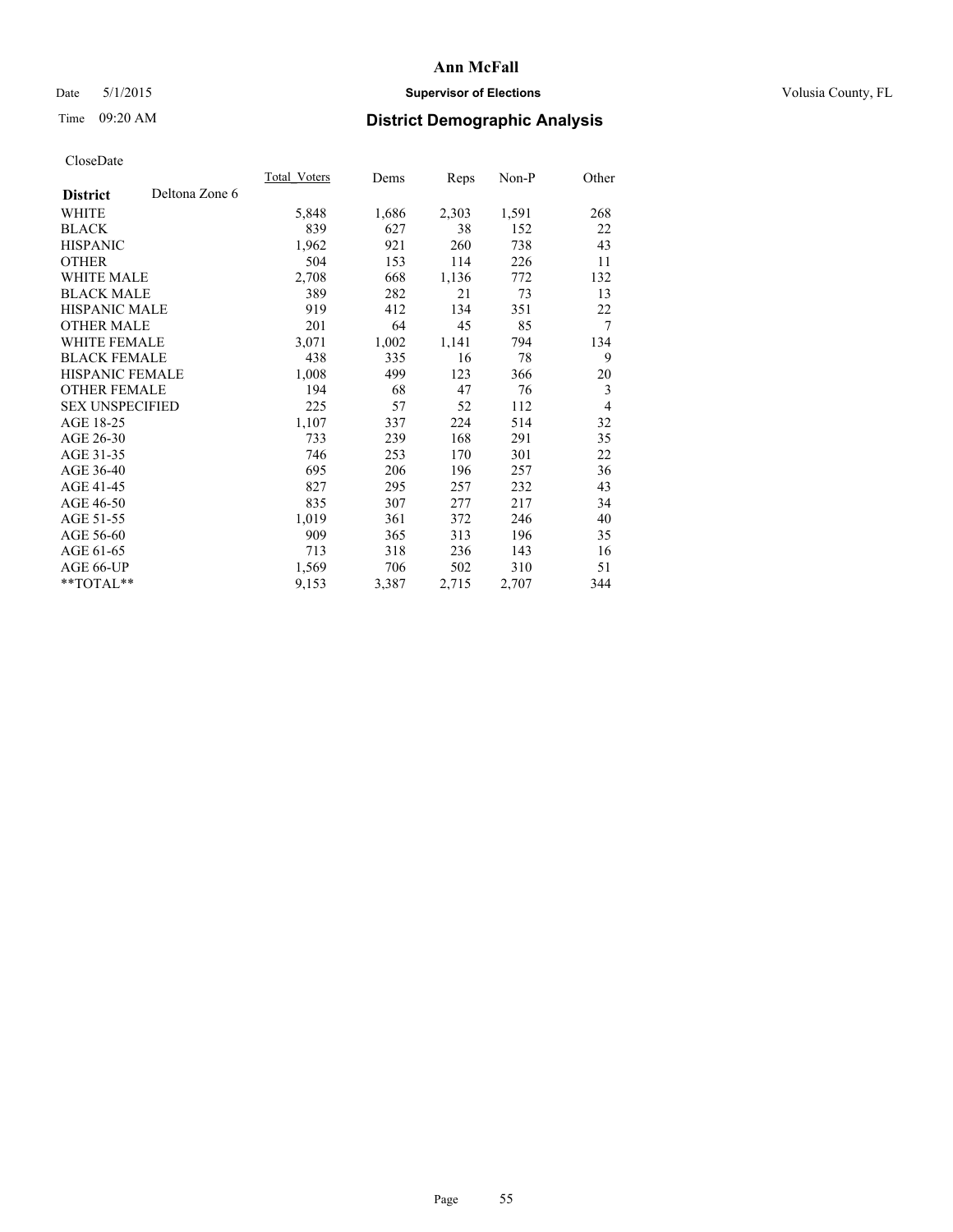## Date 5/1/2015 **Supervisor of Elections Supervisor of Elections** Volusia County, FL

# Time 09:20 AM **District Demographic Analysis**

|                        |                  | Total Voters | Dems  | Reps     | Non-P | Other          |
|------------------------|------------------|--------------|-------|----------|-------|----------------|
| <b>District</b>        | Edgewater Zone 1 |              |       |          |       |                |
| WHITE                  |                  | 3,286        | 1,192 | 1,071    | 913   | 110            |
| <b>BLACK</b>           |                  | 72           | 46    | 4        | 20    | 2              |
| <b>HISPANIC</b>        |                  | 53           | 23    | 13       | 15    | 2              |
| <b>OTHER</b>           |                  | 105          | 36    | 23       | 45    | 1              |
| <b>WHITE MALE</b>      |                  | 1,467        | 453   | 520      | 431   | 63             |
| <b>BLACK MALE</b>      |                  | 39           | 21    | 4        | 12    | $\overline{2}$ |
| <b>HISPANIC MALE</b>   |                  | 19           | 8     | 5        | 5     | 1              |
| <b>OTHER MALE</b>      |                  | 30           | 12    | 10       | 8     | $\overline{0}$ |
| <b>WHITE FEMALE</b>    |                  | 1,785        | 725   | 539      | 474   | 47             |
| <b>BLACK FEMALE</b>    |                  | 32           | 24    | $\theta$ | 8     | $\overline{0}$ |
| <b>HISPANIC FEMALE</b> |                  | 34           | 15    | 8        | 10    |                |
| <b>OTHER FEMALE</b>    |                  | 48           | 21    | 9        | 17    |                |
| <b>SEX UNSPECIFIED</b> |                  | 62           | 18    | 16       | 28    | $\theta$       |
| AGE 18-25              |                  | 285          | 76    | 65       | 135   | 9              |
| AGE 26-30              |                  | 226          | 70    | 50       | 99    | 7              |
| AGE 31-35              |                  | 203          | 72    | 49       | 76    | 6              |
| AGE 36-40              |                  | 213          | 68    | 62       | 74    | 9              |
| AGE 41-45              |                  | 233          | 70    | 65       | 91    | 7              |
| AGE 46-50              |                  | 222          | 76    | 76       | 63    | 7              |
| AGE 51-55              |                  | 358          | 135   | 114      | 98    | 11             |
| AGE 56-60              |                  | 385          | 128   | 133      | 109   | 15             |
| AGE 61-65              |                  | 386          | 167   | 120      | 88    | 11             |
| AGE 66-UP              |                  | 1,005        | 435   | 377      | 160   | 33             |
| **TOTAL**              |                  | 3,516        | 1,297 | 1,111    | 993   | 115            |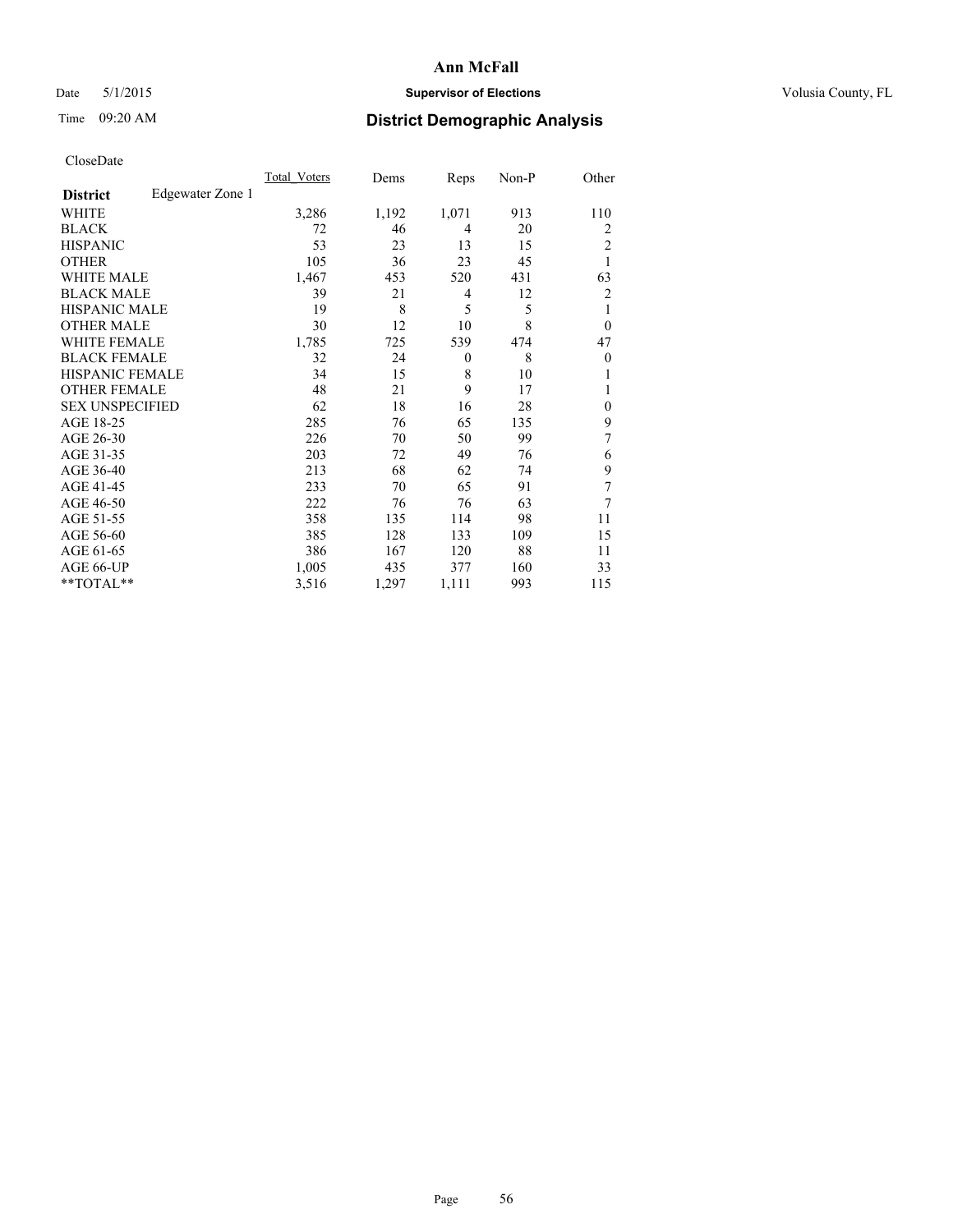## Date 5/1/2015 **Supervisor of Elections Supervisor of Elections** Volusia County, FL

## Time 09:20 AM **District Demographic Analysis**

|                        |                  | Total Voters | Dems  | Reps           | Non-P | Other          |
|------------------------|------------------|--------------|-------|----------------|-------|----------------|
| <b>District</b>        | Edgewater Zone 2 |              |       |                |       |                |
| WHITE                  |                  | 3,501        | 1,184 | 1,185          | 1,035 | 97             |
| <b>BLACK</b>           |                  | 64           | 46    | 4              | 13    |                |
| <b>HISPANIC</b>        |                  | 50           | 17    | 10             | 22    |                |
| <b>OTHER</b>           |                  | 109          | 28    | 27             | 53    |                |
| WHITE MALE             |                  | 1,598        | 496   | 590            | 458   | 54             |
| <b>BLACK MALE</b>      |                  | 28           | 20    | 2              | 5     | 1              |
| <b>HISPANIC MALE</b>   |                  | 23           | 11    | 5              | 7     | $\overline{0}$ |
| <b>OTHER MALE</b>      |                  | 41           | 12    | 9              | 19    | 1              |
| WHITE FEMALE           |                  | 1,886        | 683   | 589            | 571   | 43             |
| <b>BLACK FEMALE</b>    |                  | 36           | 26    | $\overline{2}$ | 8     | $\overline{0}$ |
| <b>HISPANIC FEMALE</b> |                  | 26           | 6     | 5              | 14    |                |
| <b>OTHER FEMALE</b>    |                  | 45           | 13    | 15             | 17    | $\Omega$       |
| <b>SEX UNSPECIFIED</b> |                  | 41           | 8     | 9              | 24    | $\theta$       |
| AGE 18-25              |                  | 309          | 80    | 80             | 135   | 14             |
| AGE 26-30              |                  | 225          | 62    | 55             | 101   | 7              |
| AGE 31-35              |                  | 229          | 61    | 58             | 104   | 6              |
| AGE 36-40              |                  | 242          | 71    | 73             | 93    | 5              |
| AGE 41-45              |                  | 293          | 93    | 82             | 110   | 8              |
| AGE 46-50              |                  | 294          | 88    | 105            | 91    | 10             |
| AGE 51-55              |                  | 347          | 112   | 129            | 92    | 14             |
| AGE 56-60              |                  | 355          | 124   | 139            | 88    | $\overline{4}$ |
| AGE 61-65              |                  | 357          | 134   | 125            | 84    | 14             |
| AGE 66-UP              |                  | 1,073        | 450   | 380            | 225   | 18             |
| **TOTAL**              |                  | 3,724        | 1,275 | 1,226          | 1,123 | 100            |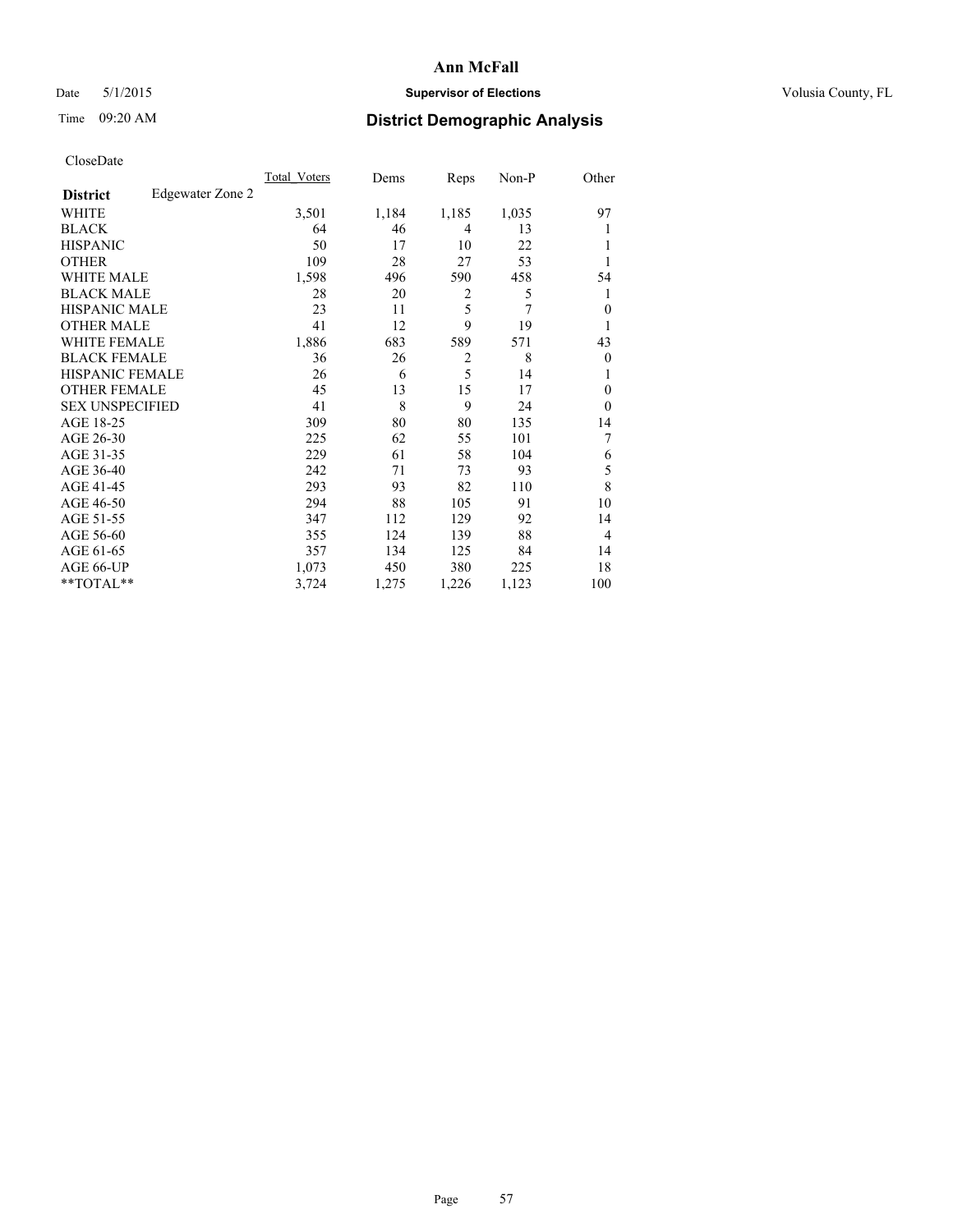## Date 5/1/2015 **Supervisor of Elections Supervisor of Elections** Volusia County, FL

# Time 09:20 AM **District Demographic Analysis**

|                        |                  | Total Voters | Dems  | Reps           | Non-P | Other            |
|------------------------|------------------|--------------|-------|----------------|-------|------------------|
| <b>District</b>        | Edgewater Zone 3 |              |       |                |       |                  |
| WHITE                  |                  | 3,228        | 1,130 | 1,069          | 919   | 110              |
| <b>BLACK</b>           |                  | 93           | 71    | $\overline{2}$ | 20    | $\theta$         |
| <b>HISPANIC</b>        |                  | 54           | 18    | 10             | 26    | $\theta$         |
| <b>OTHER</b>           |                  | 138          | 43    | 24             | 67    | 4                |
| <b>WHITE MALE</b>      |                  | 1,428        | 425   | 493            | 448   | 62               |
| <b>BLACK MALE</b>      |                  | 43           | 30    | $\overline{2}$ | 11    | $\boldsymbol{0}$ |
| <b>HISPANIC MALE</b>   |                  | 24           | 7     | $\overline{4}$ | 13    | $\theta$         |
| <b>OTHER MALE</b>      |                  | 46           | 12    | 11             | 21    | $\overline{c}$   |
| <b>WHITE FEMALE</b>    |                  | 1,782        | 701   | 569            | 465   | 47               |
| <b>BLACK FEMALE</b>    |                  | 49           | 41    | $\theta$       | 8     | $\theta$         |
| <b>HISPANIC FEMALE</b> |                  | 28           | 9     | 6              | 13    | $\theta$         |
| <b>OTHER FEMALE</b>    |                  | 57           | 19    | 12             | 24    | 2                |
| <b>SEX UNSPECIFIED</b> |                  | 56           | 18    | 8              | 29    | 1                |
| AGE 18-25              |                  | 321          | 103   | 66             | 144   | 8                |
| AGE 26-30              |                  | 219          | 55    | 56             | 101   | 7                |
| AGE 31-35              |                  | 223          | 62    | 54             | 102   | 5                |
| AGE 36-40              |                  | 225          | 50    | 78             | 83    | 14               |
| AGE 41-45              |                  | 257          | 82    | 78             | 86    | 11               |
| AGE 46-50              |                  | 266          | 94    | 91             | 74    | 7                |
| AGE 51-55              |                  | 306          | 118   | 93             | 86    | 9                |
| AGE 56-60              |                  | 344          | 127   | 122            | 85    | 10               |
| AGE 61-65              |                  | 331          | 135   | 115            | 73    | 8                |
| AGE 66-UP              |                  | 1,021        | 436   | 352            | 198   | 35               |
| **TOTAL**              |                  | 3,513        | 1,262 | 1,105          | 1,032 | 114              |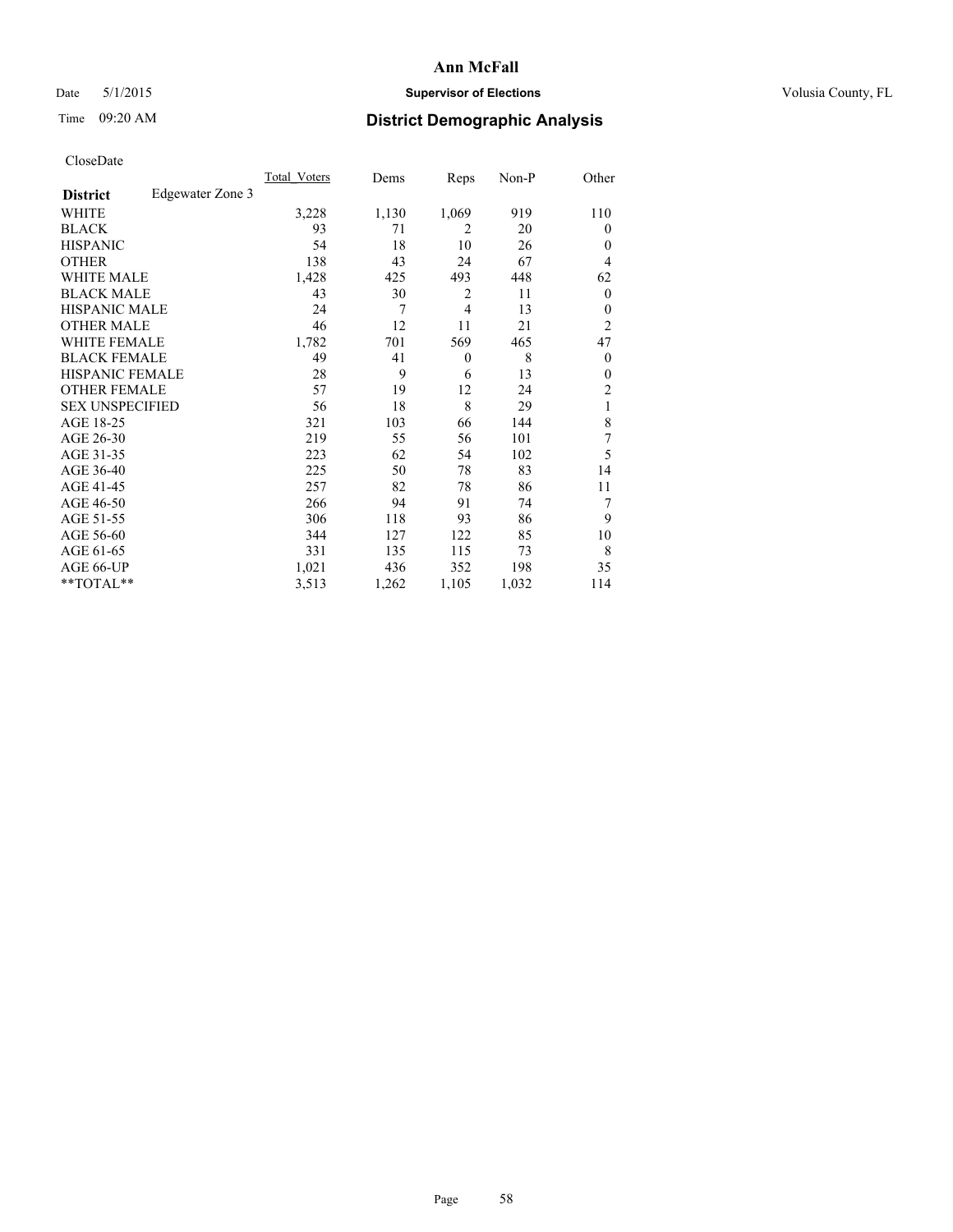## Date 5/1/2015 **Supervisor of Elections Supervisor of Elections** Volusia County, FL

# Time 09:20 AM **District Demographic Analysis**

| <b>UIUSUDUI</b> U      |                         |              |       |                |       |                |
|------------------------|-------------------------|--------------|-------|----------------|-------|----------------|
|                        |                         | Total Voters | Dems  | Reps           | Non-P | Other          |
| <b>District</b>        | <b>Edgewater Zone 4</b> |              |       |                |       |                |
| WHITE                  |                         | 3,328        | 1,102 | 1,131          | 965   | 130            |
| <b>BLACK</b>           |                         | 89           | 68    | 4              | 17    | $\overline{0}$ |
| <b>HISPANIC</b>        |                         | 53           | 23    | 14             | 14    | $\overline{2}$ |
| <b>OTHER</b>           |                         | 90           | 27    | 14             | 49    | $\theta$       |
| WHITE MALE             |                         | 1,518        | 441   | 565            | 449   | 63             |
| <b>BLACK MALE</b>      |                         | 42           | 30    | $\overline{2}$ | 10    | $\theta$       |
| <b>HISPANIC MALE</b>   |                         | 16           | 6     | 4              | 5     | 1              |
| <b>OTHER MALE</b>      |                         | 30           | 10    | 8              | 12    | $\overline{0}$ |
| WHITE FEMALE           |                         | 1,787        | 653   | 560            | 507   | 67             |
| <b>BLACK FEMALE</b>    |                         | 46           | 37    | 2              | 7     | $\overline{0}$ |
| HISPANIC FEMALE        |                         | 37           | 17    | 10             | 9     |                |
| <b>OTHER FEMALE</b>    |                         | 31           | 13    | 5              | 13    | $\theta$       |
| <b>SEX UNSPECIFIED</b> |                         | 53           | 13    | 7              | 33    | $\Omega$       |
| AGE 18-25              |                         | 251          | 65    | 56             | 124   | 6              |
| AGE 26-30              |                         | 194          | 49    | 51             | 88    | 6              |
| AGE 31-35              |                         | 199          | 58    | 54             | 79    | 8              |
| AGE 36-40              |                         | 228          | 78    | 56             | 83    | 11             |
| AGE 41-45              |                         | 221          | 75    | 68             | 71    | 7              |
| AGE 46-50              |                         | 234          | 83    | 75             | 71    | 5              |
| AGE 51-55              |                         | 327          | 107   | 114            | 96    | 10             |
| AGE 56-60              |                         | 347          | 126   | 123            | 87    | 11             |
| AGE 61-65              |                         | 323          | 135   | 98             | 78    | 12             |
| AGE 66-UP              |                         | 1,236        | 444   | 468            | 268   | 56             |
| **TOTAL**              |                         | 3,560        | 1,220 | 1,163          | 1,045 | 132            |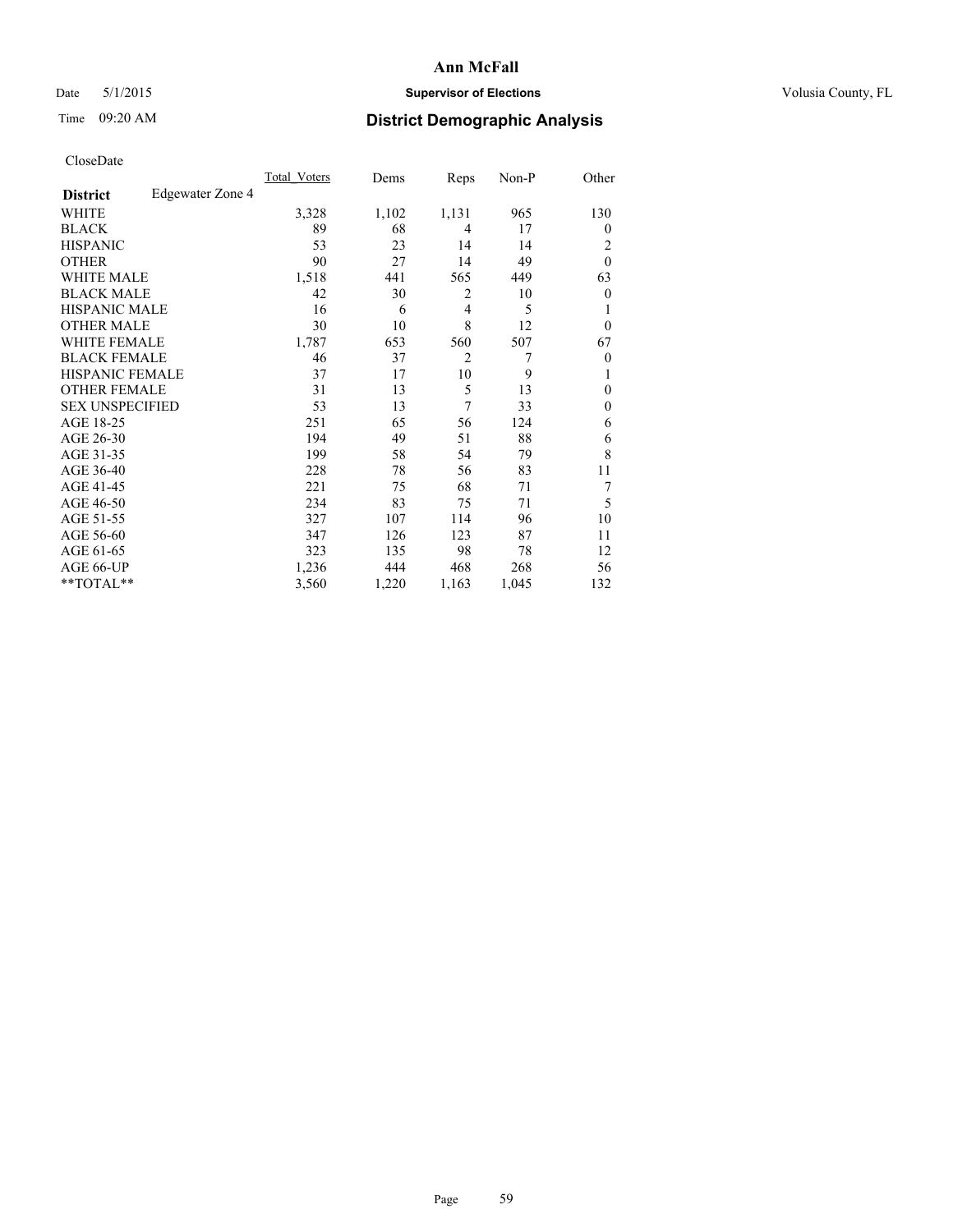## Date 5/1/2015 **Supervisor of Elections Supervisor of Elections** Volusia County, FL

# Time 09:20 AM **District Demographic Analysis**

|                        |                   | <b>Total Voters</b> | Dems | Reps           | Non-P | Other          |
|------------------------|-------------------|---------------------|------|----------------|-------|----------------|
| <b>District</b>        | Holly Hill Zone 1 |                     |      |                |       |                |
| WHITE                  |                   | 1,379               | 503  | 418            | 404   | 54             |
| <b>BLACK</b>           |                   | 140                 | 107  | $\overline{2}$ | 28    | 3              |
| <b>HISPANIC</b>        |                   | 63                  | 29   | 6              | 28    | $\theta$       |
| <b>OTHER</b>           |                   | 81                  | 31   | 16             | 30    | 4              |
| WHITE MALE             |                   | 670                 | 220  | 216            | 209   | 25             |
| <b>BLACK MALE</b>      |                   | 59                  | 40   | 1              | 15    | 3              |
| <b>HISPANIC MALE</b>   |                   | 28                  | 9    | 3              | 16    | $\mathbf{0}$   |
| <b>OTHER MALE</b>      |                   | 24                  | 8    | 5              | 8     | 3              |
| WHITE FEMALE           |                   | 694                 | 278  | 198            | 189   | 29             |
| <b>BLACK FEMALE</b>    |                   | 78                  | 64   | 1              | 13    | $\theta$       |
| <b>HISPANIC FEMALE</b> |                   | 35                  | 20   | 3              | 12    | $\theta$       |
| <b>OTHER FEMALE</b>    |                   | 38                  | 16   | 11             | 11    | 0              |
| <b>SEX UNSPECIFIED</b> |                   | 37                  | 15   | 4              | 17    | 1              |
| AGE 18-25              |                   | 164                 | 55   | 30             | 77    | $\overline{c}$ |
| AGE 26-30              |                   | 111                 | 42   | 24             | 40    | 5              |
| AGE 31-35              |                   | 100                 | 49   | 12             | 34    | 5              |
| AGE 36-40              |                   | 98                  | 38   | 28             | 30    | $\overline{c}$ |
| AGE 41-45              |                   | 109                 | 45   | 23             | 39    | $\overline{c}$ |
| AGE 46-50              |                   | 178                 | 69   | 49             | 54    | 6              |
| AGE 51-55              |                   | 189                 | 66   | 62             | 52    | 9              |
| AGE 56-60              |                   | 173                 | 68   | 42             | 55    | 8              |
| AGE 61-65              |                   | 167                 | 75   | 38             | 50    | 4              |
| AGE 66-UP              |                   | 374                 | 163  | 134            | 59    | 18             |
| **TOTAL**              |                   | 1,663               | 670  | 442            | 490   | 61             |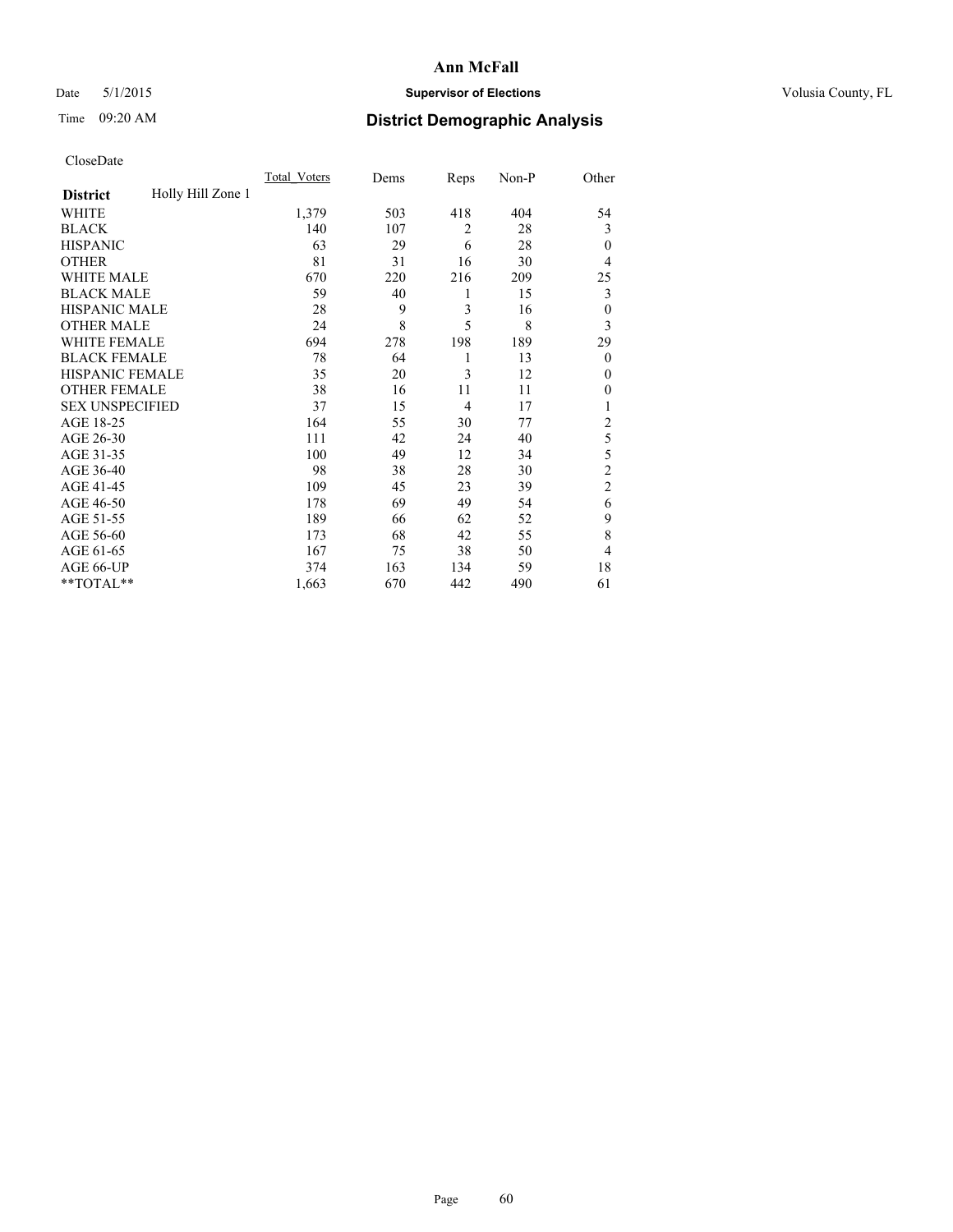## Date 5/1/2015 **Supervisor of Elections Supervisor of Elections** Volusia County, FL

# Time 09:20 AM **District Demographic Analysis**

|                        |                   | Total Voters | Dems | Reps | Non-P | Other          |
|------------------------|-------------------|--------------|------|------|-------|----------------|
| <b>District</b>        | Holly Hill Zone 2 |              |      |      |       |                |
| WHITE                  |                   | 1,421        | 590  | 364  | 415   | 52             |
| <b>BLACK</b>           |                   | 255          | 193  | 9    | 51    | $\overline{c}$ |
| <b>HISPANIC</b>        |                   | 51           | 27   | 9    | 14    | 1              |
| <b>OTHER</b>           |                   | 88           | 29   | 11   | 46    | $\overline{2}$ |
| WHITE MALE             |                   | 675          | 251  | 188  | 209   | 27             |
| <b>BLACK MALE</b>      |                   | 100          | 67   | 3    | 30    | $\theta$       |
| <b>HISPANIC MALE</b>   |                   | 17           | 7    | 5    | 5     | $\theta$       |
| <b>OTHER MALE</b>      |                   | 27           | 7    | 4    | 14    | $\overline{2}$ |
| WHITE FEMALE           |                   | 736          | 338  | 173  | 202   | 23             |
| <b>BLACK FEMALE</b>    |                   | 154          | 125  | 6    | 21    | $\overline{c}$ |
| <b>HISPANIC FEMALE</b> |                   | 34           | 20   | 4    | 9     | 1              |
| <b>OTHER FEMALE</b>    |                   | 36           | 14   | 7    | 15    | $\theta$       |
| <b>SEX UNSPECIFIED</b> |                   | 36           | 10   | 3    | 21    | $\overline{c}$ |
| AGE 18-25              |                   | 202          | 72   | 32   | 93    | 5              |
| AGE 26-30              |                   | 140          | 63   | 23   | 50    | 4              |
| AGE 31-35              |                   | 134          | 60   | 26   | 43    | 5              |
| AGE 36-40              |                   | 115          | 49   | 12   | 48    | 6              |
| AGE 41-45              |                   | 149          | 60   | 31   | 54    | 4              |
| AGE 46-50              |                   | 162          | 71   | 40   | 44    | 7              |
| AGE 51-55              |                   | 222          | 108  | 52   | 52    | 10             |
| AGE 56-60              |                   | 190          | 90   | 42   | 54    | 4              |
| AGE 61-65              |                   | 157          | 77   | 39   | 35    | 6              |
| AGE 66-UP              |                   | 344          | 189  | 96   | 53    | 6              |
| **TOTAL**              |                   | 1,815        | 839  | 393  | 526   | 57             |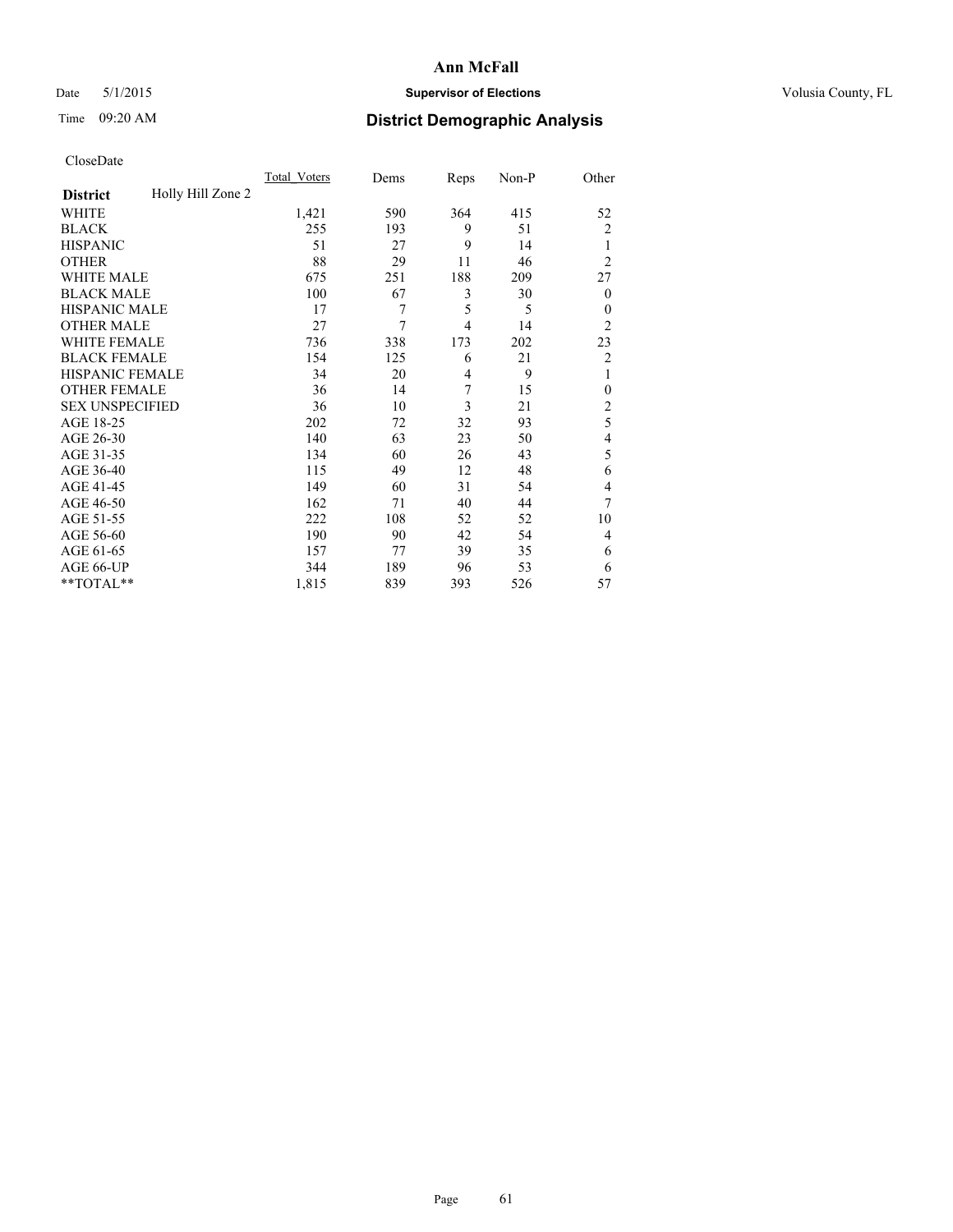## Date 5/1/2015 **Supervisor of Elections Supervisor of Elections** Volusia County, FL

# Time 09:20 AM **District Demographic Analysis**

|                        |                   | <b>Total Voters</b> | Dems | Reps           | Non-P | Other        |
|------------------------|-------------------|---------------------|------|----------------|-------|--------------|
| <b>District</b>        | Holly Hill Zone 3 |                     |      |                |       |              |
| WHITE                  |                   | 1,506               | 559  | 473            | 409   | 65           |
| <b>BLACK</b>           |                   | 157                 | 128  | 6              | 22    |              |
| <b>HISPANIC</b>        |                   | 29                  | 10   | $\overline{4}$ | 15    | $\theta$     |
| <b>OTHER</b>           |                   | 72                  | 27   | 8              | 36    |              |
| WHITE MALE             |                   | 638                 | 211  | 206            | 188   | 33           |
| <b>BLACK MALE</b>      |                   | 67                  | 49   | 4              | 13    | 1            |
| <b>HISPANIC MALE</b>   |                   | 15                  | 6    | $\overline{2}$ | 7     | $\mathbf{0}$ |
| <b>OTHER MALE</b>      |                   | 26                  | 11   | $\overline{2}$ | 12    | 1            |
| WHITE FEMALE           |                   | 858                 | 344  | 264            | 218   | 32           |
| <b>BLACK FEMALE</b>    |                   | 88                  | 77   | $\overline{2}$ | 9     | $\theta$     |
| <b>HISPANIC FEMALE</b> |                   | 14                  | 4    | $\overline{2}$ | 8     | $\theta$     |
| <b>OTHER FEMALE</b>    |                   | 30                  | 12   | 6              | 12    | $\theta$     |
| <b>SEX UNSPECIFIED</b> |                   | 28                  | 10   | 3              | 15    | $\mathbf{0}$ |
| AGE 18-25              |                   | 102                 | 34   | 25             | 42    |              |
| AGE 26-30              |                   | 66                  | 23   | 13             | 27    | 3            |
| AGE 31-35              |                   | 86                  | 33   | 13             | 36    | 4            |
| AGE 36-40              |                   | 68                  | 29   | 11             | 28    | $\mathbf{0}$ |
| AGE 41-45              |                   | 102                 | 32   | 21             | 44    | 5            |
| AGE 46-50              |                   | 122                 | 37   | 33             | 45    | 7            |
| AGE 51-55              |                   | 147                 | 64   | 26             | 52    | 5            |
| AGE 56-60              |                   | 169                 | 64   | 53             | 41    | 11           |
| AGE 61-65              |                   | 169                 | 75   | 46             | 42    | 6            |
| AGE 66-UP              |                   | 733                 | 333  | 250            | 125   | 25           |
| **TOTAL**              |                   | 1,764               | 724  | 491            | 482   | 67           |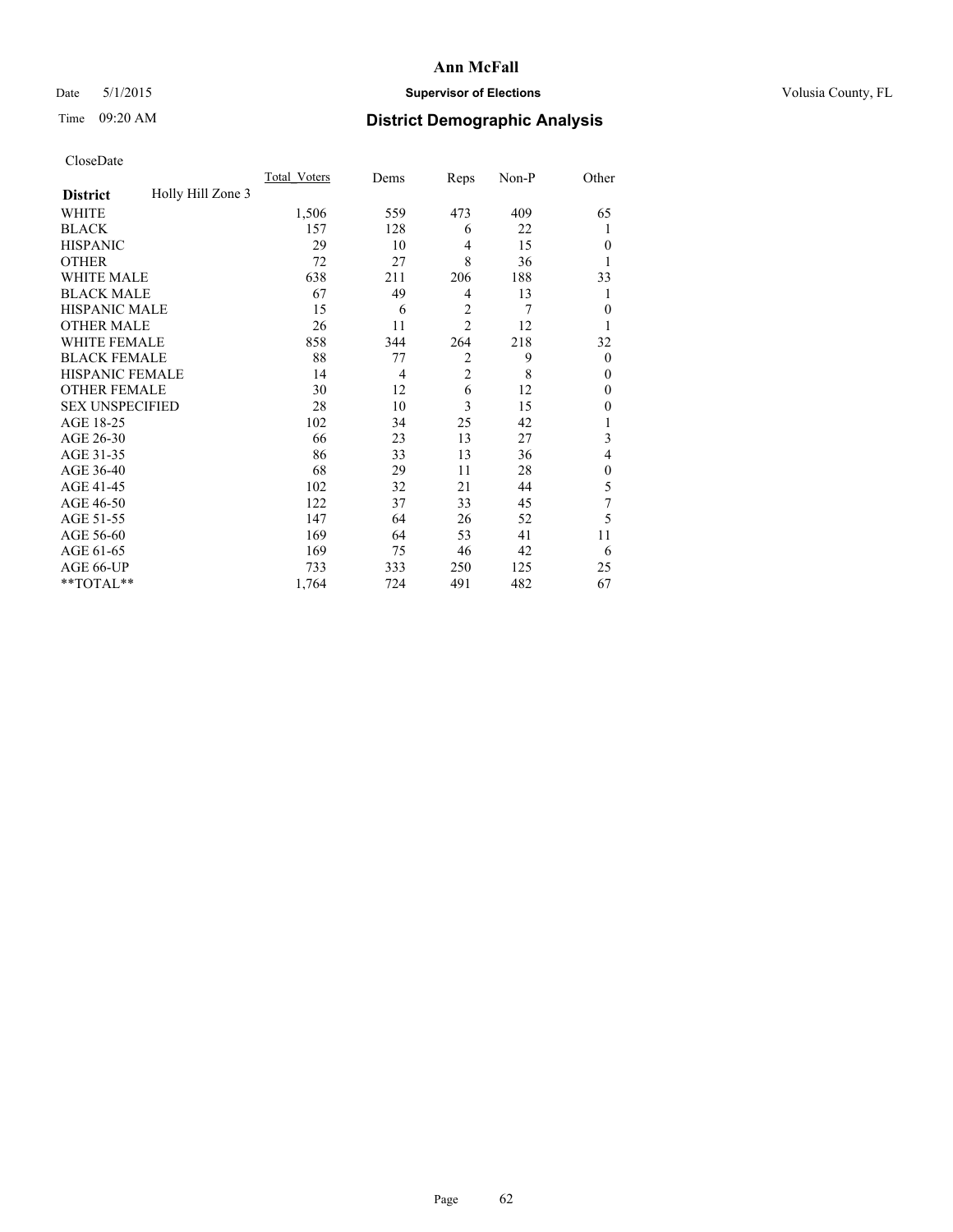## Date 5/1/2015 **Supervisor of Elections Supervisor of Elections** Volusia County, FL

# Time 09:20 AM **District Demographic Analysis**

|                        |                   | Total Voters | Dems | Reps           | Non-P | Other          |
|------------------------|-------------------|--------------|------|----------------|-------|----------------|
| <b>District</b>        | Holly Hill Zone 4 |              |      |                |       |                |
| WHITE                  |                   | 1,370        | 496  | 454            | 370   | 50             |
| <b>BLACK</b>           |                   | 287          | 224  | 11             | 51    |                |
| <b>HISPANIC</b>        |                   | 68           | 34   | 5              | 28    |                |
| <b>OTHER</b>           |                   | 76           | 30   | 9              | 36    |                |
| WHITE MALE             |                   | 577          | 172  | 201            | 176   | 28             |
| <b>BLACK MALE</b>      |                   | 73           | 52   | 4              | 16    | 1              |
| <b>HISPANIC MALE</b>   |                   | 26           | 15   | 1              | 9     | 1              |
| <b>OTHER MALE</b>      |                   | 20           | 11   | 3              | 6     | $\overline{0}$ |
| WHITE FEMALE           |                   | 782          | 321  | 250            | 189   | 22             |
| <b>BLACK FEMALE</b>    |                   | 212          | 170  | 7              | 35    | $\theta$       |
| <b>HISPANIC FEMALE</b> |                   | 42           | 19   | $\overline{4}$ | 19    | $\theta$       |
| <b>OTHER FEMALE</b>    |                   | 32           | 16   | $\overline{4}$ | 11    |                |
| <b>SEX UNSPECIFIED</b> |                   | 37           | 8    | 5              | 24    | $\mathbf{0}$   |
| AGE 18-25              |                   | 233          | 106  | 38             | 84    | 5              |
| AGE 26-30              |                   | 174          | 74   | 32             | 63    | 5              |
| AGE 31-35              |                   | 137          | 65   | 31             | 40    |                |
| AGE 36-40              |                   | 117          | 49   | 21             | 44    | 3              |
| AGE 41-45              |                   | 112          | 48   | 23             | 34    | 7              |
| AGE 46-50              |                   | 134          | 57   | 37             | 38    | 2              |
| AGE 51-55              |                   | 184          | 63   | 62             | 50    | 9              |
| AGE 56-60              |                   | 172          | 74   | 49             | 43    | 6              |
| AGE 61-65              |                   | 144          | 62   | 43             | 35    | 4              |
| AGE 66-UP              |                   | 394          | 186  | 143            | 54    | 11             |
| **TOTAL**              |                   | 1,801        | 784  | 479            | 485   | 53             |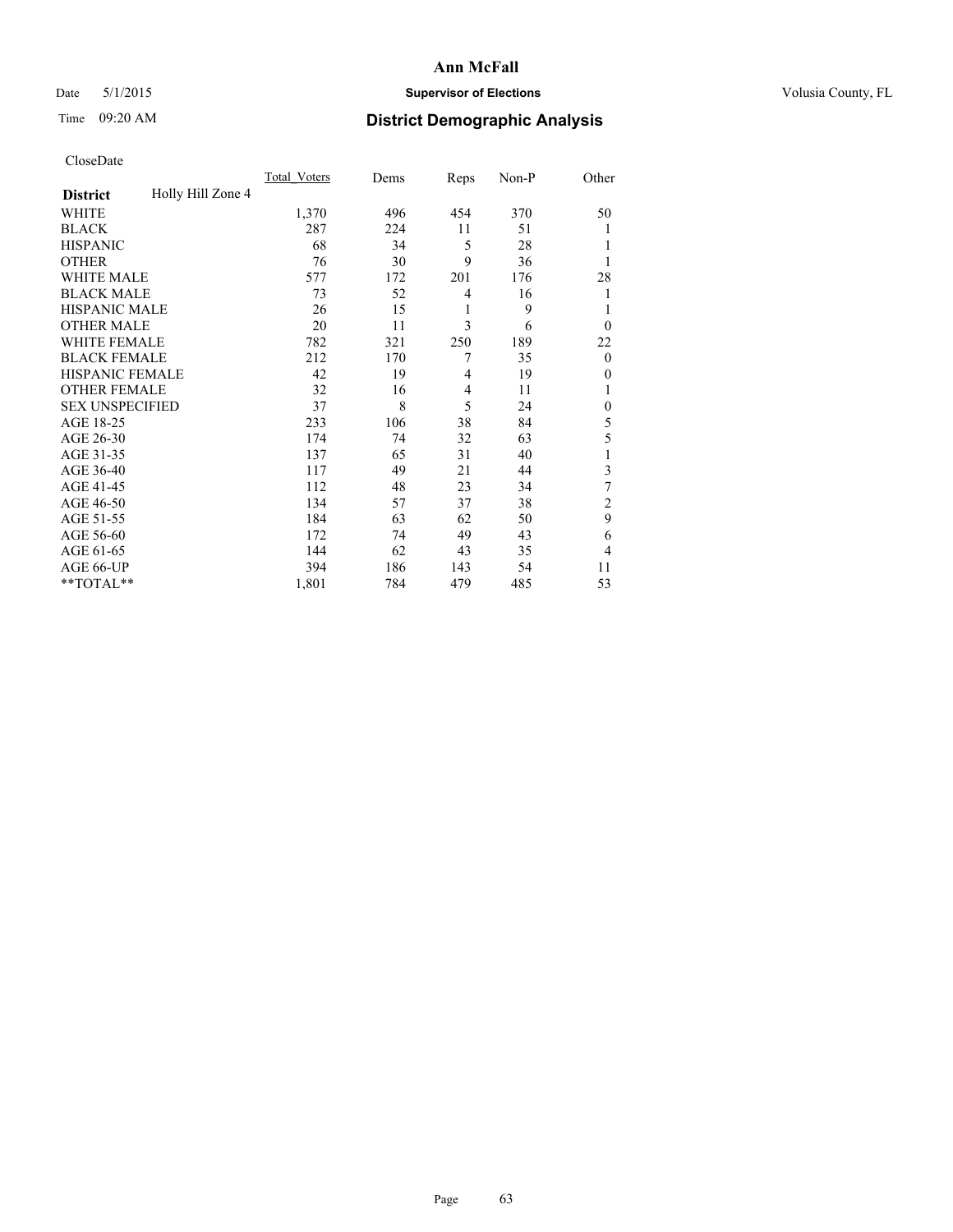## Date 5/1/2015 **Supervisor of Elections Supervisor of Elections** Volusia County, FL

# Time 09:20 AM **District Demographic Analysis**

|                        |            | Total Voters | Dems | Reps           | Non-P | Other          |
|------------------------|------------|--------------|------|----------------|-------|----------------|
| <b>District</b>        | Lake Helen |              |      |                |       |                |
| WHITE                  |            | 1,666        | 556  | 618            | 424   | 68             |
| <b>BLACK</b>           |            | 180          | 158  | $\overline{4}$ | 15    | 3              |
| <b>HISPANIC</b>        |            | 50           | 15   | 17             | 15    | 3              |
| <b>OTHER</b>           |            | 53           | 18   | 13             | 22    | $\theta$       |
| <b>WHITE MALE</b>      |            | 755          | 219  | 307            | 195   | 34             |
| <b>BLACK MALE</b>      |            | 79           | 72   | 2              | 4     | 1              |
| <b>HISPANIC MALE</b>   |            | 19           | 5    | 6              | 7     |                |
| <b>OTHER MALE</b>      |            | 17           | 9    |                | 7     | $\theta$       |
| WHITE FEMALE           |            | 895          | 333  | 306            | 222   | 34             |
| <b>BLACK FEMALE</b>    |            | 97           | 84   | 1              | 10    | 2              |
| HISPANIC FEMALE        |            | 31           | 10   | 11             | 8     | $\overline{2}$ |
| <b>OTHER FEMALE</b>    |            | 23           | 8    | 5              | 10    | $\mathbf{0}$   |
| <b>SEX UNSPECIFIED</b> |            | 33           | 7    | 13             | 13    | $\theta$       |
| AGE 18-25              |            | 167          | 48   | 40             | 68    | 11             |
| AGE 26-30              |            | 119          | 37   | 34             | 46    | $\overline{c}$ |
| AGE 31-35              |            | 122          | 42   | 31             | 47    | $\overline{c}$ |
| AGE 36-40              |            | 106          | 26   | 32             | 38    | 10             |
| AGE 41-45              |            | 136          | 38   | 38             | 50    | 10             |
| AGE 46-50              |            | 140          | 54   | 53             | 28    | 5              |
| AGE 51-55              |            | 206          | 75   | 74             | 48    | 9              |
| AGE 56-60              |            | 231          | 86   | 90             | 43    | 12             |
| AGE 61-65              |            | 203          | 92   | 63             | 43    | 5              |
| AGE 66-UP              |            | 519          | 249  | 197            | 65    | 8              |
| $*$ TOTAL $**$         |            | 1,949        | 747  | 652            | 476   | 74             |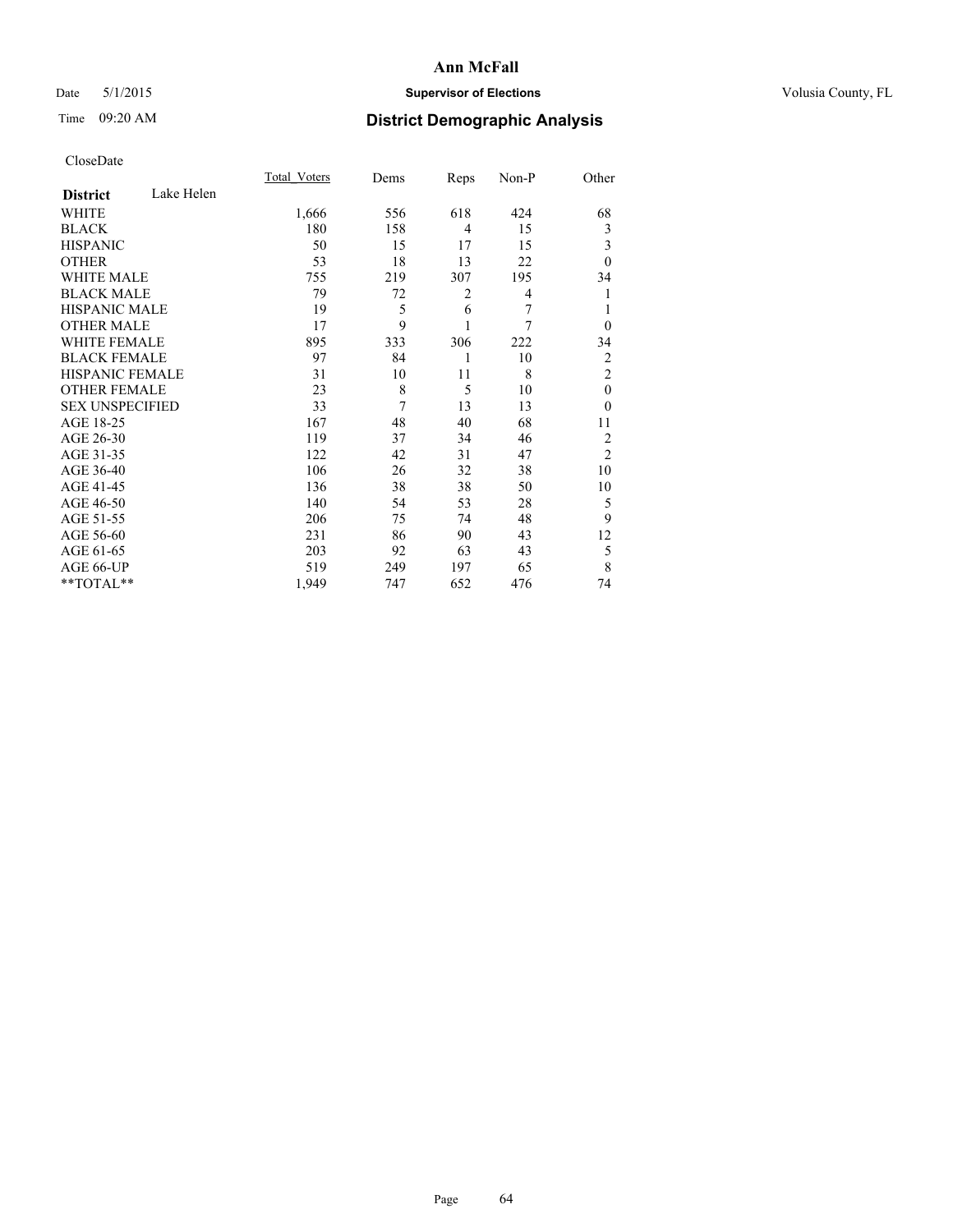## Date 5/1/2015 **Supervisor of Elections Supervisor of Elections** Volusia County, FL

# Time 09:20 AM **District Demographic Analysis**

| Total Voters | Dems                 | Reps  | Non-P | Other          |
|--------------|----------------------|-------|-------|----------------|
|              |                      |       |       |                |
| 4,809        | 1,465                | 2,071 | 1,125 | 148            |
| 14           | 9                    | 3     | 2     | $\overline{0}$ |
| 68           | 20                   | 19    | 27    | 2              |
| 142          | 35                   | 40    | 65    | $\overline{2}$ |
| 2,260        | 568                  | 1,022 | 584   | 86             |
| 6            | 3                    | 2     | 1     | $\overline{0}$ |
| 33           | 9                    | 6     | 18    | $\theta$       |
| 42           | 8                    | 15    | 19    | $\theta$       |
| 2,513        | 884                  | 1,039 | 529   | 61             |
| 8            | 6                    | 1     | 1     | $\theta$       |
| 35           | 11                   | 13    | 9     | $\overline{2}$ |
| 60           | 21                   | 20    | 17    | $\overline{2}$ |
| 76           | 19                   | 15    | 41    | 1              |
| 272          | 57                   | 81    | 123   | 11             |
| 249          | 63                   | 77    | 102   | 7              |
| 194          | 64                   | 50    | 73    | 7              |
| 193          | 57                   | 56    | 68    | 12             |
| 247          | 65                   | 96    | 74    | 12             |
| 312          | 78                   | 145   | 84    | 5              |
| 422          | 108                  | 204   | 94    | 16             |
| 552          | 177                  | 239   | 122   | 14             |
| 605          | 218                  | 248   | 127   | 12             |
| 1,987        | 642                  | 937   | 352   | 56             |
| 5,033        | 1,529                | 2,133 | 1,219 | 152            |
|              | New Smyrna Bch Zne 1 |       |       |                |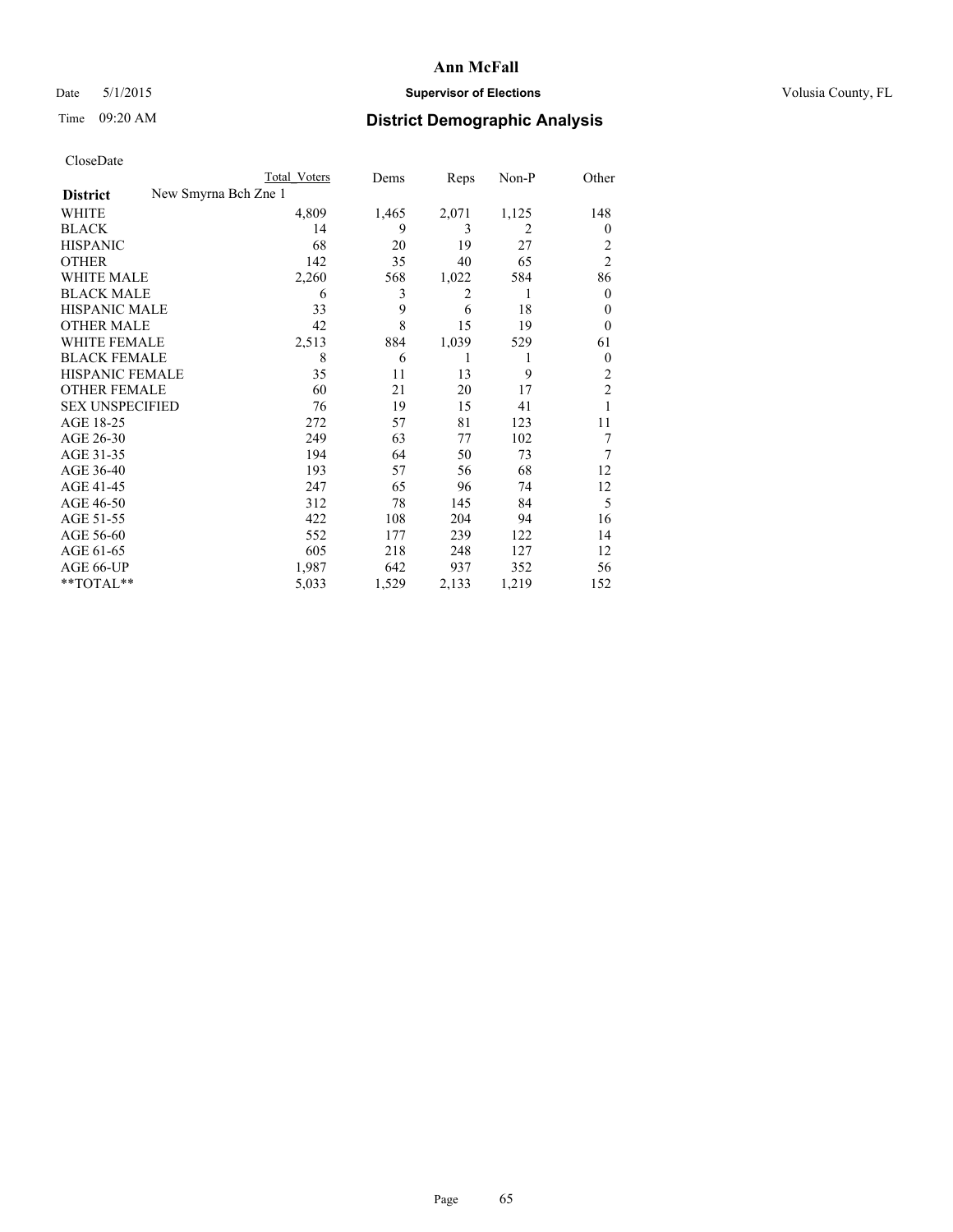## Date 5/1/2015 **Supervisor of Elections Supervisor of Elections** Volusia County, FL

|  | CloseDate |
|--|-----------|
|  |           |

|                        |                      | Total Voters | Dems  | Reps             | Non-P          | Other            |
|------------------------|----------------------|--------------|-------|------------------|----------------|------------------|
| <b>District</b>        | New Smyrna Bch Zne 2 |              |       |                  |                |                  |
| WHITE                  |                      | 4,064        | 1,332 | 1,485            | 1,097          | 150              |
| BLACK                  |                      | 69           | 52    | 2                | 12             | 3                |
| <b>HISPANIC</b>        |                      | 68           | 27    | 15               | 26             | $\theta$         |
| OTHER                  |                      | 131          | 34    | 38               | 57             | $\overline{2}$   |
| WHITE MALE             |                      | 1,820        | 511   | 698              | 529            | 82               |
| <b>BLACK MALE</b>      |                      | 25           | 20    | $\boldsymbol{0}$ | $\overline{4}$ | 1                |
| HISPANIC MALE          |                      | 31           | 6     | 8                | 17             | $\mathbf{0}$     |
| <b>OTHER MALE</b>      |                      | 37           | 13    | 10               | 13             | 1                |
| WHITE FEMALE           |                      | 2,207        | 806   | 773              | 560            | 68               |
| <b>BLACK FEMALE</b>    |                      | 44           | 32    | $\overline{c}$   | 8              | $\overline{2}$   |
| HISPANIC FEMALE        |                      | 35           | 20    | 7                | 8              | $\boldsymbol{0}$ |
| OTHER FEMALE           |                      | 60           | 19    | 22               | 18             | 1                |
| <b>SEX UNSPECIFIED</b> |                      | 73           | 18    | 20               | 35             | $\theta$         |
| AGE 18-25              |                      | 283          | 75    | 75               | 120            | 13               |
| AGE 26-30              |                      | 223          | 54    | 64               | 96             | 9                |
| AGE 31-35              |                      | 236          | 70    | 58               | 99             | 9                |
| AGE 36-40              |                      | 230          | 66    | 57               | 96             | 11               |
| AGE 41-45              |                      | 247          | 65    | 87               | 87             | 8                |
| AGE 46-50              |                      | 261          | 66    | 107              | 79             | 9                |
| AGE 51-55              |                      | 385          | 112   | 164              | 95             | 14               |
| AGE 56-60              |                      | 447          | 161   | 159              | 106            | 21               |
| AGE 61-65              |                      | 474          | 190   | 154              | 118            | 12               |
| AGE 66-UP              |                      | 1,546        | 586   | 615              | 296            | 49               |
| **TOTAL**              |                      | 4,332        | 1,445 | 1,540            | 1,192          | 155              |
|                        |                      |              |       |                  |                |                  |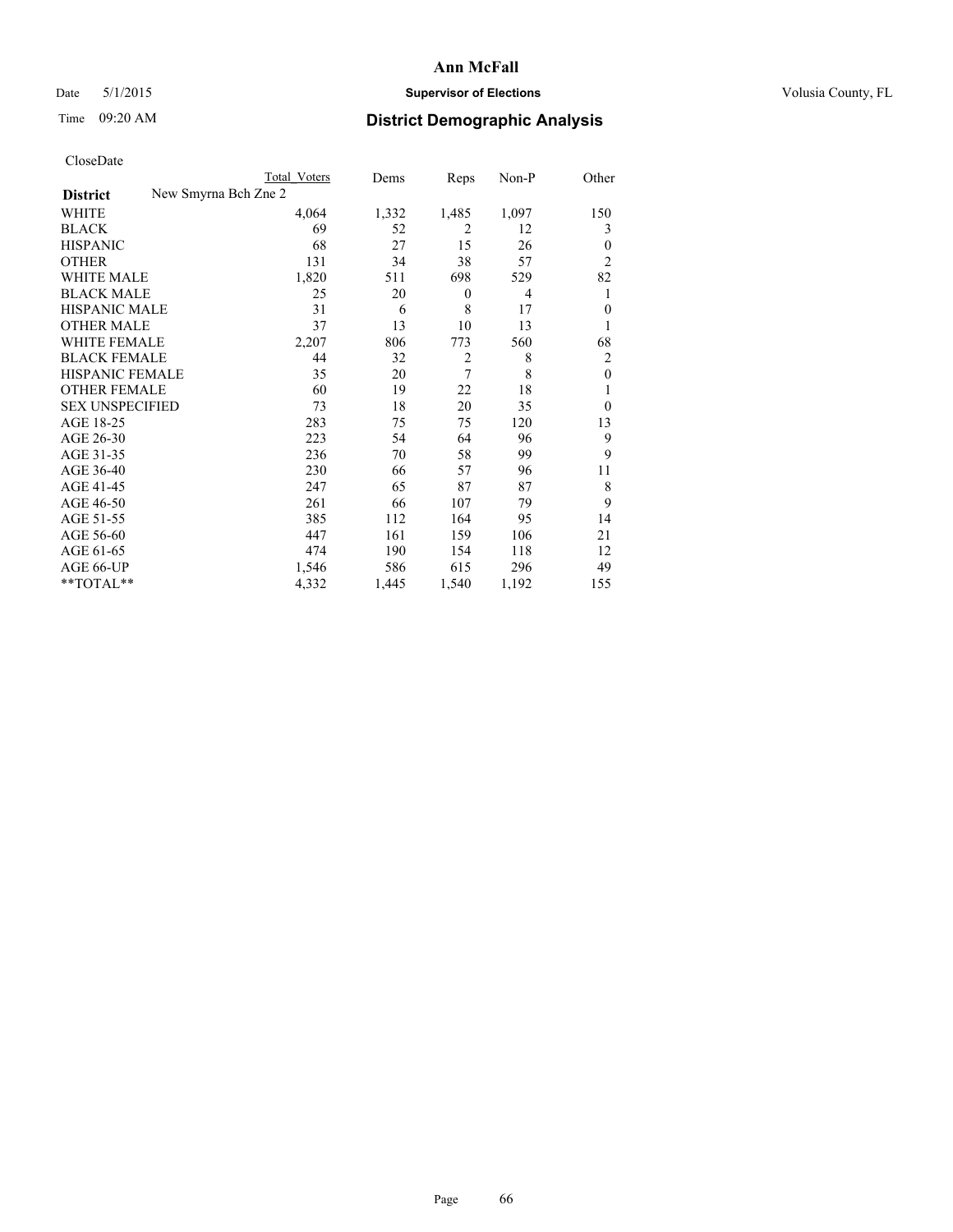## Date 5/1/2015 **Supervisor of Elections Supervisor of Elections** Volusia County, FL

|  | CloseDate |
|--|-----------|
|  |           |

|                                         | Total Voters | Dems  | Reps           | Non-P          | Other          |
|-----------------------------------------|--------------|-------|----------------|----------------|----------------|
| New Smyrna Bch Zne 3<br><b>District</b> |              |       |                |                |                |
| WHITE                                   | 4,657        | 1,347 | 1,948          | 1,184          | 178            |
| BLACK                                   | 38           | 23    | 3              | 10             | 2              |
| HISPANIC                                | 61           | 21    | 15             | 24             | 1              |
| <b>OTHER</b>                            | 149          | 37    | 32             | 76             | $\overline{4}$ |
| <b>WHITE MALE</b>                       | 2,159        | 549   | 947            | 571            | 92             |
| <b>BLACK MALE</b>                       | 23           | 12    | 1              | 8              | 2              |
| HISPANIC MALE                           | 29           | 13    | 7              | 8              | 1              |
| <b>OTHER MALE</b>                       | 53           | 13    | 14             | 26             | $\theta$       |
| WHITE FEMALE                            | 2,470        | 790   | 992            | 603            | 85             |
| BLACK FEMALE                            | 15           | 11    | $\overline{2}$ | $\overline{2}$ | $\theta$       |
| HISPANIC FEMALE                         | 31           | 8     | 8              | 15             | $\mathbf{0}$   |
| OTHER FEMALE                            | 60           | 21    | 14             | 21             | $\overline{4}$ |
| <b>SEX UNSPECIFIED</b>                  | 65           | 11    | 13             | 40             | 1              |
| AGE 18-25                               | 234          | 59    | 62             | 99             | 14             |
| AGE 26-30                               | 253          | 64    | 67             | 110            | 12             |
| AGE 31-35                               | 253          | 64    | 80             | 98             | 11             |
| AGE 36-40                               | 214          | 69    | 60             | 78             | 7              |
| AGE 41-45                               | 226          | 56    | 80             | 83             | 7              |
| AGE 46-50                               | 296          | 77    | 118            | 93             | 8              |
| AGE 51-55                               | 402          | 123   | 151            | 114            | 14             |
| AGE 56-60                               | 460          | 153   | 177            | 116            | 14             |
| AGE 61-65                               | 499          | 154   | 209            | 116            | 20             |
| AGE 66-UP                               | 2,068        | 609   | 994            | 387            | 78             |
| $*$ TOTAL $**$                          | 4,905        | 1,428 | 1,998          | 1,294          | 185            |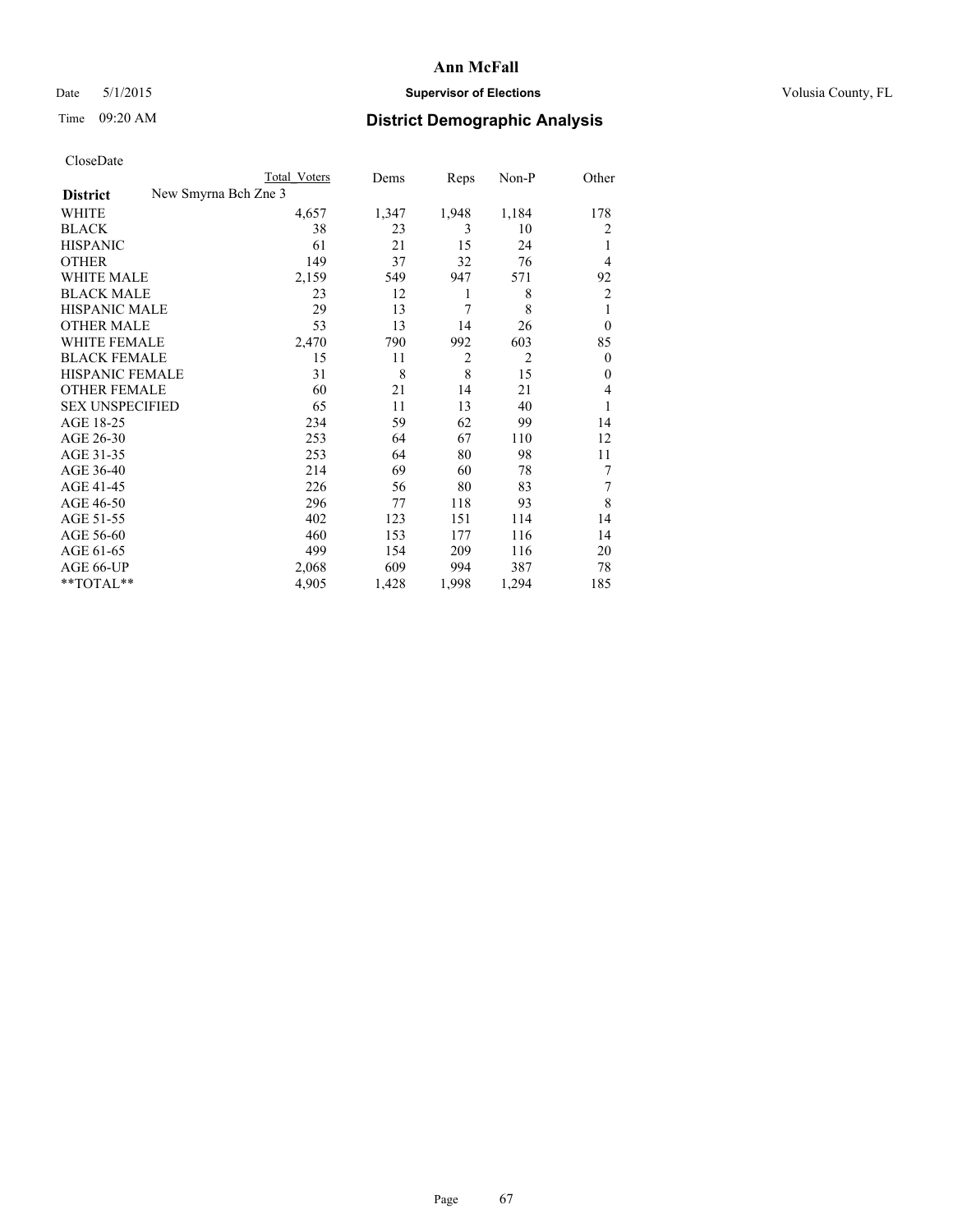## Date 5/1/2015 **Supervisor of Elections Supervisor of Elections** Volusia County, FL

|                        | Total Voters         | Dems  | Reps           | Non-P | Other            |
|------------------------|----------------------|-------|----------------|-------|------------------|
| <b>District</b>        | New Smyrna Bch Zne 4 |       |                |       |                  |
| WHITE                  | 3,827                | 1,131 | 1,550          | 994   | 152              |
| <b>BLACK</b>           | 607                  | 514   | 12             | 75    | 6                |
| <b>HISPANIC</b>        | 82                   | 29    | 28             | 22    | 3                |
| <b>OTHER</b>           | 181                  | 55    | 31             | 88    | 7                |
| <b>WHITE MALE</b>      | 1,769                | 454   | 752            | 487   | 76               |
| <b>BLACK MALE</b>      | 249                  | 200   | $\overline{4}$ | 39    | 6                |
| <b>HISPANIC MALE</b>   | 40                   | 11    | 13             | 14    | $\overline{2}$   |
| <b>OTHER MALE</b>      | 68                   | 18    | 15             | 33    | $\overline{2}$   |
| <b>WHITE FEMALE</b>    | 2,031                | 664   | 789            | 502   | 76               |
| <b>BLACK FEMALE</b>    | 352                  | 309   | 8              | 35    | $\boldsymbol{0}$ |
| HISPANIC FEMALE        | 42                   | 18    | 15             | 8     | 1                |
| <b>OTHER FEMALE</b>    | 77                   | 30    | 15             | 28    | 4                |
| <b>SEX UNSPECIFIED</b> | 69                   | 25    | 10             | 33    | 1                |
| AGE 18-25              | 356                  | 131   | 79             | 133   | 13               |
| AGE 26-30              | 236                  | 88    | 54             | 87    | 7                |
| AGE 31-35              | 228                  | 83    | 59             | 80    | 6                |
| AGE 36-40              | 240                  | 67    | 86             | 77    | 10               |
| AGE 41-45              | 293                  | 116   | 91             | 78    | 8                |
| AGE 46-50              | 285                  | 96    | 110            | 73    | 6                |
| AGE 51-55              | 351                  | 123   | 141            | 79    | 8                |
| AGE 56-60              | 523                  | 198   | 183            | 125   | 17               |
| AGE 61-65              | 582                  | 210   | 212            | 132   | 28               |
| AGE 66-UP              | 1,603                | 617   | 606            | 315   | 65               |
| $*$ TOTAL $**$         | 4,697                | 1,729 | 1,621          | 1,179 | 168              |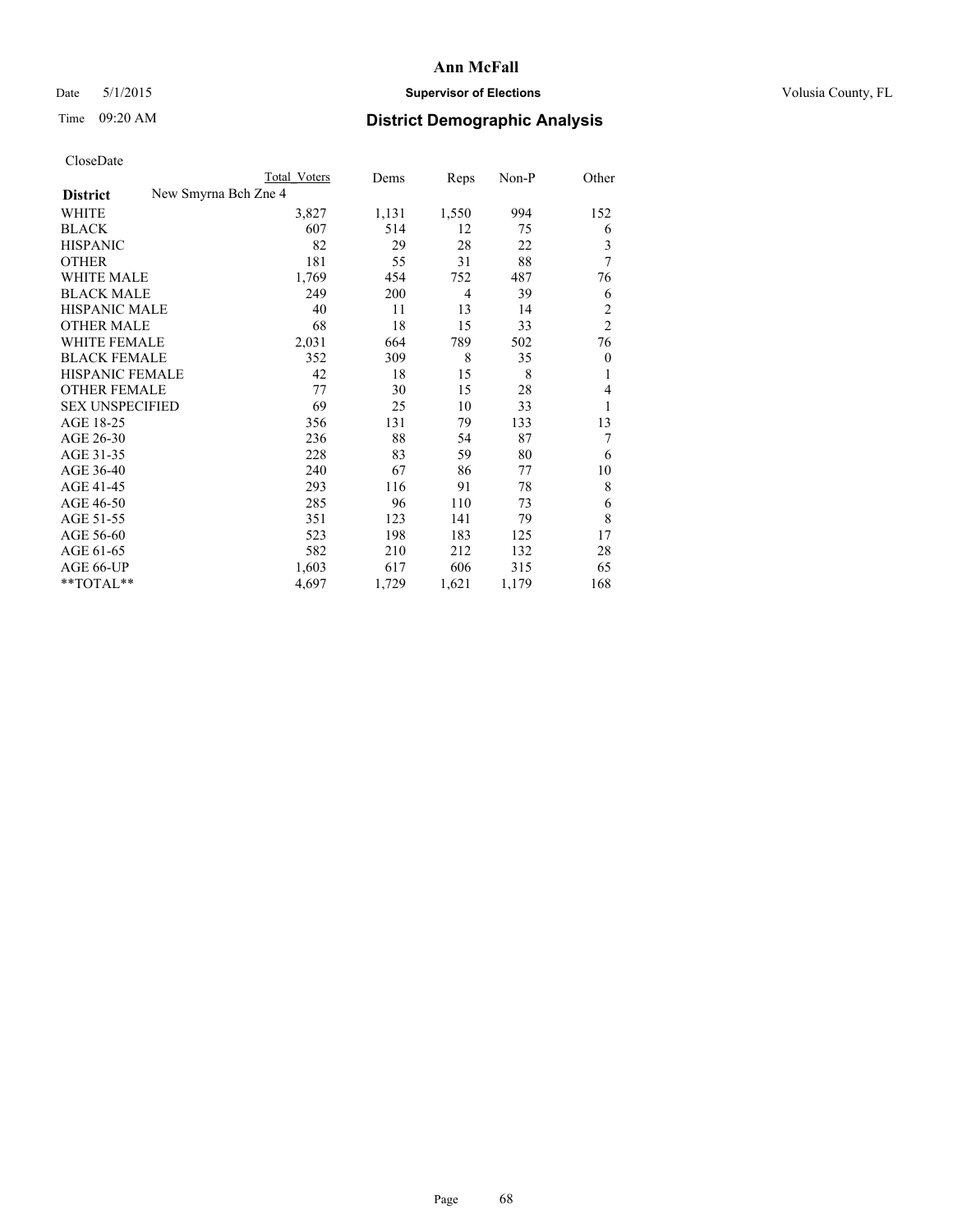## Date 5/1/2015 **Supervisor of Elections Supervisor of Elections** Volusia County, FL

# Time 09:20 AM **District Demographic Analysis**

|                        |          | Total Voters   | Dems           | Reps         | Non-P          | Other          |
|------------------------|----------|----------------|----------------|--------------|----------------|----------------|
| <b>District</b>        | Oak Hill |                |                |              |                |                |
| <b>WHITE</b>           |          | 1,184          | 400            | 455          | 298            | 31             |
| <b>BLACK</b>           |          | 169            | 143            | 4            | 21             |                |
| <b>HISPANIC</b>        |          | 12             | 7              | 3            | $\overline{2}$ | $\theta$       |
| <b>OTHER</b>           |          | 32             | $\overline{7}$ | 10           | 13             | $\overline{2}$ |
| WHITE MALE             |          | 602            | 188            | 231          | 163            | 20             |
| <b>BLACK MALE</b>      |          | 69             | 56             | 1            | 11             | 1              |
| <b>HISPANIC MALE</b>   |          | $\overline{4}$ | 1              | 3            | $\theta$       | $\mathbf{0}$   |
| <b>OTHER MALE</b>      |          | 12             | $\overline{2}$ | 5            | 4              | 1              |
| <b>WHITE FEMALE</b>    |          | 569            | 209            | 218          | 131            | 11             |
| <b>BLACK FEMALE</b>    |          | 99             | 86             | 3            | 10             | $\theta$       |
| <b>HISPANIC FEMALE</b> |          | 8              | 6              | $\mathbf{0}$ | $\overline{c}$ | 0              |
| <b>OTHER FEMALE</b>    |          | 12             | 5              | 4            | $\overline{c}$ |                |
| <b>SEX UNSPECIFIED</b> |          | 22             | $\overline{4}$ | 7            | 11             | $\mathbf{0}$   |
| AGE 18-25              |          | 87             | 33             | 18           | 34             | $\overline{c}$ |
| AGE 26-30              |          | 72             | 29             | 12           | 30             |                |
| AGE 31-35              |          | 69             | 27             | 21           | 20             |                |
| AGE 36-40              |          | 52             | 16             | 16           | 19             |                |
| AGE 41-45              |          | 73             | 29             | 21           | 20             | 3              |
| AGE 46-50              |          | 92             | 36             | 31           | 23             | $\overline{2}$ |
| AGE 51-55              |          | 124            | 49             | 46           | 26             | 3              |
| AGE 56-60              |          | 171            | 75             | 61           | 32             | 3              |
| AGE 61-65              |          | 158            | 67             | 50           | 37             | 4              |
| AGE 66-UP              |          | 499            | 196            | 196          | 93             | 14             |
| **TOTAL**              |          | 1,397          | 557            | 472          | 334            | 34             |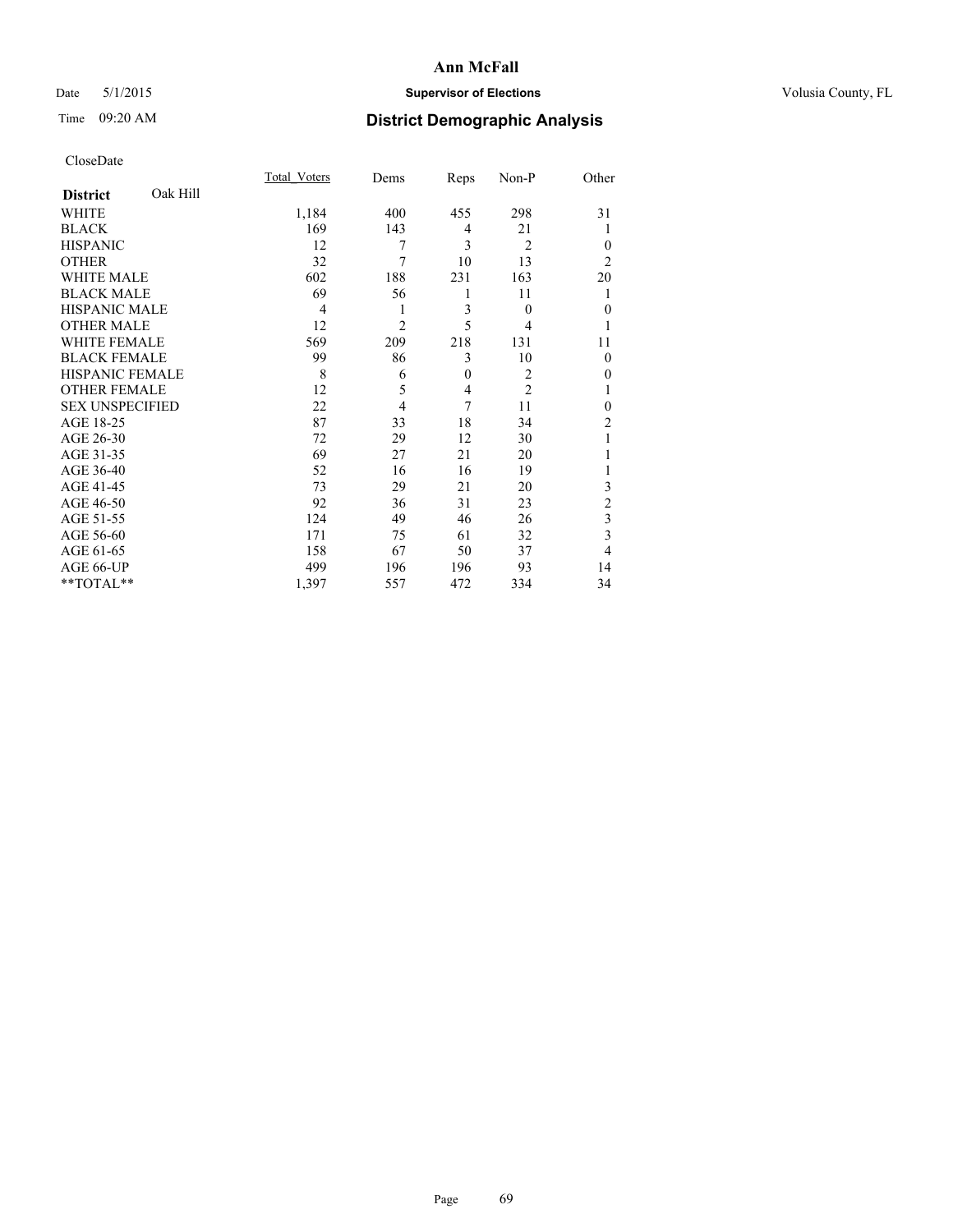## Date 5/1/2015 **Supervisor of Elections Supervisor of Elections** Volusia County, FL

# Time 09:20 AM **District Demographic Analysis**

|                        |                    | Total Voters | Dems | Reps           | Non-P | Other          |
|------------------------|--------------------|--------------|------|----------------|-------|----------------|
| <b>District</b>        | Orange City Zone 1 |              |      |                |       |                |
| WHITE                  |                    | 679          | 227  | 252            | 168   | 32             |
| <b>BLACK</b>           |                    | 139          | 99   | 6              | 32    | $\overline{2}$ |
| <b>HISPANIC</b>        |                    | 394          | 182  | 60             | 149   | 3              |
| <b>OTHER</b>           |                    | 69           | 23   | 15             | 24    | 7              |
| WHITE MALE             |                    | 272          | 83   | 99             | 76    | 14             |
| <b>BLACK MALE</b>      |                    | 47           | 30   | $\overline{2}$ | 14    | 1              |
| <b>HISPANIC MALE</b>   |                    | 151          | 63   | 28             | 59    |                |
| <b>OTHER MALE</b>      |                    | 22           | 7    | $\overline{7}$ | 6     | $\overline{2}$ |
| WHITE FEMALE           |                    | 401          | 142  | 150            | 91    | 18             |
| <b>BLACK FEMALE</b>    |                    | 91           | 68   | $\overline{4}$ | 18    | 1              |
| HISPANIC FEMALE        |                    | 239          | 118  | 31             | 88    | $\overline{c}$ |
| <b>OTHER FEMALE</b>    |                    | 33           | 12   | 6              | 11    | 4              |
| <b>SEX UNSPECIFIED</b> |                    | 25           | 8    | 6              | 10    | 1              |
| AGE 18-25              |                    | 126          | 43   | 16             | 61    | 6              |
| AGE 26-30              |                    | 99           | 36   | 25             | 37    | 1              |
| AGE 31-35              |                    | 114          | 42   | 22             | 43    | 7              |
| AGE 36-40              |                    | 100          | 32   | 24             | 43    |                |
| AGE 41-45              |                    | 82           | 28   | 23             | 29    | $\overline{c}$ |
| AGE 46-50              |                    | 85           | 32   | 22             | 28    | 3              |
| AGE 51-55              |                    | 81           | 36   | 16             | 26    | 3              |
| AGE 56-60              |                    | 75           | 32   | 22             | 18    | 3              |
| AGE 61-65              |                    | 95           | 36   | 24             | 29    | 6              |
| AGE 66-UP              |                    | 424          | 214  | 139            | 59    | 12             |
| **TOTAL**              |                    | 1,281        | 531  | 333            | 373   | 44             |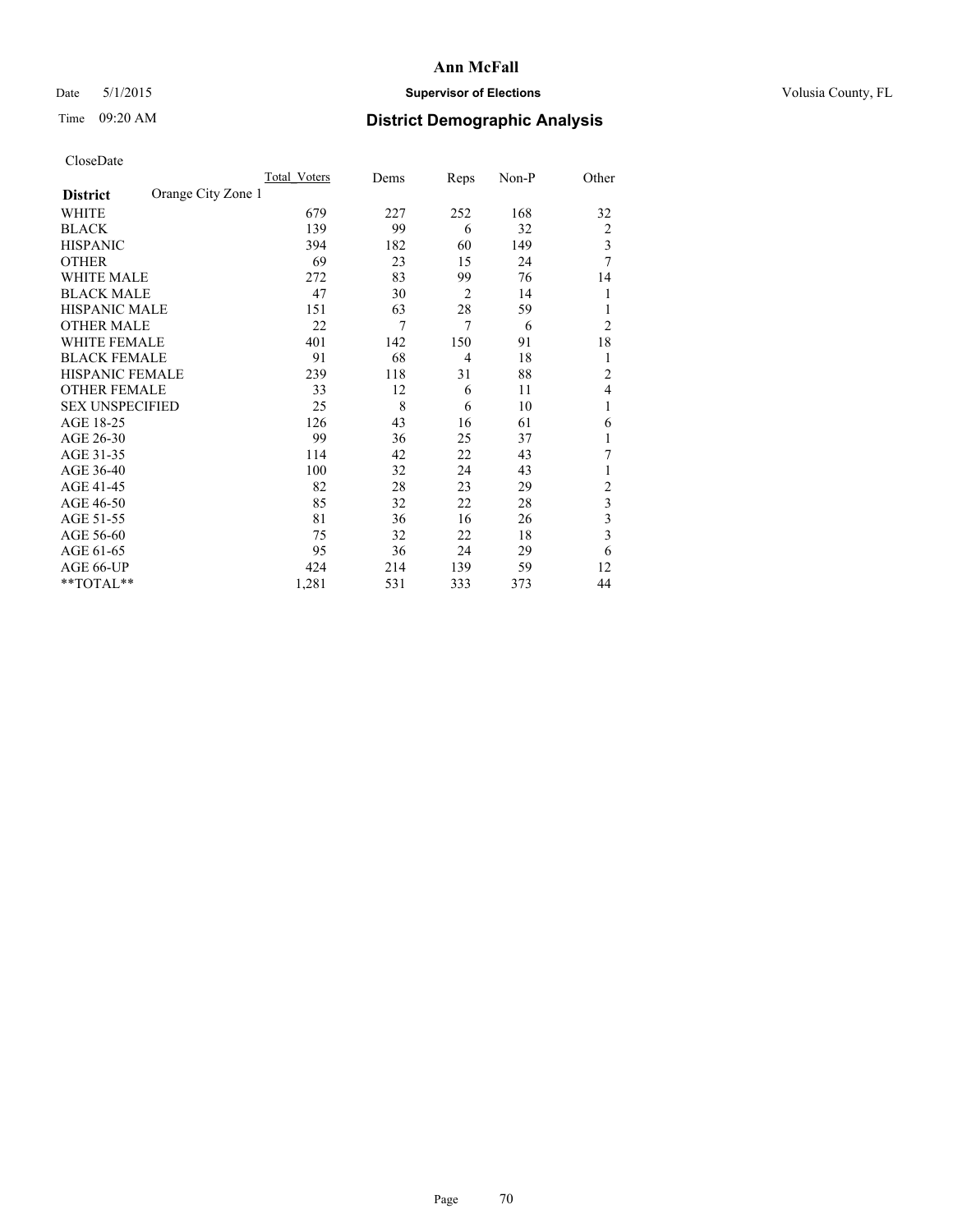## Date 5/1/2015 **Supervisor of Elections Supervisor of Elections** Volusia County, FL

# Time 09:20 AM **District Demographic Analysis**

|                        |                    | Total Voters | Dems           | Reps           | Non-P          | Other            |
|------------------------|--------------------|--------------|----------------|----------------|----------------|------------------|
| <b>District</b>        | Orange City Zone 2 |              |                |                |                |                  |
| WHITE                  |                    | 947          | 288            | 357            | 247            | 55               |
| <b>BLACK</b>           |                    | 45           | 38             | 3              | 4              | $\mathbf{0}$     |
| <b>HISPANIC</b>        |                    | 159          | 71             | 24             | 60             | 4                |
| <b>OTHER</b>           |                    | 58           | 15             | 17             | 26             | $\theta$         |
| WHITE MALE             |                    | 434          | 117            | 162            | 121            | 34               |
| <b>BLACK MALE</b>      |                    | 19           | 13             | $\overline{2}$ | $\overline{4}$ | $\boldsymbol{0}$ |
| <b>HISPANIC MALE</b>   |                    | 67           | 29             | 11             | 25             | 2                |
| <b>OTHER MALE</b>      |                    | 26           | 6              | 10             | 10             | $\mathbf{0}$     |
| <b>WHITE FEMALE</b>    |                    | 512          | 171            | 194            | 126            | 21               |
| <b>BLACK FEMALE</b>    |                    | 26           | 25             | 1              | $\theta$       | $\overline{0}$   |
| <b>HISPANIC FEMALE</b> |                    | 91           | 42             | 13             | 34             | 2                |
| <b>OTHER FEMALE</b>    |                    | 18           | 7              | 3              | 8              | $\theta$         |
| <b>SEX UNSPECIFIED</b> |                    | 16           | $\overline{c}$ | 5              | 9              | $\theta$         |
| AGE 18-25              |                    | 143          | 38             | 28             | 66             | 11               |
| AGE 26-30              |                    | 86           | 26             | 23             | 34             | 3                |
| AGE 31-35              |                    | 89           | 22             | 28             | 33             | 6                |
| AGE 36-40              |                    | 102          | 35             | 33             | 29             | 5                |
| AGE 41-45              |                    | 80           | 27             | 26             | 21             | 6                |
| AGE 46-50              |                    | 118          | 42             | 35             | 36             | 5                |
| AGE 51-55              |                    | 132          | 41             | 47             | 35             | 9                |
| AGE 56-60              |                    | 117          | 42             | 47             | 26             | $\overline{2}$   |
| AGE 61-65              |                    | 100          | 37             | 36             | 26             | 1                |
| AGE 66-UP              |                    | 242          | 102            | 98             | 31             | 11               |
| **TOTAL**              |                    | 1,209        | 412            | 401            | 337            | 59               |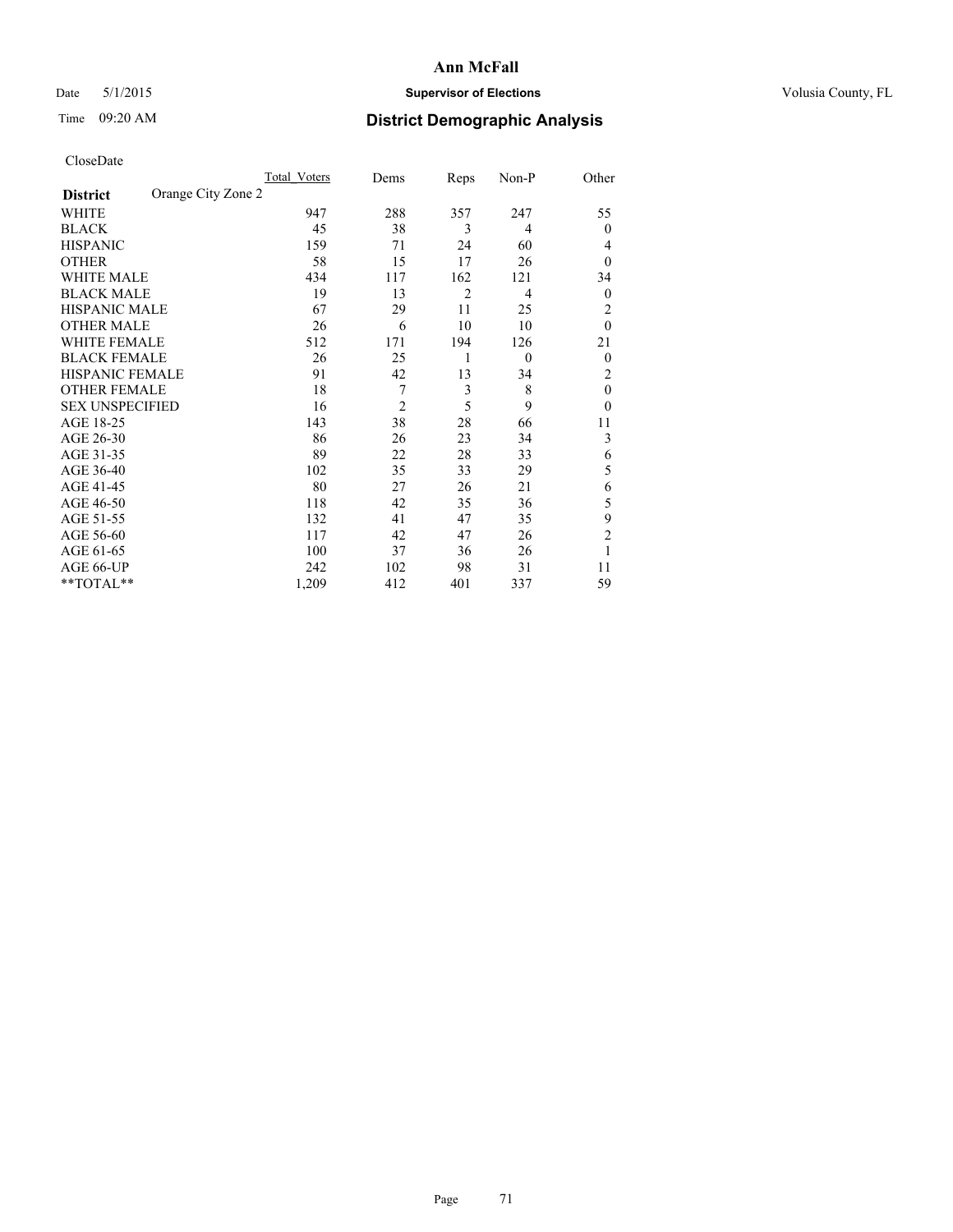## Date 5/1/2015 **Supervisor of Elections Supervisor of Elections** Volusia County, FL

# Time 09:20 AM **District Demographic Analysis**

|                        |                    | Total Voters | Dems | Reps           | Non-P | Other          |
|------------------------|--------------------|--------------|------|----------------|-------|----------------|
| <b>District</b>        | Orange City Zone 3 |              |      |                |       |                |
| WHITE                  |                    | 1,050        | 333  | 396            | 268   | 53             |
| <b>BLACK</b>           |                    | 73           | 53   | $\overline{2}$ | 15    | 3              |
| <b>HISPANIC</b>        |                    | 185          | 92   | 30             | 60    | 3              |
| <b>OTHER</b>           |                    | 72           | 21   | 11             | 40    | $\theta$       |
| WHITE MALE             |                    | 461          | 128  | 176            | 127   | 30             |
| <b>BLACK MALE</b>      |                    | 26           | 16   | 1              | 7     | 2              |
| <b>HISPANIC MALE</b>   |                    | 75           | 34   | 16             | 24    | 1              |
| <b>OTHER MALE</b>      |                    | 27           | 10   | 3              | 14    | $\theta$       |
| WHITE FEMALE           |                    | 581          | 202  | 218            | 138   | 23             |
| <b>BLACK FEMALE</b>    |                    | 47           | 37   | 1              | 8     | 1              |
| <b>HISPANIC FEMALE</b> |                    | 106          | 55   | 14             | 35    | $\overline{2}$ |
| <b>OTHER FEMALE</b>    |                    | 29           | 8    | 5              | 16    | $\theta$       |
| <b>SEX UNSPECIFIED</b> |                    | 28           | 9    | 5              | 14    | $\theta$       |
| AGE 18-25              |                    | 101          | 31   | 17             | 43    | 10             |
| AGE 26-30              |                    | 71           | 23   | 14             | 33    | 1              |
| AGE 31-35              |                    | 70           | 23   | 18             | 26    | 3              |
| AGE 36-40              |                    | 70           | 26   | 21             | 20    | 3              |
| AGE 41-45              |                    | 85           | 25   | 28             | 32    | $\theta$       |
| AGE 46-50              |                    | 87           | 28   | 30             | 29    | $\theta$       |
| AGE 51-55              |                    | 101          | 39   | 31             | 26    | 5              |
| AGE 56-60              |                    | 98           | 39   | 26             | 29    | 4              |
| AGE 61-65              |                    | 134          | 63   | 37             | 29    | 5              |
| AGE 66-UP              |                    | 563          | 202  | 217            | 116   | 28             |
| **TOTAL**              |                    | 1,380        | 499  | 439            | 383   | 59             |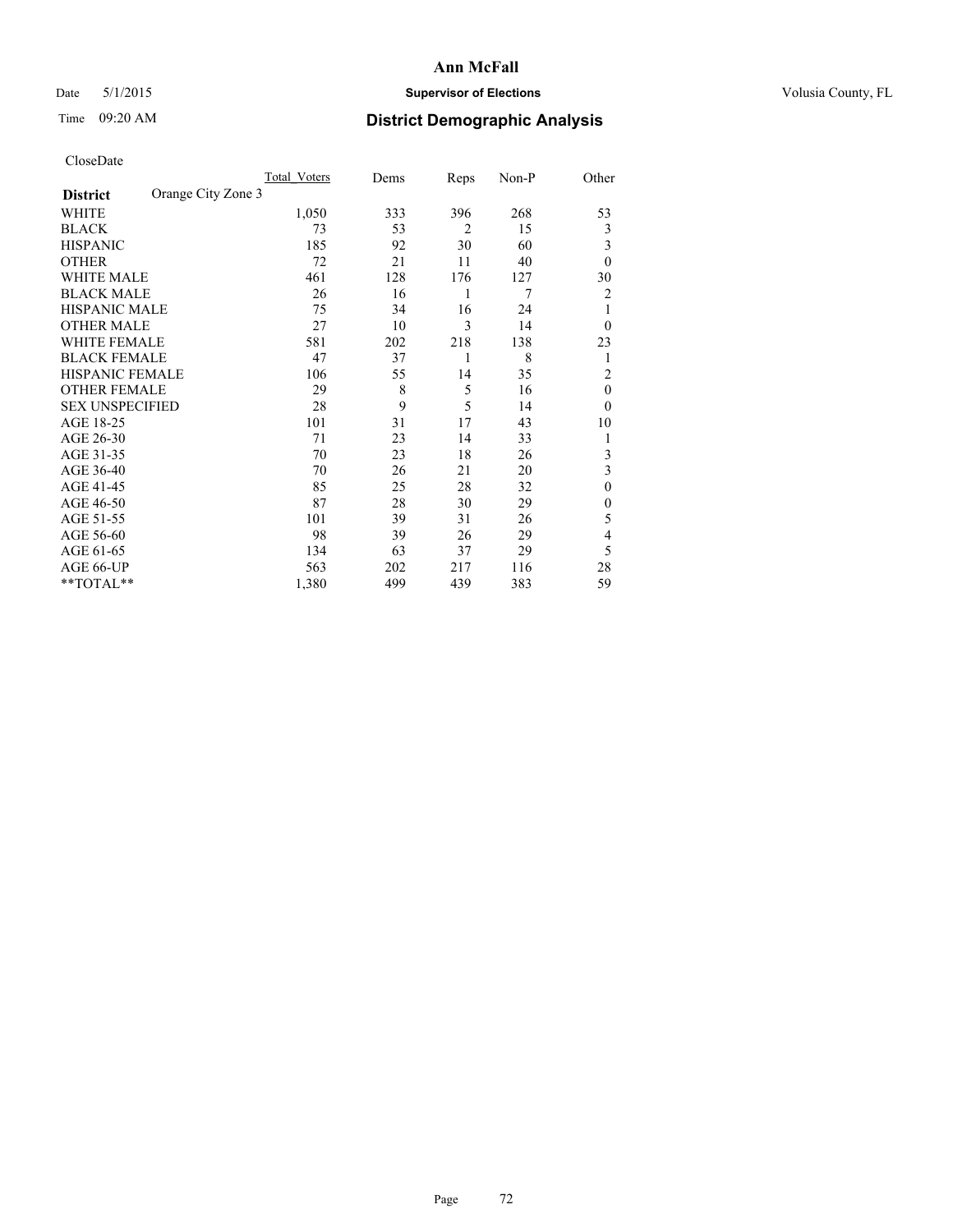## Date 5/1/2015 **Supervisor of Elections Supervisor of Elections** Volusia County, FL

## Time 09:20 AM **District Demographic Analysis**

|                                       | Total Voters | Dems           | Reps             | Non-P | Other          |
|---------------------------------------|--------------|----------------|------------------|-------|----------------|
| Orange City Zone 4<br><b>District</b> |              |                |                  |       |                |
| WHITE                                 | 1,166        | 372            | 432              | 311   | 51             |
| <b>BLACK</b>                          | 15           | 9              | $\theta$         | 6     | $\theta$       |
| <b>HISPANIC</b>                       | 57           | 31             | 6                | 18    | 2              |
| <b>OTHER</b>                          | 45           | 6              | 10               | 28    |                |
| WHITE MALE                            | 517          | 143            | 202              | 148   | 24             |
| <b>BLACK MALE</b>                     | 6            | 5              | $\boldsymbol{0}$ | 1     | $\overline{0}$ |
| <b>HISPANIC MALE</b>                  | 25           | 13             | 4                | 7     |                |
| <b>OTHER MALE</b>                     | 14           | $\overline{2}$ | 3                | 9     | $\theta$       |
| <b>WHITE FEMALE</b>                   | 636          | 226            | 223              | 160   | 27             |
| <b>BLACK FEMALE</b>                   | 9            | $\overline{4}$ | $\theta$         | 5     | $\theta$       |
| <b>HISPANIC FEMALE</b>                | 31           | 18             | 1                | 11    |                |
| <b>OTHER FEMALE</b>                   | 14           | 4              | 3                | 7     | 0              |
| <b>SEX UNSPECIFIED</b>                | 30           | 3              | 11               | 15    |                |
| AGE 18-25                             | 138          | 31             | 37               | 61    | 9              |
| AGE 26-30                             | 89           | 21             | 18               | 46    | 4              |
| AGE 31-35                             | 87           | 31             | 27               | 24    | 5              |
| AGE 36-40                             | 84           | 30             | 20               | 32    | $\overline{c}$ |
| AGE 41-45                             | 90           | 22             | 32               | 32    | 4              |
| AGE 46-50                             | 98           | 26             | 32               | 32    | 8              |
| AGE 51-55                             | 140          | 37             | 51               | 45    | 7              |
| AGE 56-60                             | 119          | 37             | 55               | 22    | 5              |
| AGE 61-65                             | 123          | 54             | 41               | 26    | $\overline{c}$ |
| AGE 66-UP                             | 315          | 129            | 135              | 43    | 8              |
| **TOTAL**                             | 1,283        | 418            | 448              | 363   | 54             |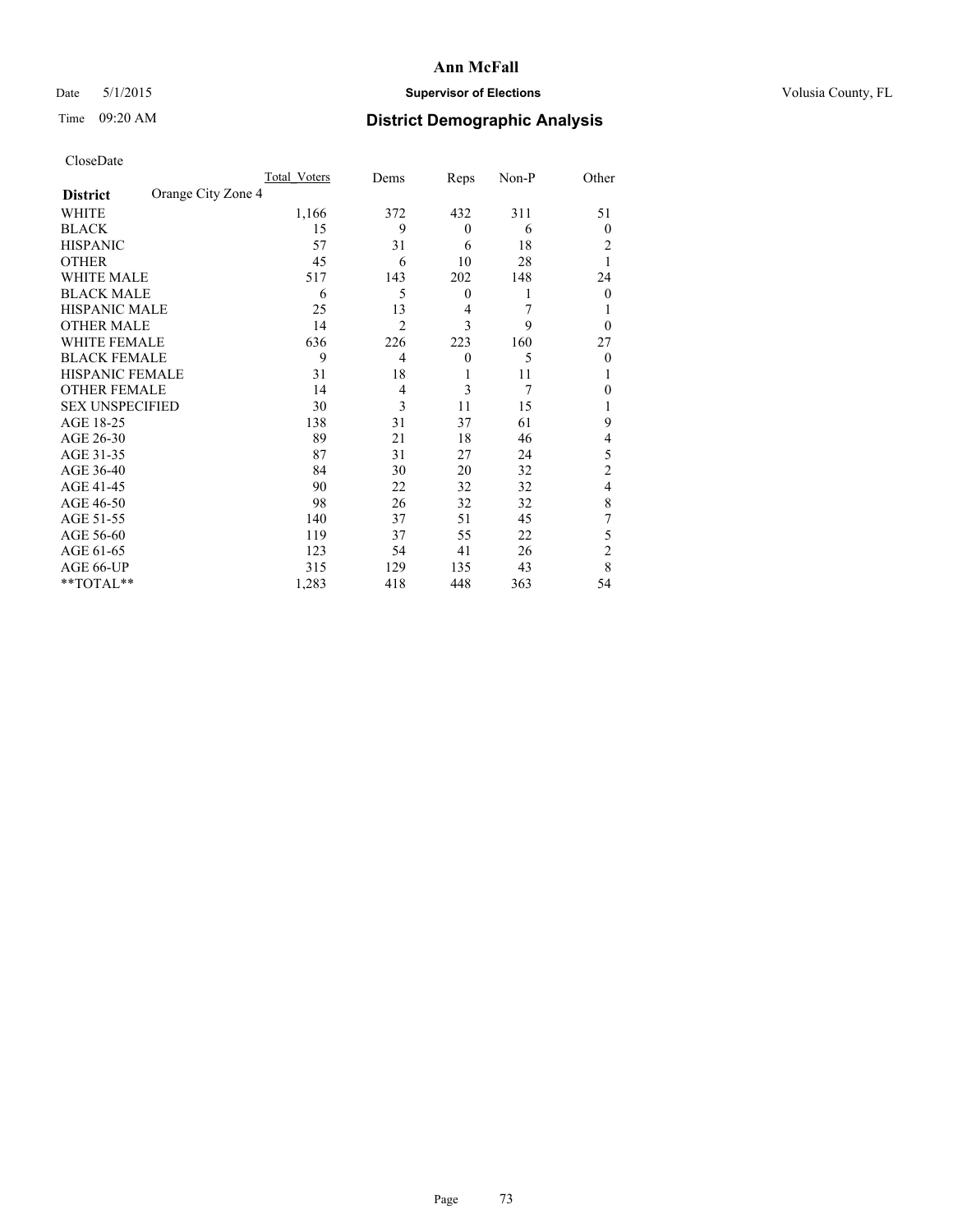## Date 5/1/2015 **Supervisor of Elections Supervisor of Elections** Volusia County, FL

## Time 09:20 AM **District Demographic Analysis**

|                        |                    | <b>Total Voters</b> | Dems | Reps     | Non-P | Other            |
|------------------------|--------------------|---------------------|------|----------|-------|------------------|
| <b>District</b>        | Orange City Zone 5 |                     |      |          |       |                  |
| WHITE                  |                    | 1,383               | 383  | 631      | 311   | 58               |
| <b>BLACK</b>           |                    | 109                 | 89   | 1        | 18    |                  |
| <b>HISPANIC</b>        |                    | 117                 | 49   | 17       | 50    | 1                |
| <b>OTHER</b>           |                    | 70                  | 25   | 18       | 26    | 1                |
| WHITE MALE             |                    | 555                 | 141  | 253      | 127   | 34               |
| <b>BLACK MALE</b>      |                    | 43                  | 32   | 1        | 9     | 1                |
| <b>HISPANIC MALE</b>   |                    | 53                  | 23   | 9        | 21    | $\theta$         |
| <b>OTHER MALE</b>      |                    | 18                  | 8    | 5        | 5     | $\boldsymbol{0}$ |
| <b>WHITE FEMALE</b>    |                    | 819                 | 240  | 377      | 178   | 24               |
| <b>BLACK FEMALE</b>    |                    | 64                  | 55   | $\theta$ | 9     | $\theta$         |
| <b>HISPANIC FEMALE</b> |                    | 63                  | 25   | 8        | 29    |                  |
| <b>OTHER FEMALE</b>    |                    | 35                  | 14   | 10       | 10    | 1                |
| <b>SEX UNSPECIFIED</b> |                    | 29                  | 8    | 4        | 17    | $\theta$         |
| AGE 18-25              |                    | 62                  | 17   | 10       | 34    |                  |
| AGE 26-30              |                    | 53                  | 27   | 13       | 13    | $\theta$         |
| AGE 31-35              |                    | 51                  | 17   | 9        | 24    | 1                |
| AGE 36-40              |                    | 53                  | 15   | 18       | 20    | 0                |
| AGE 41-45              |                    | 71                  | 27   | 19       | 24    |                  |
| AGE 46-50              |                    | 80                  | 28   | 20       | 29    | 3                |
| AGE 51-55              |                    | 97                  | 40   | 26       | 30    | 1                |
| AGE 56-60              |                    | 119                 | 46   | 34       | 35    | 4                |
| AGE 61-65              |                    | 101                 | 45   | 31       | 21    | 4                |
| AGE 66-UP              |                    | 992                 | 284  | 487      | 175   | 46               |
| **TOTAL**              |                    | 1,679               | 546  | 667      | 405   | 61               |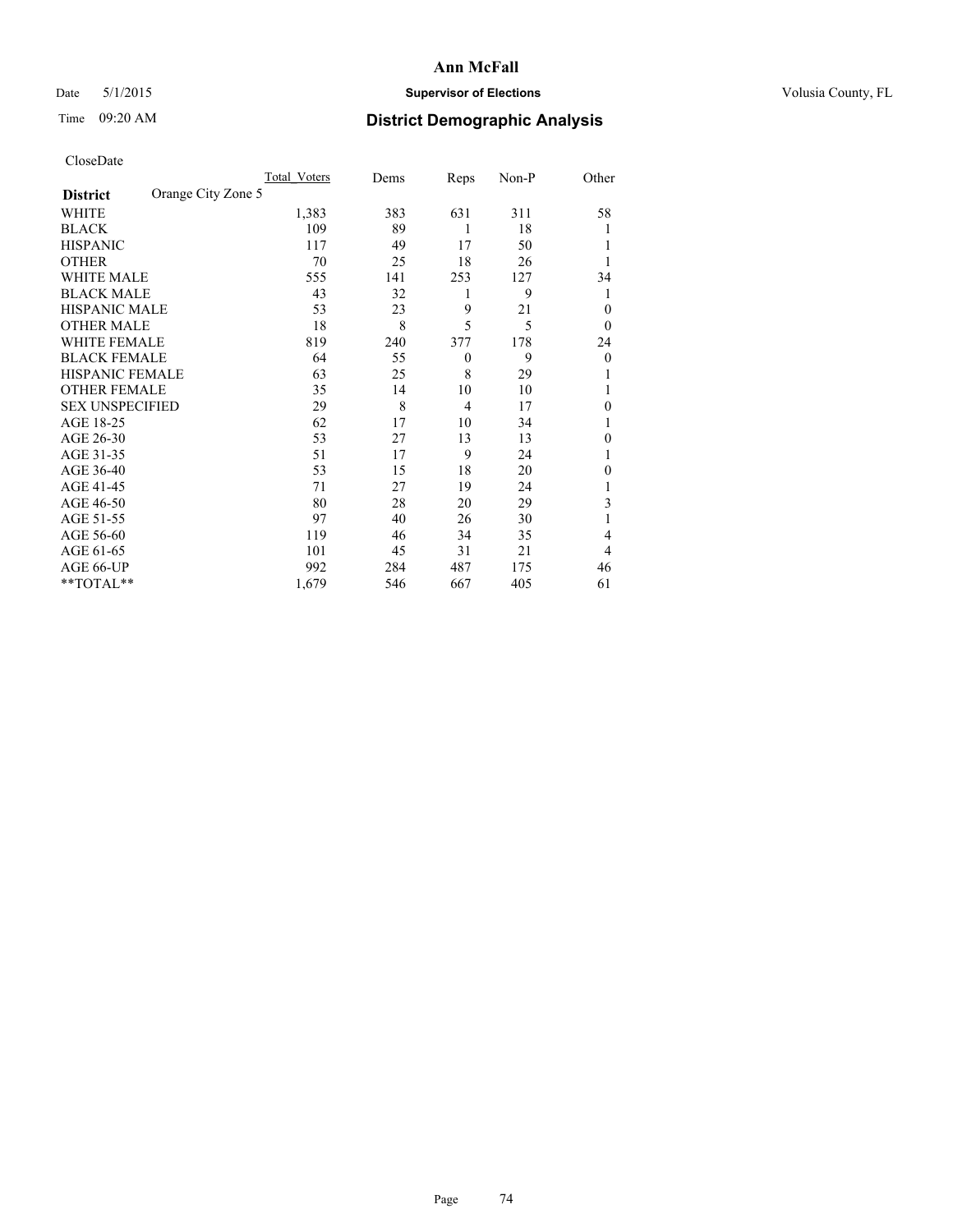## Date 5/1/2015 **Supervisor of Elections Supervisor of Elections** Volusia County, FL

## Time 09:20 AM **District Demographic Analysis**

|                                        | <b>Total Voters</b> | Dems  | Reps  | Non-P | Other    |
|----------------------------------------|---------------------|-------|-------|-------|----------|
| Ormond Beach Zone 1<br><b>District</b> |                     |       |       |       |          |
| WHITE                                  | 7,431               | 2,245 | 3,247 | 1,671 | 268      |
| <b>BLACK</b>                           | 115                 | 80    | 6     | 24    | 5        |
| <b>HISPANIC</b>                        | 140                 | 52    | 42    | 43    | 3        |
| <b>OTHER</b>                           | 365                 | 110   | 104   | 142   | 9        |
| <b>WHITE MALE</b>                      | 3,385               | 907   | 1,523 | 813   | 142      |
| <b>BLACK MALE</b>                      | 60                  | 38    | 3     | 15    | 4        |
| <b>HISPANIC MALE</b>                   | 67                  | 21    | 24    | 19    | 3        |
| <b>OTHER MALE</b>                      | 145                 | 45    | 47    | 50    | 3        |
| <b>WHITE FEMALE</b>                    | 3,992               | 1,327 | 1,707 | 837   | 121      |
| <b>BLACK FEMALE</b>                    | 54                  | 42    | 3     | 8     | 1        |
| <b>HISPANIC FEMALE</b>                 | 70                  | 29    | 17    | 24    | $\theta$ |
| <b>OTHER FEMALE</b>                    | 154                 | 50    | 42    | 56    | 6        |
| <b>SEX UNSPECIFIED</b>                 | 124                 | 28    | 33    | 58    | 5        |
| AGE 18-25                              | 558                 | 132   | 184   | 216   | 26       |
| AGE 26-30                              | 369                 | 104   | 136   | 119   | 10       |
| AGE 31-35                              | 367                 | 95    | 131   | 125   | 16       |
| AGE 36-40                              | 430                 | 115   | 165   | 128   | 22       |
| AGE 41-45                              | 527                 | 148   | 222   | 137   | 20       |
| AGE 46-50                              | 625                 | 168   | 285   | 154   | 18       |
| AGE 51-55                              | 718                 | 220   | 319   | 163   | 16       |
| AGE 56-60                              | 804                 | 266   | 352   | 164   | 22       |
| AGE 61-65                              | 853                 | 274   | 371   | 181   | 27       |
| AGE 66-UP                              | 2,800               | 965   | 1,234 | 493   | 108      |
| **TOTAL**                              | 8,051               | 2,487 | 3,399 | 1,880 | 285      |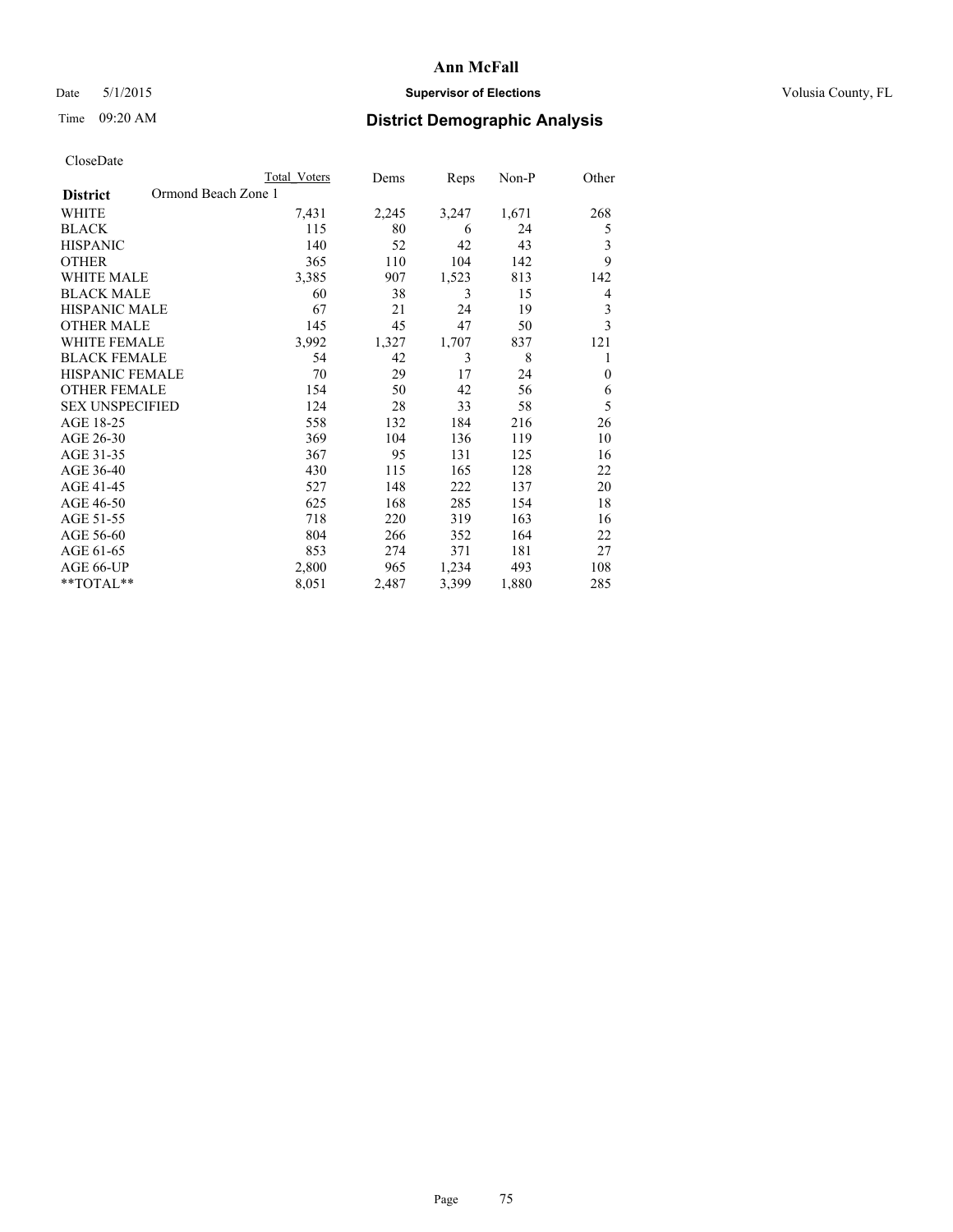## Date 5/1/2015 **Supervisor of Elections Supervisor of Elections** Volusia County, FL

## Time 09:20 AM **District Demographic Analysis**

|                                        | <b>Total Voters</b> | Dems  | Reps  | Non-P | Other                   |
|----------------------------------------|---------------------|-------|-------|-------|-------------------------|
| Ormond Beach Zone 2<br><b>District</b> |                     |       |       |       |                         |
| WHITE                                  | 5,692               | 2,029 | 2,016 | 1,436 | 211                     |
| <b>BLACK</b>                           | 390                 | 311   | 13    | 62    | 4                       |
| <b>HISPANIC</b>                        | 171                 | 72    | 44    | 52    | 3                       |
| <b>OTHER</b>                           | 365                 | 137   | 87    | 132   | 9                       |
| <b>WHITE MALE</b>                      | 2,559               | 783   | 959   | 701   | 116                     |
| <b>BLACK MALE</b>                      | 156                 | 112   | 9     | 34    | 1                       |
| HISPANIC MALE                          | 65                  | 20    | 19    | 23    | 3                       |
| <b>OTHER MALE</b>                      | 134                 | 51    | 35    | 43    | 5                       |
| <b>WHITE FEMALE</b>                    | 3,087               | 1,233 | 1,042 | 718   | 94                      |
| <b>BLACK FEMALE</b>                    | 229                 | 196   | 4     | 26    | 3                       |
| <b>HISPANIC FEMALE</b>                 | 106                 | 52    | 25    | 29    | $\boldsymbol{0}$        |
| <b>OTHER FEMALE</b>                    | 141                 | 63    | 39    | 37    | $\overline{c}$          |
| <b>SEX UNSPECIFIED</b>                 | 141                 | 39    | 28    | 71    | $\overline{\mathbf{3}}$ |
| AGE 18-25                              | 592                 | 193   | 158   | 222   | 19                      |
| AGE 26-30                              | 439                 | 172   | 90    | 165   | 12                      |
| AGE 31-35                              | 391                 | 130   | 102   | 144   | 15                      |
| AGE 36-40                              | 403                 | 145   | 92    | 153   | 13                      |
| AGE 41-45                              | 422                 | 141   | 135   | 130   | 16                      |
| AGE 46-50                              | 549                 | 170   | 209   | 140   | 30                      |
| AGE 51-55                              | 609                 | 207   | 227   | 154   | 21                      |
| AGE 56-60                              | 648                 | 259   | 209   | 157   | 23                      |
| AGE 61-65                              | 625                 | 280   | 196   | 126   | 23                      |
| AGE 66-UP                              | 1,940               | 852   | 742   | 291   | 55                      |
| **TOTAL**                              | 6,618               | 2,549 | 2,160 | 1,682 | 227                     |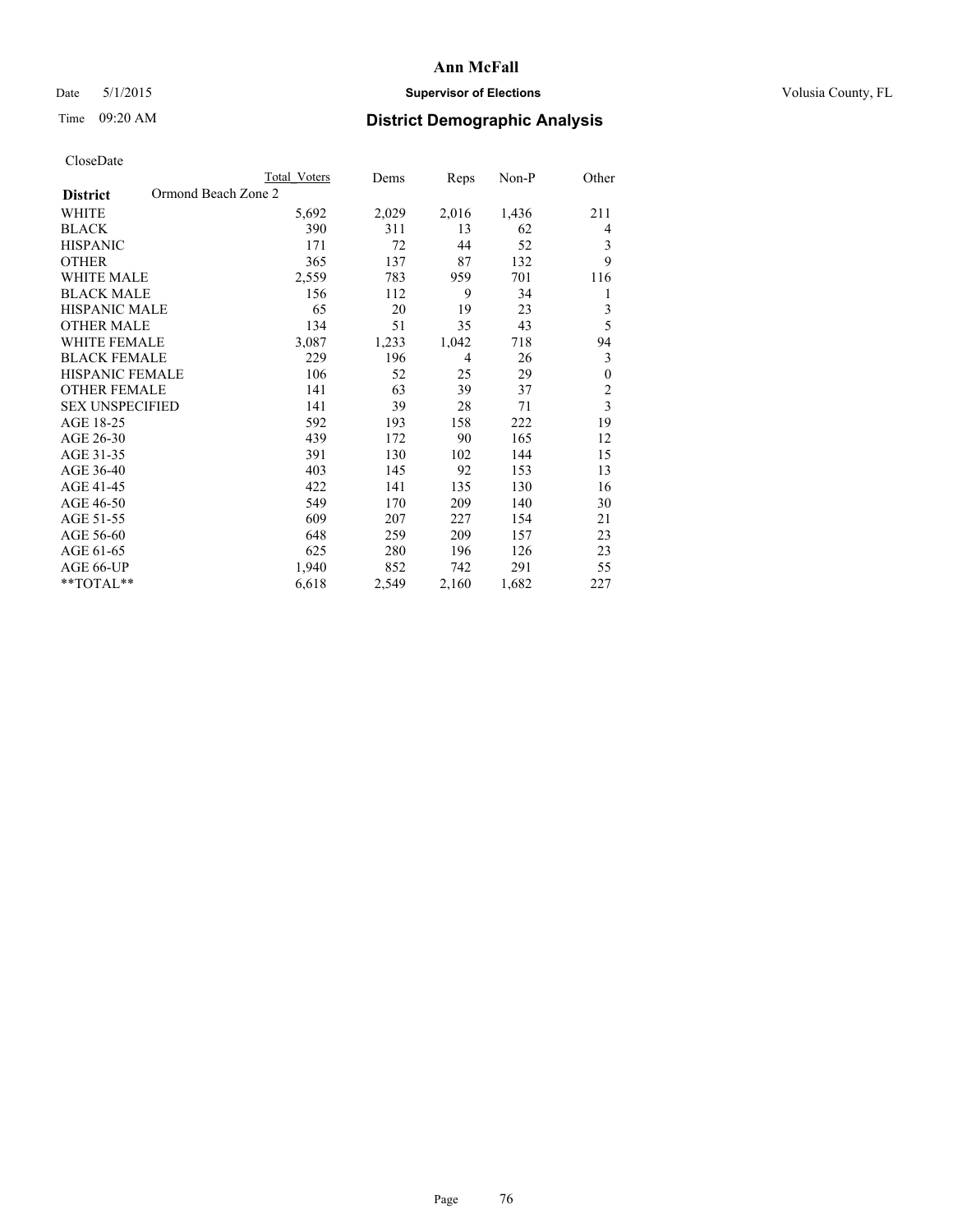## Date 5/1/2015 **Supervisor of Elections Supervisor of Elections** Volusia County, FL

# Time 09:20 AM **District Demographic Analysis**

|                                        | <b>Total Voters</b> | Dems  | Reps  | Non-P | Other                   |
|----------------------------------------|---------------------|-------|-------|-------|-------------------------|
| Ormond Beach Zone 3<br><b>District</b> |                     |       |       |       |                         |
| WHITE                                  | 7,015               | 1,975 | 3,319 | 1,502 | 219                     |
| <b>BLACK</b>                           | 286                 | 219   | 13    | 45    | 9                       |
| <b>HISPANIC</b>                        | 199                 | 65    | 57    | 72    | 5                       |
| <b>OTHER</b>                           | 451                 | 137   | 113   | 192   | 9                       |
| <b>WHITE MALE</b>                      | 3,247               | 805   | 1,589 | 747   | 106                     |
| <b>BLACK MALE</b>                      | 109                 | 79    | 5     | 21    | 4                       |
| HISPANIC MALE                          | 95                  | 24    | 34    | 35    | $\overline{c}$          |
| <b>OTHER MALE</b>                      | 169                 | 47    | 42    | 75    | 5                       |
| <b>WHITE FEMALE</b>                    | 3,706               | 1,152 | 1,712 | 730   | 112                     |
| <b>BLACK FEMALE</b>                    | 175                 | 139   | 8     | 23    | 5                       |
| <b>HISPANIC FEMALE</b>                 | 102                 | 41    | 21    | 37    | $\overline{\mathbf{3}}$ |
| <b>OTHER FEMALE</b>                    | 212                 | 74    | 55    | 79    | 4                       |
| <b>SEX UNSPECIFIED</b>                 | 136                 | 35    | 36    | 64    | 1                       |
| AGE 18-25                              | 789                 | 211   | 276   | 272   | 30                      |
| AGE 26-30                              | 484                 | 153   | 168   | 146   | 17                      |
| AGE 31-35                              | 445                 | 130   | 164   | 143   | 8                       |
| AGE 36-40                              | 437                 | 110   | 174   | 127   | 26                      |
| AGE 41-45                              | 543                 | 145   | 236   | 139   | 23                      |
| AGE 46-50                              | 680                 | 177   | 312   | 167   | 24                      |
| AGE 51-55                              | 748                 | 212   | 353   | 167   | 16                      |
| AGE 56-60                              | 777                 | 240   | 374   | 153   | 10                      |
| AGE 61-65                              | 827                 | 280   | 357   | 166   | 24                      |
| AGE 66-UP                              | 2,221               | 738   | 1,088 | 331   | 64                      |
| **TOTAL**                              | 7,951               | 2,396 | 3,502 | 1,811 | 242                     |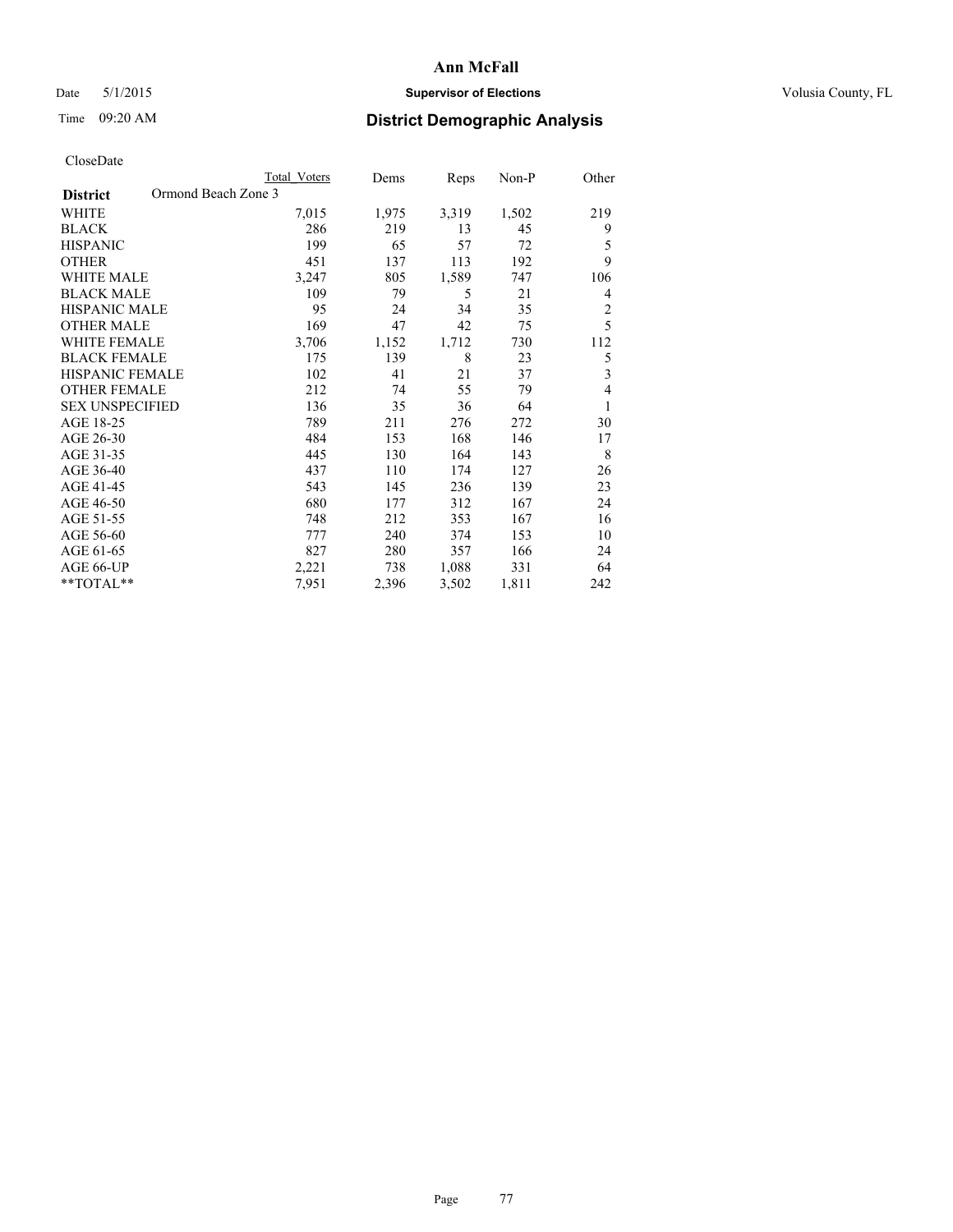## Date 5/1/2015 **Supervisor of Elections Supervisor of Elections** Volusia County, FL

## Time 09:20 AM **District Demographic Analysis**

|                                        | <b>Total Voters</b> | Dems  | Reps  | Non-P | Other            |
|----------------------------------------|---------------------|-------|-------|-------|------------------|
| Ormond Beach Zone 4<br><b>District</b> |                     |       |       |       |                  |
| WHITE                                  | 6,823               | 2,262 | 2,647 | 1,643 | 271              |
| <b>BLACK</b>                           | 207                 | 155   | 15    | 31    | 6                |
| <b>HISPANIC</b>                        | 153                 | 71    | 30    | 50    | $\overline{2}$   |
| <b>OTHER</b>                           | 338                 | 98    | 80    | 148   | 12               |
| <b>WHITE MALE</b>                      | 3,029               | 867   | 1,220 | 792   | 150              |
| <b>BLACK MALE</b>                      | 89                  | 64    | 5     | 17    | 3                |
| HISPANIC MALE                          | 65                  | 26    | 16    | 21    | $\overline{2}$   |
| <b>OTHER MALE</b>                      | 126                 | 36    | 28    | 55    | 7                |
| <b>WHITE FEMALE</b>                    | 3,734               | 1,379 | 1,414 | 823   | 118              |
| <b>BLACK FEMALE</b>                    | 115                 | 89    | 9     | 14    | 3                |
| <b>HISPANIC FEMALE</b>                 | 84                  | 44    | 14    | 26    | $\boldsymbol{0}$ |
| <b>OTHER FEMALE</b>                    | 144                 | 48    | 42    | 49    | 5                |
| <b>SEX UNSPECIFIED</b>                 | 135                 | 33    | 24    | 75    | $\overline{3}$   |
| AGE 18-25                              | 517                 | 149   | 158   | 193   | 17               |
| AGE 26-30                              | 422                 | 124   | 121   | 163   | 14               |
| AGE 31-35                              | 313                 | 87    | 90    | 121   | 15               |
| AGE 36-40                              | 297                 | 72    | 115   | 98    | 12               |
| AGE 41-45                              | 373                 | 109   | 115   | 133   | 16               |
| AGE 46-50                              | 480                 | 139   | 198   | 134   | 9                |
| AGE 51-55                              | 656                 | 231   | 256   | 152   | 17               |
| AGE 56-60                              | 709                 | 264   | 273   | 147   | 25               |
| AGE 61-65                              | 700                 | 280   | 242   | 146   | 32               |
| AGE 66-UP                              | 3,054               | 1,131 | 1,204 | 585   | 134              |
| **TOTAL**                              | 7,521               | 2,586 | 2,772 | 1,872 | 291              |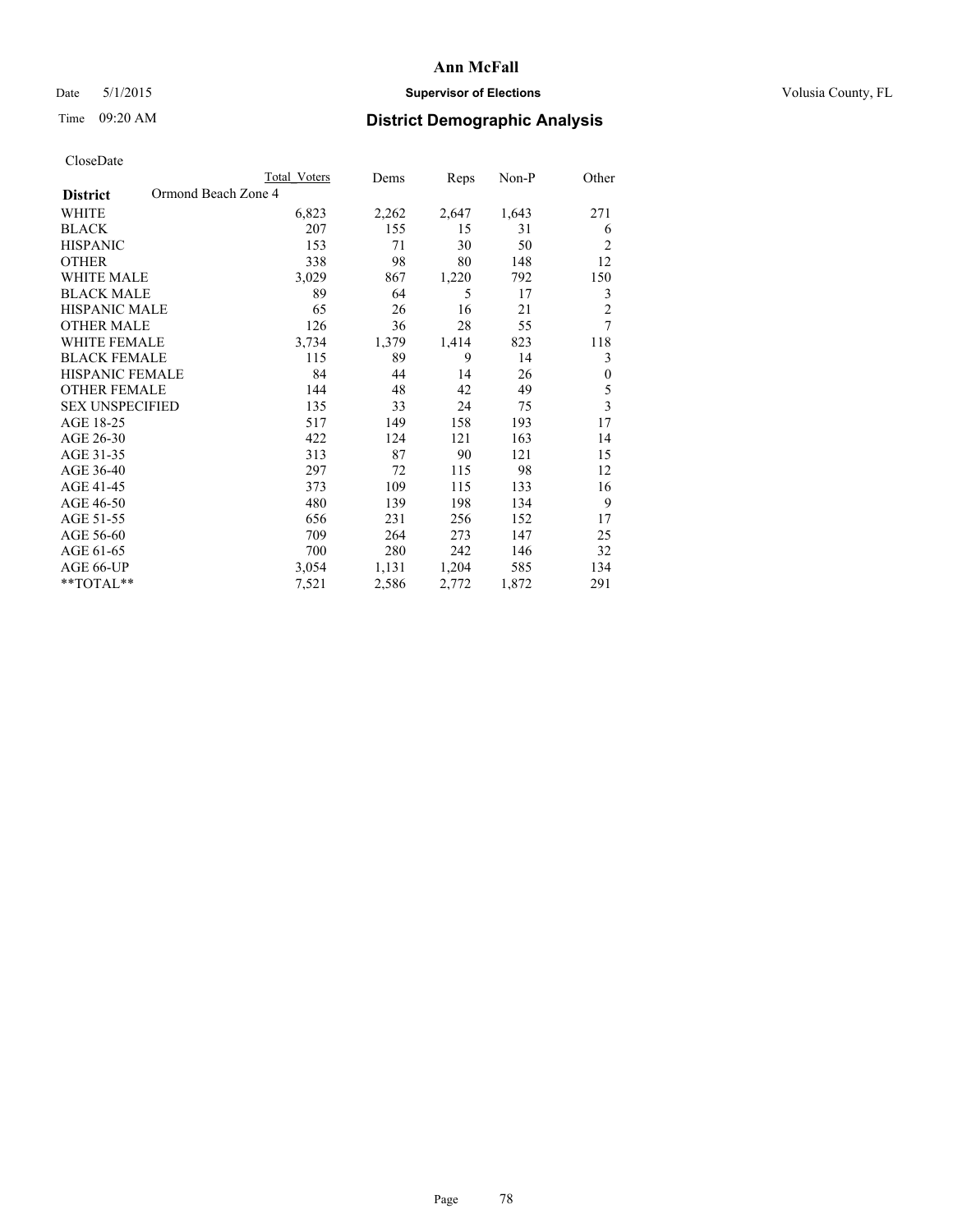## Date 5/1/2015 **Supervisor of Elections Supervisor of Elections** Volusia County, FL

# Time 09:20 AM **District Demographic Analysis**

|                        |         | Total Voters | Dems           | Reps           | Non-P | Other          |
|------------------------|---------|--------------|----------------|----------------|-------|----------------|
| <b>District</b>        | Pierson |              |                |                |       |                |
| WHITE                  |         | 549          | 188            | 242            | 106   | 13             |
| <b>BLACK</b>           |         | 48           | 40             | $\overline{2}$ | 6     | $\theta$       |
| <b>HISPANIC</b>        |         | 137          | 63             | 7              | 63    | 4              |
| <b>OTHER</b>           |         | 19           | 5              | 3              | 11    | $\theta$       |
| WHITE MALE             |         | 261          | 85             | 121            | 46    | 9              |
| <b>BLACK MALE</b>      |         | 22           | 18             | 1              | 3     | $\theta$       |
| <b>HISPANIC MALE</b>   |         | 63           | 32             | $\overline{2}$ | 28    | 1              |
| <b>OTHER MALE</b>      |         | 8            | 3              | $\overline{c}$ | 3     | 0              |
| WHITE FEMALE           |         | 282          | 102            | 118            | 58    | 4              |
| <b>BLACK FEMALE</b>    |         | 26           | 22             | 1              | 3     | $\theta$       |
| HISPANIC FEMALE        |         | 73           | 31             | 5              | 34    | 3              |
| <b>OTHER FEMALE</b>    |         | 6            | $\overline{2}$ | 1              | 3     | $\theta$       |
| <b>SEX UNSPECIFIED</b> |         | 12           | 1              | 3              | 8     | $\theta$       |
| AGE 18-25              |         | 106          | 39             | 19             | 48    | 0              |
| AGE 26-30              |         | 51           | 14             | 11             | 26    | 0              |
| AGE 31-35              |         | 59           | 14             | 23             | 20    | $\overline{c}$ |
| AGE 36-40              |         | 52           | 14             | 16             | 18    | 4              |
| AGE 41-45              |         | 58           | 18             | 19             | 19    | $\overline{c}$ |
| AGE 46-50              |         | 43           | 18             | 13             | 10    | $\overline{2}$ |
| AGE 51-55              |         | 72           | 35             | 25             | 9     | 3              |
| AGE 56-60              |         | 83           | 36             | 33             | 13    | 1              |
| AGE 61-65              |         | 66           | 26             | 31             | 9     | $\mathbf{0}$   |
| AGE 66-UP              |         | 163          | 82             | 64             | 14    | 3              |
| $*$ TOTAL $**$         |         | 753          | 296            | 254            | 186   | 17             |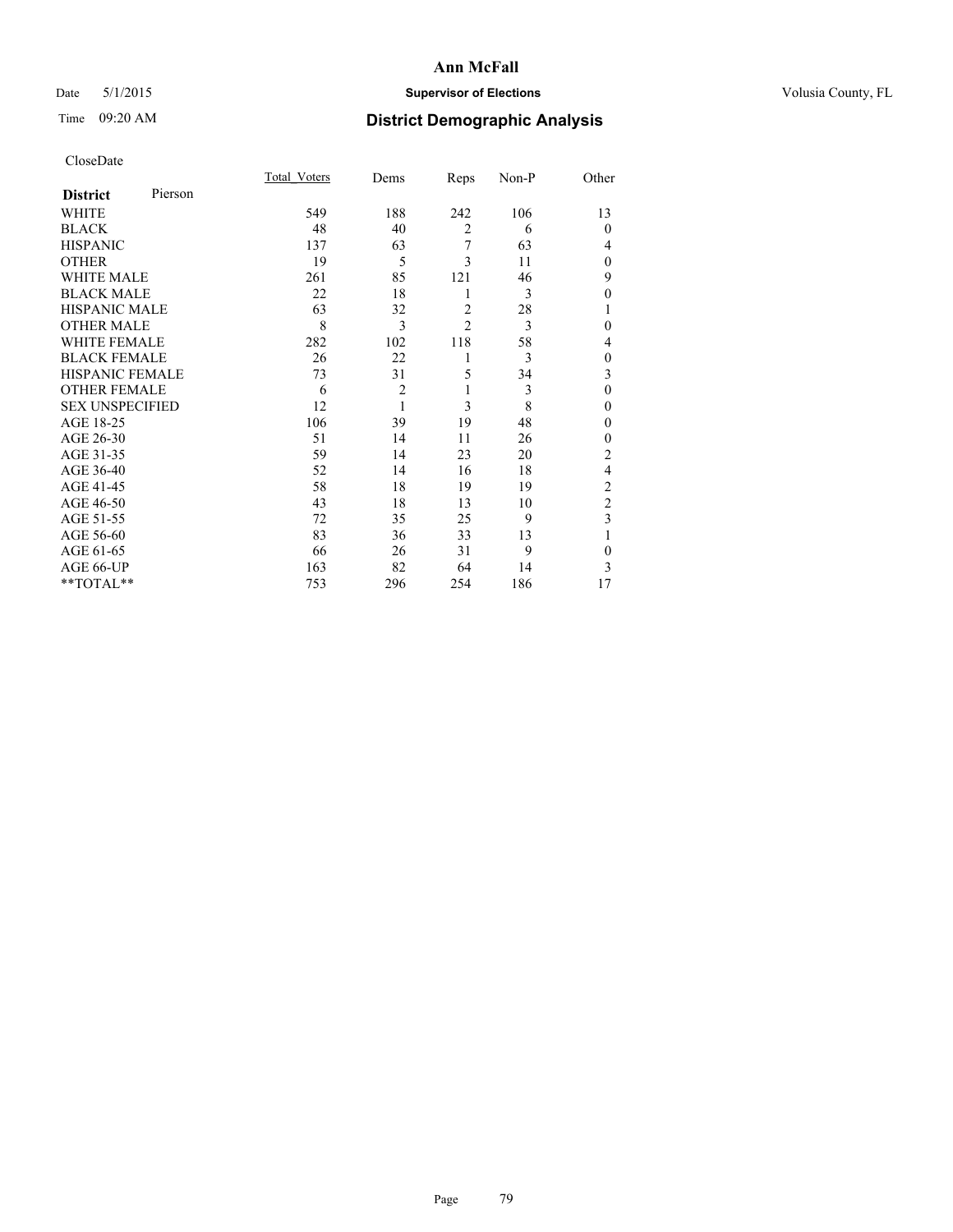## Date 5/1/2015 **Supervisor of Elections Supervisor of Elections** Volusia County, FL

## Time 09:20 AM **District Demographic Analysis**

|                        |             | <b>Total Voters</b> | Dems | Reps           | Non-P          | Other    |
|------------------------|-------------|---------------------|------|----------------|----------------|----------|
| <b>District</b>        | Ponce Inlet |                     |      |                |                |          |
| WHITE                  |             | 2,808               | 666  | 1,439          | 616            | 87       |
| <b>BLACK</b>           |             | 9                   | 5    | $\overline{2}$ | $\overline{2}$ | $\theta$ |
| <b>HISPANIC</b>        |             | 45                  | 14   | 21             | 9              |          |
| <b>OTHER</b>           |             | 102                 | 25   | 37             | 36             | 4        |
| WHITE MALE             |             | 1,331               | 264  | 706            | 315            | 46       |
| <b>BLACK MALE</b>      |             | 4                   | 2    | 1              | 1              | $\theta$ |
| <b>HISPANIC MALE</b>   |             | 19                  | 5    | 9              | 5              | $\theta$ |
| <b>OTHER MALE</b>      |             | 37                  | 7    | 17             | 10             | 3        |
| <b>WHITE FEMALE</b>    |             | 1,455               | 396  | 728            | 291            | 40       |
| <b>BLACK FEMALE</b>    |             | 5                   | 3    | 1              | 1              | $\theta$ |
| <b>HISPANIC FEMALE</b> |             | 26                  | 9    | 12             | 4              |          |
| <b>OTHER FEMALE</b>    |             | 48                  | 14   | 15             | 18             |          |
| <b>SEX UNSPECIFIED</b> |             | 39                  | 10   | 10             | 18             |          |
| AGE 18-25              |             | 150                 | 37   | 53             | 52             | 8        |
| AGE 26-30              |             | 85                  | 23   | 30             | 31             | 1        |
| AGE 31-35              |             | 84                  | 15   | 38             | 24             | 7        |
| AGE 36-40              |             | 82                  | 12   | 36             | 30             | 4        |
| AGE 41-45              |             | 128                 | 26   | 58             | 40             | 4        |
| AGE 46-50              |             | 152                 | 28   | 81             | 41             | 2        |
| AGE 51-55              |             | 256                 | 63   | 136            | 53             | 4        |
| AGE 56-60              |             | 328                 | 80   | 174            | 67             | 7        |
| AGE 61-65              |             | 397                 | 97   | 192            | 97             | 11       |
| AGE 66-UP              |             | 1,302               | 329  | 701            | 228            | 44       |
| **TOTAL**              |             | 2,964               | 710  | 1,499          | 663            | 92       |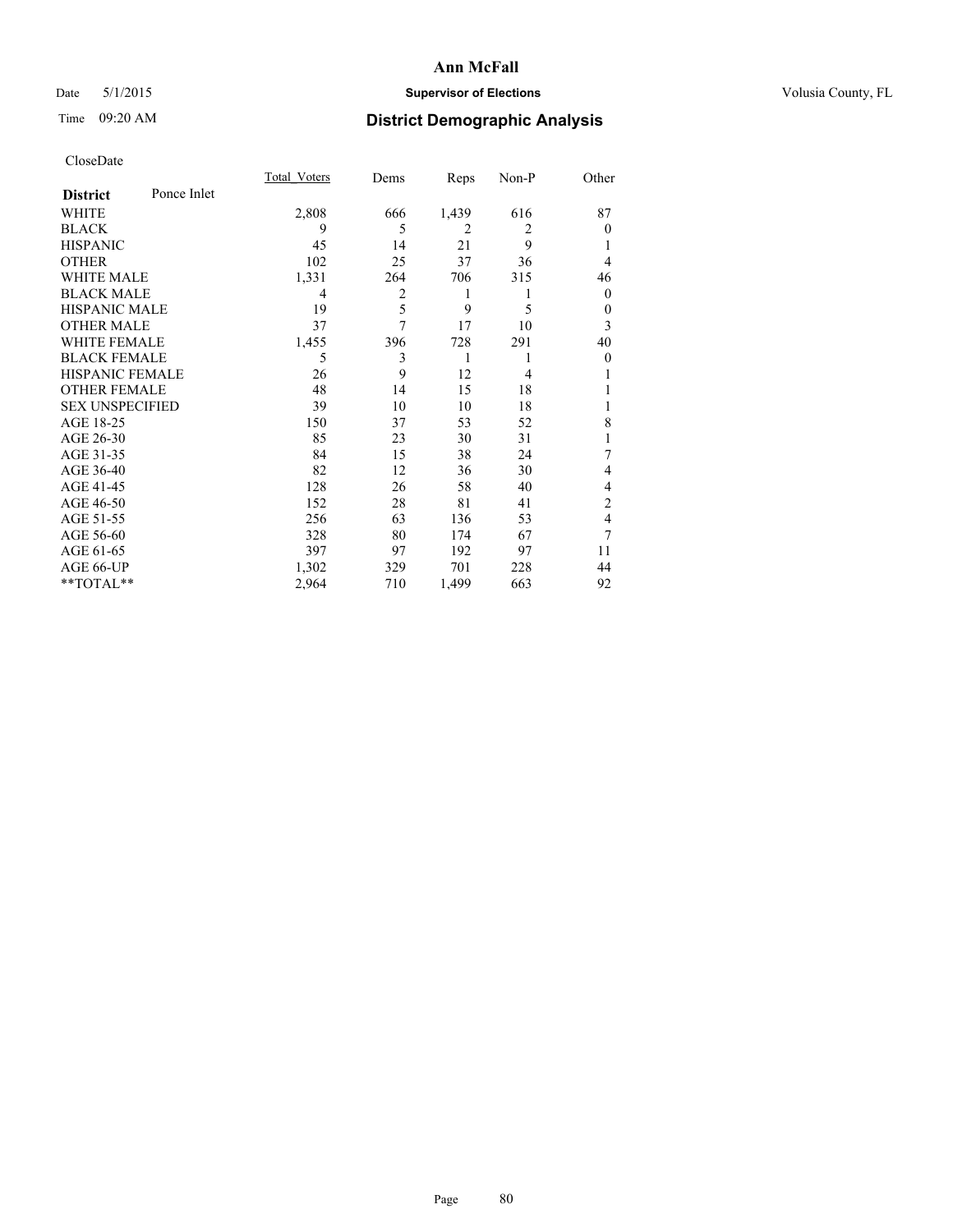## Date 5/1/2015 **Supervisor of Elections Supervisor of Elections** Volusia County, FL

# Time 09:20 AM **District Demographic Analysis**

| Total Voters | Dems               | Reps  | Non-P | Other          |
|--------------|--------------------|-------|-------|----------------|
|              |                    |       |       |                |
| 8,220        | 2,934              | 2,567 | 2,372 | 347            |
| 176          | 133                | 8     | 29    | 6              |
| 255          | 107                | 42    | 101   | 5              |
| 344          | 106                | 59    | 170   | 9              |
| 3,695        | 1,135              | 1,264 | 1,112 | 184            |
| 77           | 56                 | 4     | 16    | 1              |
| 104          | 45                 | 15    | 41    | 3              |
| 107          | 33                 | 16    | 54    | 4              |
| 4,445        | 1,773              | 1,280 | 1,231 | 161            |
| 99           | 77                 | 4     | 13    | 5              |
| 144          | 59                 | 27    | 56    | $\overline{c}$ |
| 154          | 54                 | 34    | 61    | 5              |
| 170          | 48                 | 32    | 88    | $\overline{c}$ |
| 759          | 237                | 139   | 344   | 39             |
| 578          | 169                | 107   | 281   | 21             |
| 505          | 160                | 115   | 206   | 24             |
| 512          | 166                | 123   | 189   | 34             |
| 589          | 191                | 163   | 214   | 21             |
| 634          | 216                | 188   | 201   | 29             |
| 878          | 315                | 286   | 245   | 32             |
| 936          | 361                | 324   | 220   | 31             |
| 843          | 313                | 277   | 214   | 39             |
| 2,760        | 1,152              | 953   | 558   | 97             |
| 8,995        | 3,280              | 2,676 | 2,672 | 367            |
|              | Port Orange Zone 1 |       |       |                |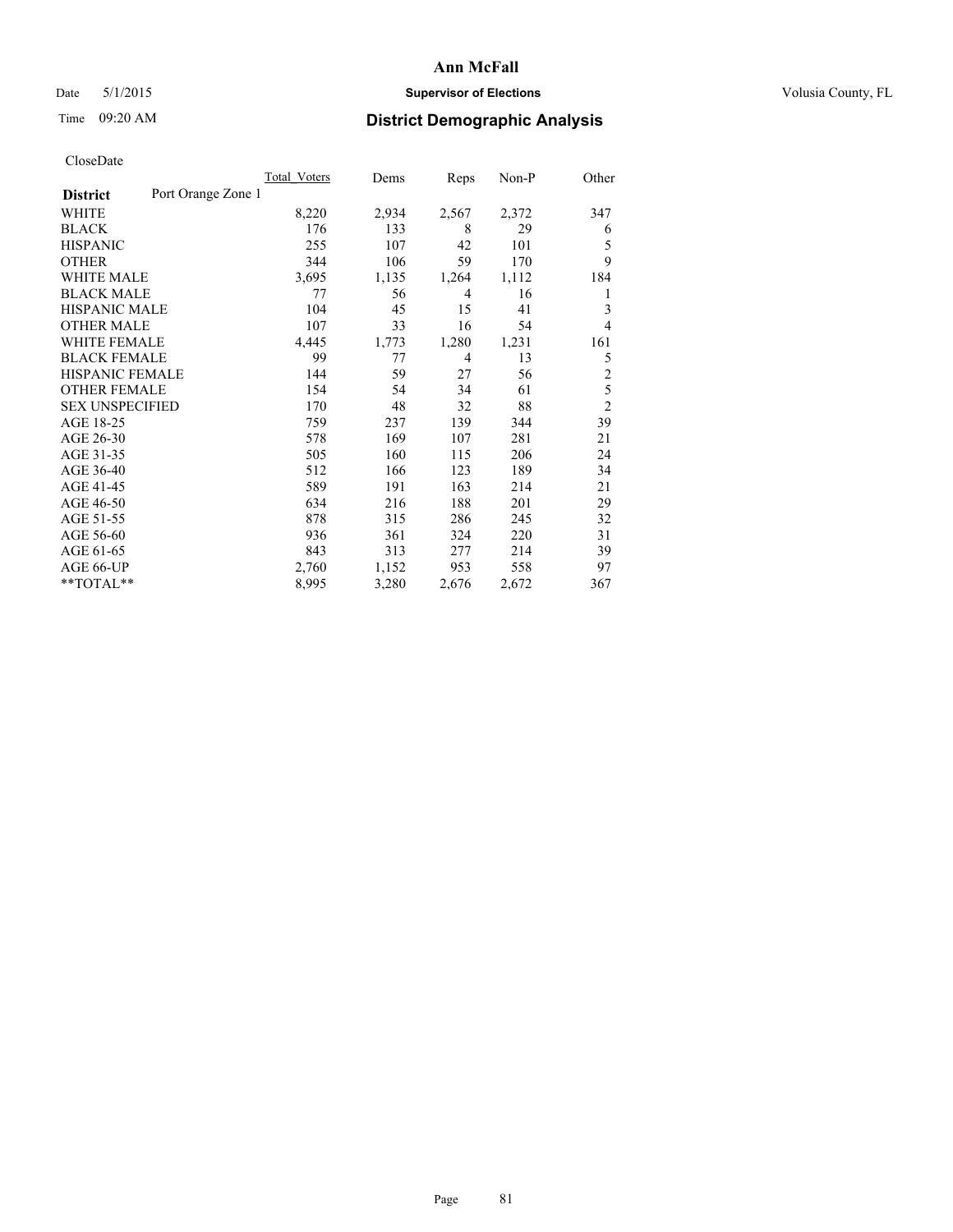## Date 5/1/2015 **Supervisor of Elections Supervisor of Elections** Volusia County, FL

## Time 09:20 AM **District Demographic Analysis**

|                        |                    | <b>Total Voters</b> | Dems  | Reps  | Non-P | Other          |
|------------------------|--------------------|---------------------|-------|-------|-------|----------------|
| <b>District</b>        | Port Orange Zone 2 |                     |       |       |       |                |
| WHITE                  |                    | 8,341               | 2,782 | 2,967 | 2,243 | 349            |
| <b>BLACK</b>           |                    | 411                 | 316   | 14    | 75    | 6              |
| <b>HISPANIC</b>        |                    | 286                 | 113   | 60    | 104   | 9              |
| <b>OTHER</b>           |                    | 494                 | 151   | 107   | 226   | 10             |
| WHITE MALE             |                    | 3,803               | 1,100 | 1,444 | 1,085 | 174            |
| <b>BLACK MALE</b>      |                    | 142                 | 103   | 5     | 31    | 3              |
| <b>HISPANIC MALE</b>   |                    | 146                 | 50    | 39    | 52    | 5              |
| <b>OTHER MALE</b>      |                    | 195                 | 54    | 42    | 92    | 7              |
| <b>WHITE FEMALE</b>    |                    | 4,449               | 1,653 | 1,494 | 1,134 | 168            |
| <b>BLACK FEMALE</b>    |                    | 264                 | 208   | 9     | 44    | 3              |
| <b>HISPANIC FEMALE</b> |                    | 137                 | 63    | 20    | 50    | 4              |
| <b>OTHER FEMALE</b>    |                    | 207                 | 77    | 48    | 80    | $\overline{2}$ |
| <b>SEX UNSPECIFIED</b> |                    | 189                 | 54    | 47    | 80    | 8              |
| AGE 18-25              |                    | 796                 | 232   | 199   | 333   | 32             |
| AGE 26-30              |                    | 734                 | 234   | 188   | 287   | 25             |
| AGE 31-35              |                    | 642                 | 198   | 161   | 250   | 33             |
| AGE 36-40              |                    | 514                 | 159   | 152   | 184   | 19             |
| AGE 41-45              |                    | 554                 | 174   | 195   | 157   | 28             |
| AGE 46-50              |                    | 668                 | 220   | 241   | 183   | 24             |
| AGE 51-55              |                    | 822                 | 303   | 285   | 211   | 23             |
| AGE 56-60              |                    | 868                 | 305   | 319   | 210   | 34             |
| AGE 61-65              |                    | 902                 | 357   | 286   | 235   | 24             |
| AGE 66-UP              |                    | 3,032               | 1,180 | 1,122 | 598   | 132            |
| **TOTAL**              |                    | 9,532               | 3,362 | 3,148 | 2,648 | 374            |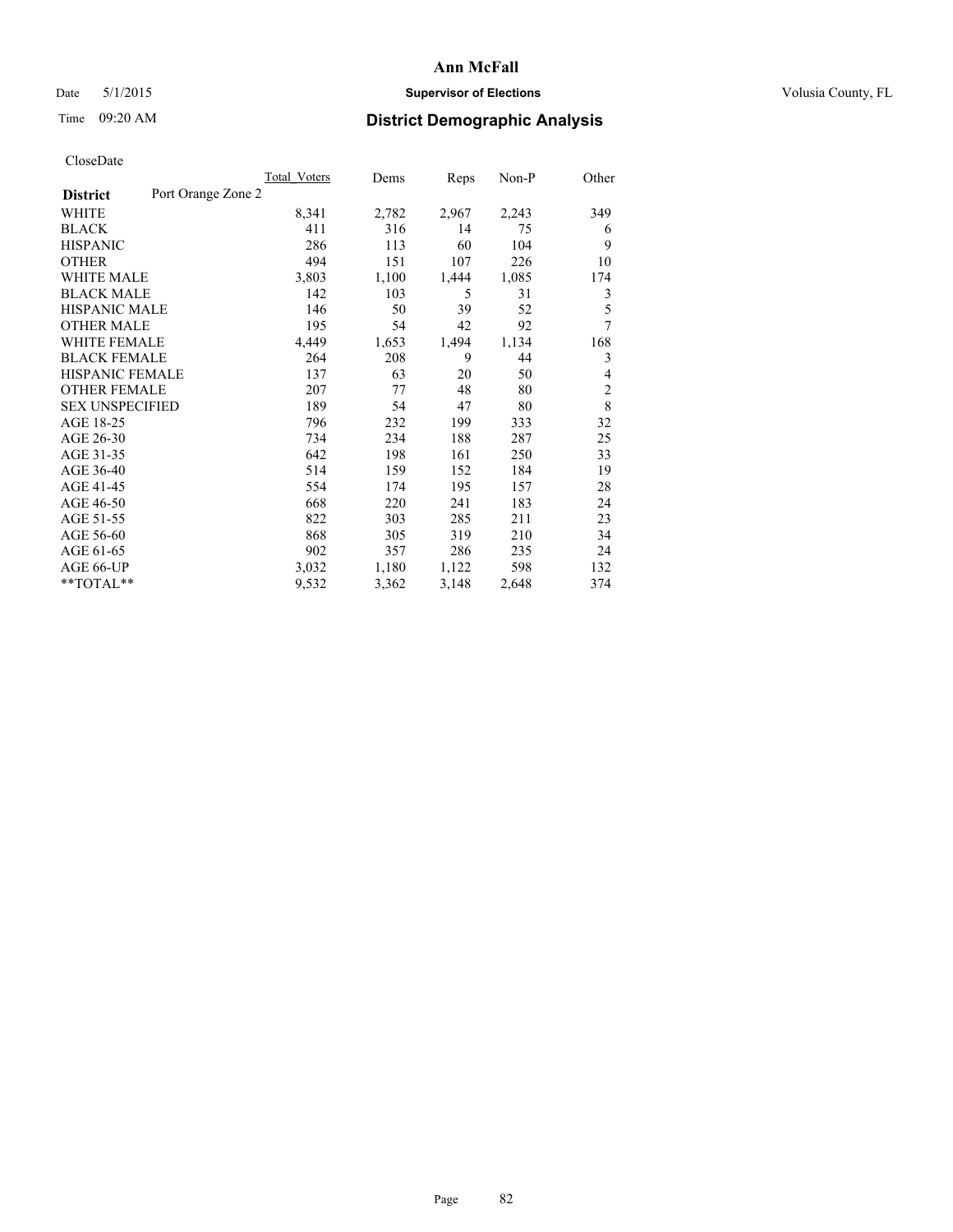## Date 5/1/2015 **Supervisor of Elections Supervisor of Elections** Volusia County, FL

# Time 09:20 AM **District Demographic Analysis**

|                        |                    | Total Voters | Dems  | Reps  | Non-P | Other            |
|------------------------|--------------------|--------------|-------|-------|-------|------------------|
| <b>District</b>        | Port Orange Zone 3 |              |       |       |       |                  |
| WHITE                  |                    | 9,682        | 2,885 | 3,916 | 2,506 | 375              |
| <b>BLACK</b>           |                    | 327          | 248   | 13    | 55    | 11               |
| <b>HISPANIC</b>        |                    | 305          | 115   | 57    | 119   | 14               |
| <b>OTHER</b>           |                    | 529          | 147   | 138   | 224   | 20               |
| WHITE MALE             |                    | 4,339        | 1,132 | 1,833 | 1,175 | 199              |
| <b>BLACK MALE</b>      |                    | 153          | 107   | 7     | 33    | 6                |
| <b>HISPANIC MALE</b>   |                    | 134          | 45    | 28    | 53    | 8                |
| <b>OTHER MALE</b>      |                    | 193          | 56    | 53    | 72    | 12               |
| <b>WHITE FEMALE</b>    |                    | 5,244        | 1,727 | 2,043 | 1,302 | 172              |
| <b>BLACK FEMALE</b>    |                    | 170          | 138   | 5     | 22    | 5                |
| <b>HISPANIC FEMALE</b> |                    | 164          | 68    | 27    | 63    | 6                |
| <b>OTHER FEMALE</b>    |                    | 225          | 68    | 62    | 90    | 5                |
| <b>SEX UNSPECIFIED</b> |                    | 221          | 54    | 66    | 94    | $\boldsymbol{7}$ |
| AGE 18-25              |                    | 875          | 231   | 256   | 349   | 39               |
| AGE 26-30              |                    | 752          | 218   | 219   | 292   | 23               |
| AGE 31-35              |                    | 695          | 200   | 217   | 249   | 29               |
| AGE 36-40              |                    | 602          | 191   | 199   | 186   | 26               |
| AGE 41-45              |                    | 693          | 218   | 246   | 211   | 18               |
| AGE 46-50              |                    | 754          | 212   | 318   | 202   | 22               |
| AGE 51-55              |                    | 911          | 270   | 382   | 235   | 24               |
| AGE 56-60              |                    | 931          | 307   | 373   | 222   | 29               |
| AGE 61-65              |                    | 965          | 352   | 367   | 209   | 37               |
| AGE 66-UP              |                    | 3,665        | 1,196 | 1,547 | 749   | 173              |
| **TOTAL**              |                    | 10,843       | 3,395 | 4,124 | 2,904 | 420              |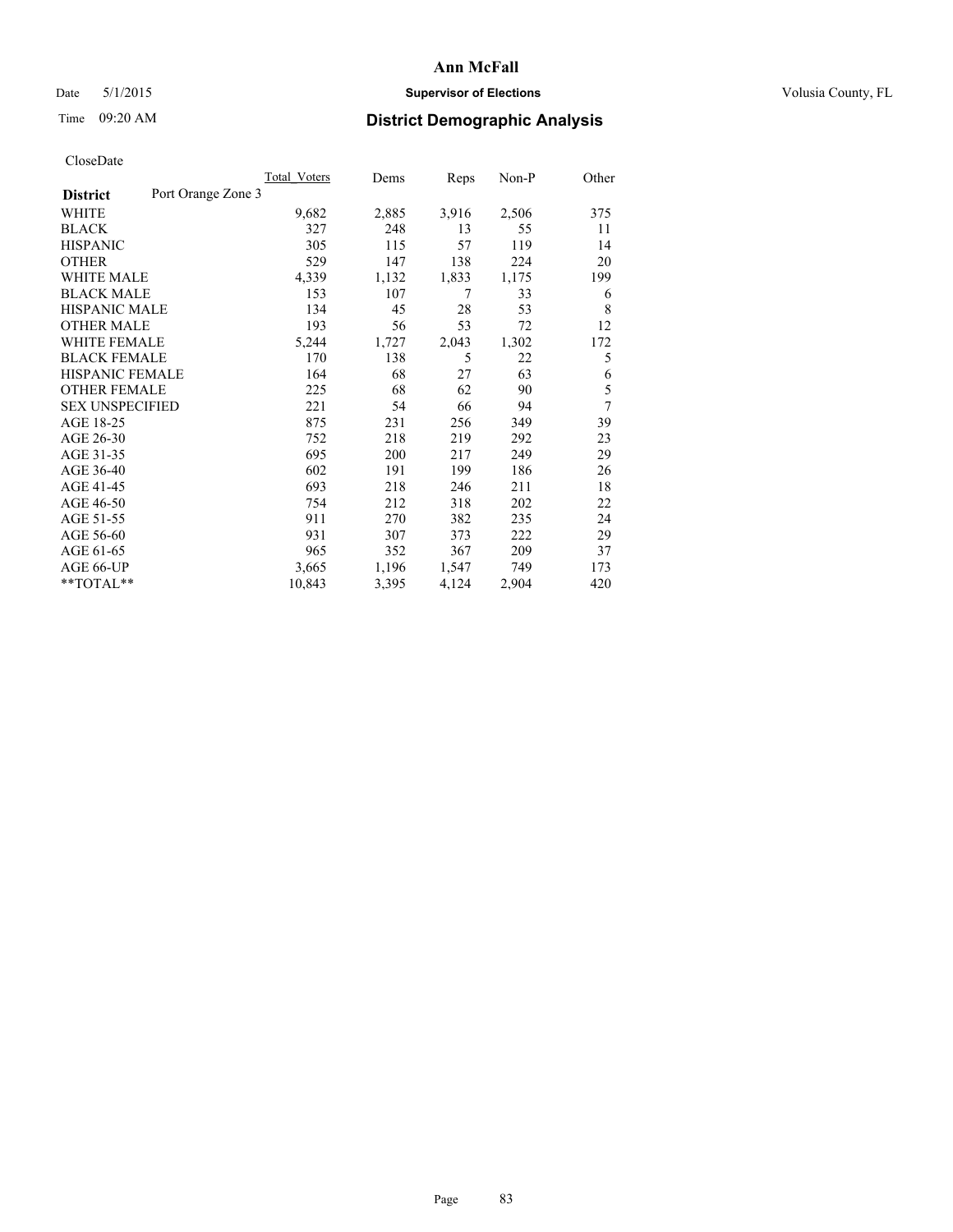## Date 5/1/2015 **Supervisor of Elections Supervisor of Elections** Volusia County, FL

## Time 09:20 AM **District Demographic Analysis**

|                        |                    | <b>Total Voters</b> | Dems  | Reps  | Non-P | Other    |
|------------------------|--------------------|---------------------|-------|-------|-------|----------|
| <b>District</b>        | Port Orange Zone 4 |                     |       |       |       |          |
| WHITE                  |                    | 9,323               | 2,726 | 4,012 | 2,264 | 321      |
| <b>BLACK</b>           |                    | 277                 | 199   | 22    | 56    | $\theta$ |
| <b>HISPANIC</b>        |                    | 292                 | 110   | 81    | 93    | 8        |
| <b>OTHER</b>           |                    | 528                 | 177   | 115   | 223   | 13       |
| WHITE MALE             |                    | 4,395               | 1,135 | 1,970 | 1,108 | 182      |
| <b>BLACK MALE</b>      |                    | 135                 | 89    | 17    | 29    | 0        |
| <b>HISPANIC MALE</b>   |                    | 133                 | 46    | 38    | 42    | 7        |
| <b>OTHER MALE</b>      |                    | 211                 | 72    | 50    | 81    | 8        |
| <b>WHITE FEMALE</b>    |                    | 4,838               | 1,573 | 2,005 | 1,124 | 136      |
| <b>BLACK FEMALE</b>    |                    | 138                 | 109   | 5     | 24    | $\theta$ |
| <b>HISPANIC FEMALE</b> |                    | 156                 | 64    | 41    | 50    | 1        |
| <b>OTHER FEMALE</b>    |                    | 224                 | 85    | 49    | 85    | 5        |
| <b>SEX UNSPECIFIED</b> |                    | 190                 | 39    | 55    | 93    | 3        |
| AGE 18-25              |                    | 973                 | 235   | 291   | 406   | 41       |
| AGE 26-30              |                    | 598                 | 200   | 177   | 198   | 23       |
| AGE 31-35              |                    | 592                 | 177   | 190   | 199   | 26       |
| AGE 36-40              |                    | 657                 | 175   | 242   | 219   | 21       |
| AGE 41-45              |                    | 885                 | 255   | 352   | 254   | 24       |
| AGE 46-50              |                    | 914                 | 244   | 400   | 244   | 26       |
| AGE 51-55              |                    | 1,071               | 293   | 504   | 236   | 38       |
| AGE 56-60              |                    | 1,020               | 334   | 462   | 200   | 24       |
| AGE 61-65              |                    | 1,037               | 381   | 426   | 197   | 33       |
| AGE 66-UP              |                    | 2,673               | 918   | 1,186 | 483   | 86       |
| **TOTAL**              |                    | 10,420              | 3,212 | 4,230 | 2,636 | 342      |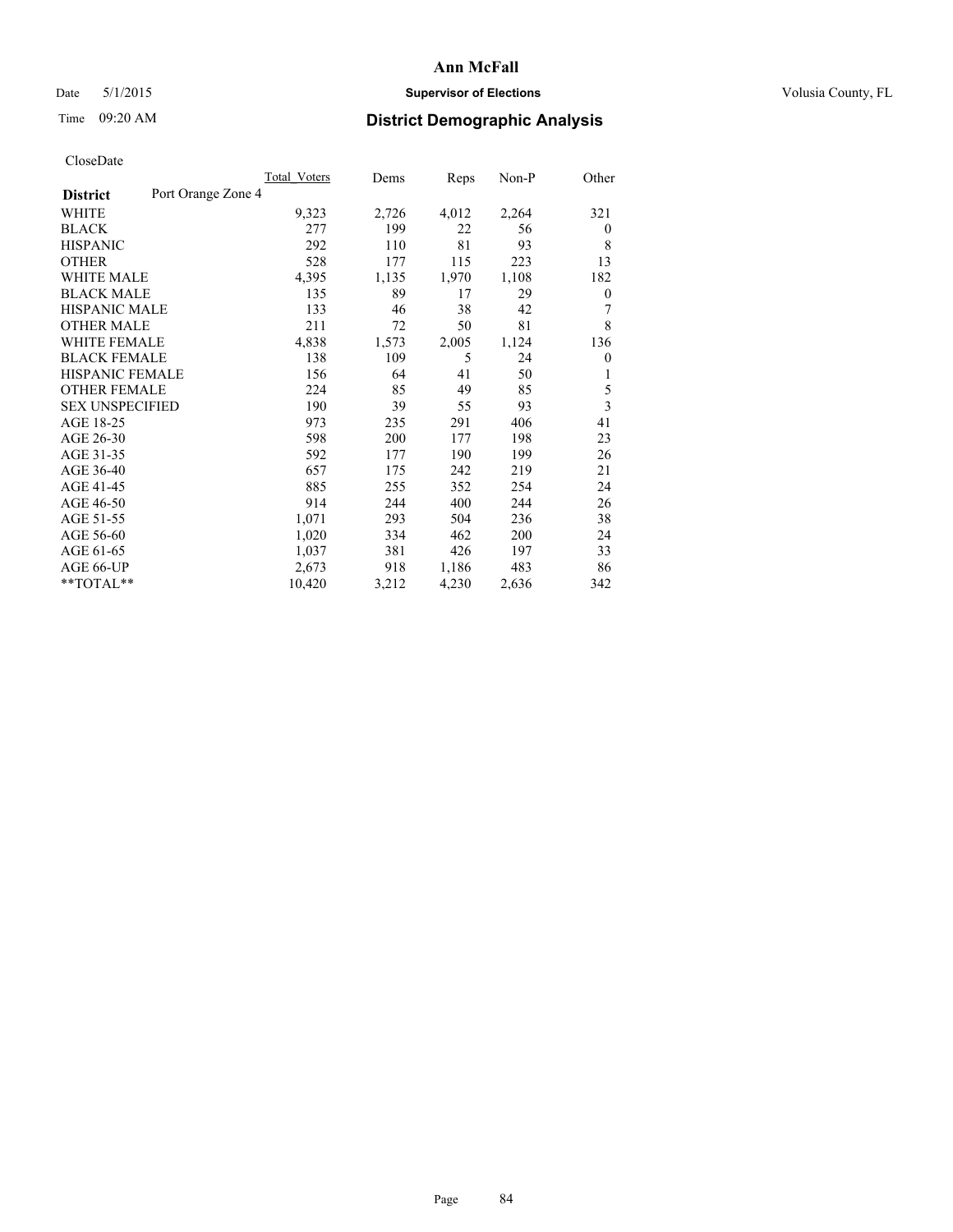## Date 5/1/2015 **Supervisor of Elections Supervisor of Elections** Volusia County, FL

## Time 09:20 AM **District Demographic Analysis**

|                        |               | Total Voters | Dems  | Reps  | Non-P | Other          |
|------------------------|---------------|--------------|-------|-------|-------|----------------|
| <b>District</b>        | South Daytona |              |       |       |       |                |
| WHITE                  |               | 6,738        | 2,467 | 2,291 | 1,738 | 242            |
| <b>BLACK</b>           |               | 662          | 516   | 23    | 118   | 5              |
| <b>HISPANIC</b>        |               | 206          | 98    | 33    | 66    | 9              |
| <b>OTHER</b>           |               | 353          | 130   | 60    | 157   | 6              |
| <b>WHITE MALE</b>      |               | 3,095        | 990   | 1,126 | 833   | 146            |
| <b>BLACK MALE</b>      |               | 258          | 190   | 9     | 56    | 3              |
| <b>HISPANIC MALE</b>   |               | 99           | 41    | 18    | 35    | 5              |
| <b>OTHER MALE</b>      |               | 108          | 41    | 20    | 45    | $\overline{c}$ |
| <b>WHITE FEMALE</b>    |               | 3,599        | 1,460 | 1,153 | 890   | 96             |
| <b>BLACK FEMALE</b>    |               | 393          | 318   | 13    | 60    | 2              |
| <b>HISPANIC FEMALE</b> |               | 102          | 53    | 15    | 30    | $\overline{4}$ |
| <b>OTHER FEMALE</b>    |               | 156          | 70    | 29    | 53    | 4              |
| <b>SEX UNSPECIFIED</b> |               | 149          | 48    | 24    | 77    | $\overline{0}$ |
| AGE 18-25              |               | 723          | 262   | 155   | 283   | 23             |
| AGE 26-30              |               | 606          | 210   | 159   | 214   | 23             |
| AGE 31-35              |               | 512          | 206   | 109   | 180   | 17             |
| AGE 36-40              |               | 455          | 172   | 111   | 153   | 19             |
| AGE 41-45              |               | 505          | 190   | 151   | 149   | 15             |
| AGE 46-50              |               | 656          | 234   | 228   | 175   | 19             |
| AGE 51-55              |               | 795          | 310   | 261   | 198   | 26             |
| AGE 56-60              |               | 819          | 339   | 272   | 183   | 25             |
| AGE 61-65              |               | 770          | 344   | 245   | 156   | 25             |
| AGE 66-UP              |               | 2,118        | 944   | 716   | 388   | 70             |
| **TOTAL**              |               | 7,959        | 3,211 | 2,407 | 2,079 | 262            |